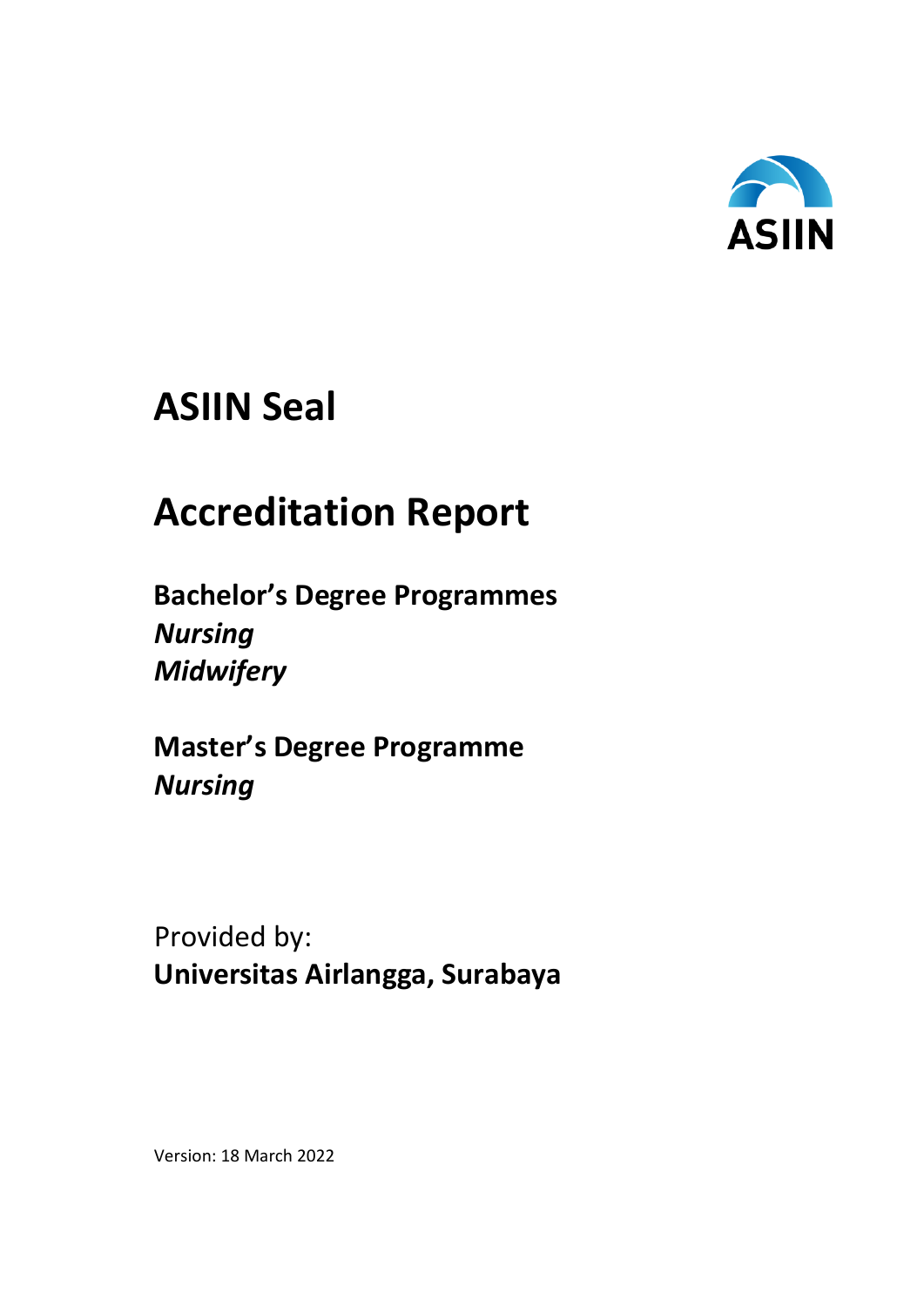# **Table of Content**

|   | 1. The Degree Programme: Concept, content & implementation  8       |  |
|---|---------------------------------------------------------------------|--|
|   | 2. The degree programme: structures, methods and implementation 16  |  |
|   |                                                                     |  |
|   |                                                                     |  |
|   |                                                                     |  |
|   | 6. Quality management: quality assessment and development  35       |  |
|   |                                                                     |  |
|   | E Comment of the Higher Education Institution39                     |  |
|   | F Summary: Peer recommendations (15.05.2020) 53                     |  |
|   | G Comment of the Technical Committee 14 - Medicine (10.06.2020)  55 |  |
|   | H Decision of the Accreditation Commission (26.06.2020) 57          |  |
| I |                                                                     |  |
|   | Analysis of the peers and the Technical Committees (02.06.2021)  59 |  |
|   |                                                                     |  |
| J |                                                                     |  |
|   | Analysis of the peers and the Technical Committee (04.03.2022) 62   |  |
|   |                                                                     |  |
|   | Appendix: Programme Learning Outcomes and Curricula64               |  |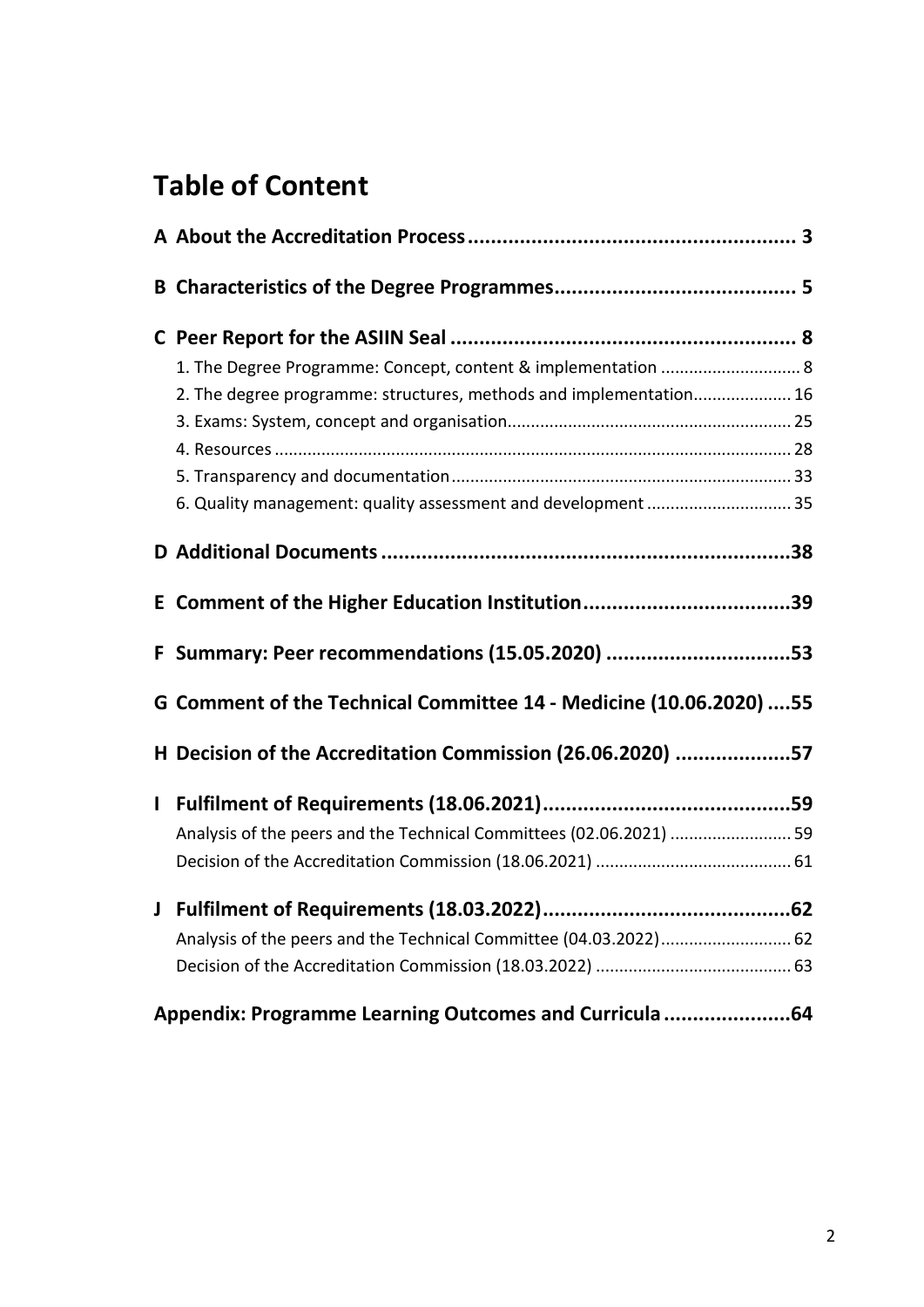# <span id="page-2-0"></span>**A About the Accreditation Process**

| Name of the degree pro-                                                   | (Official) English         | Labels applied | <b>Previous ac-</b>       | Involved         |  |  |
|---------------------------------------------------------------------------|----------------------------|----------------|---------------------------|------------------|--|--|
| gramme (in original language)                                             | translation of the<br>name | for $1$        | creditation               | <b>Technical</b> |  |  |
|                                                                           |                            |                | (issuing                  | Commit-          |  |  |
|                                                                           |                            |                | agency, valid-            | tees $(TC)^2$    |  |  |
|                                                                           |                            |                | ity)                      |                  |  |  |
| Sarjana Keperawatan, Ners                                                 | <b>Nursing Programme</b>   | <b>ASIIN</b>   | <b>AUN QA</b>             | 14               |  |  |
|                                                                           | (Bachelor Degree)          |                | 2018                      |                  |  |  |
| Magister Keperawatan                                                      | <b>Nursing Programme</b>   | <b>ASIIN</b>   | LAM-PTKes:                | 14               |  |  |
|                                                                           | (Master Degree)            |                | Decree Num-               |                  |  |  |
|                                                                           |                            |                | ber 0221/<br>LAM-PT       |                  |  |  |
|                                                                           |                            |                | Kes/Akr/Mag/              |                  |  |  |
|                                                                           |                            |                | IV/2018                   |                  |  |  |
| S.Keb, Bd                                                                 | Midwifery Study            | <b>ASIIN</b>   | -Number                   | 14               |  |  |
|                                                                           | Programme                  |                | 0664/LAM-                 |                  |  |  |
|                                                                           |                            |                | PTKes/Akr/Sa<br>r/IX/2018 |                  |  |  |
| Date of the contract: 16.10.2019                                          |                            |                |                           |                  |  |  |
|                                                                           |                            |                |                           |                  |  |  |
| Submission of the final version of the self-assessment report: 31.01.2020 |                            |                |                           |                  |  |  |
| Date of the onsite visit: 18.02. - 19.02.2020                             |                            |                |                           |                  |  |  |
| at: Surabaya, Indonesia                                                   |                            |                |                           |                  |  |  |
| Peer panel:                                                               |                            |                |                           |                  |  |  |
| Prof. Dr. Steve Strupeit, University of Education Schwäbisch Gmünd        |                            |                |                           |                  |  |  |
| Prof. Dr. Yati Afiyanti, University of Indonesia                          |                            |                |                           |                  |  |  |
| Yvonne Bovermann, M.Sc., German Midwifery Association                     |                            |                |                           |                  |  |  |
| Dhiya Khalilah Taufan, Universitas Hasanuddin, Student                    |                            |                |                           |                  |  |  |
| <b>Representative of the ASIIN headquarter:</b>                           |                            |                |                           |                  |  |  |
| Dr. Iring Wasser                                                          |                            |                |                           |                  |  |  |

<span id="page-2-2"></span><span id="page-2-1"></span><sup>&</sup>lt;sup>1</sup> ASIIN Seal for degree programmes;

 $\overline{a}$ 

<sup>&</sup>lt;sup>2</sup> TC: Technical Committee for the following subject areas: TC 14 – Medicine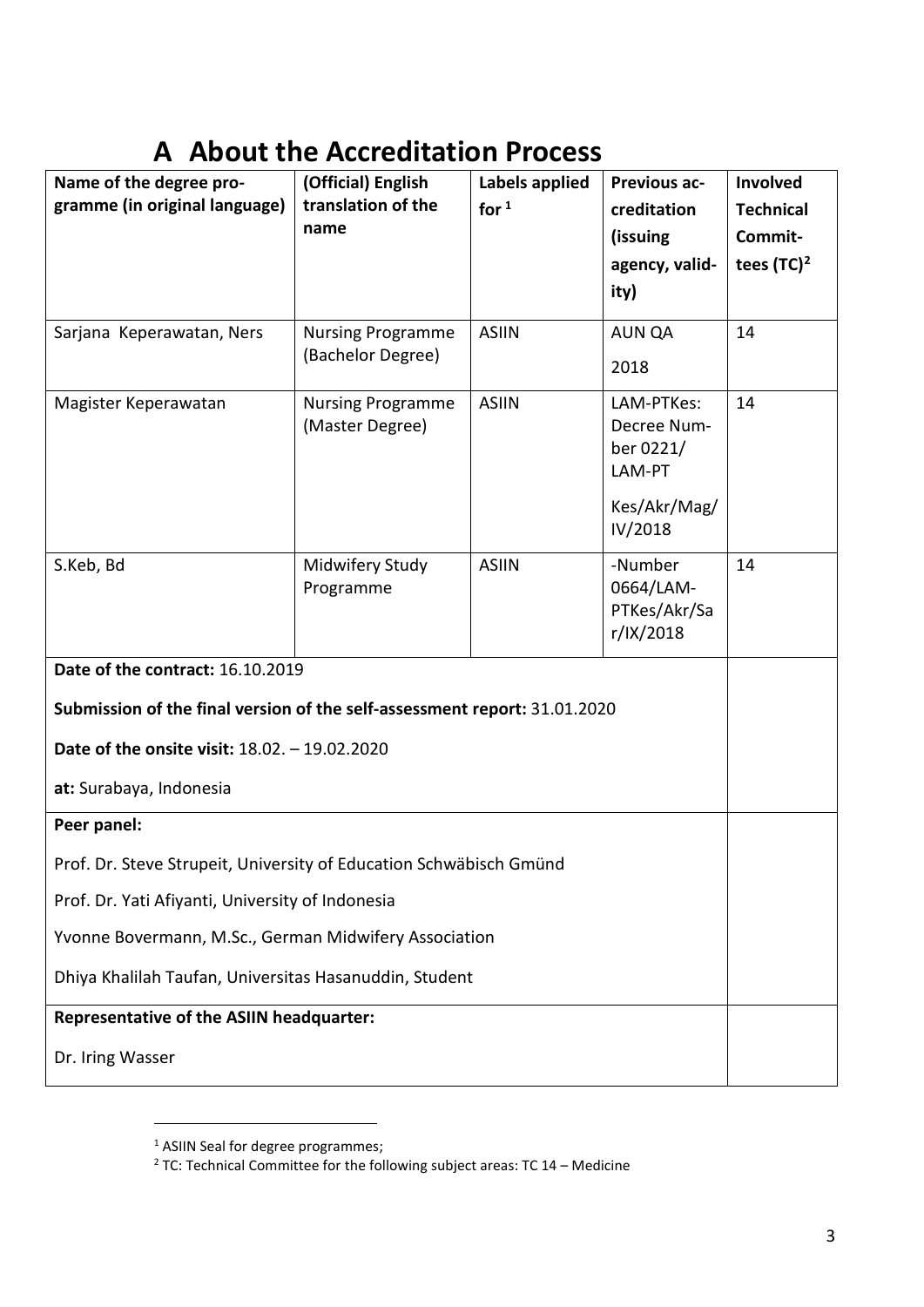| <b>Responsible decision-making committee:</b>         |  |  |  |
|-------------------------------------------------------|--|--|--|
| <b>Accreditation Commission for Degree Programmes</b> |  |  |  |
| Criteria used:                                        |  |  |  |
| European Standards and Guidelines as of 15.05.2015    |  |  |  |
| ASIIN General Criteria as of 28.03.2014               |  |  |  |
|                                                       |  |  |  |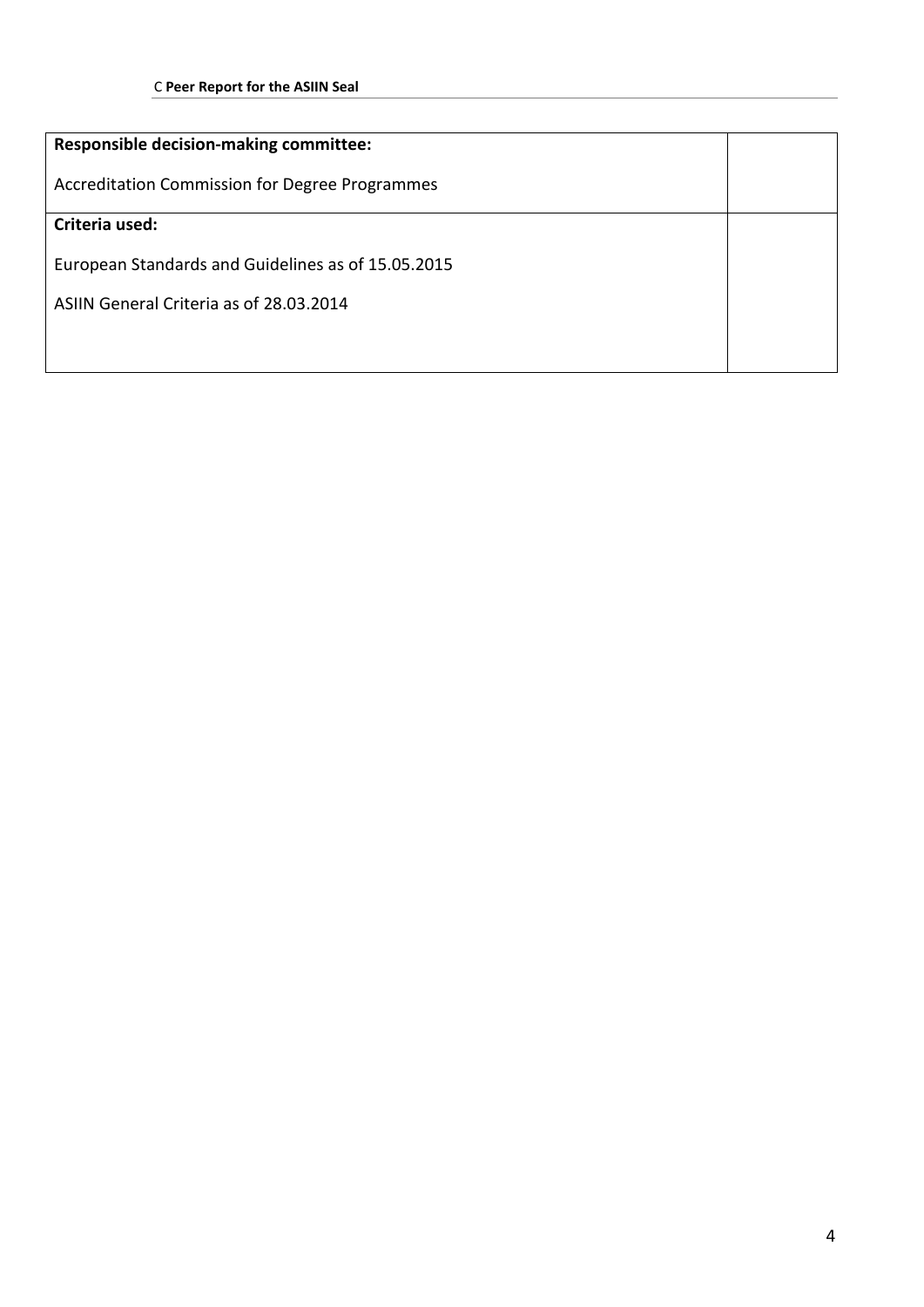# <span id="page-4-0"></span>**B Characteristics of the Degree Programmes**

| a) Name                                                           | <b>Final degree</b><br>(original/English<br>translation) | b) Areas of<br>Specializa-<br>tion                                                                                                      | c) Corre-<br>sponding<br>level of<br>the EQF <sup>3</sup> | d)<br>Mode<br>of<br>Study | e)Dou-<br>ble/<br>Joint De-<br>gree | f) Duration                                                                                                            | g) Credit<br>points/unit                                                                                                            | h) Intake<br>rhythm<br>& First<br>time of<br>offer |
|-------------------------------------------------------------------|----------------------------------------------------------|-----------------------------------------------------------------------------------------------------------------------------------------|-----------------------------------------------------------|---------------------------|-------------------------------------|------------------------------------------------------------------------------------------------------------------------|-------------------------------------------------------------------------------------------------------------------------------------|----------------------------------------------------|
| Nursing Pro-<br>gramme                                            | Sarjana<br>Keperawatan,<br>Ners/Bachelor<br>of Nursing   |                                                                                                                                         | 6                                                         | Full<br>time              | no                                  | 10 Semes-<br>ter<br>(8 semes-<br>ter aca-<br>demic pro-<br>gramme)<br>2 Semester<br>(profes-<br>sional pro-<br>gramme) | 146 (Indo-<br>nesian)<br>$c$ redits =<br>193.04<br><b>ECTS</b><br>36 credits=<br>67.2 ECTS                                          | August<br>1999                                     |
| <b>Nursing Pro-</b><br>gramme<br>(Post Grad-<br>uate De-<br>gree) | Magister<br>Keperawa-<br>tan/Master of<br><b>Nursing</b> | 1.Medical<br>Surgical<br>Nursing<br>2.Nursing<br>Manage-<br>ment<br>3.Mental<br>Health<br>Nursing<br>4.Commu-<br>nity Health<br>Nursing | $\overline{7}$                                            | Full<br>time              | no                                  | 4 Semester                                                                                                             | 45 credits<br>$= 59.50$<br><b>ECTS</b>                                                                                              | August<br>2010                                     |
| Midwifery<br>Study Pro-<br>gramme                                 | S.Keb.Bd                                                 |                                                                                                                                         | 6)                                                        | Full<br>time              | no                                  | 10 Semes-<br>ters<br>(7 Semes-<br>ters Aca-<br>demic<br>Stage<br>3 Semester<br>Profes-<br>sional<br>Stage)             | Academic<br><b>Stage: 148</b><br>credits<br>(197.72)<br>ECTS)<br>Ő<br>Profes-<br>sional<br>Stage: 49<br>Credits<br>(79.74)<br>ECTS) | August<br>2008                                     |

1

<span id="page-4-1"></span> $3$  EQF = The European Qualifications Framework for lifelong learning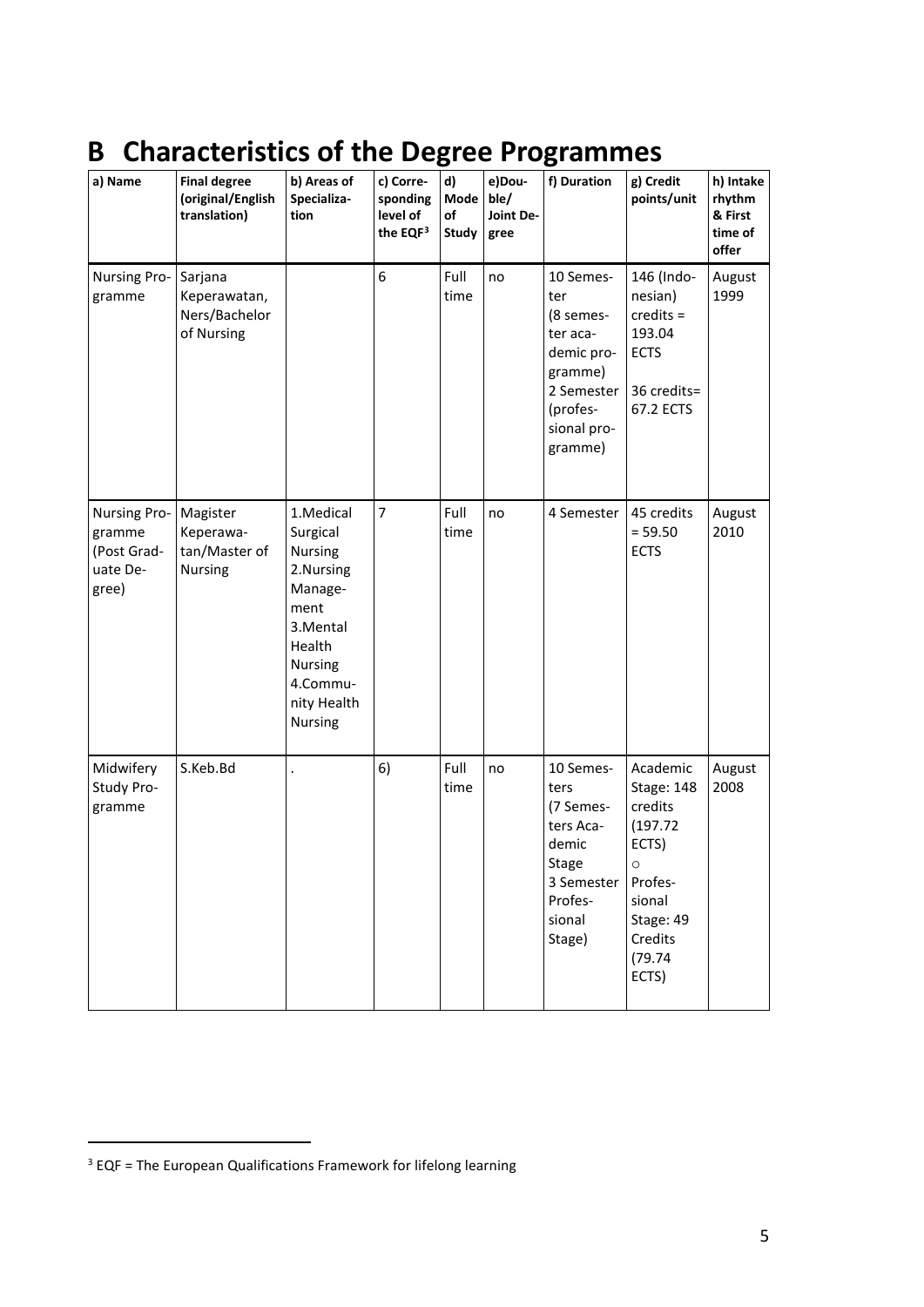For the **Nursing Programme (Bachelor**), the Universitas Airlangga (UNAIR) has presented the following profile in its Self-Assessment Report:

# **Vision of the Bachelor Nursing Programme**

"Being an independent, innovative, leading nursing programme, a pioneer in the development of nursing science and practice at the national and international level, based on the values of nationality, ethics and religious morals".

The vision of the Nursing Study Programme is in accordance with the overarching vision of Airlangga University and the Faculty of Nursing, which focuses on independence, innovation, pioneering and moral aspects. The vision of The Faculty of Nursing accordingly is formulated as "Becoming an independent, innovative, leading Nursing Faculty, a pioneer in the development of nursing science and practice at national and international level, based on the values of nationality, ethics and religious morals".

# **Mission of the Bachelor Nursing Programme:**

The mission of the programme is related to conducting university tridharma in national and international scope based on religious, ethical and moral values, by:

- 1. Organizing and developing academic and professional education based on the development of science and technology
- 2. Conducting innovative basic research, clinics and communities to support the development of education and community service
- 3. Carry out devotion in the field of science and nursing practice to the community

For the **Master's Programme in Nursing**, Universitas Airlangga (UNAIR) has presented the following profile in its Self-Assessment Report:

# **Vision of the Master in Nursing Programme:**

The Master of Nursing aims at "becoming an independent, innovative, leading Masters in Nursing Study Programme, a pioneer in the development of nursing science and practice at the national and international level, based on national, ethical and religious moral values."

# **Mission of the Master´s Programme in Nursing:**

The main mission of the Master of nursing Programme is formulated as follows: "Conducting university tri dharma in national and international scope based on religious, ethical, and moral values, by: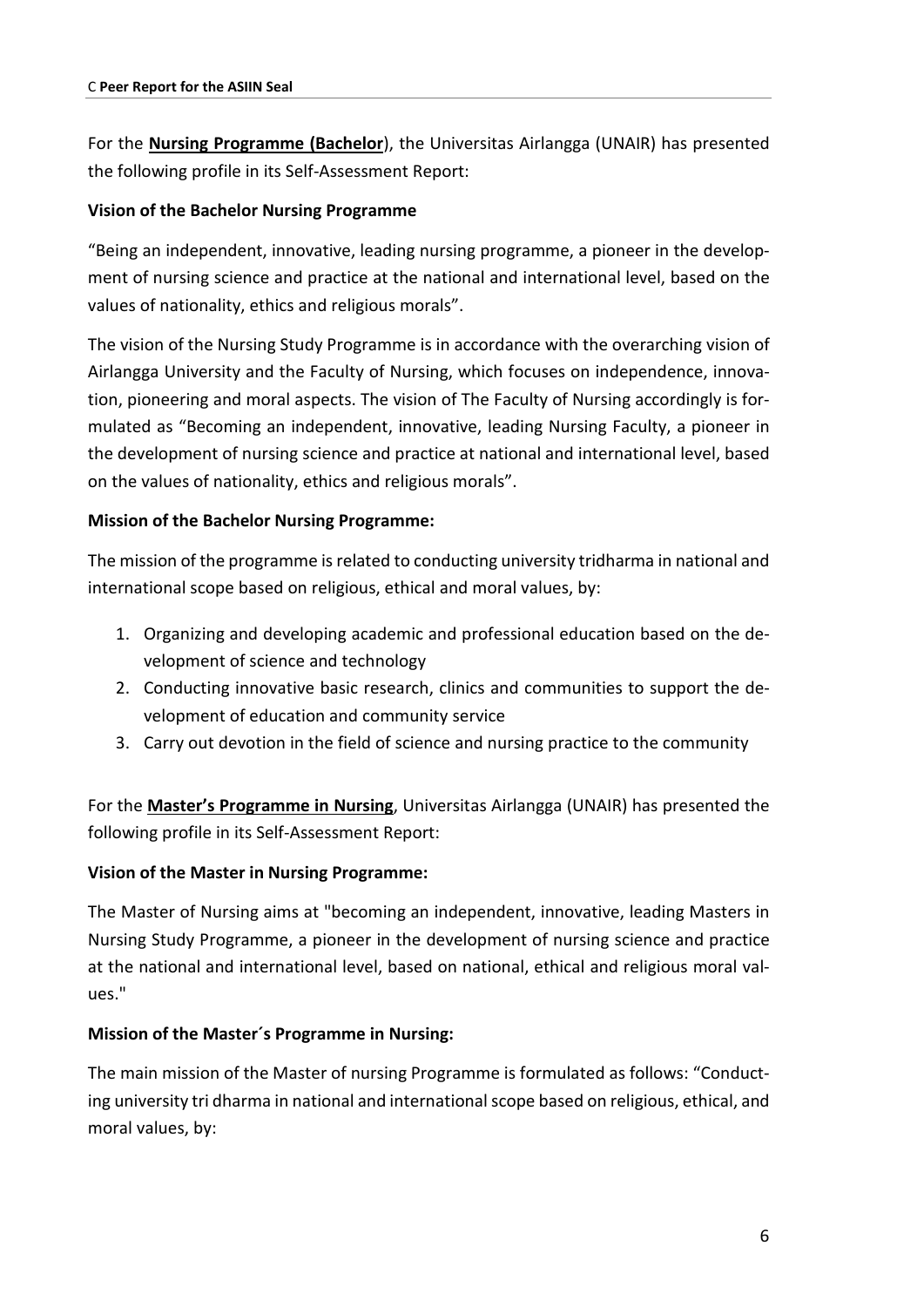1. Organizing and developing a Master of Nursing according to the development of science and technology

2. Conducting innovative and tested basic research, clinics, communities to develop knowledge, technology, and arts in the field of nursing or nursing practice

3. Organizing community service in the field of science and nursing practice based on the values of nationality, ethics, and morality of religion.

For the **Midwifery Study Programme**, Universitas Airlangga (UNAIR) has presented the following profile in its Self-Assessment Report:

# **Vision of Midwifery Study Program**

"Becoming a midwifery study programme which is excellent on both the national and international level, oriented on mother and child health needs in community setting according to the latest knowledge and technology coherent with moral ethics.

# **Mission of Midwifery Study Program**

1. Conduct a professional midwifery education based on modern learning methods according to moral and ethics

2. Conduct basic and applied innovative research in midwifery field to support excellent education improvement as an effort to fulfil public need in both national and international level

- 3. Implement midwifery knowledge and technology through community services
- 4. Expand trans-program and sectorial networking to fulfil public need in midwifery care service scope

5. Conduct a management of study program in an independent way, coordinating and collaborating with the Faculty and University through organizational development which is oriented to quality and be able to compete in both national and international level.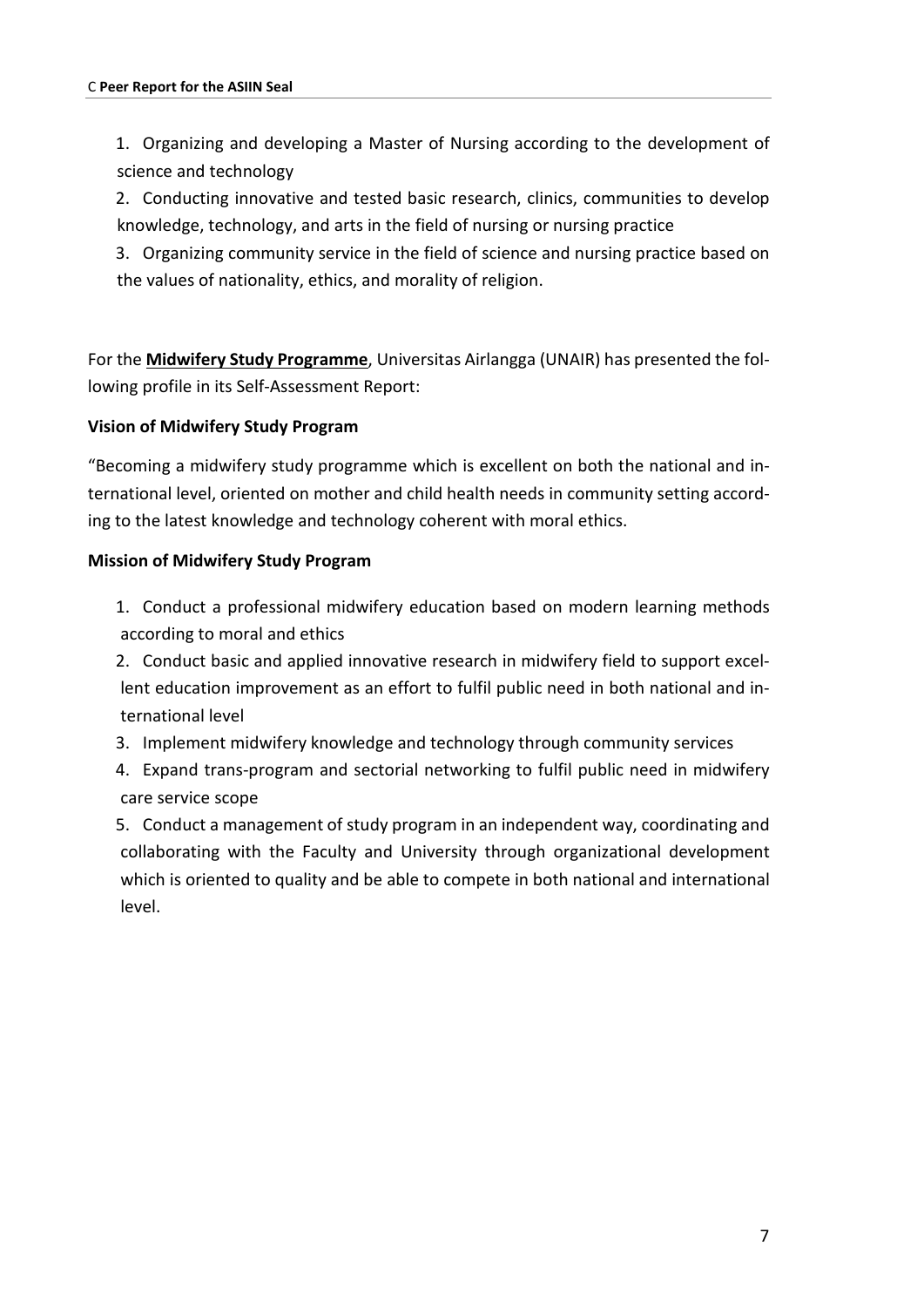# <span id="page-7-0"></span>**C Peer Report for the ASIIN Seal**

# <span id="page-7-1"></span>**1. The Degree Programme: Concept, content & implementation**

**Criterion 1.1 Objectives and learning outcomes of a degree programme (intended qualifications profile)**

### **Evidence:**

- Self-Assessment Report
- Discussions during the audit
- Curricula of the degree programmes
- Module Descriptions
- Diploma Supplements of the degree programmes

# **Preliminary assessment and analysis of the peers:**

According to the Faculty of Nursing´s Self-Assessment Report, the objective of the **Bachelor's degree programme Nursing** is to educate graduates in the fields of care provider, communicator, educator and health promoter, manager and leader and researcher. The corresponding learning outcomes are outlined as follows: graduates of the nursing programme are able

- 1. To understand fundamental nursing science and to carry out nursing care based on nursing process
- 2. To carry out scientific research in the field of nursing science to solve health problem
- 3. To provide Nursing care professionally through laboratory and practical setting to improve patient safety and quality of care
- 4. To display sound knowledge and innovation in Nursing Science
- 5. To apply the principle of ethic, legal and cultural perspective in Nursing care
- 6. To implement communication skills in nursing care and scientific information
- 7. To build the capacity on leadership and teamwork
- 8. To improve professional expertise in the field on Nursing Through lifelong learning strategy.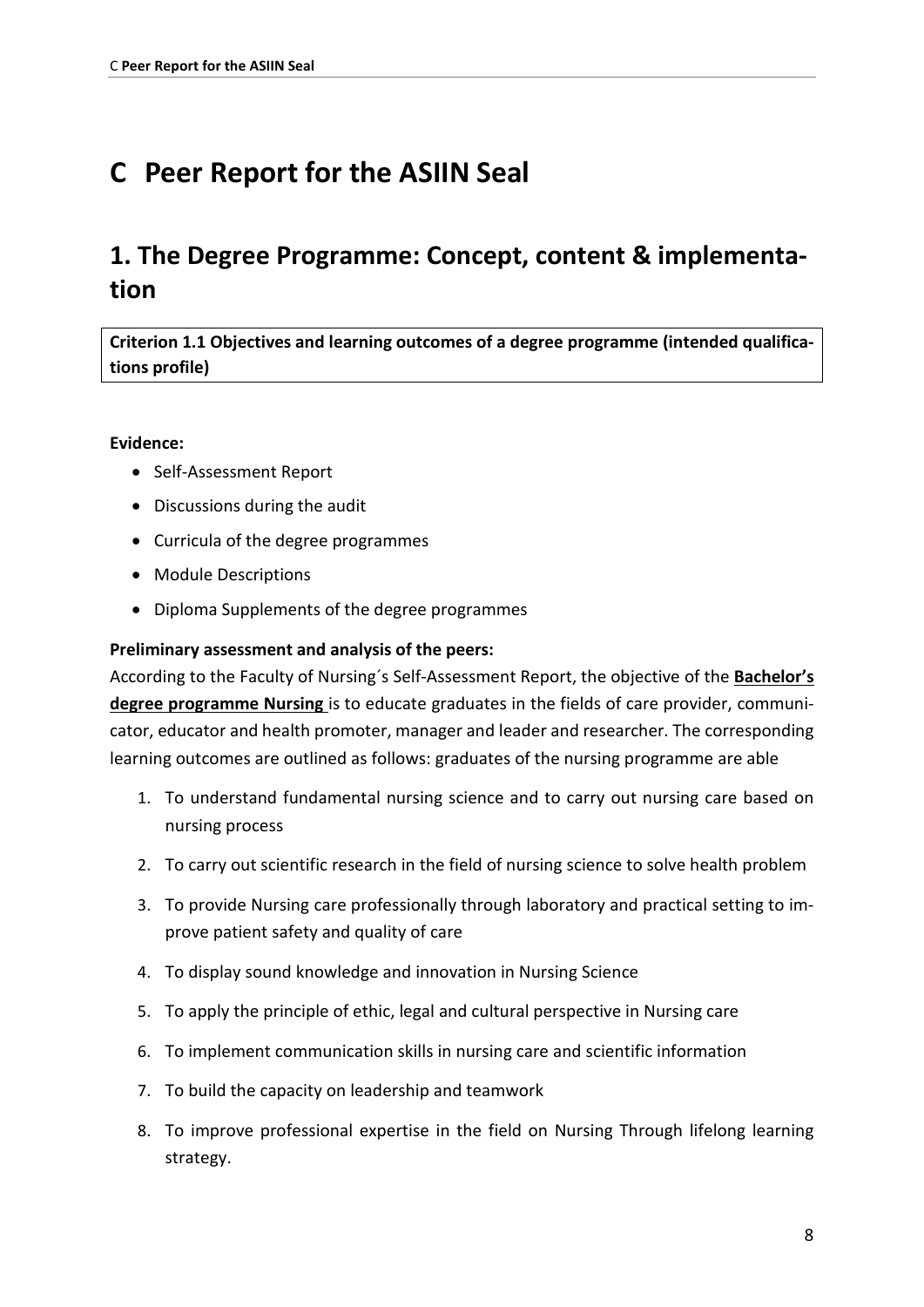According to the Self-Assessment Report, the graduates of the **Master´s degree programme in Nursing** are expected to be able to achieve the following learning outcomes: they accordingly

- 1. Are able to develop logical, critical, and systematic thinking in the field of science and technology in the nursing field
- 2. Have the ability to discuss complex health problems in research
- 3. Are able to manage research in the nursing field, whose results have the potential to be applied and published on an international level
- 4. Are capable of solving complex nursing problems through inter- or multi-disciplinary approaches in the nursing field
- 5. Can develop nursing knowledge to be applied to clients in all settings for evidencebased health services and scientific research
- 6. Have the capacity to communicate ideas, results of thought, and scientific arguments to the academics and community
- 7. Are able to evaluate the impact of providing nursing services to clients and the community.

According to the Self-Assessment Report, the graduates of the **Midwifery degree programme** are able:

- 1. To analyse midwifery care holistically, comprehensively, and sustainably at any stage in women reproductive health and anticipate problems, early detection, prevent complications, and emergencies
- 2. To apply community midwifery management care including negotiation, avocations, and inter-professional collaboration as the effort to improve the health of women, mothers, children, and families
- 3. To analyse a decision precisely in midwifery care scope based on logical, critical, and innovative thinking according to ethics code
- 4. To demonstrate communication effectively to women, family, colleagues, and the community in midwifery practice scope using the principles of respecting value, norm, culture, and ethic that the community hold
- 5. To implement the midwifery care service in independent practice and other health service facilities according to their authorities
- 6. To implement professional midwifery practice according to religious values and principal, noble morality, ethics, discipline, laws, and socio-cultural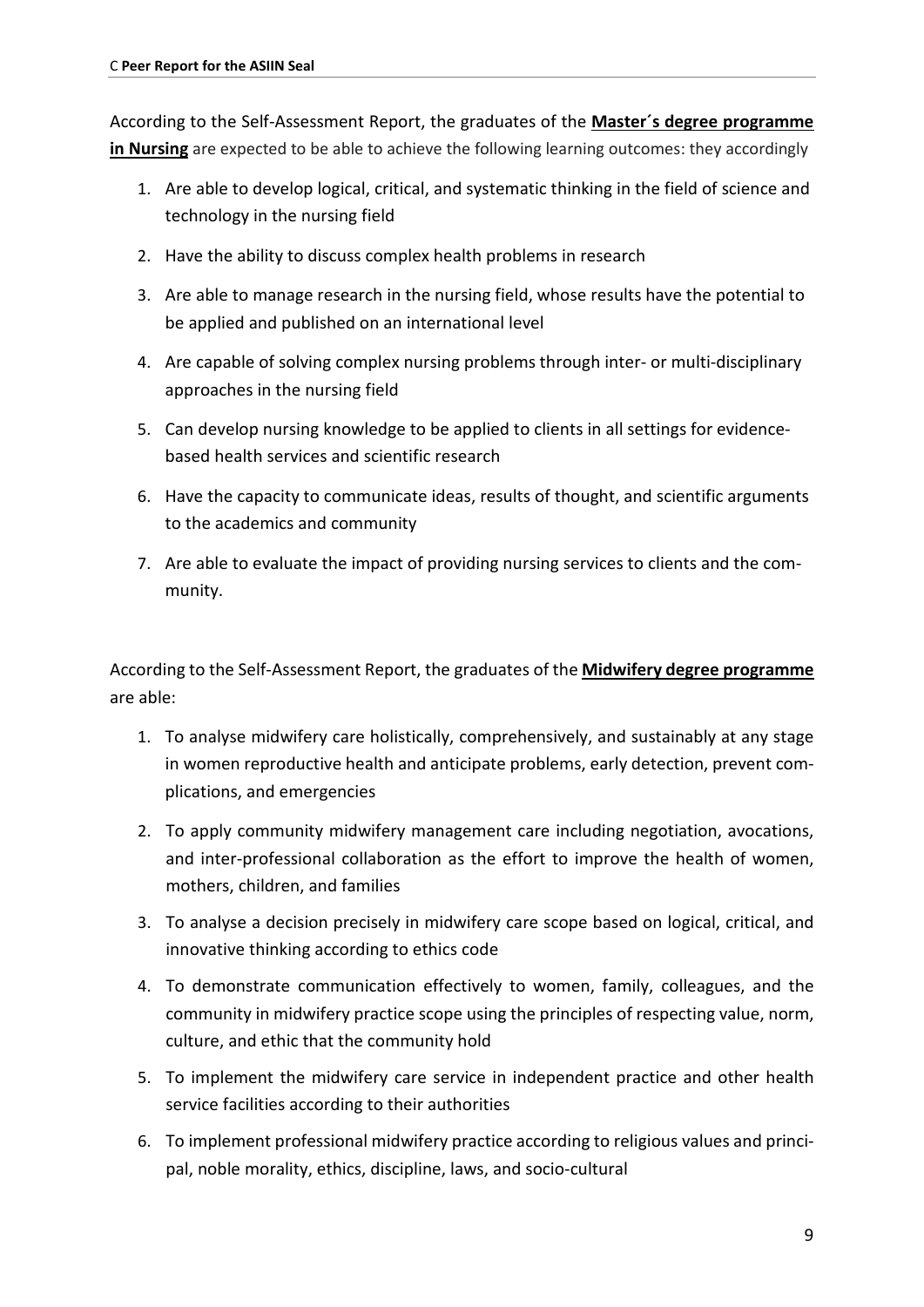- 7. To demonstrate midwifery practice by being aware of one's limitation, overcoming personal problems, self-developing, continuously pursuing knowledge renewal and enhancement, as well as developing knowledge for patient safety
- 8. To construct information through verbal and non-verbal communication with women, family members, community.

During the discussions on site, the experts come to the conclusion that the above mentioned programme learning outcomes are the result of a thorough consultation and discussion process with the involvement of internal and external stakeholders. This includes the university's members of staff, students and alumni as well as a range of external stakeholders such as communities, hospitals and health centres, professional bodies etc. The programme learning outcomes are regularly reviewed every five year and take into consideration the exigencies of national legislation, the requirements of professional bodies, benchmarking exercises with international partners etc.

They also learn during the audit that alumni and employers alike are highly satisfied with the qualification and competence profiles of the graduatesin both faculties. During the visit to the hospital, the practitioners confirm this opinion and stress that the qualifications of Universitas Airlangga nursing and midwife students are generally speaking better prepared compared to those of graduates in comparable programs at other Indonesian Higher Education Institutions.

Most of the graduates also are reported to quickly find a suitable job and being successful on the labour market, the statistics concerning the corresponding tracer studies can be found in chapter 6 of this report. The Bachelor graduates in nursing typically work in communities and hospitals in different areas of nursing such as basis care, gerontology, community health, paediatrics, mental health, critical and medical surgical nursing. Or they continue their studies at UNAIR with a Master's degree programme in Nursing. The Master graduates on their part are typically working as scientists, educators or as managers of health institutions.

The experts can see evidence of partnership between the stakeholders from industry, some of which are graduates from UNAIR themselves. In addition, UNAIR supports its graduates by organizing career events, offering personal support and conducting excursions to different companies and industries which is conducive in ensuring that the students learn all the necessary skills and knowledge to find successful employment after graduation.

After the discussions on-site with the alumni and employer representatives, they see value in the creation a formal and permanent industrial advisory group to systematically engage this important stakeholder group in the further development of the three programmes under review.

In conclusion, the auditors agree that the objectives and intended learning outcomes of all three degree programmes under review are reasonable and well founded. They are regularly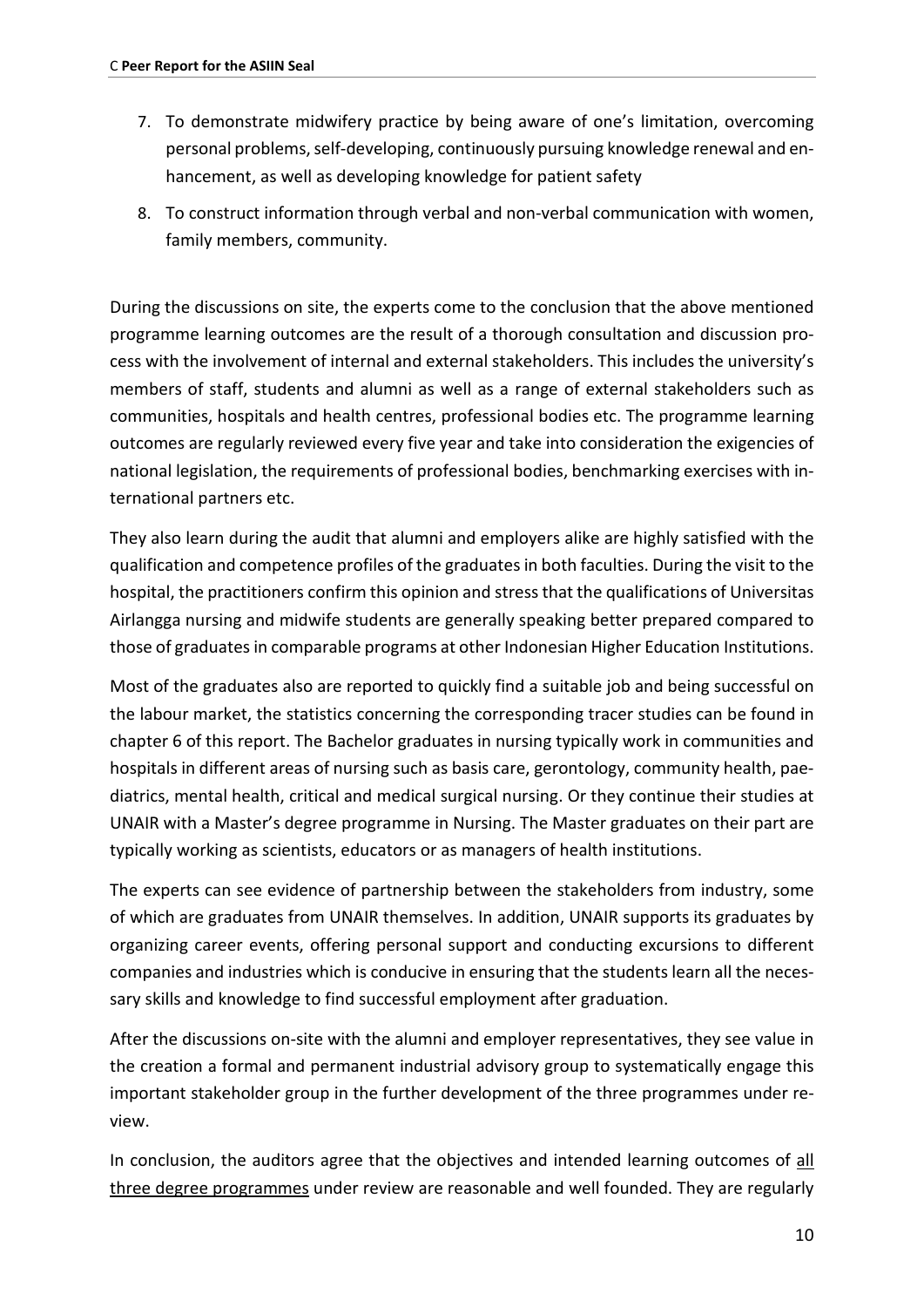reviewed with the participation of internal and external stakeholders. The experts are convinced that the intended profiles of all three degree programmes allow students to take up an occupation (or continue their studies with a Professional or Master's degree) that corresponds to their qualification. The degree programmes are designed in such a way that they meet the objectives set for them and the peers judge the objectives and learning outcomes of the degree programmes suitable to reflect the intended level of academic qualification. The peers appreciate that UNAIR aims for high standards as to give their students good chances in the national job market.

# **Criterion 1.2 Name of the degree programme**

#### **Evidence:**

- Self-Assessment Report
- Discussions during the audit
- Curriculum of the three study programmes

### **Preliminary assessment and analysis of the peers:**

Due to Indonesian Regulations, the name of the three degree programs under review has changed over the years.

As regards the **Bachelor of Nursing programme,** whose main course language is Indonesian, it has undergone several changes. At the start of the establishment back in 1999 it was named "Nursing Science Study Programme" (PSIK) based on the Decree of the Director General of Higher Education No: 122 / Dikti / Kep / 1999, April 7, 1999. The name then changed to "Nursing Education Study Programme" based on the Rector's Decree Airlangga Number 9626 / UN3 / KR / 2013 on June 28, 2014. In 2018 with the Chancellor's Decree No. 898 / UN3 / 2018 its name then became "Bachelor of Nursing Programme" for undergraduate level, as well as "Nursing Professional Education Programme" for the professional level.

Concerning the **Master of Nursing Programme,** whose language of instruction is equally Indonesian, it was established in 2008 based on Airlangga University Chancellor Decree No. 4311 / J03 / OT / 2008 under the name "Nursing Study Programme".

Regarding **the Midwifery Study Programme** with its main course language Bahasa Indonesia, there also has been a name change a couple of times. In the beginning of 2008 according to Rector decision letter (SK Rektor) No 431/JO3/OT/2008 under the name "*Program Studi Pendidikan Bidan*". It subsequently has been changed to "*Program Studi Kebidanan dan Program Studi Pendidikan Profesi Bidan*".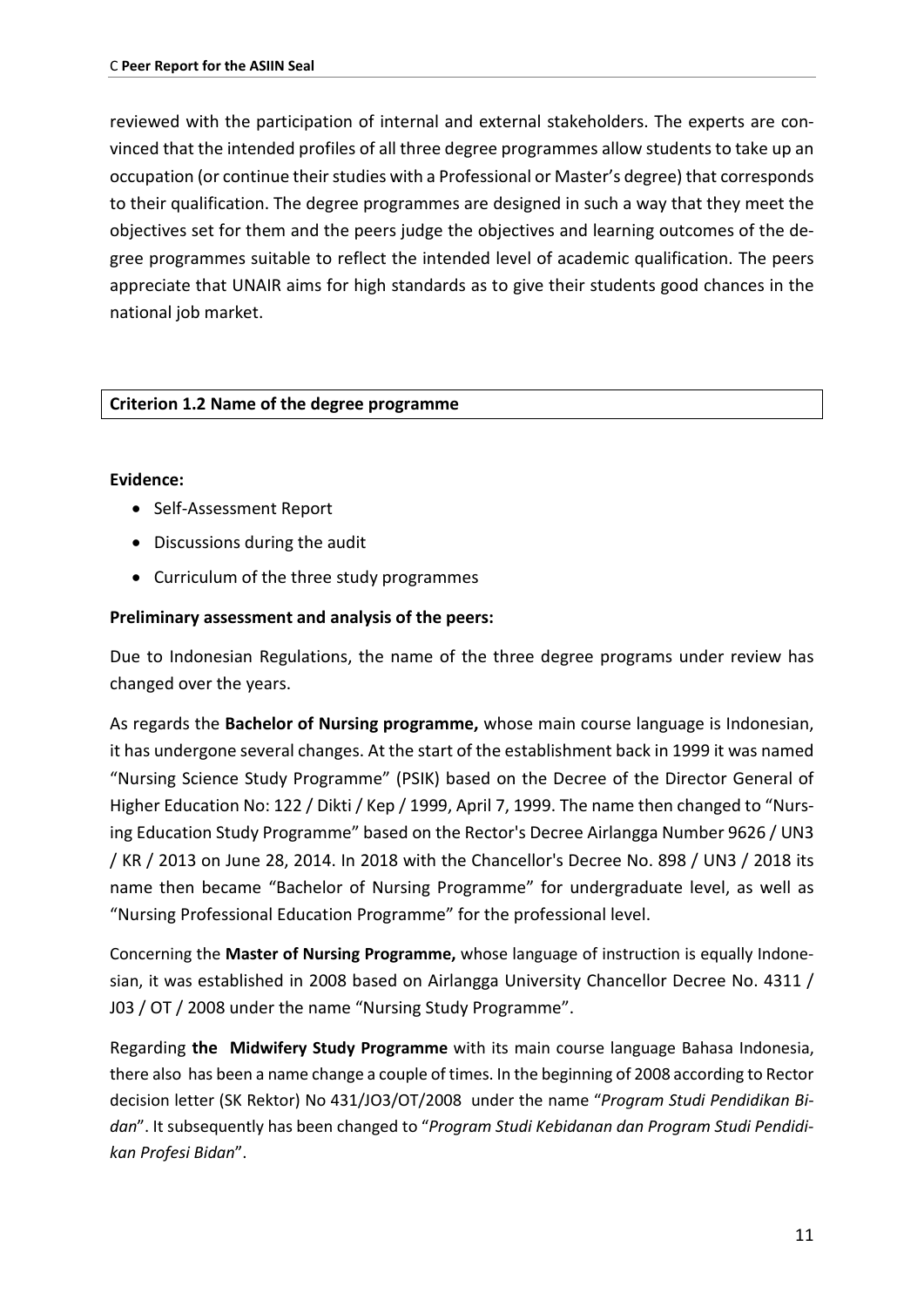With regard to the title of the degree programmes, the peers come to the conclusion that the English translation and the original Indonesian names correspond with the intended aims and learning outcomes as well as the main course language. All the above mentioned name changes are reactions to government regulations on study programme nomenclature throughout Indonesia.

#### **Criterion 1.3 Curriculum**

#### **Evidence:**

- Self-Assessment Report
- Discussions during the audit
- Curricula of the degree programmes

#### **Preliminary assessment and analysis of the peers:**

In the self-assessment report, UNAIR states that the curricula of all three study programmes under review are being regularly and thoroughly analysed every five years (next to minor changes effectuated every year). As regards the **Bachelor Programme in Nursing**, this review last has happened in 2016, whereas the revision of the **Master programme in Nursing and the Midwifery Study** programme took place in 2019 and 2018 respectively. As a result of this review process minor and major changes to the curricula were effectuated. The peers learn e.g. that for both programs the credit point distribution was adapted; in the Midwifery programme, after the review, the decision was reached to change from the former 8 semester academic and 2 semesters professional sequence to a seven plus three structure to increase the practical skill level of midwifery graduates in the process. By the same token, a nursing practice course was added at the beginning of the fourth semester. In addition, a number of courses (such as the one in development psychology and the nursing information courses) were upgraded from elective to compulsory courses.

All three programs in the experts' eye have been running for a considerable time and are well established. The newly revised programmes have been developed on the national level taking into account international standards (such as the WHO Global Standards for the Initial Education of Professional Nurses and Midwifes) as well as national requirements.

The curriculum of the **Bachelor's degree programme Nursing** is thus a reflection of the requirements of the national nursing curriculum established in Indonesia in the year 2016. The corresponding competence profiles and learning outcomes of the study have been matched with the Indonesian National Qualifications Framework (KKNI – with the Bachelor of Nursing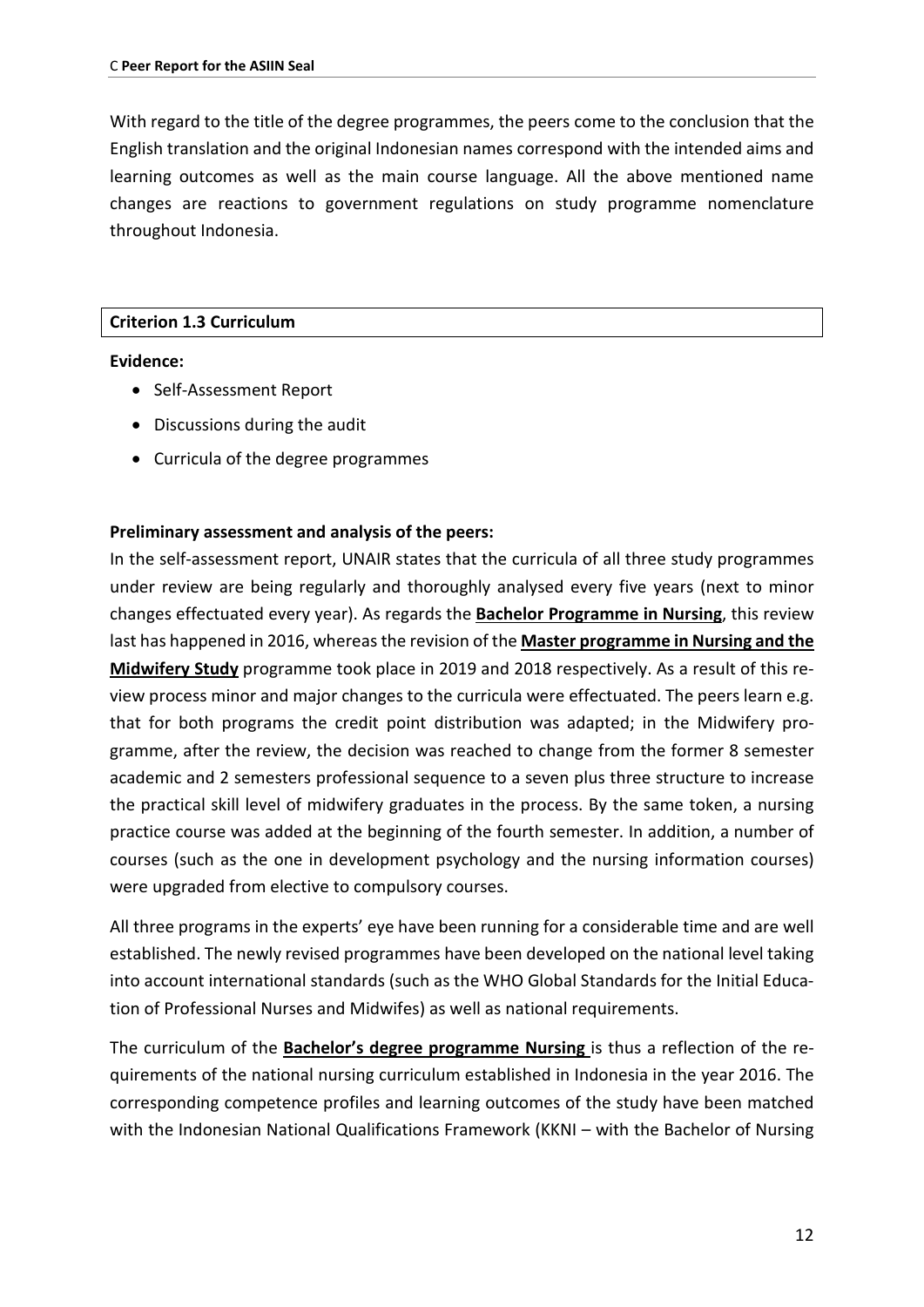being equivalent to level 6 and 7), the curriculum of the 2015 Indonesian Ners Education Institution Association (AIPNI) as well as the vision and mission of Airlangga University. Internal as well as external stakeholders were consulted in the review process.

The preparation of the new curriculum structure and content has been carried out by the socalled curriculum compilation team consisting of nursing faculty academics in the field of nursing science. For each course there is a coordinator (PJMK) in charge to develop semester learning plans and learning contracts with his team as part of the curriculum. In each subject, learning and evaluation methods are adjusted to the learning outcomes that are expected to be achieved in the course.

As regards the **Master of Nursing**, it was first offered by the Faculty of Nursing in 2010, before that it was under the management of the Faculty of Medicine. The preparation of the 2019 curriculum is based on the latest regulations in the Indonesian government, taking into account the needs stakeholders, and demands from Professional Organizations that expect graduates to have international standards. Curriculum material is prepared based on the results of analysis and comparative studies with various educational institutions that exist abroad. The demands of stakeholders: the community, hospitals, health centres, health departments, and other health service organizations or institutions on the appearance of professional nurses, are used by curriculum compilers as a basis for developing a profile of nurses in the community. The Master of Nursing is equivalent to level 8 Indonesian National Qualifications Framework (INQF). The courses are arranged in a curriculum structured to accommodate students achieving graduate learning outcomes. The preparation of curriculum structure and content is carried out by the curriculum compilation team consisting of lecturers in the field of science in nursing. The person in charge of the course (PJMK) together with the team prepares a semester learning plan and learning contract as part of the curriculum completion. In each course, the learning methods and evaluation methods are adjusted to the learning outcomes that are expected to be achieved in the course.

The **Midwifery Study Programme**, offered by the faculty of medicine at Universitas Airlangga, has started as of 2008 and constitutes the first Bachelor Midwifery Study Program in Indonesia. The latest curriculum revision took place in 2018 and has been matched to the national Indonesian midwifery graduate profile. This profile has been defined and standardized by the Indonesia Association of Midwifery Education, the Indonesian Midwife League, the KKNI Graduate Competency Standard as well as further national legislation. International standards about midwifery education internationally (e.g. the WHO Global Standards for The Initial Educational of Professional Nurses and Midwives of 2009 and the ICM Curriculum concordance map -revised 2013) have also fed into the new curriculum design and the graduate learning outcomes. The peers furthermore learn during the audit that the faculty of medicine also has assembled the feedback of the academic community, alumni, the graduate employers and other stakeholders. They appreciate the fact that input for adaptation to the curriculum has moreover been assembled by midwifery experts from the University of Nottingham, UK.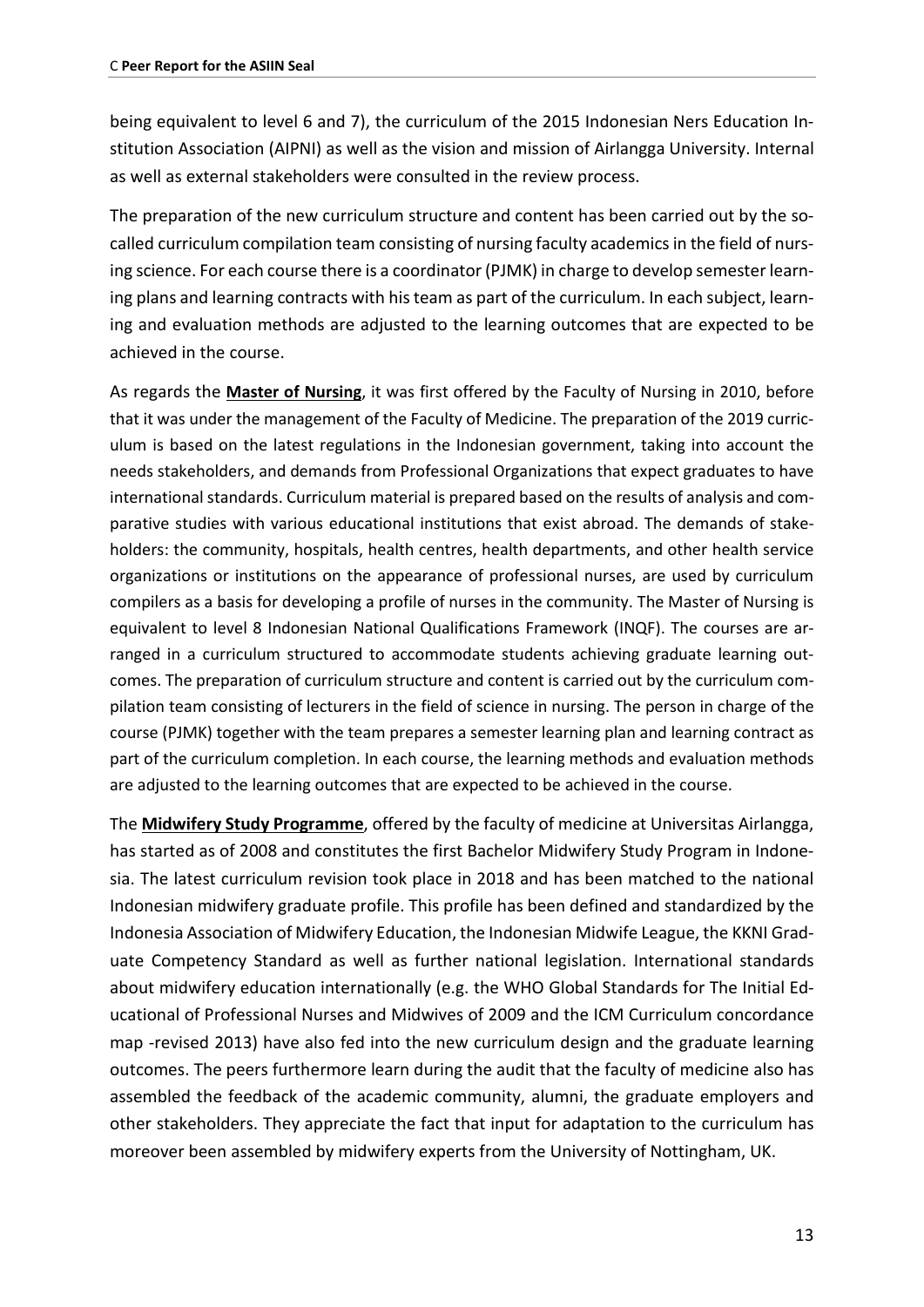The Midwifery Study Programme Faculty of Medicine Universitas Airlangga is well recognized, both nationally and also internationally. On 2018, this study program was recognized by ASEAN University Network for Quality Assurance (AUN-QA) and also had passed the national accreditation standard by LAM-PTKes and granted A predicate. In the same year, Midwifery Study Program has been appointed as the Centre of Excellence of Indonesian Midwifery Education, by United Nations Population Fund (UNFPA) and Health Ministry. Midwifery study program curriculum consists of academic level and profession level.

In summary the peers confirm the three curricula under review allow students to achieve the intended learning outcomes. The processes for curricula updates and modernizations are in place in spite of the fact that the design leeway for the faculty is comparatively small given the existence of national curricula requirements and the fact that nursing and midwifery are regulated professions.

The curriculum are regularly evaluated to ensure that students learn the newest skills in order to find employment after graduation. The peers gain the impression that the graduates of the all degree programmes under review are well prepared for entering the labour market and can find adequate jobs in Indonesia. During the discussion with the peers, UNAIR's partner from the industry/public sector confirm that the graduates have a broad scientific education, are very adaptable, and have manifold competences which allow them to find adequate occupation that corresponds to their qualification profile.

#### **Criterion 1.4 Admission requirements**

#### **Evidence:**

- Self-Assessment Report
- Curriculum of all three study programmes
- Discussions during the audit

#### **Preliminary assessment and analysis of the peers:**

According to the Self-Assessment Report, admission of new students to UNAIR is possible via different modes of entry (national and local university modes). The different modes of entry are designed not only to select the top-quality students from high schools, but also to provide opportunities for high school students from all over Indonesia, especially those from rural areas.

The different modes of entry are: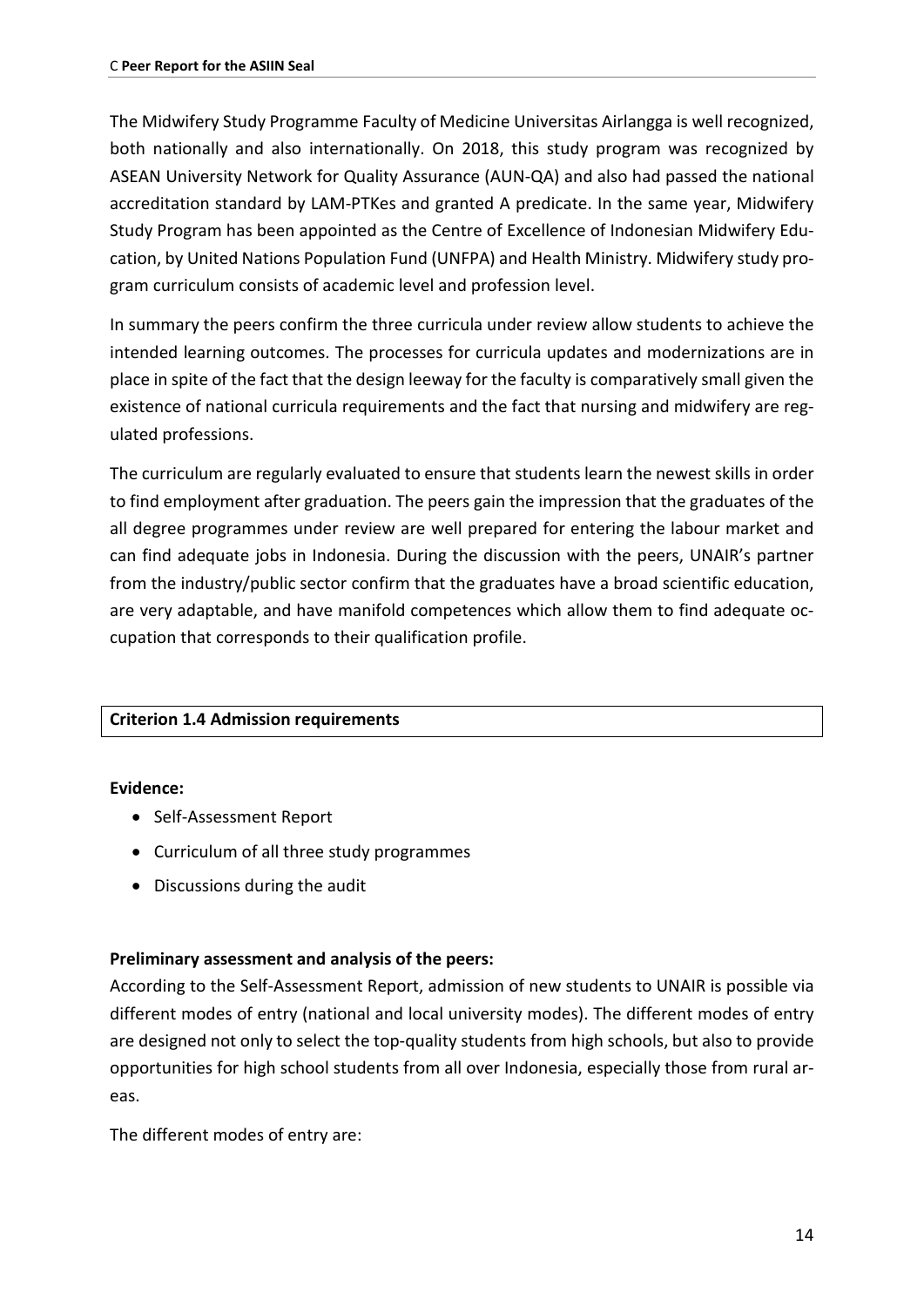- 1. SNMPTN (National Entry Selection of Public Universities) is based on student achievement during school, high school national examination results, and school accreditation.
- 2. SBMPTN (Joint Entry Selection of Public Universities) is based on a nationwide selection test that is held every year for university candidates.
- 3. Mandiri Selection (Local admission), these students are selected under special consideration of their education, local origin, social background, achievements in sports or science, and financial means.

The selection of UNAIR's students is carried out based on grades obtained by applicants in the SBMPTN. Written tests conducted on SNMPTN and SBMPTN consist of academic ability test (TPA) and basic ability test (TKD). In addition to written tests, prospective students of (Bachelor) nursing and midwifery programmes also need to pass a medical test.

Each year, 50% of students are selected through SNMPTN, 15% through SBMPTN and 35% through Mandiri. Prospective students for all three degree programmes must have graduated from the National Education and Examination Unit of SMA/MA/SMK/MAK or an equivalent no more than two years prior the their admission. Students must also be of great physical and mental health and they must not be acoustically or visually impaired (e.g. have low vision or colour blindness) or be shorter than 150 cm. The peers ask how the physical health of an applicant is determined and also inquire whether it is not discriminatory to ban students with disabilities from studying in these three programmes. The programme representatives reply that colour blindness hinders the study quality of the students to do practical and laboratory work and that size matters when it comes to looking after patients. However, there is no national regulation regarding size/height.

The peers are of the opinion that size (or colour blindness) should not be an obstacle from studying but that instead measures should be taken to create an environment where all students can prosper. As regards the numbers of admitted students, the experts observe that it has increased considerably in recent years.

Concerning the Master programme, new student selection is done via a student admission system through the University's New Student Admission Center (PPMB). Selection to enter the Post-Graduate Admission Track with the written examination system. The written test consisted of an academic ability test (TPA) and a basic ability test (TKD).

In summary, the auditors find the terms of admission to be binding and transparent. They confirm that the admission requirements support the students in achieving the intended learning outcomes. The peers are equally of the opinion that colour-blindness or size should not be obstacles from studying but that instead measures should be taken to create an environment where all students can prosper. As regards the numbers of admitted students, the experts observe that it has increased considerably in recent years, which puts a considerable strain on personal, financial and other resources and needs to be closely monitored.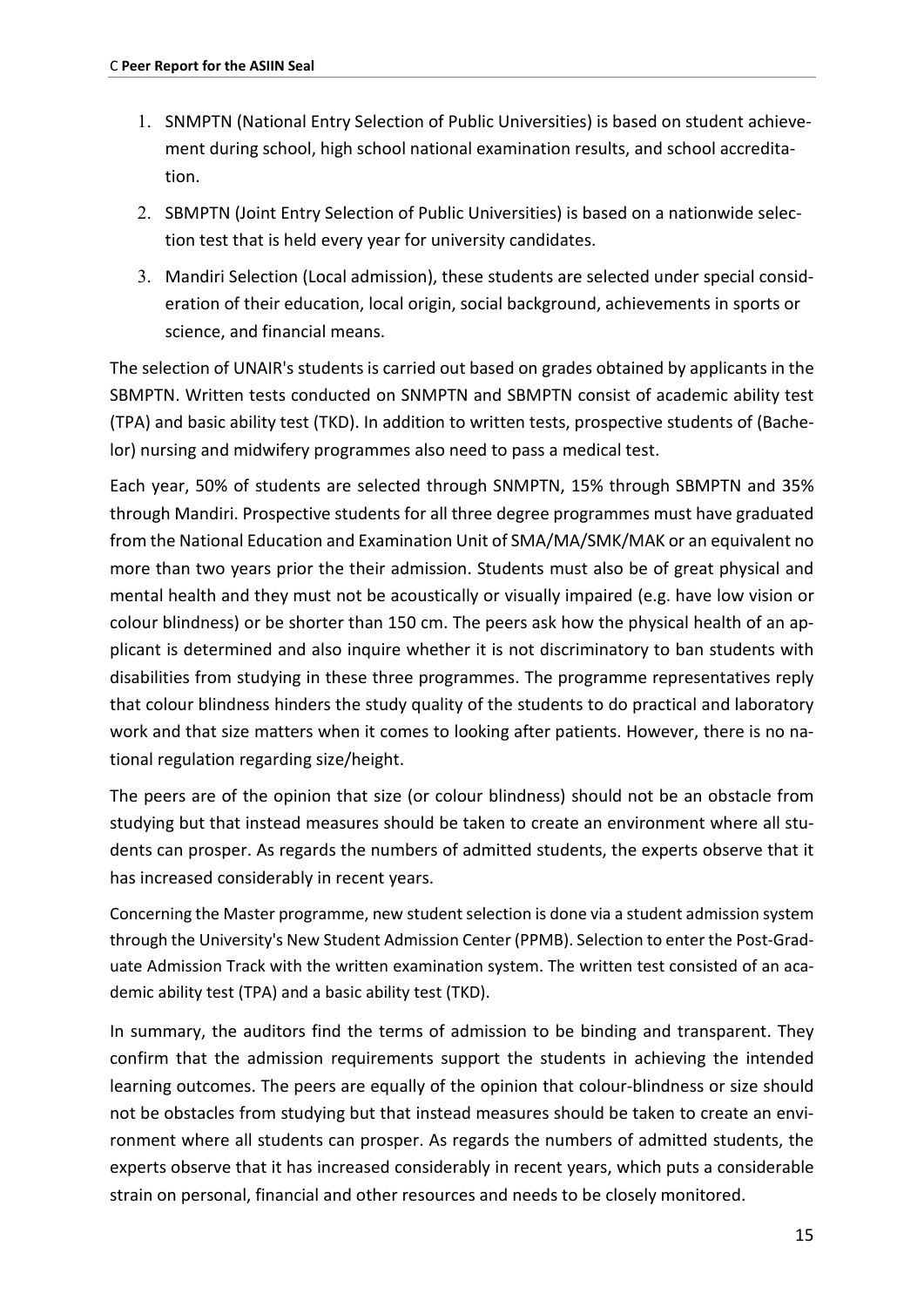# **Final assessment of the peers after the comment of the Higher Education Institution regarding criterion 1:**

The peers appreciate that UNAIR has already established the Educational Coordination Committee (KOMKORDIK) with partners from the health sector and is planning to form similar committees for other industry partners. It is by founding the Airlangga Nursing Alumni Association (IKAKU) and the Midwifery Alumni Association (IKAWARY). The peers encourage UNAIR to further pursue these effort and to involve all relevant stakeholders in further developing the degree programmes.

As UNAIR point out, all three programmes want to provide a learning environment that helps all students to develop and achieve the intended learning outcomes. The peers emphasise that students should not be excluded due to e.g. colour blindness or size. They recommend adjusting the relevant regulation accordingly.

<span id="page-15-0"></span>The peers consider criterion 1 to be mostly fulfilled.

# **2. The degree programme: structures, methods and implementation**

# **Criterion 2.1 Structure and modules**

#### **Evidence:**

- Self-Assessment Report
- Curriculum of all three degree programmes
- Study plans of all three degree programmes
- Module Descriptions
- Discussion during the audit

# **Preliminary assessment and analysis of the peers:**

The **Bachelor in Nursing study programme** consists of two phases, the *academic stage* on the one hand, the *professional stage* on the other hand. In order to obtain a Bachelor of Nursing, Ners (S.Kep., Ns) degree, students must first successfully pass the academic stage carried out full time during a standard period of study of 8 semesters (146 credits). At the end of this academic part, students are required to present a thesis report based on their prior research activities.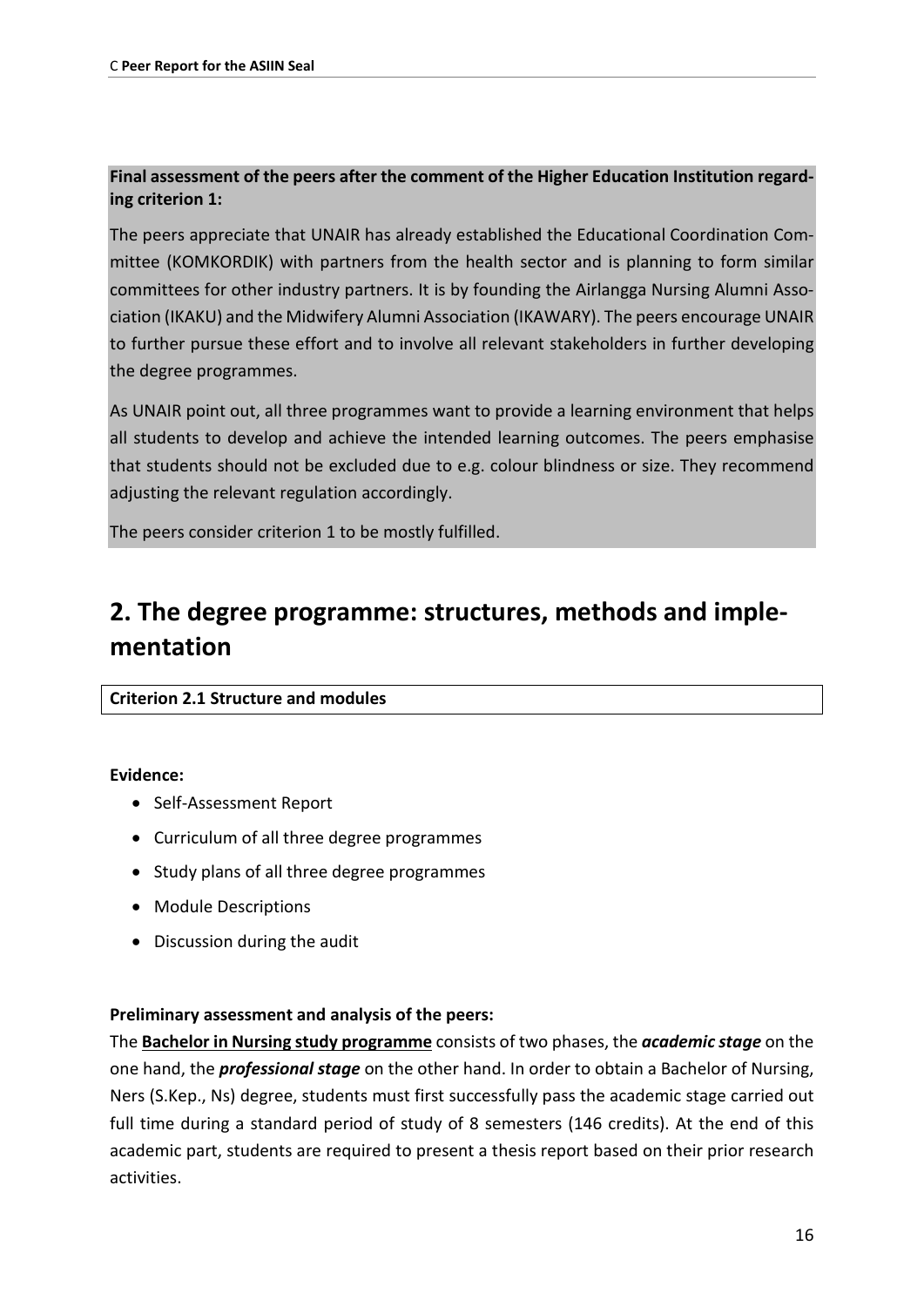The curriculum integrates courses in basic biomedical sciences, behavioural sciences, social sciences and medical ethics. It contains elements of health promotion, disease prevention and rehabilitation. Most of the courses are offered in support of the achievement of clinical sciences and skills. These courses include basic nursing, clinical nursing practices, emergency nursing, community nursing and all courses during the professional stage. This ensuing professional stage has a duration of 2 semesters with a corresponding 36 credits. Students are carrying out most all learning activities in partnering clinics, government institutions, the private sector, and the community during their community service. Students engage in clinical activities as early as the fourth semester of the academic stage.

The program altogether contains a total of 60 courses listed in the course handbook which can be accessed through the education manual and also on the webpage. There are a number of elective courses in the Nursing Bachelor as well as the Midwifery program, for instance, the social culture science and humanities course, the gynaecology course and reproductive care health course as well as the professional ethics and health law. As the faculty/study program also focus on the internationalization, it would also be helpful if the faculty makes an elective course which including language courses choice for students, for example English and Japanese (or other languages that the faculty thinks necessary).

The **curriculum of the midwifery study programme** has a duration of altogether 10 semester and again comprises two consecutive academic and profession phases. The Academic part is conducted within 3.5 years (7 semesters) with a hybrid model, whereas the ensuing profession formation lasts 1.5 years and comprises clinical rotations. The academic part of the curriculum (which needs to be completed before enrolling in the practical studies) has a study load of altogether 148 credits (including four optional modules). The professional phase lasts 3 semesters and consists of 49 credits. The programme is modularized and contains 62 individual courses.

The curriculum is organized as follows: Concerning the **academic part**, the 7 semesters commence with the 1st and 2nd semester, in which the focus of attention is on General Basic Subjects (MKWU), basic midwifery sciences as well as the concept and philosophy of midwifery. In the 3rd and 4th semester students learn about care management of physiologic midwifery in every stage of the female reproduction cycle. In the 5th to 7th semesters, the advanced learning comprises midwifery care in complex cases as well as research. In the professional phase, the learning strategy implemented in the curriculum uses PICES strategy (Student centred, Problem based, Integrated, Community oriented, early clinical exposure etc.). Students experience clinical practice as a part of learning method and also reflect on theories they have learned in the process. This **clinical practice** takes place in in various midwifery service settings, including independent practice, public health centres (puskesmas) and hospitals.

**Nursing master students** go through 4 semesters of study and prior to enrolment must choose between one of four specialization areas, namely Medical Surgical Nursing, Management in Nursing, Mental Health Nursing and Community Health Nursing. Students take clinical application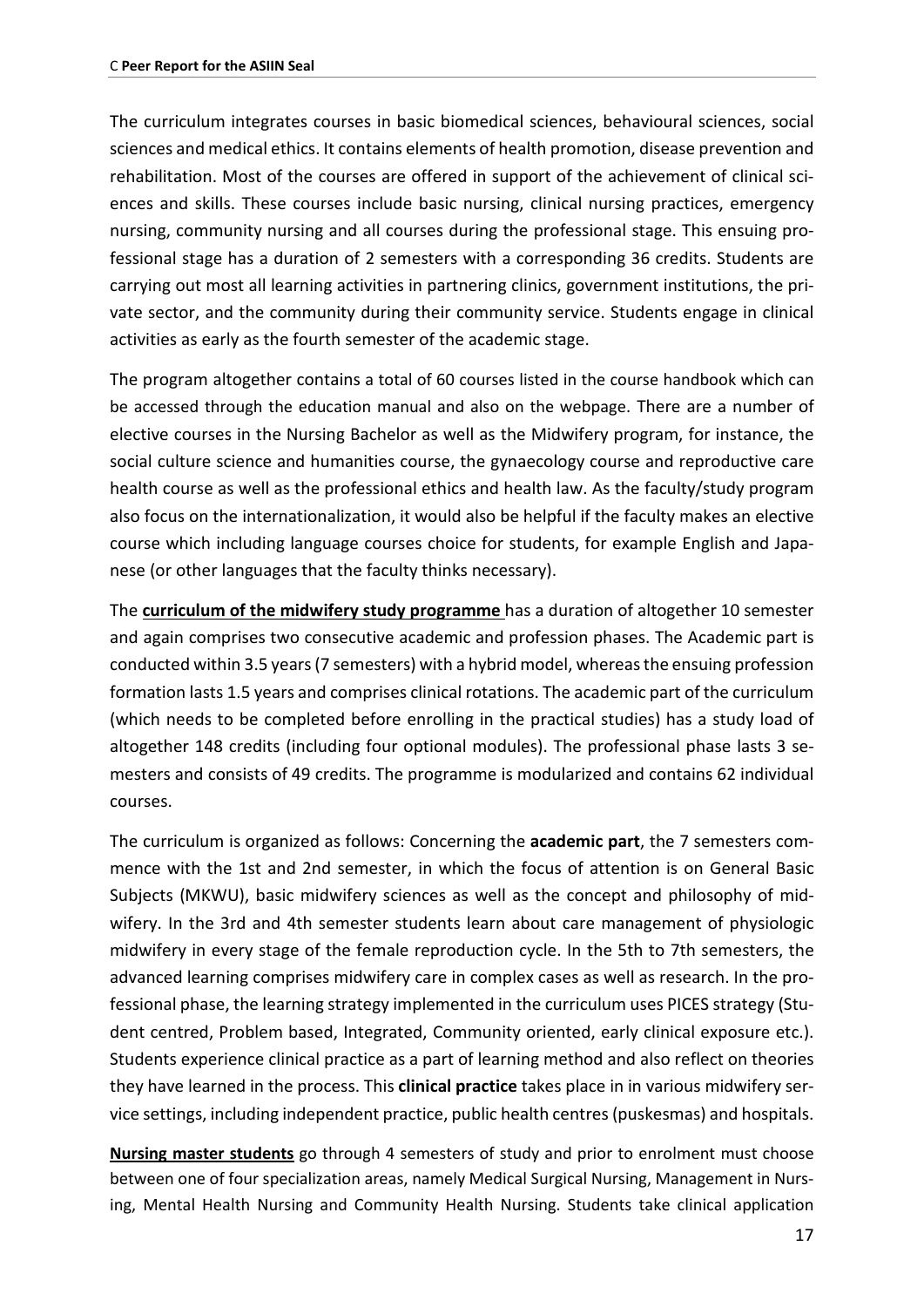courses in the second semester at the hospital and community. The total word load of the Master programme is 45 credits or 59,50 ECTS. The programme is modularized and contains altogether 33 courses. In semester one, students must carry out national seminars and carry out community service twice. Students must attend clinical applications abroad, namely Malaysia and Thailand. During the learning process, students must have international publications by attending the International Nursing Conference twice.

In addition to academic and clinical learning activities, students also get the opportunity to gain learning experience in other countries through **student outbound programmes**. The partnering universities for the nursing programmes are located mainly in Malaysia (Universitit Malaya), Australia (La Trobe University and Flinders University), Japan (Japanese Red Cross Kyushu International College), Thailand (Naresuan University), Singapore (National University) and Taiwan (National Cheng Kund University).

These mobility schemes unfortunately however do not exist for the Midwifery programmes, no evidence to that regard could be established in the interviews nor the written documents.

There are also inbound student activities where foreign students from partners participate in lectures and clinics, and collaborate with nursing students. International mobility is nevertheless still very limited. Prolonged study time and financial problems are two contributing factors. UNAIR tries to promote **the international mobility** by waiving tuition fees during the stay abroad, by providing financial assistance in form of scholarships and by creating exchange programmes. Another impeding factor is language, as many students have limited language capabilities. This could be tackled by teaching more of the classes solely in English. In the discussions with students, they voice also an interest in improving their English writing skills and would appreciate corresponding initiatives by the faculties.

Throughout their studies, students in the faculties of nursing and medicine complete the Community Service. The peers discuss with the programme coordinators the content and goal of the Community Service and learn that it is compulsory for all students of UNAIR. It has a minimum length of eight weeks and takes place in villages or rural areas where students stay and live together with the local people. The course is designed "to allow students to apply their knowledge based on own field in order to empower society." Since the Community Service usually takes place in remote areas, the students cannot attend any classes during this time. The students work in interdisciplinary teams during the Community Service in order to advance the society and bring about further development. The assessment of the Community Service consists of a work plan, the programme implementation, and an activity report. The peers understand that the students should work for the benefit of the community and the Indonesian society during the Community Service and support this concept.

**In summary**, the experts come to the following conclusions: All three programs in the experts' eye have been running for a considerable time and are well established. After analysing the module descriptions and the study plans the peers confirm that all degree programmes under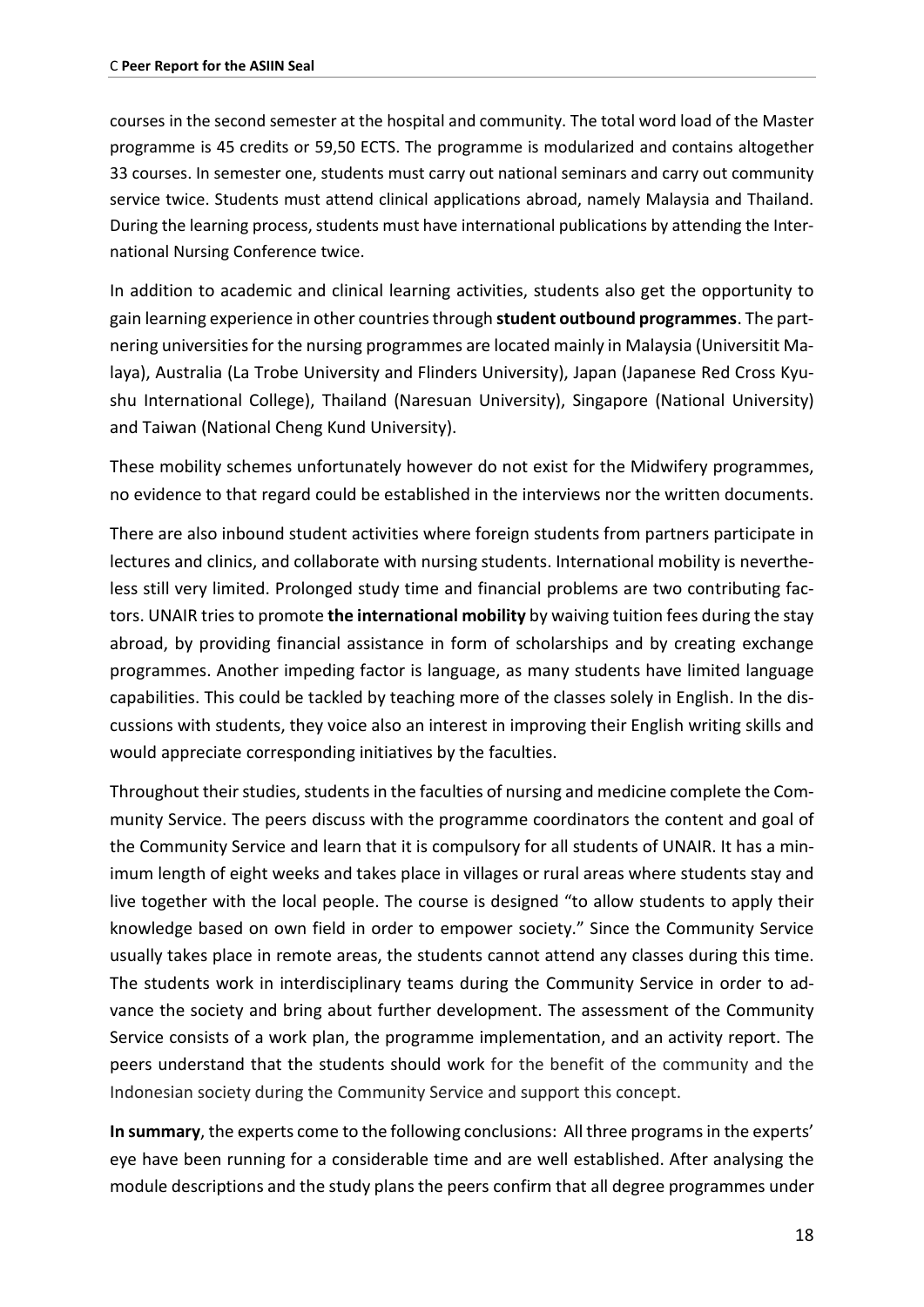review are divided into modules and that each module is a sum of coherent teaching and learning units.

The curricula under review are well structured and dispose of a good balance between theoretical and practical elements. All working practice intervals including the Community Service are well integrated into the curriculum and the supervision by the faculties allows for their respective quality in terms of relevance, content, and structure.

The peers overall gain the impression that the choice of modules and the structure of the curriculum ensure that the intended learning outcomes of the respective degree programme can be achieved in the standard period of time foreseen. There is evidence to that regard by statistical data provided by the faculties, that most student complete their studies in time.

The experts see some opportunities for international mobility and regulations are in place for recognising the achievements and competences from outside. As regard the programmes in nursing, the peers appreciate the effort to foster international mobility and support the faculty in further pursuing this path. For the students in midwifery, no such international mobility schemes exist.

The experts see thus room for improvement in the following areas: they suggest to deliver more courses in English language, offer language courses at least as electives and to find appropriate means to support student in improving their scientific English writing skills. For the students of the midwifery programmes, the chances for international exposure are to be increased.

# **Criterion 2.2 Work load and credits**

# **Evidence:**

- Self-Assessment Report
- Curriculum of all three study programmes
- Discussions during the audit

# **Preliminary assessment and analysis of the peers:**

Based on the National Standards for Higher Education of Indonesia (SNPT), all degree programmes at Universitas Airlangga use a credit point system called CSU, which is regulated as follows: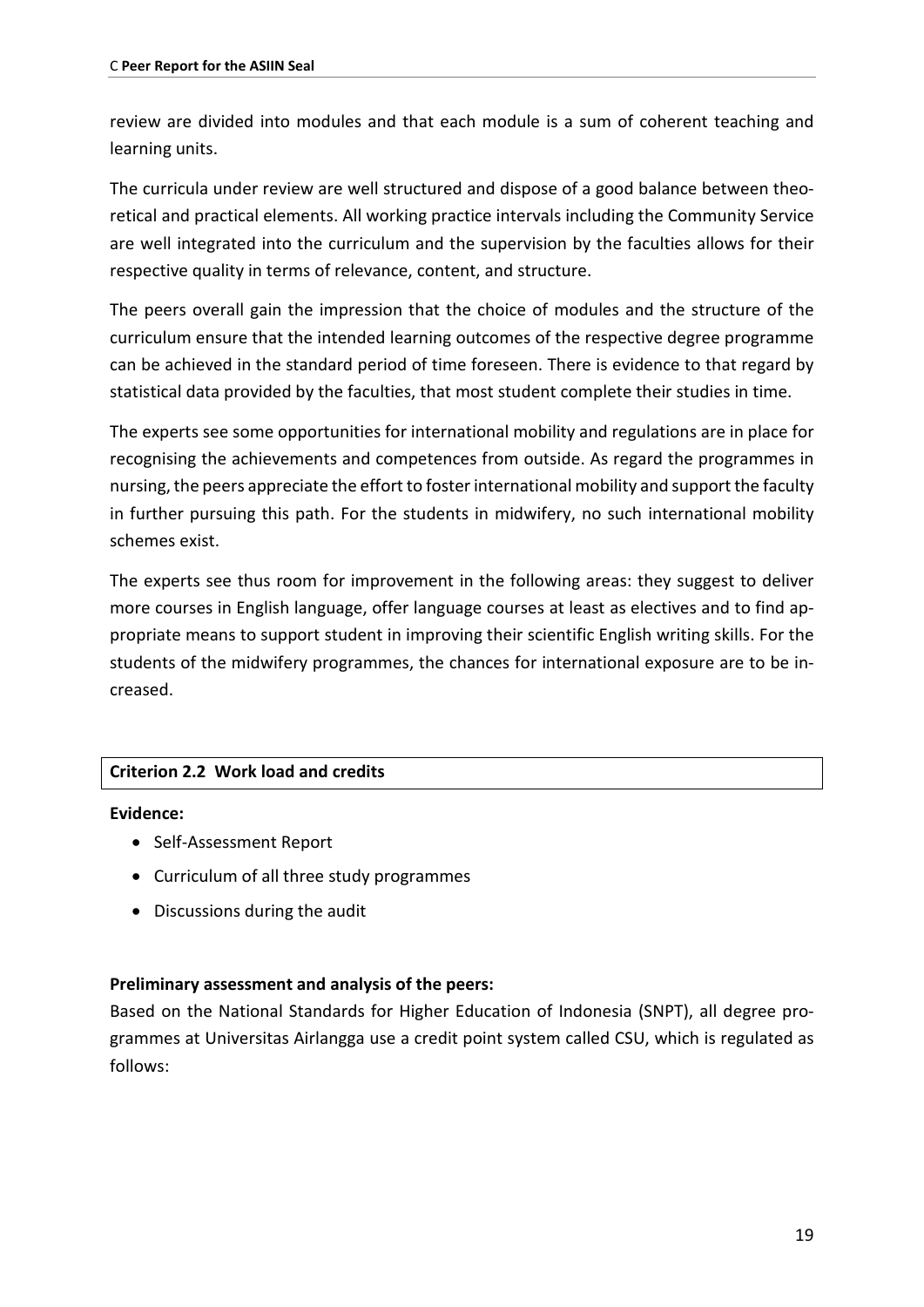| Type of activity        | Definition of 1<br>CSU/week/semester | Duration (min) | <b>TOTAL</b> (min) |  |
|-------------------------|--------------------------------------|----------------|--------------------|--|
| Classroom course        | <b>Classroom</b> meeting             | 50             | 170                |  |
|                         | <b>Structured task</b>               | 60             |                    |  |
|                         | Independent work                     | 60             |                    |  |
| <b>Practical course</b> | <b>Practical work</b>                | 170            | 170                |  |
| Seminar                 | Seminar meeting                      | 100            | 170                |  |
|                         | Independent work                     | 70             |                    |  |

In comparison with the European Credit Transfer System ECTS credit stipulating that 1 ECTS equals 25-30 hours of students' workload per semester, at Universitas Airlangga 1 CSU is awarded for 170 minutes of workload per week and the relation between the different kind of learning (contact hours, self-studies) is fixed.

This translates to the following credits point calculations for the three programmes under review:

The **Bachelor in Nursing** according to the self-documentation has a total duration of 5 years split between the academic part of the programme with a total duration of 4 years with 146 credits equivalent to 193 ECTS. This is followed by the professional part of the programme lasting 1 year with 36 credits equivalent to 67,2 ECTS. The total workload thus amounts to 182 credits (or 260,24 ECTS), of which 8 credits are reserved for basic biomedical science course, 32 credits for courses in behavioural and social sciences and medical ethics, 126 credits for clinical science courses and 16 for courses in research methods.

As regards the **Midwifery Programme,** the academic level study load consists of 148 credits while the professional level consists of 49 credits. The students complete the academic level usually in 7 semesters, while the professional part lasts for 3 semester, so that the total duration of midwifery study program is 10 semesters. The conversion of credit semester to ECTS is being conducted to simplify comparison between Indonesian education programme and European education programme for the purpose of educational exchange programme. For the academic level 197,72 ECTS are calculated whereas for the professional stage the corresponding number is 79,74 ECTS.

The workload of students in the **Master of Nursing Study Programme** is especially difficult for the experts to understand due to a number of reasons. As documented in the Self-Assessment Report, each of the four specializations in Medical-Surgical Nursing, in the Management of Nursing, in Mental Health Nursing as well as Community Health Nursing are credited with 45 credits, which is equivalent to 59.50 ECTS. Each student according to the faculties own account in other words spends around 446,25 hours per semester and obtains 14,88 ECTS. This is more or less **half of the workload**, a European student invests in comparable study programs in Europe. According to the ECTS system, 120 ECTS have to be granted for a four-year Master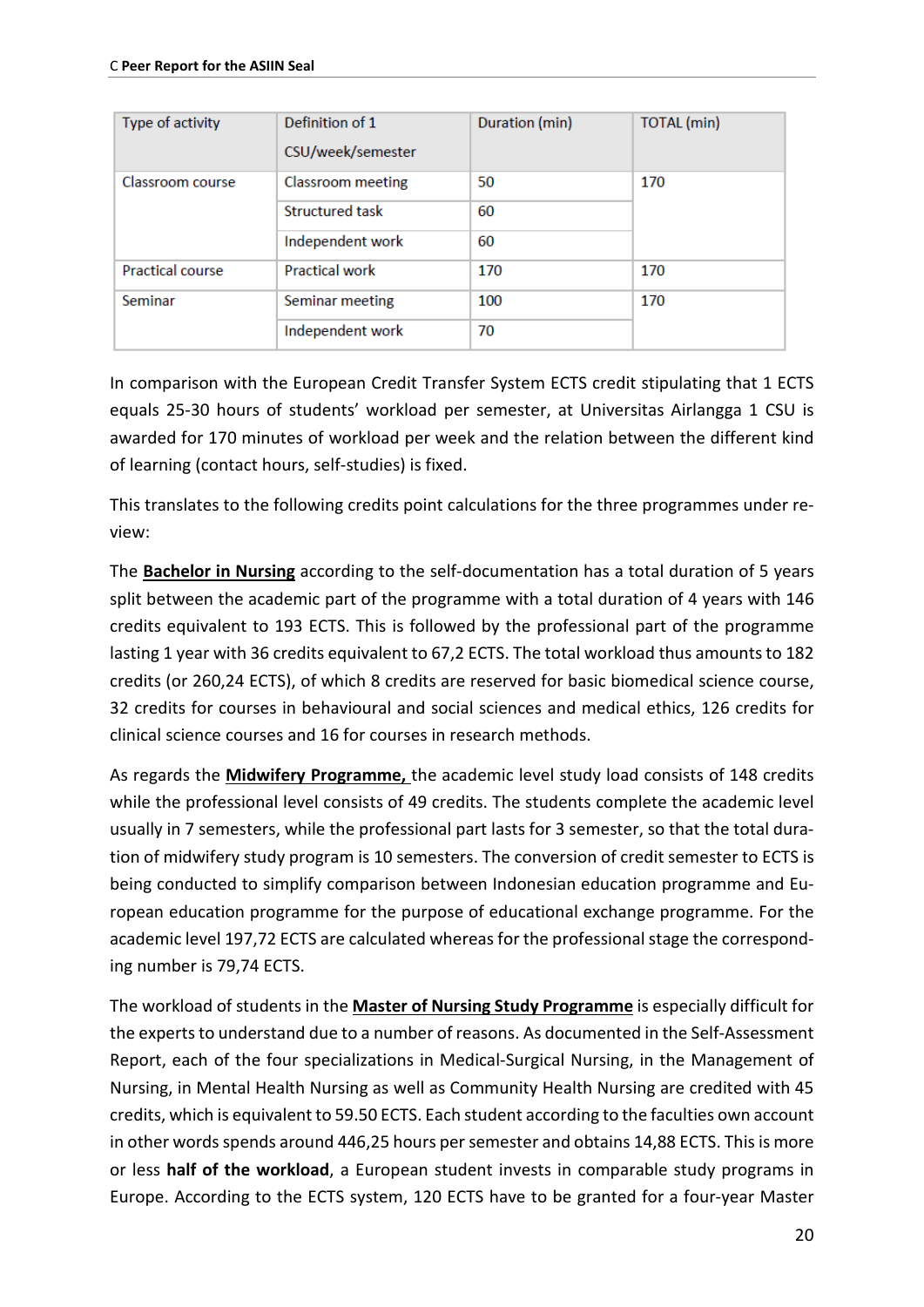programme in Nursing, (4 semesters times 30 credits). It also does not match with the calculations for the other two programmes so there must be a systemic arithmetical mistake in the calculations.

The experts in addition learn only during the audit in their discussions with students that around 50% of the enrolled Master students are working full time studying on the side, whereas the other 50% of students are full time students which can devote their time exclusively to their studies. The experts question how this is possible, one would expect that special arrangements such as a lengthened period of study must be arranged for the first group, as it is not possible to combine a full workload each on the job and for the studies. An explanation could be that the Master program is indeed a one-year programme, but this does also not make sense because half of the students are indeed full time students and in the SAR there is no mention of a part time variant of the study programme.

**In summary**, the experts firstly insist that it will be necessary to introduce (in addition to the described Indonesian system) a credit point system that based on the students' total workload. It would be most useful to adopt the European Credit Transfer System (ECTS). They stress that the students' total workload in hours also needs to be adjusted in the module descriptions and the distinction between classroom work and self-studies should made transparent.

The peers secondly seek clarification with regard to the status and the workload calculation of the Master of Nursing Study Programme and also whether there are different regulations for the two cohorts of students (full time employed vs. full time students).

During the discussions with the programme coordinators and the students, the peers furthermore learn that so far there has been no survey asking the students to evaluate the amount of time they spent outside the classroom for preparing the classes and learning for the exams. Since this is necessary in the ECTS framework, the peers thirdly suggest consulting directly with the students about their experiences. This could e.g. be done by including a respective question in the course evaluations.

The peers finally point out that the Faculties of Nursing and Medicine should follow the ECTS users' guide, while determining the students' total workload. This is the time students typically need to complete all learning activities (such as lectures, seminars, projects, practical work, self-study and examinations).

In other words, a seminar and a lecture may require the same number of contact hours, but one may require significantly greater workload than the other because of differing amounts of independent preparation by students. Typically, the estimated workload will result from the sum of:

• the contact hours for the educational component (number of contact hours per week x number of weeks)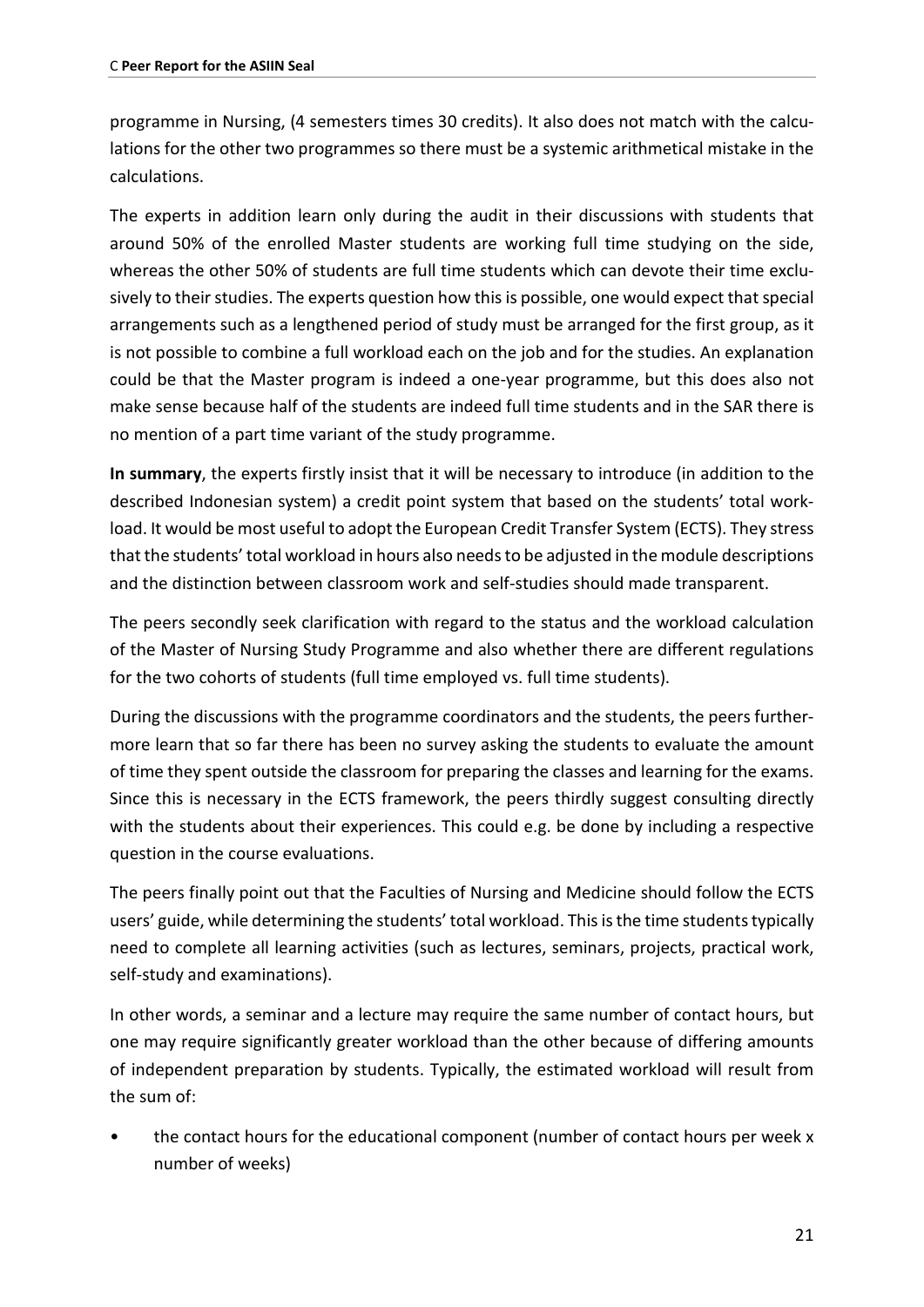- the time spent in individual or group work required to complete the educational component successfully (i.e. preparation beforehand and finalising of notes after attendance at a lecture, seminar or laboratory work; collection and selection of relevant material; required revision, study of that material; writing of papers/projects/dissertation; practical work, e.g. in a laboratory)
- the time required to prepare for and undergo the assessment procedure (e.g. exams)

Since workload is an estimation of the average time spent by students to achieve the expected learning outcomes, the actual time spent by an individual student may differ from this estimate. Individual students differ: some progress more quickly, while others progress more slowly. Therefore, the workload estimation should be based on the time an "average students" spends on self-studies and preparation for classes and exams. The initial estimation of workload should be regularly refined through monitoring and student feedback.

The students in general confirm towards the peers that the workload is adequate and that the curriculum is manageable within the intended time. This is also supported by statistics provided by the Faculties of Nursing and Medicine showing that most of the students finish in the standard period of study. This is obviously questionable with regard to the two different student cohorts in the Master programme as mentioned above.

The experts finally stress the fact that the question of introducing a parallel ECTS calculation is important for organizing academic and professional mobility across borders, which needs a "comparable currency" to function.

# **Criterion 2.3 Teaching methodology**

#### **Evidence:**

- Self-Assessment Programme
- Study Plans of the degree programme
- Module Descriptions

# **Preliminary assessment and analysis of the peers:**

The Self Assessment Reports provided by the two faculties for the three degree programmes under review list a wide variety of different educational methods such as discussions, demonstrations, simulation and case studies, project-based, self-directed, collaborative and discovery learning, tutorials, journal reviews, clinical placements as well as bed side teaching. During the classes, **active and interactive teaching methods** (e.g. seminars, discussions, reports, presentations, and group work) are step by step contributing to the transition from a **teacher to a student centered learning approach**, which figures high on the reform agenda of UNAIR.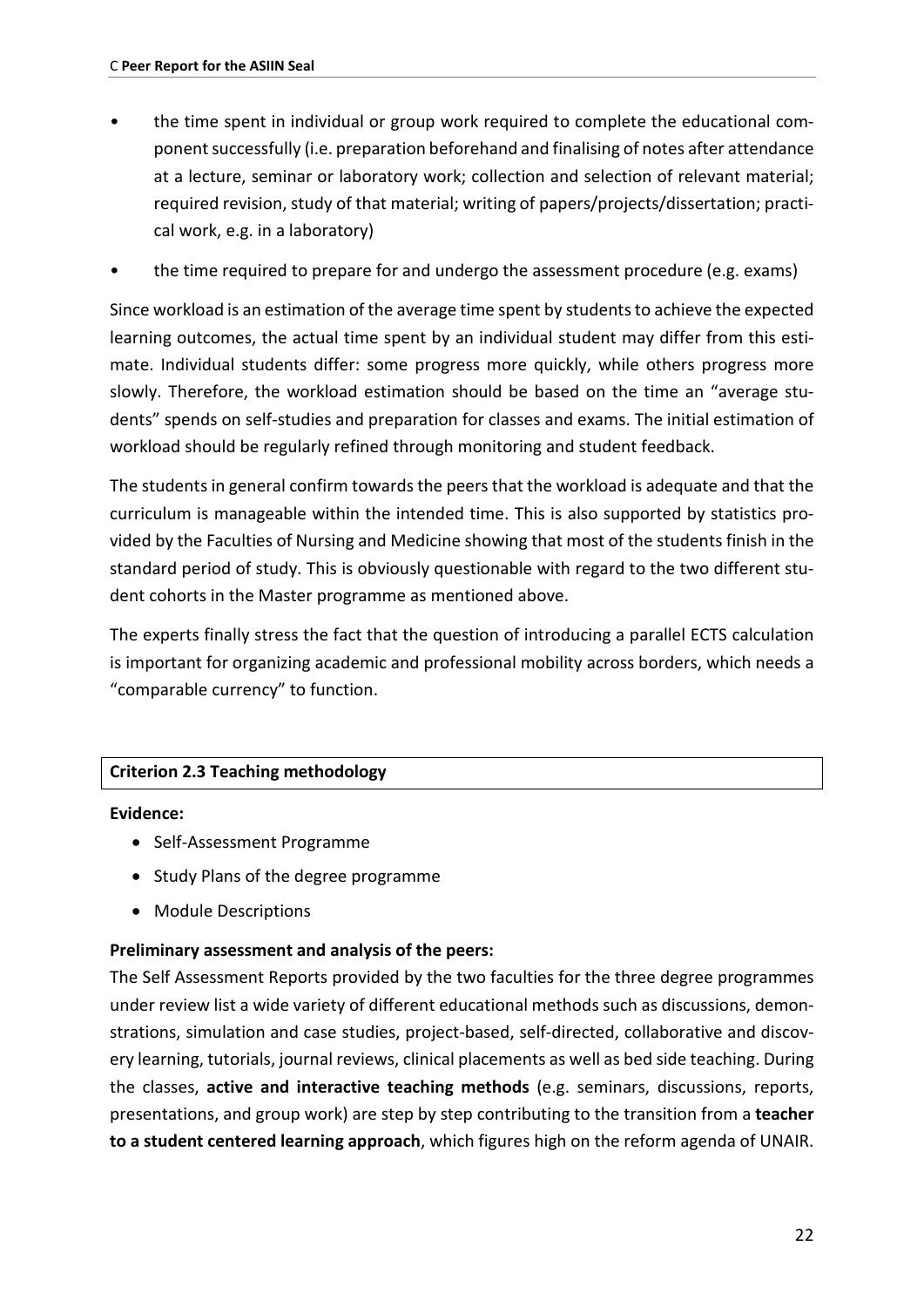Students early on are challenged to familiarize themselves with different scientific areas and are also introduced to first research activities in the Bachelor programs which culminates in the selection of a research topic and the preparation of a thesis. The exposure to methods and principles of good research is naturally at the core of the Master programme in Nursing, which is designed to educate graduates to improve the processes and services in hospital and to perform research at the forefront of the discipline. As the faculties of medicine and nursing are dependent on the quality of their own graduates in upgrading their teaching staff (see criterion 4), this exposure to research methods and projects is in their own self-interest.

Likewise, the experts observe, as was mentioned above, a **good integration of theory and practice**, an interlinkage within and also between the academic and professional phase in both the nursing and midwifery programmes. Already as early as in the course of the second year of their academic studies, students are exposed to real life scenarios during their community service practical. During their laboratory studies, students use Phantoms to simulate real life scenarios. This is all the more important as the number of births e.g., which a student in midwifery can assist in, has been greatly reduced in recent years.

During their professional stage, students can systematically apply what they have learned in theory during clinical placements in hospitals. Important elements of the teaching philosophy are instruments such as "bed side teaching" as part of clinical teaching that exposes students to the exigencies of the work life, provides them with clinical experience in a real setting and brings them into contact with clients and their educators in a clinical context.

The transformation process in the teaching philosophy is facilitated by the Center of Learning Innovation and Certification (PIPS). PIPS organises on a regular basis capacity building for lecturers related to learning methods, preparation of teaching materials and e-learning. To help the students to achieve the intended learning outcome and to facilitate adequate learning and teaching methods UNAIR has developed an e-learning platform. It is a learning management system, designed as a digital platform, where students and teachers can interact.

During the discussions on site with representatives of the teaching staff and with students, the peers acknowledge the ongoing transformation from a teacher to a student centred learning philosophy. The peers confirm that students learn the principles of scientific methods and are introduced to research methods. They positively note that students are generally very satisfied with the quality of teaching and learning in the two faculties as evidence through their feedback in routinely executed student surveys and by high scores for teachers' expertise, delivery and support. In summary, the peer group judges the teaching methods and instruments to be suitable to support the students in achieving the intended learning outcomes.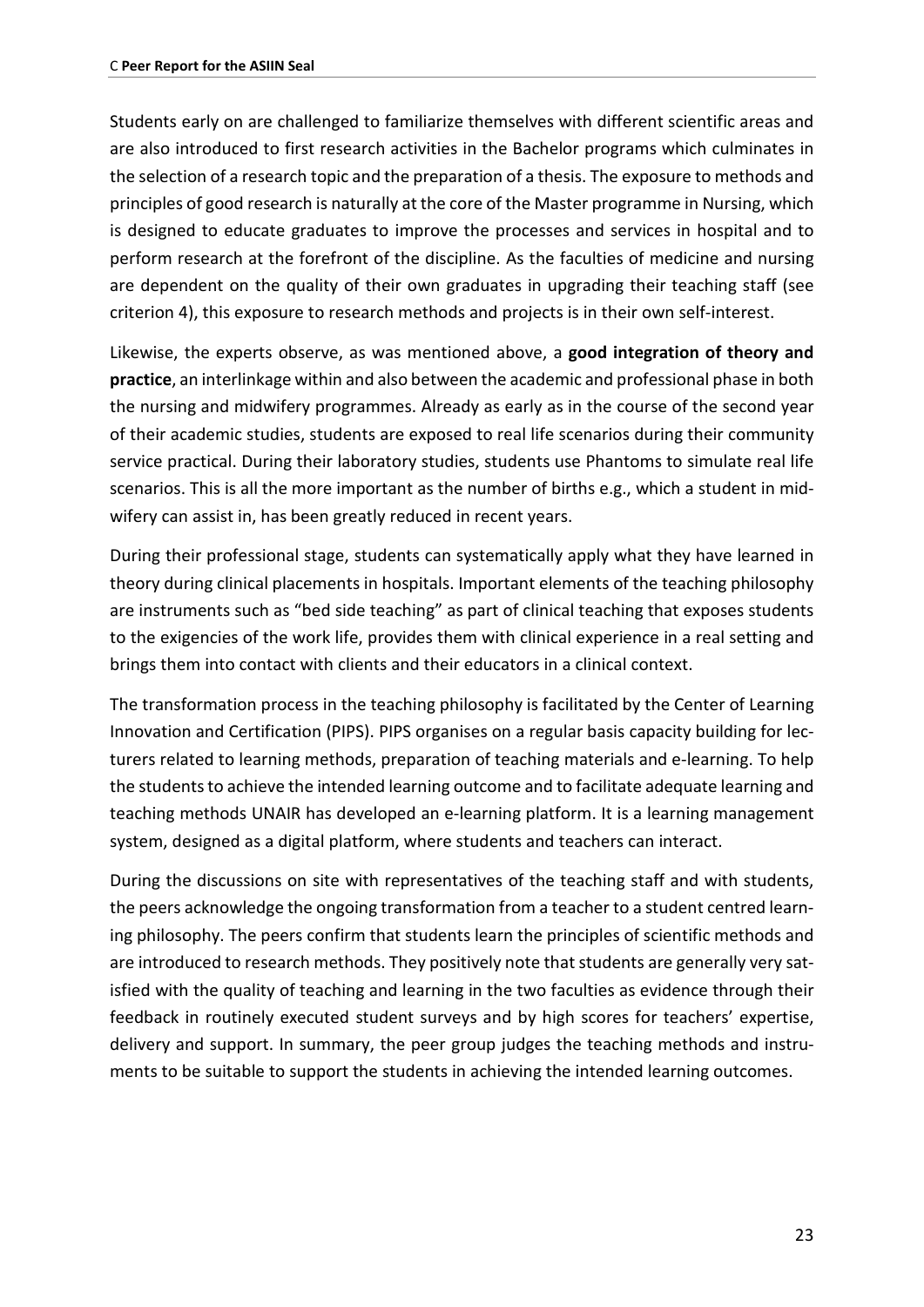#### **Criterion 2.4 Support and assistance**

#### **Evidence:**

- Self-Assessment Report
- Discussions during the audit

#### **Preliminary assessment and analysis of the peers:**

During the course of the on-site visit, the experts come to appreciate that UNAIR has a **comprehensive advisory system** for all undergraduate students in place. At the outset of their studies, students are assigned an **academic advisor** who assists in all academic or personal matters and according to regulations schedules –next to all form of informal contacts - formal meetings with his students at least four times per semester throughout their academic career. Each academic advisor has to be a member of the academic staff. Among his main responsibilities are to help students with the process of orientation during the first semesters, to introduce them to academic life and the university's community, and to respond promptly to any queries they might have. They also offer general academic advice, make suggestions regarding **relevant career and skill development** in cooperation with the Center for Career Development and Entrepreneurship (PPKK). Each semester the Airlangga Career Fair and Entrepreneur Expo is organized in the framework of which students can present themselves and discuss their employment and career plan with companies and institutions present at the fair.

Every student is also provided with **two thesis supervisors**. Their role is to help students to complete their thesis research, monitoring the progress of the thesis and assisting in its completion in time. The thesis supervisors are scheduled to meet their students at least six times per semester. A lecturer can supervise no more than 6-12 students at the maximum per year. This limitation is to make sure that each student receives sufficient guidance from his supervisor.

On the central university level, a so-called Help Center is in place, which provides **psychological assistance** in case students are facing problems in their social and academic environments. In addition, the Faculty of Psychology also has a Psychological Service Unit in place which students can address and for students of the Midwifery Programme the Department of Mental Health is accessible. **Medical support** is provided by the Health Service Center and the Universitas Airlangga Hospital, which students can access.

The University has also established Student Activity Units which organizes all non-curricular activities. In the Faculty of Medicine, **non-academic guidance** additionally is provided by mentors from the Midwifery Student Association (Himawary). Finally, there is also a system in place for **financial support**, be it by the provision or various forms of scholarships, information about which are provided by the Directorate of Students Affairs at Airlangga University and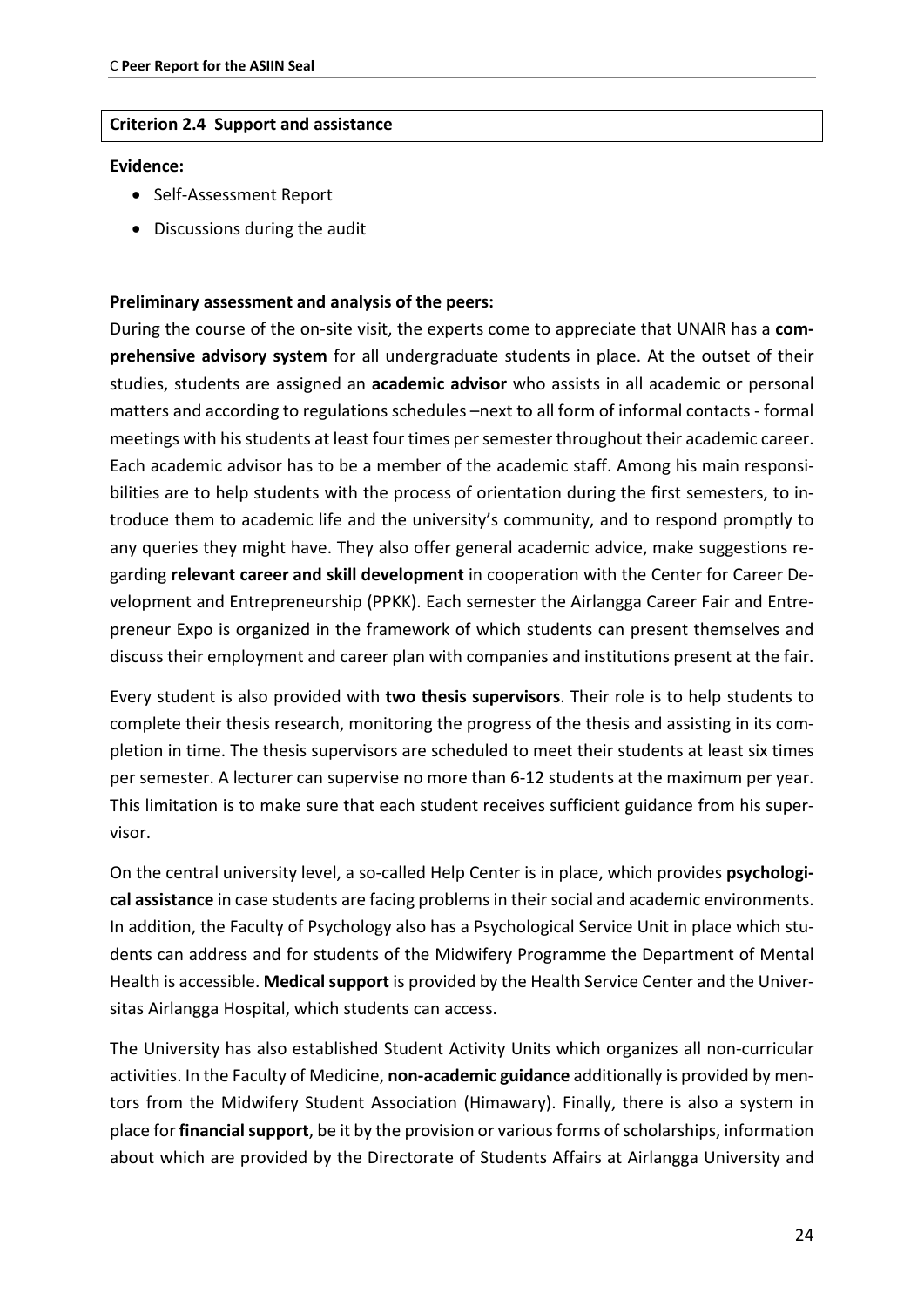widely taken advantage by the students in nursing and midwifery (50% of midwifery students study with the help of these scholarships).

In the interviews, the students voice great satisfaction with the various support systems in place. They confirm that they all have academic and theses advisors at their side whom they meet regularly and who are readily accessible when they seek advice. The peers commend the representatives of the Faculties and Study programmes for the good and trustful relationship between the students and the teaching staff and come to the conclusion that there are enough resources available to provide individual assistance and advice, including medical and social support. This comprehensive support system helps students to complete their studies successfully and mostly within the standard period of study. The students are well informed about the services available to them. The peers judge the extensive advisory and support system to be one of the strong points of the two Faculties and UNAIR.

# **Final assessment of the peers after the comment of the Higher Education Institution regarding criterion 2:**

The peers understand that UNAIR has a supporting unit called "Language Center" that offers training on foreign languages, including English, Japanese, Korean and Chinese. Students who successfully complete a course at the Language Center can obtain extra credits that are also recorded in the Diploma Supplement. However, the peers recommend to offer additional language classes as electives in the curricula of all three degree programmes, not only as extracurricular activities. This should foster internationalisation and promote the students' academic mobility.

The peers thank UNAIR for adjusting the awarded credits in the Master's programme Nursing; it now encompasses 122.30 ECTS, including national seminars and community services. Additional documents were provided, including a list of the ECTS for each course. However, the peers expect that the awarded ECTS must be consistent with the students' total workload, including time for self-studies. The workload should be mentioned in each module description and needs to be verified with the students.

UNAIR points out in its statement, that there are mobility programmes also for the Midwifery programme and provides additional information about it (e.g. MoU with Flinders University, Australia). The peers are satisfied with the additional documents and abstain from issuing a recommendation to this regard.

The peers consider criterion 2 to be mostly fulfilled.

# <span id="page-24-0"></span>**3. Exams: System, concept and organisation**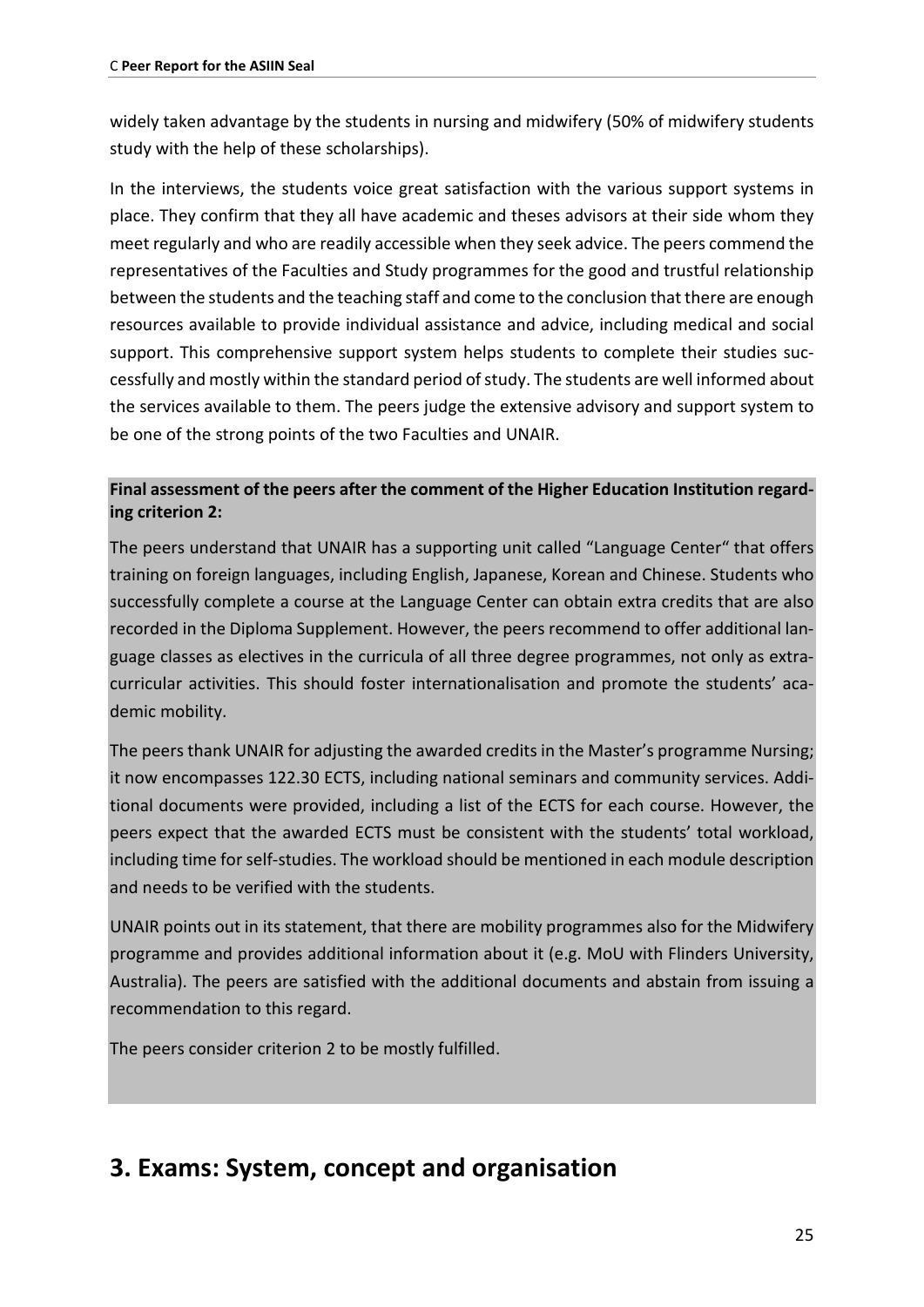#### **Criterion 3 Exams: System, concept and organisation**

#### **Evidence:**

- Self-Assessment Report
- Curriculum of the three degree programmes
- Module Descriptions

#### **Preliminary assessment and analysis of the peers:**

The experts positively note that the examination systems for the three programmes under review are governed by **university wide regulations**, more specifically PP-UNAIR-PBM-03 regulating student exams for diploma and undergraduate programs, PP-UNAIR-PBM-26 for the Masters programme and finally PP-UNAIR-PBM-04 which contains the rules for theses and final assignments.

The Faculties of nursing and medicine **use a variety of different examination methods** to check whether students achieve the intended learning outcomes formulated for each programme. Such assignments typically include multiple choice tests/quizzes, pre-tests and posts-test at the beginning and end of the class, oral examinations in the framework of seminars, work reports that must be submitted after conducting a series of activities or practice work, laboratory examinations (practical tests and/or OSCE skill tests) as well as midterm and final examinations

The students confirm that they are provided with information about all examination requirements via the so-called "Class Contract", a document the lecturer hands out in the first session of each course and which contains the study plan as well as the exam dates, forms and the computation of final grade is computed. The course assessment is conducted according to the academic calendar, which is available to all students also through UNAIR's webpage. The results of the final marks computation must be uploaded to the Universitas Airlangga Cyber Campus (UACC) within two weeks after the final exam. Students can access their marks through UACC and have the possibility to complain to the course coordinator if they feel treated unjustly. The course coordinator must process the students' complaints within 7 days.

As regards the **final thesis**, student are eligible to take on condition, that they have been registered in the Study Plan Card (KRS) and have fulfilled at least 75% attendance of lectures. It typically consists of a research work, the results of which must present in front of four faculty examiners (including their two thesis advisors), with 60% of the final grade being attributed to writing, 40% for the oral presentation.

The experts are also pleased to see promising developments in **area of assessment rubrics**. Following the recent external reviews by AUN (check chapter 6 for details), the implementation of developing rubrics for the assessment of specific learning outcomes has made significant progress.

Concerning the **achievement of individual students,** the two faculties make use of annual performance evaluations to find out whether students are delivering according to expectations. For the undergraduate programmes in nursing and midwifery, these performance checks take place at the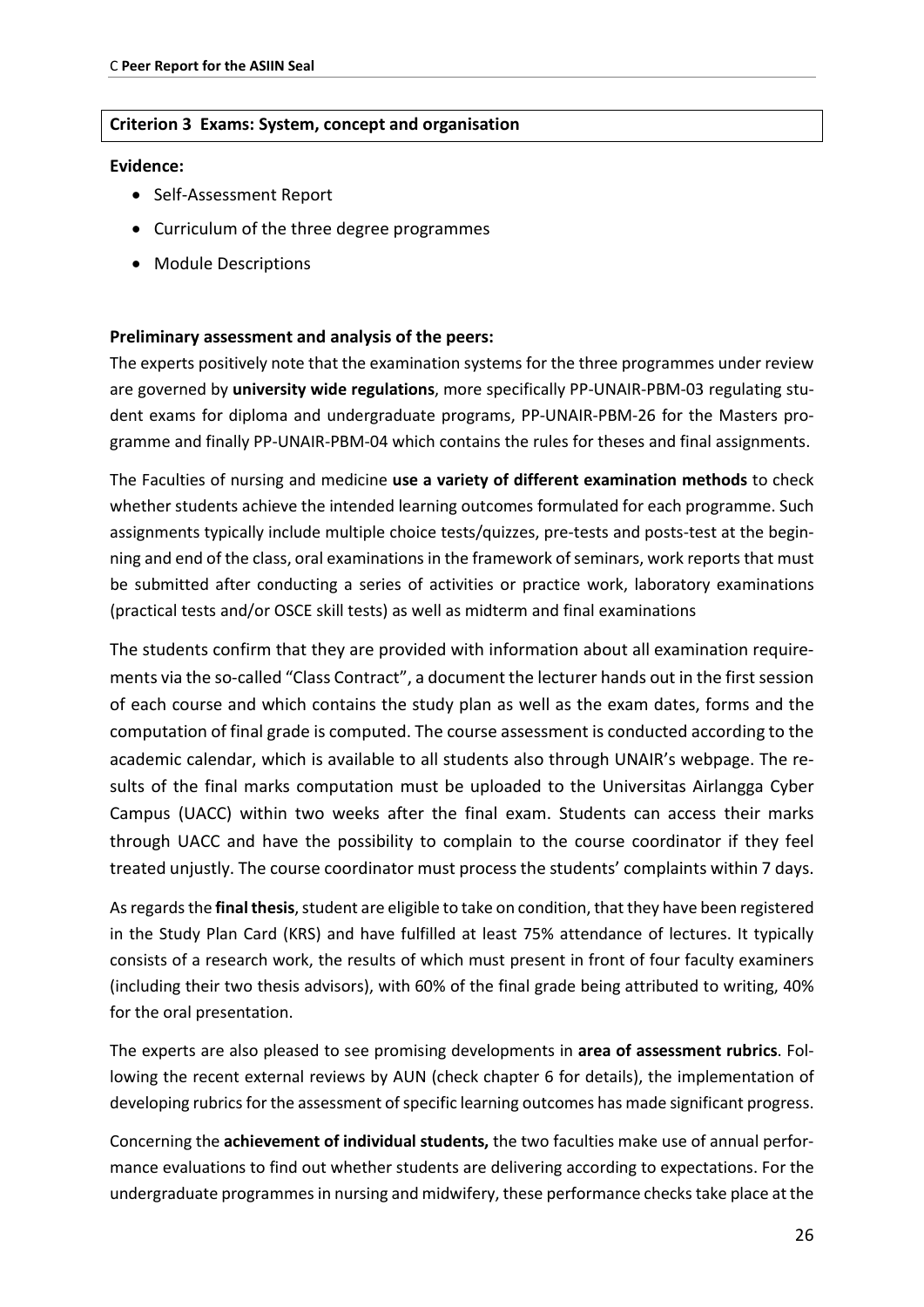end of each academic year. If students fall behind and fail, their academic advisor is informed and remedial action is taken. As evidenced by all available statistics (the so-called Semester Achievement Index (IPS) and Cumulative Achievement Index/ Grade Point Average (GPA), progression and drop-out rates, standard period of study etc.), this system works very well. Having said this, it is worth noting again, that the very competitive admission system (see 1.4 of this report) makes sure that only the very best students enrol in these programmes.

The individual quality and success of nursing and midwifery students is equally demonstrated by the success of UNAIR graduates in nursing and midwifery **in the national competency tests**, the Indonesian Nurse Competency (carried out nationally to receive Nurse Competency certificate) with passing rates of more than 96%. In the Midwifery Programme the passing rate for the past two years are 100%.

The experts note that for each of the three programmes there are some additional examination requirements in place governing the practical/professional parts of their studies. In the Bachelor of Nursing and Midwifery programmes, the Clinical Learning Experience (CLE) has to be done 4 weeks each in semesters 4-7, in the midwifery programmes for 2-4 weeks between Semesters 3- 7 with the hard skills assessment amounting to 60%, the soft skills to 40%. Students also do Community field service that is assessed through activity reports and students performance tests.

As regards the assessment of professional education of nurses and midwifes, other exams forms are in use, such as case report studies, the assessment of health promotion in hospitals and the evaluation of clinical performance. At the end of every professional course practice there is a clinical exam.

During the interviews on site, students are generally very satisfied with the examination system. The students confirm that they are well informed about the examination schedule, the examination forms and the rules for grading. The rules for re-sits, disability compensation, illness and other circumstances are written down in the Academic Study Guide, which can be assessed online, and are therefore transparent to all stakeholders.

In the discussion with teaching staff, the overall positive impression is confirmed in spite of the fact that they see value in reducing the number and administrative and time-consuming burden (feeding in the results of multiple choice manually e.g.) of exams.

In summary, the peers conclude that the criteria regarding the examination system, concept, and organization are fulfilled and that the examinations are suitable to verify whether the intended learning outcomes are achieved. The peers in addition also inspect a sample of examinations and project papers and are overall satisfied with the general quality of the samples. They conclude that the examinations are suitable to verify whether the intended learning outcomes are achieved.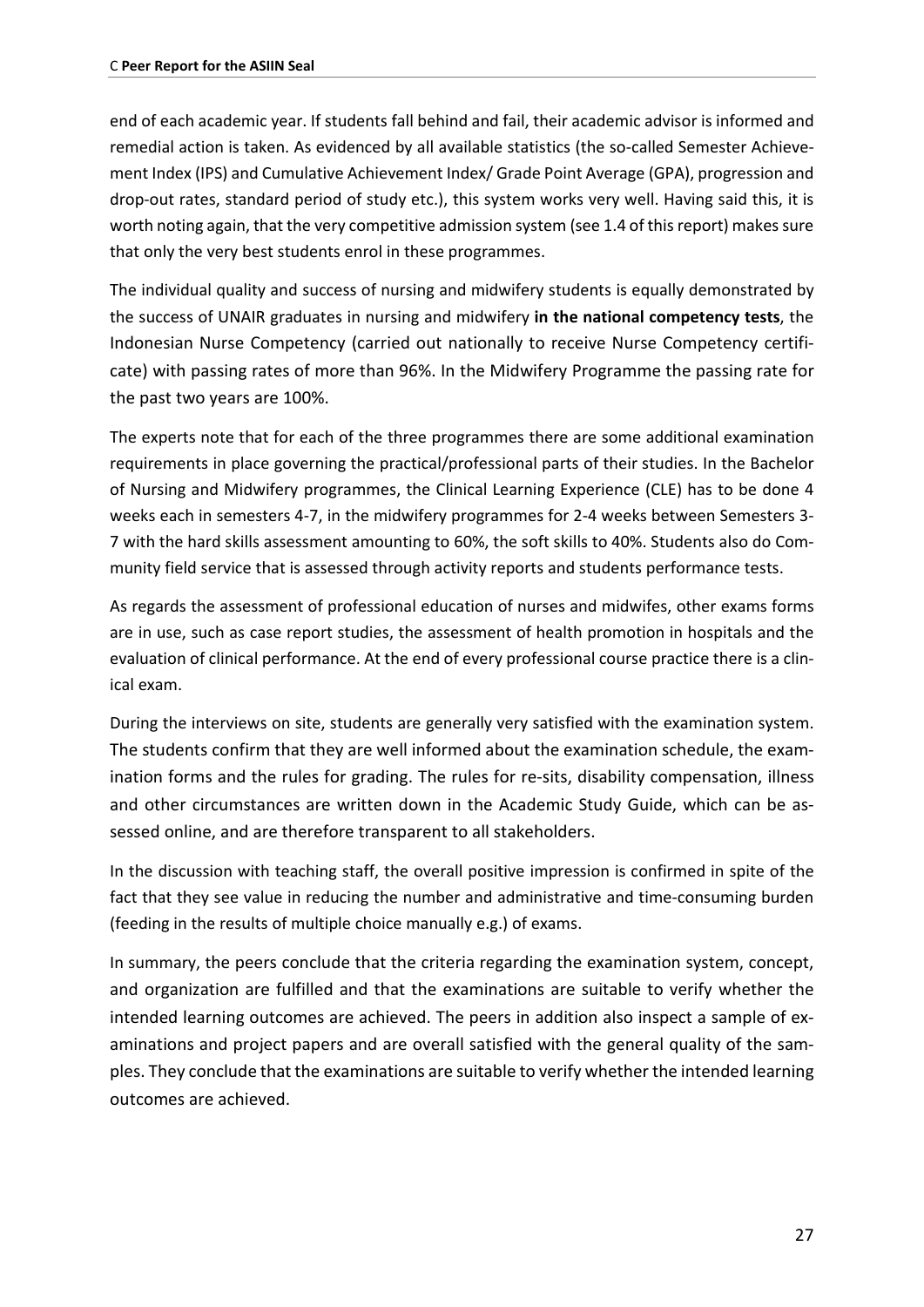**Final assessment of the peers after the comment of the Higher Education Institution regarding criterion 3:**

The peers confirm that UNAIR tries to ensure that the exams are adequate to verify if the intended learning outcomes are achieved or not.

The peers consider criterion 3 to be fulfilled.

# <span id="page-27-0"></span>**4. Resources**

**Criterion 4.1 Staff**

### **Evidence:**

- Self-Assessment Report
- Research Publications of all three study programmes
- Staff handbook
- Overview of staff exchange
- Lecturer Performance Evaluation
- Discussions during the audit

# **Preliminary assessment and analysis of the peers:**

At UNAIR, the staff members have different academic positions. There are professors, associate professors, assistant professors and lecturers. The academic position of each staff member is based on research activities, publications, academic education, supervision of students, and other supporting activities.

For the Bachelor's and Master degree programme in Nursing, the staff is composed of 2 professor, 15 staff with a doctoral degree as well as 31 staff members with a Master's degree. The ratio of lecturers to students is 1: 19 for bachelor, and 1: 10 for master's degree programmes respectively. The peers note that the number of full time professors is a the lower end of expectations but at the same are happy to note, that the process of filling the posts of full professors for each of the 4 specializations in the Master programs in Nursing is well under way.

For the Midwifery Study Programme the numbers are as follows: the staff is composed of 3 professors, 11 staff members with a doctoral degree as well as 19 staff members with a Master´s degree. The ratio of lecturers to students is 1: 16 for Bachelor, and 1: 4 for the Professional programmes respectively. There is currently no midwife among the professors, all of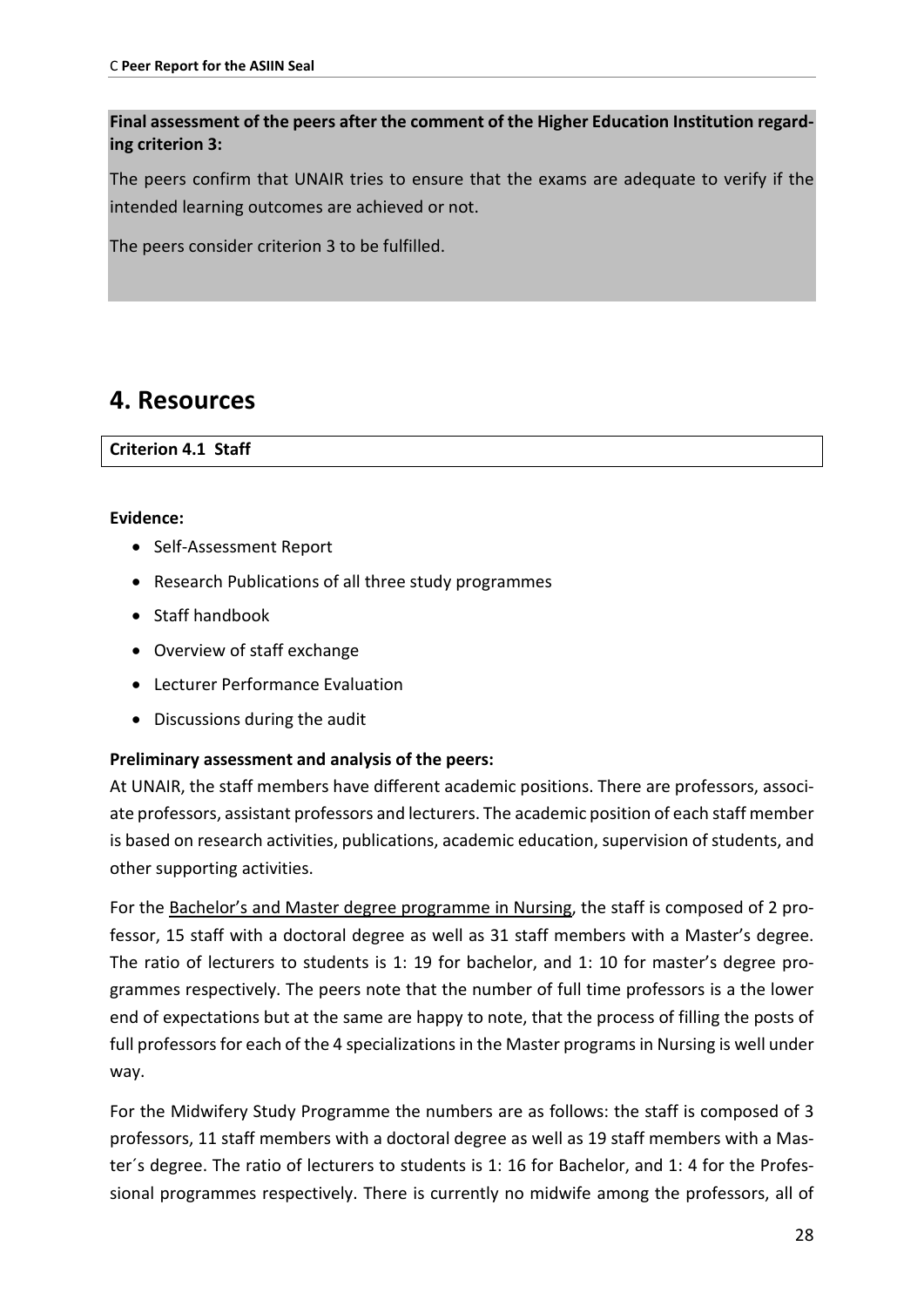them are professors of medicine. The experts are being informed that this is part of the planned development and midwives are going to become professors as well. The lack of midwife professors also impacts on the research output which currently has a focus on medical topics, less on original midwife topics. This could be changed by a higher proportion of midwife professors and an increased international exchange.

In order to broaden the students' horizon, especially in the field of research and current developments, guest lectures and researchers from both Indonesia and overseas are regularly invited. The peers learn that the number of visiting professors depends on the policy of each faculty. The study programmes also regularly invite guest lecturers from the industry to teach the students about the newest developments in their respective fields. Visiting scholars can be recruited for one year or for three months, depending on the contract.

During the discussion with the programme coordinators the peers learn that UNAIR has a semi-autonomous status, which allows them to recruit their own staff members. However, the Indonesian Ministry of Higher Education still decides how many new staff members can be hired every year. The staff members are in general satisfied with the existing opportunities for pursuing their research interests. International publications are the goal and the key performance indicator for evaluating the research quality of the teachers. UNAIR tries to promote this by offering financial incentives and by providing additional means for upgrading the technical equipment and the facilities.

In summary, the peers confirm that the composition, scientific orientation and qualification of the teaching staff are suitable for successfully implementing and sustaining the degree programmes on condition that the announced professorships for the Master in Nursing Programme and a midwifery professorship for the midwifery programs are being filled in the near future. The experts at the same time are critical about the fact that almost all teaching staff members are also graduates from UNAIR which limits the exposure to new ideas and outside input. For this reason, they recommend also hiring new staff members that graduated from other universities to the extent possible and to increase the number of foreign guest lecturers to stimulate intellectual exchange. The auditors are generally impressed by the excellent and open-minded atmosphere among staff and their students.

#### **Criterion 4.2 Staff development**

#### **Evidence:**

- Self-Assessment Report
- Research Publications of all three study programmes
- Overview of staff exchange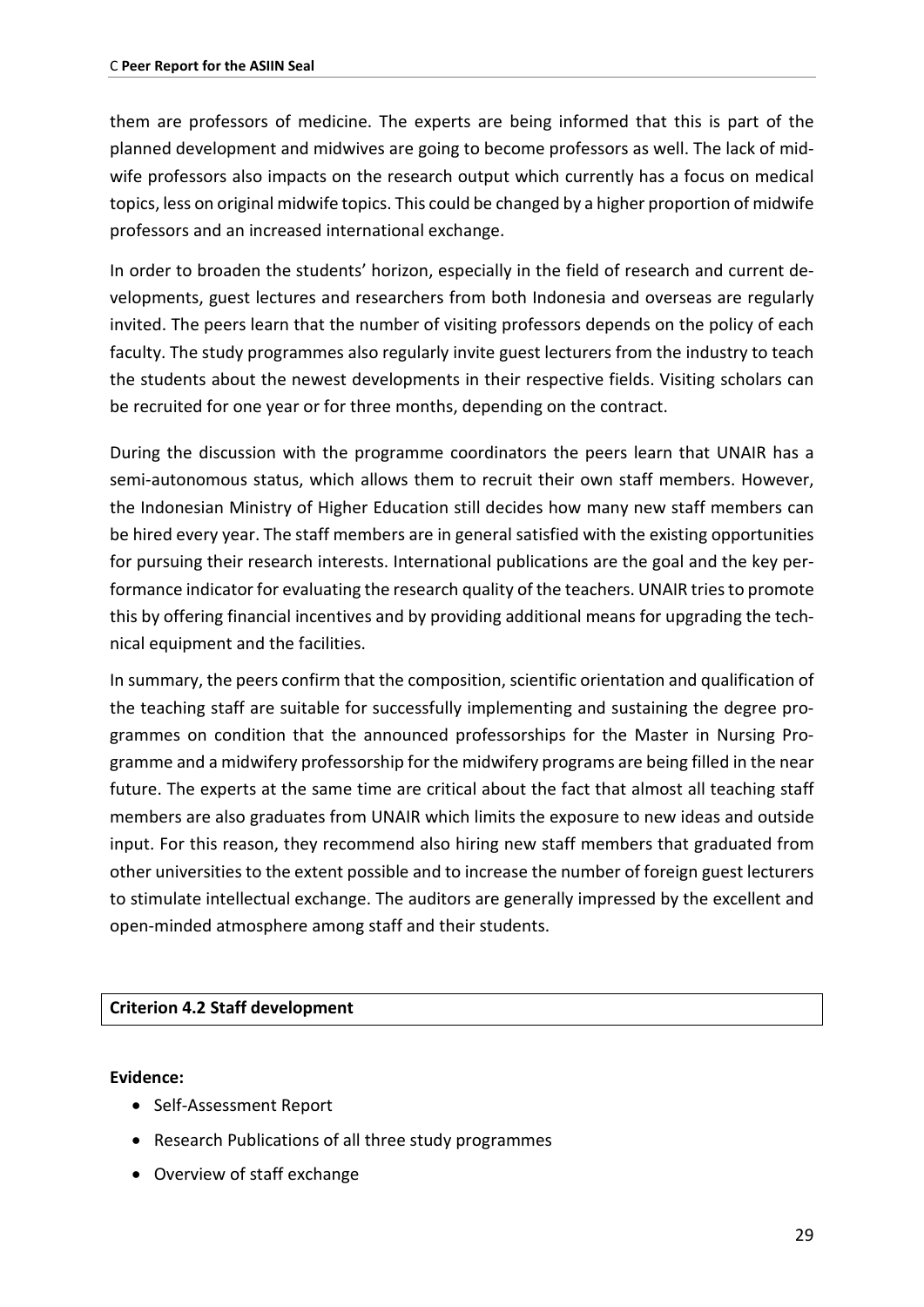- Lecturer Performance Evaluation
- Discussions during the audit

#### **Preliminary assessment and analysis of the peers:**

The question of staff development is of particular importance in the Indonesian Higher Education System in general, the Universitas Airlangga in particular. This is due to the specifications (and limitations) of the Indonesian higher education recruitment system. As hiring professors from other Indonesian institutions is generally not possible (as in the case for example in the German higher education system), the faculties are (apart from the option to invite foreign guest lecturers) almost exclusively dependent on qualifying its own graduates and researchers. Investing likewise in degree and non-degree education, teacher-exchange programs and in-house trainings, inviting foreign guest lecturers before this background is a vital prerogative of both faculties.

The experts accordingly appreciate the fact that 13 lecturers with Master qualifications are currently undertaking Ph.D. studies in Universities in Indonesia as well as Australia. **Funding for Doctoral program** can be obtained from the Government such as LPDP or other scholarship programs.

**Apart from these formal degree qualification** channels, there is **a wide variety of non-degree, continuous academic development measures** in place. Staff members are thus encouraged to participate in national and international fora as speakers, receive trainings on how to write research proposal or how to publish successfully scientific articles etc.

In terms of **fostering the didactic skills** of their teaching staff, again various support mechanisms have been established. To begin with, each new lecturer at the beginning of his/her teaching career receives guidance from senior lecturer, who sit in the lectures of their new colleagues and mentor them in their teaching and research efforts. In addition, the Center for Learning Innovation and Certification (PIPS) assists teaching staff in using modern didactics methods and tools such as in the preparation of Integrated Modules for Instructional Materials (IBA)-exchange; they are also familiarized with new e-learning formats, scientific journal management, clinical education and other services.

The experts also note that the Faculty of Medicine provides training facilities at the Universitas Airlangga Medical Education, Research and Staff Development Unit (MERSDU). Clinical Education training is facilitated by MERSU. MERSDU responsible to supporting lecturers improving their clinical teaching competences for midwife and medical students. Training conducted by external parties can be attended by staff delegations according to staff or departmental needs.

The peers positively note that the human resource development of lecturers in the next 5 years is one of the strategic priorities of both faculties in the coming years and laid down in the respective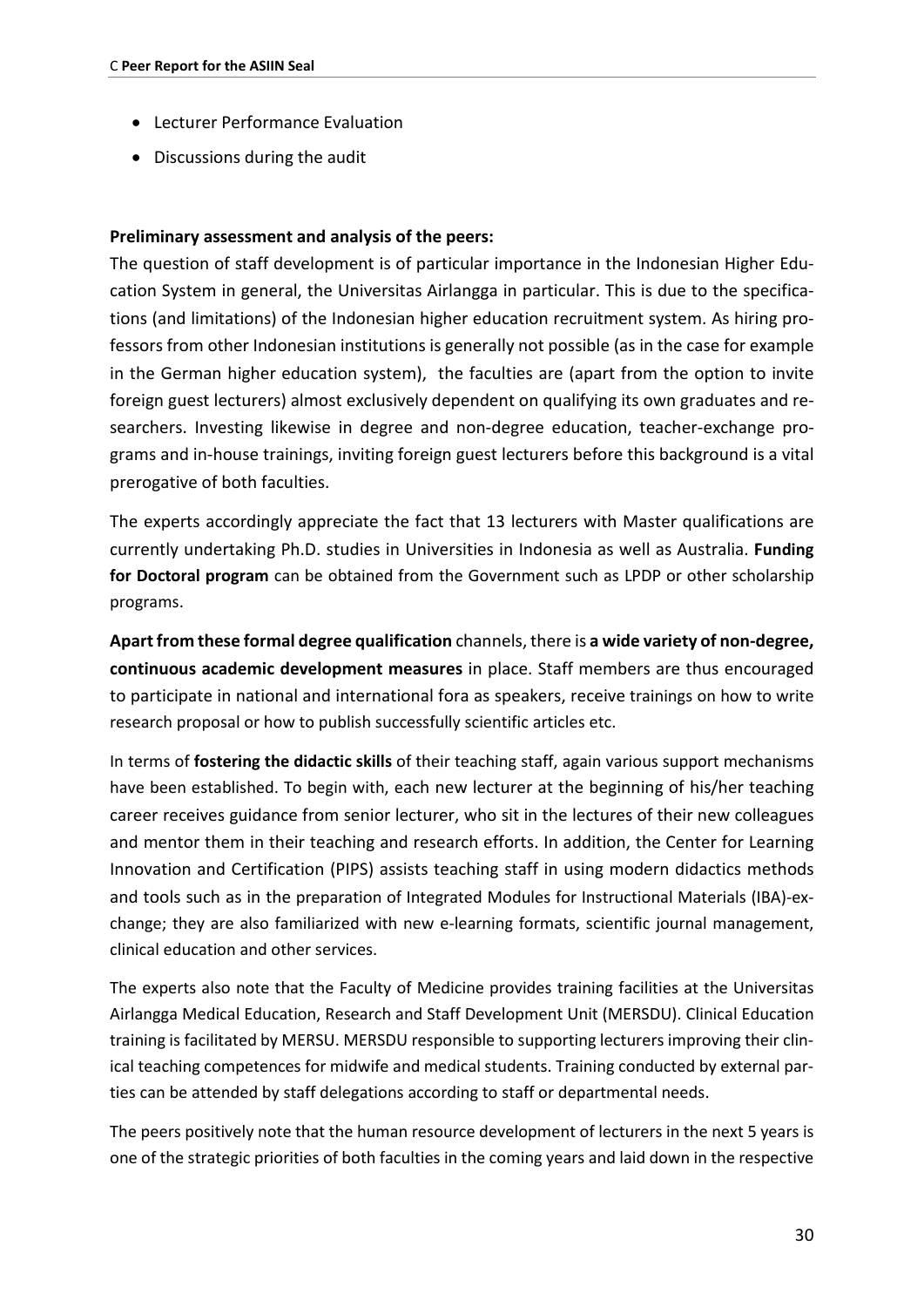human resource development and strategic development programs for the programs under review.

The peers learn that all lecturers have life-long contracts. They also recognized that the professors are generally very satisfied with their professional environment and with the support they receive. There is also time to conduct their own research and that many research projects.

In summary, the auditors confirm that the faculties offers sufficient support mechanisms and opportunities for members of the teaching staff who wish to further develop their professional and teaching skills.

# **Criterion 4.3 Funds and equipment**

#### **Evidence:**

- Self-Assessment Report
- On-site visit of the laboratories and seminar rooms

### **Preliminary assessment and analysis of the peers:**

In the discussions with UNAIR's leadership, the peers are informed that around 40 % of UN-AIR's total budget is provided by the Indonesian Ministry of Education, the remaining 60 are derived from tuition fees and donations from private companies or other institutions. All revenues are centralized at the University level and then distributed to the faculties according to their financial needs. Each Department and each Faculty presents an annual budget plan so that the UNAIR's Finance Office can design a budget for the entire University. Managing the funds of each degree programme is the sole task of the Vice Dean for Resources, Finance and Information Systems.

The experts note that the Midwifery Programme has been granted more autonomy in planning, managing and developing their resources on the basis of its strategic plan. This allows the programme to provide (additional) remuneration in accordance with the results of performance indicators and evaluation results conducted each semester.

During the audit, the peer group also visits the laboratories and the classrooms in order to assess the quality of the infrastructure and the technical equipment. They notice that there are no severe bottlenecks due to missing equipment or a lacking infrastructure.

With respect to the laboratories and facilities for all three study programmes under review, the peers take note that currently there are a sufficient number of classrooms and workspaces, enough laboratories as well as the resources of adjacent university hospital available.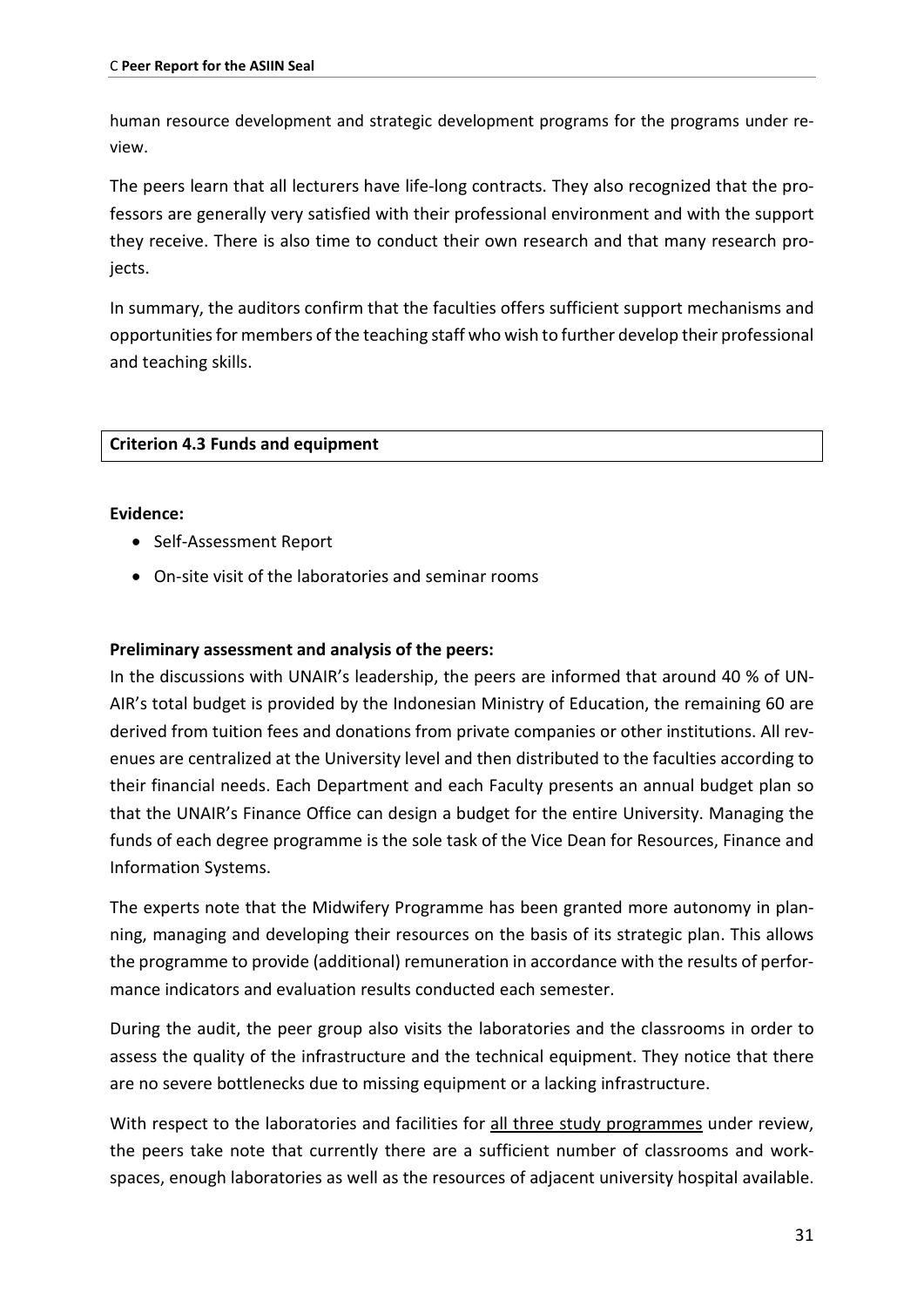For the nursing study program, students can use 8 laboratories, which are looked after by one lab assistant each.

All laboratories visited are equipped with the necessary instruments to accommodate the needs of the students in conducting the practical tasks of each course as well as their own individual research. The laboratories are used for regular classes (with lab groups of 5-6 persons to execute a task); in addition, individual students can also use the laboratories on their own account to repeat exercise upon prior notice.

While the skills labs are, generally speaking, sufficiently equipped, more room for briefing and debriefing is warranted according to the experts opinion. There are also a number of good demonstrations room in place; the peers especially commend the midwifery programme for having a specific homebirth demonstration room and a creative use of common materials for demonstrations, called "low technology high fidelity LTHF"

Given the rapidly increasing number of student enrolment in recent years, the experts nevertheless see a need to keep a close eye on the development and invest in additional facilities when needed.

The peers are especially satisfied with the possibilities provided by the adjacent university hospital which offer the students of the nursing and midwifery programmes the opportunity to gain hands-on experience as well as interpersonal skills with their patients. In the discussions with the hospital staff, the information is conveyed to the experts, that the students of the three programmes under review are well prepared for the practical stage, also in comparison to students emanating from other study programmes in Indonesia.

As regards the library, it regularly opens until 10 pm and the students can also have an online access to the library resources, which are adequate in the experts eye.

In summary, the peers agree that the financial resources and the facilities of all three study programmes are fulfilling the ASIIN requirements to allow students to reach the intended learning outcomes and to gain the necessary skills and qualifications for a successful career after graduation. The nevertheless recommend to further invest in the skill laboratories rooms and mini hospital settings to accommodate the needs of (a growing number of) students in conducting the practical tasks of each course as well as their own individual research as good as possible.

# **Final assessment of the peers after the comment of the Higher Education Institution regarding criterion 4:**

The peers see that there so far are no "midwife professors" at any Indonesian university. All the professors that teach in the Midwifery programme have a medical background. This unsatisfactory situation should encourage UNAIR to be the first university in Indonesia to reach this goal. The peers strongly recommend intensifying the efforts to this respect.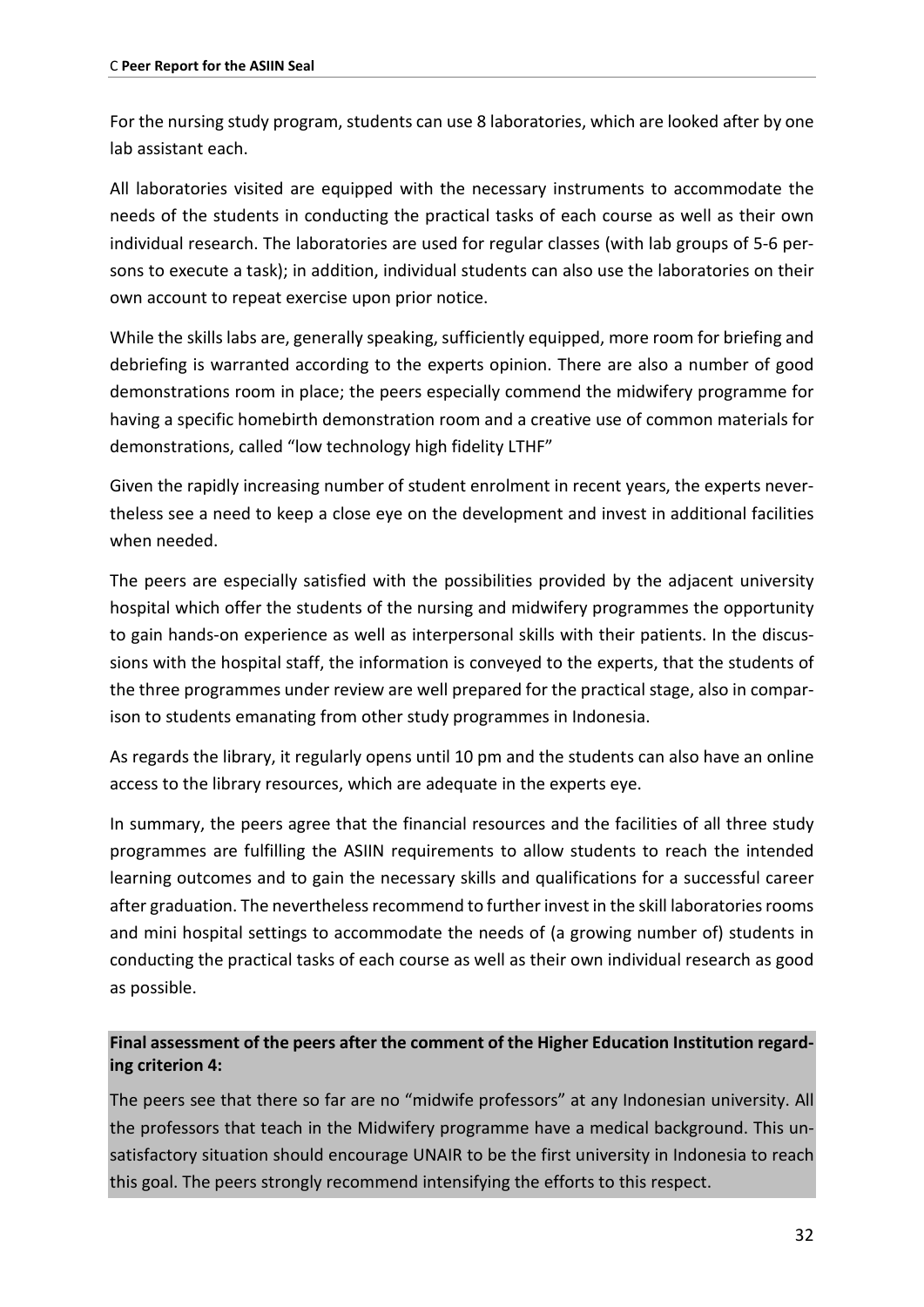As UNAIR clarifies, 25 of 48 academic staff members have not graduated from UNAIR but from other Indonesian or international universities. Nevertheless, the peers still think, that it would be useful to hire more teachers from outside UNAIR.

The peers appreciate that the Faculty of Nursing is currently building a mini-hospital. Students can use its laboratories from the beginning of the next academic year. Moreover, the efforts of acquiring additional funds form international partners for improving the skills labs seem to be successful. The peers encourage UNAIR to continually invest in the skills labs and the rooms for briefing and debriefing of students.

<span id="page-32-0"></span>The peers consider criterion 4 to mostly fulfilled.

# **5. Transparency and documentation**

# **Criterion 5.1 Module descriptions**

# **Evidence:**

- Self-Assessment Report
- Module Descriptions

# **Preliminary assessment and analysis of the peers:**

The experts check the presented module handbooks for all three study programmes under review. For the **Bachelor of Nursing Programme**, composed of 146 credits in the academic stage and 36 credits in the professional stage, there are a total of 60 (compulsory) courses listed in the course handbook which can be accessed through the education manual and also on the webpage under www.ners.unair.ac.id/s1/modul.

The **Master of Nursing Programme** with altogether 45 credits (equivalent to 59.50 ECTS) list all relevant courses for the specialization in either Medical-Surgical, Community Health, Management in Nursing or Mental Health Nursing specialization. Course description can be checked and accessed through the education manual and on the web under [www.ners.unair.ac.id/s2/modul.](http://www.ners.unair.ac.id/s2/modul)

The same holds true for the **Midwifery Study Programme** with a totalstudy load at academic level of 148 credits (equal to 197.72 ECTS) given for altogether 49 courses. At professional level 49 credits (equal to 79.74 ECTS) and distributed over 13 courses. All 62 course descriptions can also be found in the respective education manuals book.

All module description in the Bachelor of Nursing, Master of Nursing and Midwifery Study Programme contain the course code, course coordinator, teaching methods and work load, credit points, intended learning outcomes, module content, planned of applicability, admission and examination requirements, forms of assessment and details explaining how the grades are calculated, recommended literatures, date of last amendment made etc.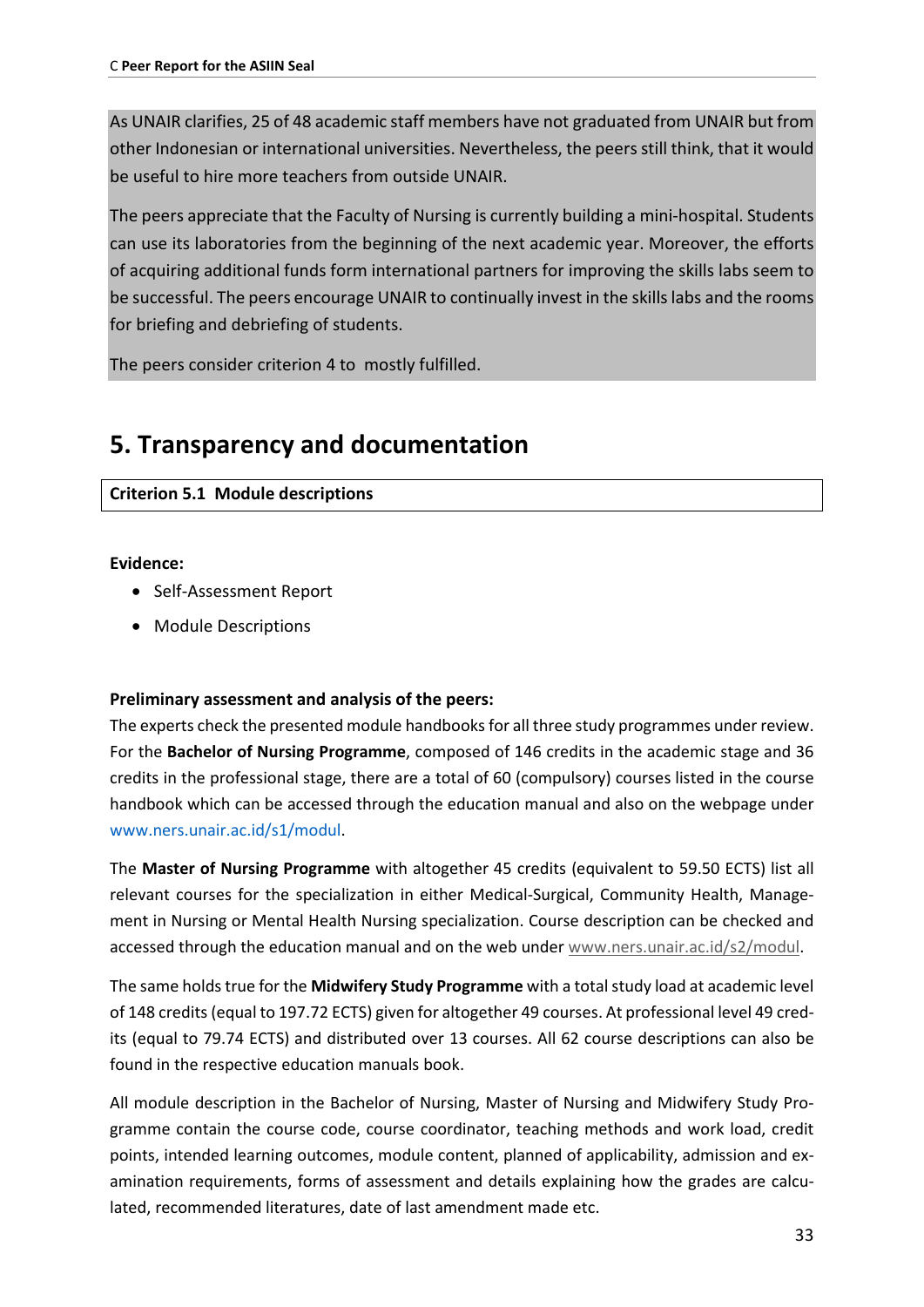After studying the module descriptions, the peers confirm that the course description include all necessary information about the persons responsible for each module, the teaching methods, the intended learning outcomes, perquisites and examination requirements, forms of assessment and details explaining how the final grade is calculated. There is however a generally a problem with the calculation of the average student workload and the corresponding credits (ECTS), which are described in more details in prior sections of this report.

#### **Criterion 5.2 Diploma and Diploma Supplement**

#### **Evidence:**

- Self-Assessment Report
- Sample Transcript of Record of each degree programme
- Sample Diploma Supplement for each degree programme
- Sample Diploma for each degree programme

#### **Preliminary assessment and analysis of the peers:**

The process of obtaining degree diplomas, diploma supplements and academic transcripts is accurately described in the Airlangga University Procedure Guidelines (PP-UNAIR-PBM-09) as well as respective rector´s degrees. At the completion of the academic and professional stages in the various programmes under review, graduates accordingly receive their academic degrees and professional certificates respectively and are provided with a Diploma Supplement (SKPI). According to the SAR, it contains information about the higher education system, student identity, study programme qualifications, learning achievements, curriculum information and academic achievement or qualifications for higher education graduates in both Indonesian and English. The academic transcripts lists all the courses that the graduate has completed, the achieved credits, grades, cumulative GPA, and mentions the seminar and thesis title. Before receiving all these documents, the students must complete all relevant graduation requirement document related to proofs of payment, printed theses that have been certified and duplicated etc.

The experts ask the faculty to provide two samples of the SKPI.

#### **Criterion 5.3 Relevant rules**

#### **Evidence:**

- Self-Assessment Report
- Website of UNAIR: http://www.unair.ac.id/?lang=en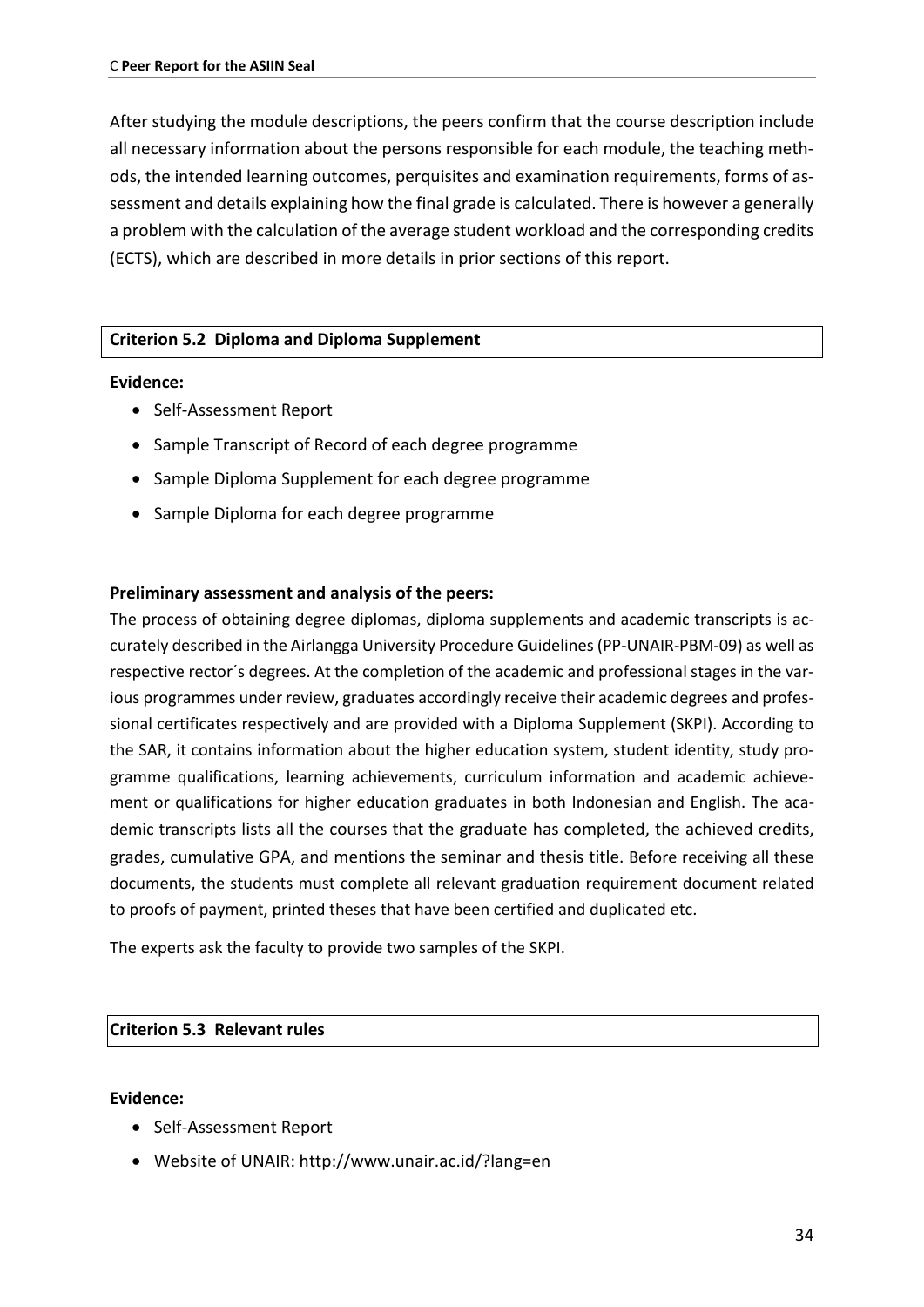The auditors confirm that the rights and duties of both UNAIR and the students are clearly defined and binding. All rules and regulations are published on the university's website and hence available to all relevant stakeholders.

In addition, the students receive all relevant course material in the language of the degree programme at the beginning of each semester. For foreign students however, no information about the study programs in available on the English webpage of the faculties/university.

# **Final assessment of the peers after the comment of the Higher Education Institution regarding criterion 5:**

The peers emphasise, that each module description needs to include information about the students' total workload and the awarded credits.

The peers confirm that sufficient information about the three degree programmes is now available on UNAIR's webpage in English and Indonesian. For this reason, they abstain from issuing a requirement to this effect.

The peers consider criterion 5 to be mostly fulfilled.

# <span id="page-34-0"></span>**6. Quality management: quality assessment and development**

# **Criterion 6 Quality management: quality assessment and development**

#### **Evidence:**

- Self-Assessment Report
- Discussions during the audit

# **Preliminary assessment and analysis of the peers:**

Universitas Airlangga and the Faculties of Nursing and Medicine entertain a comprehensive system of external (EQA) and internal quality assurance (IQA). The experts discuss the quality management system at UNAIR with the programme coordinators. They learn that there is a continuous process in order to improve the quality of the degree programmes. The quality assurance system is implemented at the university level by the Quality Assurance Board (BPM), which is supported by the Quality Assurance Units at the faculty level (SPM) and the degree programme level (GPM) and consists of multiple external and internal procedures.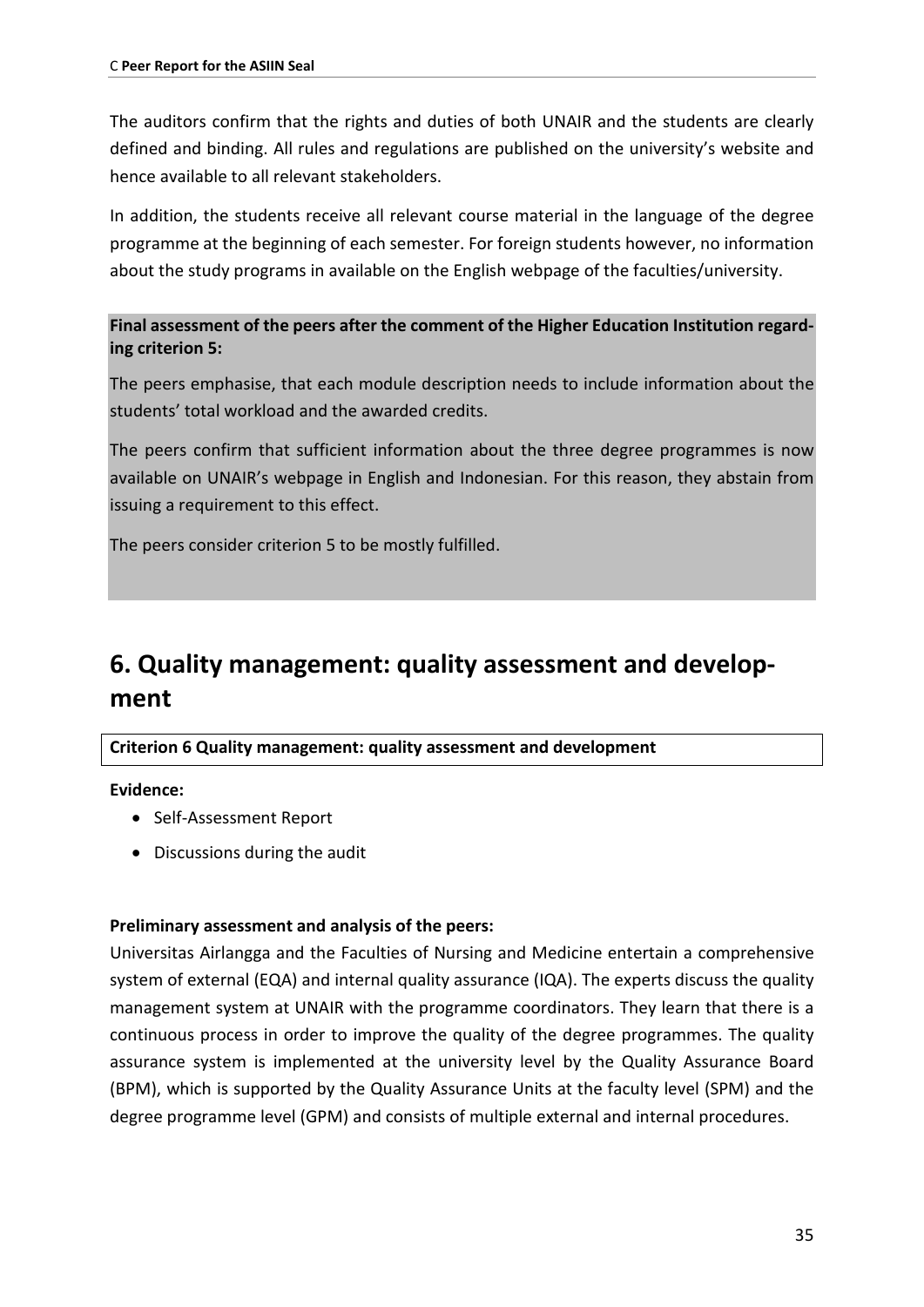As regards external EQA activities, all three programmes under review have undergone multiple reviews in recent times. As regards the **Nursing Programme (Bachelor)** it has been accredited back in 2015 by the Institution for Independent Accreditation for Higher Education on Health Sciences (LAMPT-Kes) receiving the top A rating, it is up for reaccreditation this year. At the same time, the programme also has undergone another certification by the ASEAN University Network (AUN) in 2018 which is valid until 2022.

The **Master of Nursing Study Programme** has equally been accredited with an A rating by the Independent Higher Education Accreditation Institution (LAM-PTKes). The accreditation is valid for five years and will have to be renewed in 2023.

**The Midwifery Study Programme** offered by the Faculty of Medicine Universitas Airlangga has also received international accreditation by the ASEAN University Network for Quality Assurance (AUN-QA) and also had passed the national accreditation standard by LAM-PTKes while being granted A rating. It is equally important to mention that the Midwifery Study has been chosen as the Centre of Excellence of Indonesian Midwifery Education, by United Nations Population Fund (UNFPA) and Health Ministry, indicating the appreciation of its standing.

In 2016 the University and its Faculties equally implemented the ISO 9001:2015 standard.

All programmes under review have also a comprehensive system of **internal QA** in line with the so-called Airlangga Integrated Management System (AIMS) in place. In this context, the Faculties and their programmes have to prepare an annual report to measure the achievements of their respective performance indicators. By the same token, the study programmes under review regularly undergo once a year an internal audit according to the Universitas Airlangga Internal Audit Procedure Guidelines. In this review scheme, members of other faculties/study programs visit annually and give their comprehensive input/feedback to all accreditation areas requested by the national Indonesian BAN PT accreditation scheme to ensure their compliance with national requirements.

Important tools to measure the achievement of performance indicators and learning outcomes of students are the anonymously conducted **student feedback questionnaires** evaluating the performance of each lecturer as well as the functionality of the laboratory activities and other services. The students give their feedback on the courses by filling out the questionnaire online. This process is compulsory for the students; otherwise, if they fail to respond they cannot access their individual accounts on the digital e-learning platform. The course evaluations are held during the final exam week. A compilation of the students' feedback is sent to the respective lecturers. Feedback is also collected by the teaching staff and department leaders.

**On the level of individual performance of students and graduates**, there is a system in place in the framework of which students dropping below a Grade Point Average of 2 will get indi-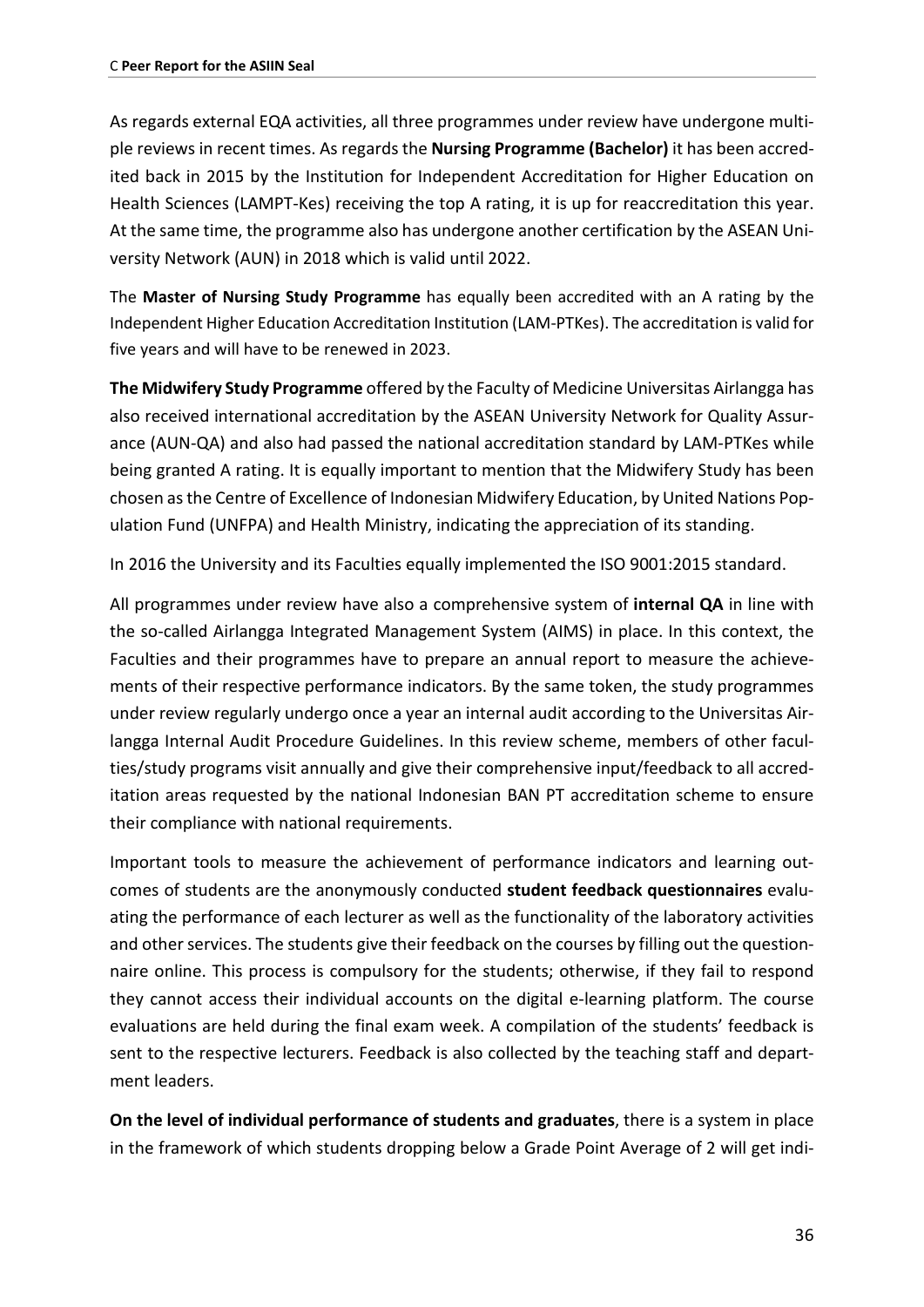vidual counselling and remedial action is taken in cooperation with the individual student advisors. On the programme level, **an efficiency score (AEE**) is calculated indicating the progression and drop-out rates of student cohorts.

Another useful QA indicator isthe performance of gradates on the Indonesian Nurses **National competency Examination (UKNI)** following their professional state to obtain the Nurse Competency Certification. More than 96% of the Universitas Airlangga graduates pass the test and become Registered Nurses, regularly outperforming their competitors in this process. Concerning the Midwifery Study Programmes 100% of graduates according to the SAR have successfully passed the Indonesian –midwife National competency test in the past two years.

Yet another tool used by the Faculties of Nursing and Medicine are the **Tracer Studies** which are conducted twice a year. They reveal that the waiting time for Bachelor graduates, working in hospitals as nurse practitioners, the health insurance or education sector is routinely less than 6 months and less than 3 months for the midwifery graduates. The Master graduates are reported to frequently receiving job offers even before graduation**. Feedback from the employer side** also indicate a high satisfaction rate with students and graduates.

The experts in summary come to the conclusion that the programmes under review are subject to comprehensive internal and external quality assurance measures. The peer group confirms that the quality management system is suitable to identify weaknesses and to improve the degree programmes. Stakeholders are regularly involved in these processes. They commend the Faculties for Nursing and Medicine for using the PDCA cycle systematically.

In spite of the generally positive impression, the peers nevertheless identify room for improvement in two areas: on the one hand, they suggest a more structured feedback to students with regard to the outcomes of their collective feedback and the corrective action taken. At the same time, following their discussion with alumni and industry representatives, they see value in the proposition to establish a permanent industry advisory council in order to establish stable communication channels for the further improvement of the study programmes under review.

## **Final assessment of the peers after the comment of the Higher Education Institution regarding criterion 6:**

The peers understand that the Faculty of Nursing annually prepares a Self-Evaluation Report as part of the annual internal audit process. The report is accessible to all staff members, stakeholders, and students. However, the peers point out that the results of the questionnaires should be directly discussed with the students and they should be informed about the steps taken, if negative feedback was given. The feedback loops need to closed.

The peers consider criterion 6 to be mostly fulfilled.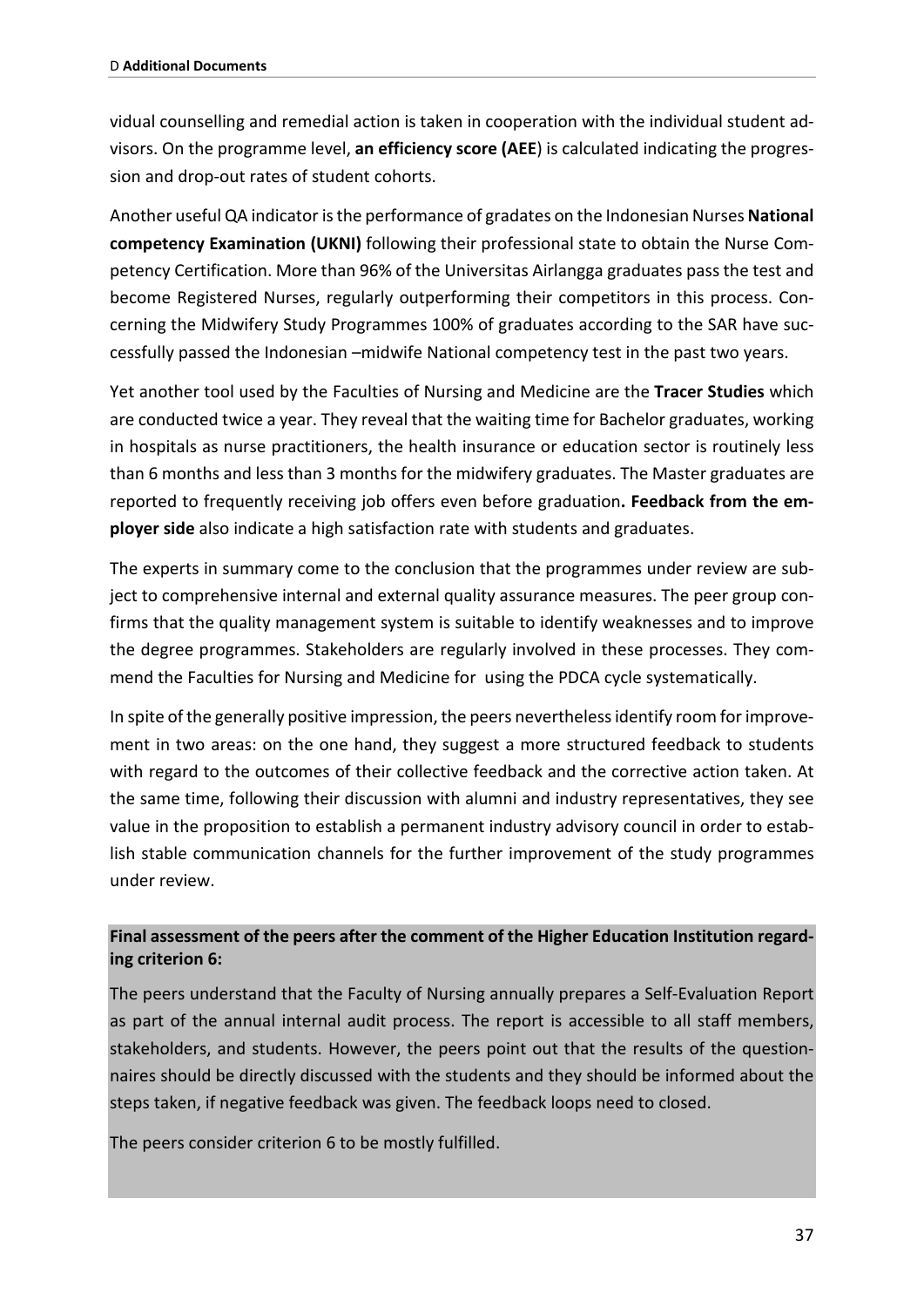# **D Additional Documents**

Before preparing their final assessment, the panel ask that the following missing or unclear information be provided together with the comment of the Higher Education Institution on the previous chapters of this report:

- Table of student's workload with ECTS calculation
- Information on student's academic mobility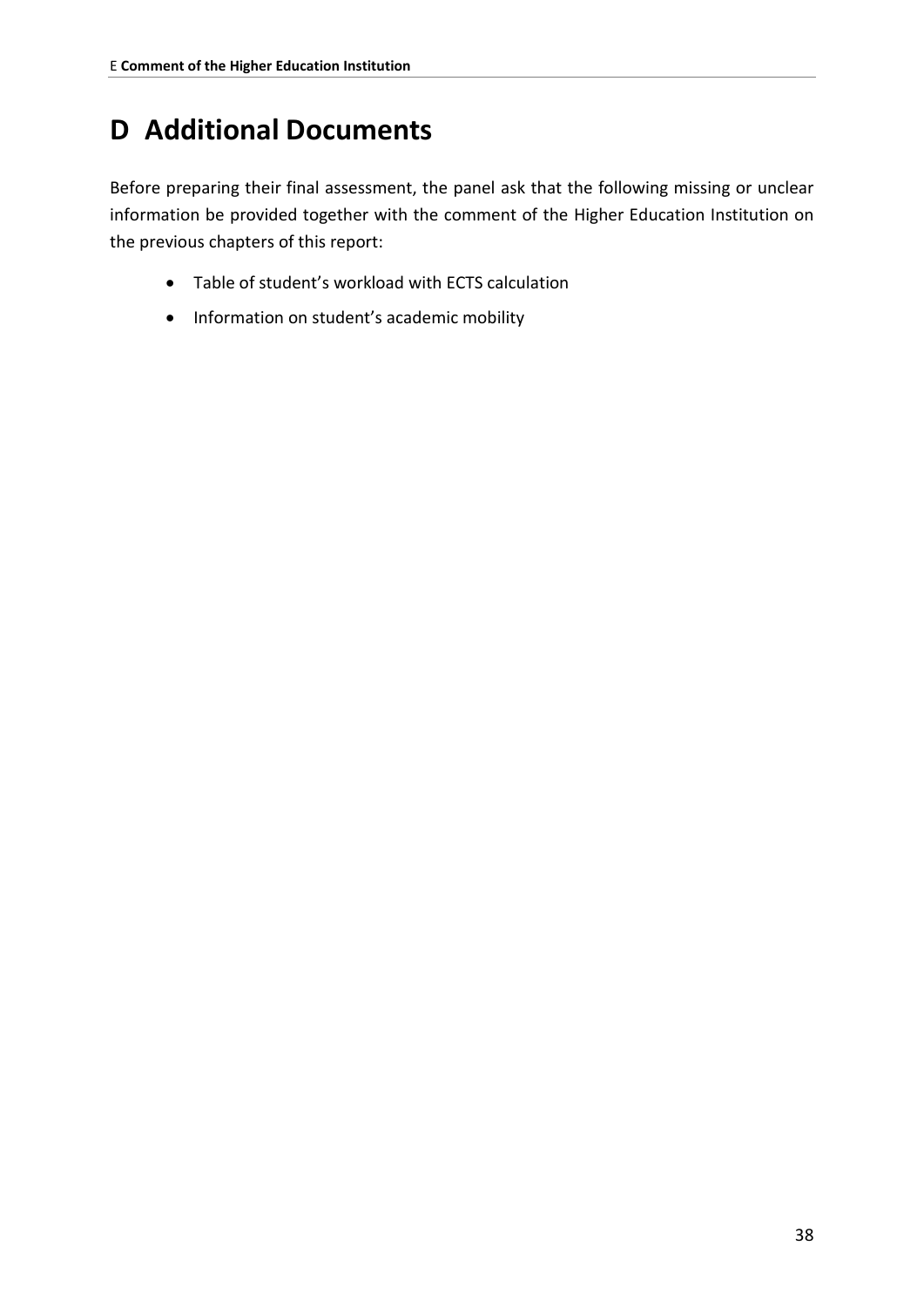# **E Comment of the Higher Education Institution**

The institution provided a detailed statement as well as the following additional documents:

- Certificate student inbound
- Certificate student outbound
- MoU with Flinders University
- List of students conducting an internship at Mahidol University
- Table of student's workload with ECTS calculation

### Statement of UNAIR:

**Criterion 1.1 Objectives and learning outcomes of a degree programme (intended qualifications profile)**

### **ASIIN**

After the discussions on-site with the alumni and employer representatives, they see value in the creation a formal and permanent industrial advisory group to systematically engage this important stakeholder group in the further development of the three programmes under review.

## **COMMENT**

At present, the three study programs with several industry partners such as Airlangga University Hospital and Dr. Soetomo hospital has formed the Educational Coordination Committee (*KOMKORDIK*) which functions as a formal forum for communication and coordination of the implementation of education in the clinical setting of hospitals. The three programs will also seek the formation of similar committees for other industry partners. The formal forum for alumni has been facilitated in a formal organization named the Airlangga Nursing Alumni Association (*IKAKU*) for graduates of both Bachelor and Master Program of Nursing; also Midwifery Alumni Association (*IKAWARY*) for Midwifery Study Program. All of these organizations are based on the Airlangga University Alumni Association (*IKAUA*) whose directors are appointed by Rector. All of these parties have already been participating in the development of the program especially for the curriculum design.

## **Criterion 1.4 Admission requirements**

#### **ASIIN**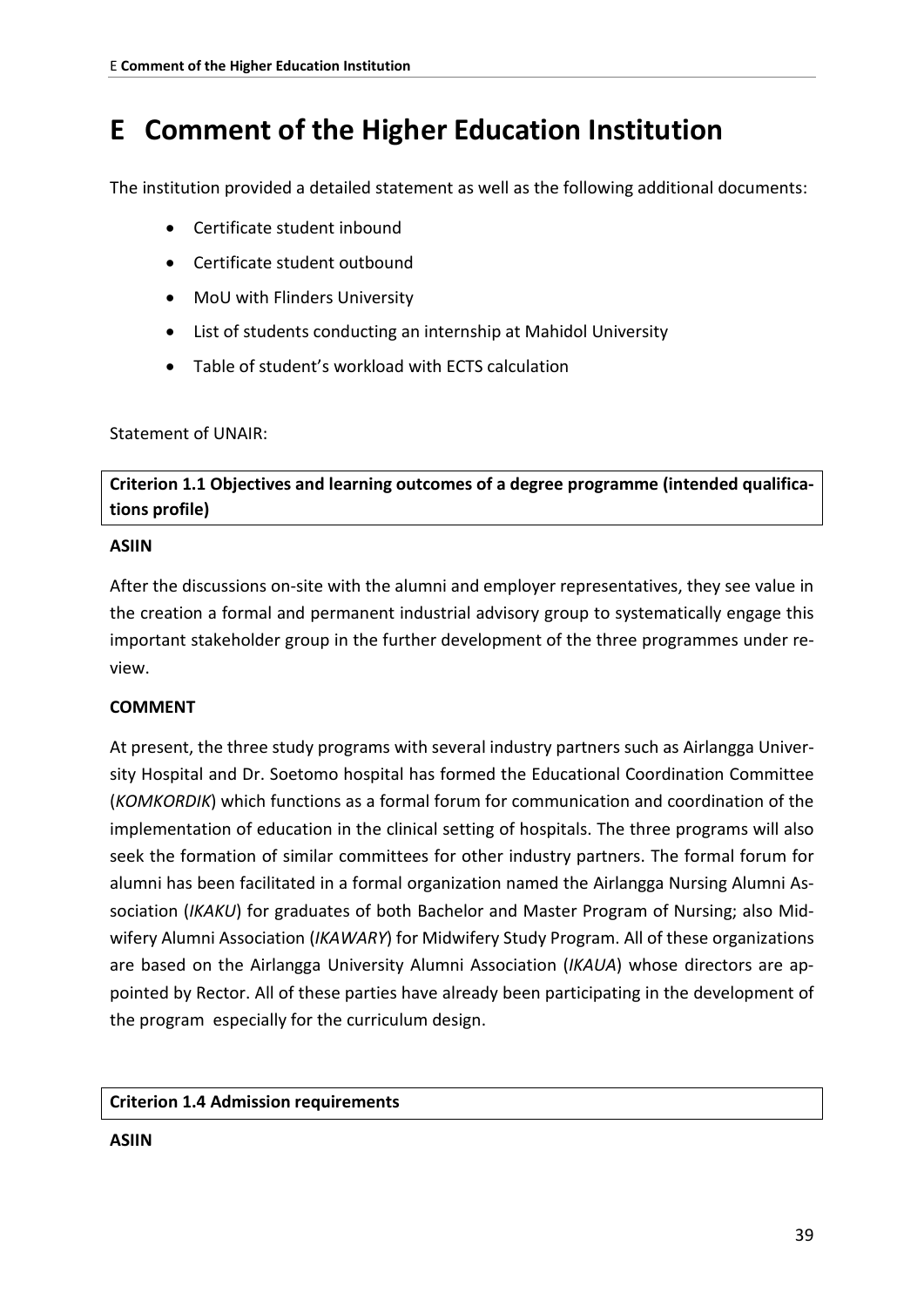The peers are of the opinion that size (or colour blindness) should not be an obstacle from studying but that instead measures should be taken to create an environment where all students can prosper. As regards the numbers of admitted students, the experts observe that it has increased considerably in recent years.

In summary, the auditors find the terms of admission to be binding and transparent. They confirm that the admission requirements support the students in achieving the intended learning outcomes. The peers are equally of the opinion that colour-blindness or size should not be obstacles from studying but that instead measures should be taken to create an environment where all students can prosper. As regards the numbers of admitted students, the experts observe that it has increased considerably in recent years, which puts a considerable strain on personal, financial and other resources and needs to be closely monitored.

#### **COMMENT**

The three study programs agreed to consider the inclusion of admission requirements. All three programs have the same opinion that the learning environment must be able to help students develop and achieve the expected targets.

The increasing number of students each year is a national policy through Ministry of Education and Culture. This is indeed a challenge for the three programs, however an ongoing efforts are still taking place to improve the quality and quantity of learning facilities and infrastructure as well as other learning supports. Each program employed a roadmap of staff development for the next 5 years. Each program has a mechanism to monitor obstacles that are experienced by students during their study. A student advisor is appointed to every students to monitors their study progress. In addition, there are scholarships offered by the governments; the university, and private sectors that can be accessed by students with financial difficulties. University also offers psychological consultancy and established a "Help Center" to help students with such problems.

The Master Program of Nursing has prepared more resources to facilitate the increasing number of students. More lecturers have been accommodated from the Faculties of Medicine and the Faculty of Public Health. The Faculty employed *simners* application to facilitate class scheduling which can be accessed on the faculty website. If students need equipment for clinical applications in hospitals or health centre, they can get them in the laboratory through *simners*. In searching for literature, students are facilitated with E-library service. This service consists of OPAC (Online Public Access Catalogue), ADLN (Airlangga Digital Library Network), Online Journal. There are various reputable journals subscribed by the university to help students. Students are also facilitated free Wi-Fi to prepare assignments, etc.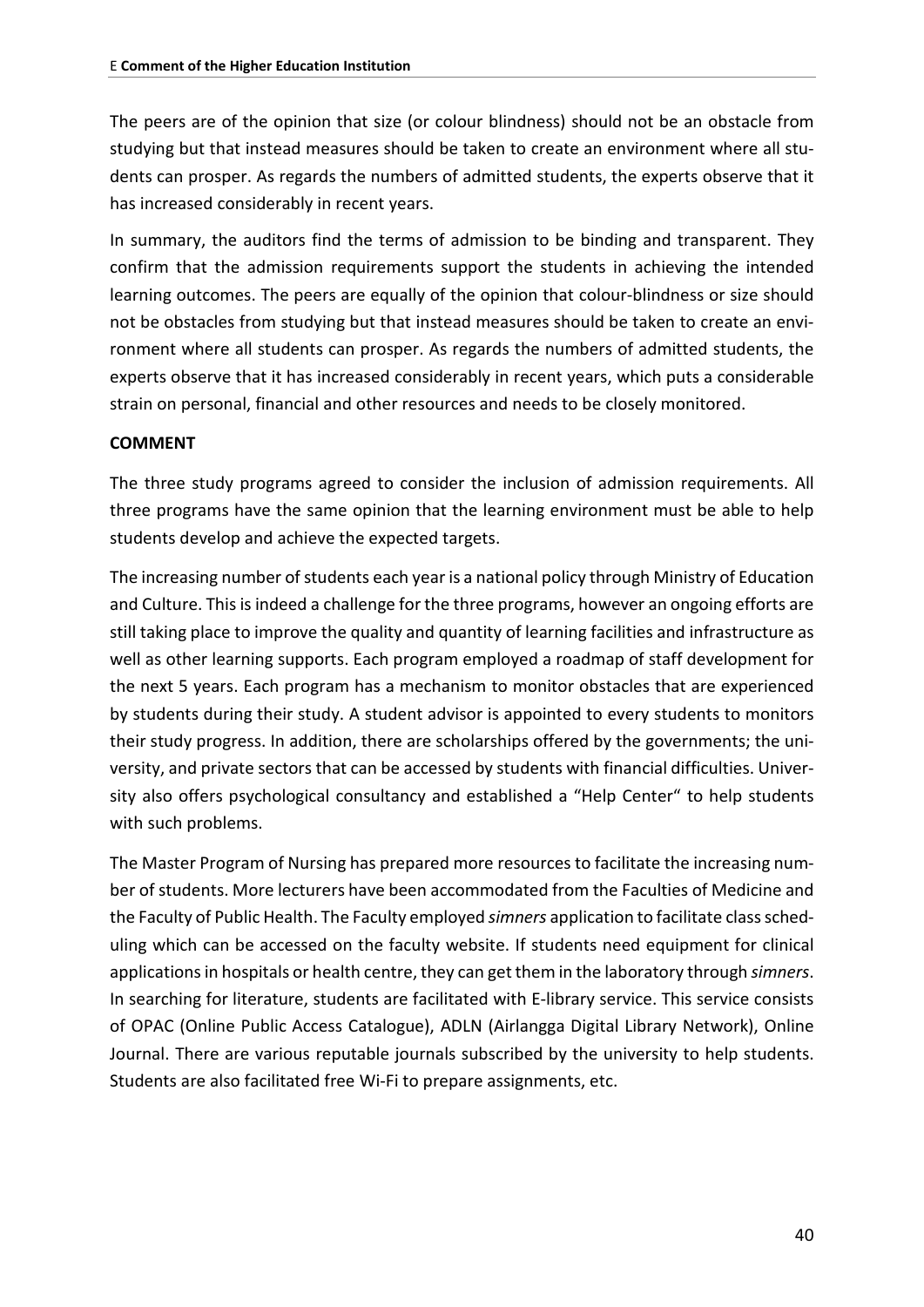#### **Criterion 2.1 Structure and modules**

#### **ASIIN**

The program altogether contains a total of 60 courses listed in the course handbook which can be accessed through the education manual and also on the webpage. There are a number of elective courses in the Nursing Bachelor as well as the Midwifery program, for instance, the social culture science and humanities course, the gynaecology course and reproductive care health course as well as the professional ethics and health law. As the faculty/study program also focus on the internationalization, it would also be helpful if the faculty makes an elective course which including language courses choice for students, for example English and Japanese (or other languages that the faculty thinks necessary).

#### **COMMENT**

In line with the "Free Learning" campaign, launched by the Ministry of Education and Culture, the Bachelor Program of Nursing is currently in the mid process of reviewing the curriculum and has considered adding elective courses such as Japanese or other international languages. The existing English course in the current curriculum will be kept in the new curriculum to support the internationalization process. To meet students' expectations for more elective courses on other foreign languages, the university facilitates a supporting unit named "Language Center" that offers Training on foreign languages, including English, Japanese, Korean and Chinese. Students who are succesfully complete a foreign language training course at Language Center can further register to obtain a Student Achievement Credits and be recorded on the Diploma Supplement.

#### **ASIIN**

**Nursing master students** go through 4 semesters of study and prior to enrolment must choose between one of four specialization areas, namely Medical Surgical Nursing, Management in Nursing, Mental Health Nursing and Community Health Nursing. Students take clinical application courses in the second semester at the hospital and community. The total work load of the Master programme is 45 credits or 59,50 ECTS 103.82 ECTS. The programme is modularized and contains altogether 33 courses. In semester one, students must carry out national seminars and carry out community service twice. Students must attend clinical applications abroad, namely Malaysia and Thailand. During the learning process, students must have international publications by attending the International Nursing Conference twice.

#### **COMMENT**

We have reviewed the ECTS calculation for the Master Program of Nursing which come to a total of 122,30 ECTS. They include national seminars and community services. In the second semester, students make clinical applications both in Indonesia and Malaysia or Thailand. During the study period, students should attend an international seminar and carry out international publications to reputable journals.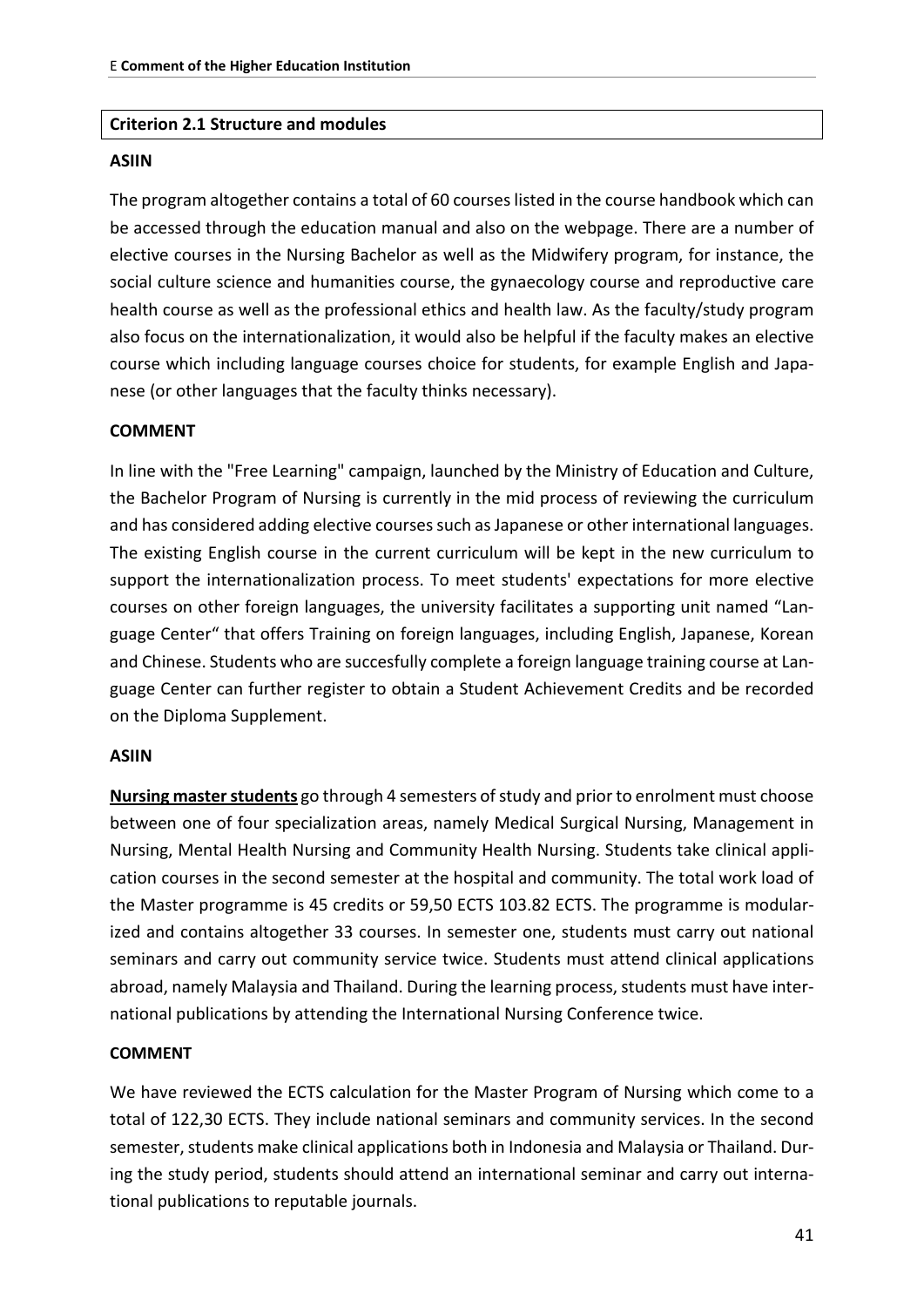#### **ASIIN**

In addition to academic and clinical learning activities, students also get the opportunity to gain learning experience in other countries through **student outbound programmes**. The partnering universities for the nursing programmes are located mainly in Malaysia (University of Malaya), Australia (La Trobe University and Flinders University), Japan (Japanese Red Cross Kyushu International College), Thailand (Naresuan University), Singapore (National University) and Taiwan (National Cheng Kung University).

These mobility schemes unfortunately however do not exist for the Midwifery programmes, no evidence to that regard could be established in the interviews nor the written documents.

There are also inbound student activities where foreign students from partners participate in lectures and clinics, and collaborate with nursing students. International mobility is nevertheless still very limited. Prolonged study time and financial problems are two contributing factors. UNAIR tries to promote **the international mobility** by waiving tuition fees during the stay abroad, by providing financial assistance in form of scholarships and by creating exchange programmes. Another impeding factor is language, as many students have limited language capabilities. This could be tackled by teaching more of the classes solely in English. In the discussions with students, they voice also an interest in improving their English writing skills and would appreciate corresponding initiatives by the faculties.

#### **COMMENT**

International mobility has been carried out by each program. Such activities include the inbound and outbound student programs complying with the university regulations. Outbound activities can be acknowledged as credit earning activities. There is funding offered by the university to students who are applying for outbound programs. It is expected that students are more exposed to international atmosphere.

International exchange program has also been listed in the document of strategic plan of study programme. In fact, the students' international mobility has already existed for years in Midwifery Programmes. For instances, outbound/inbound activities has been held ini collaboration with Mahidol University (Thailand) and University of Brunei Darussalam. Furthermore, there is also a signed MoU between Flinders University (Australia) and Universitas Airlangga that include such activities. The midwifery programme put a high commitment to broaden the international mobility for students and staff.

#### **ASIIN**

The experts see thus room for improvement in the following areas: they suggest to deliver more courses in English language, offer language courses at least as electives and to find appropriate means to support student in improving their scientific English writing skills. For the students of the midwifery programmes, the chances for international exposure are to be increased.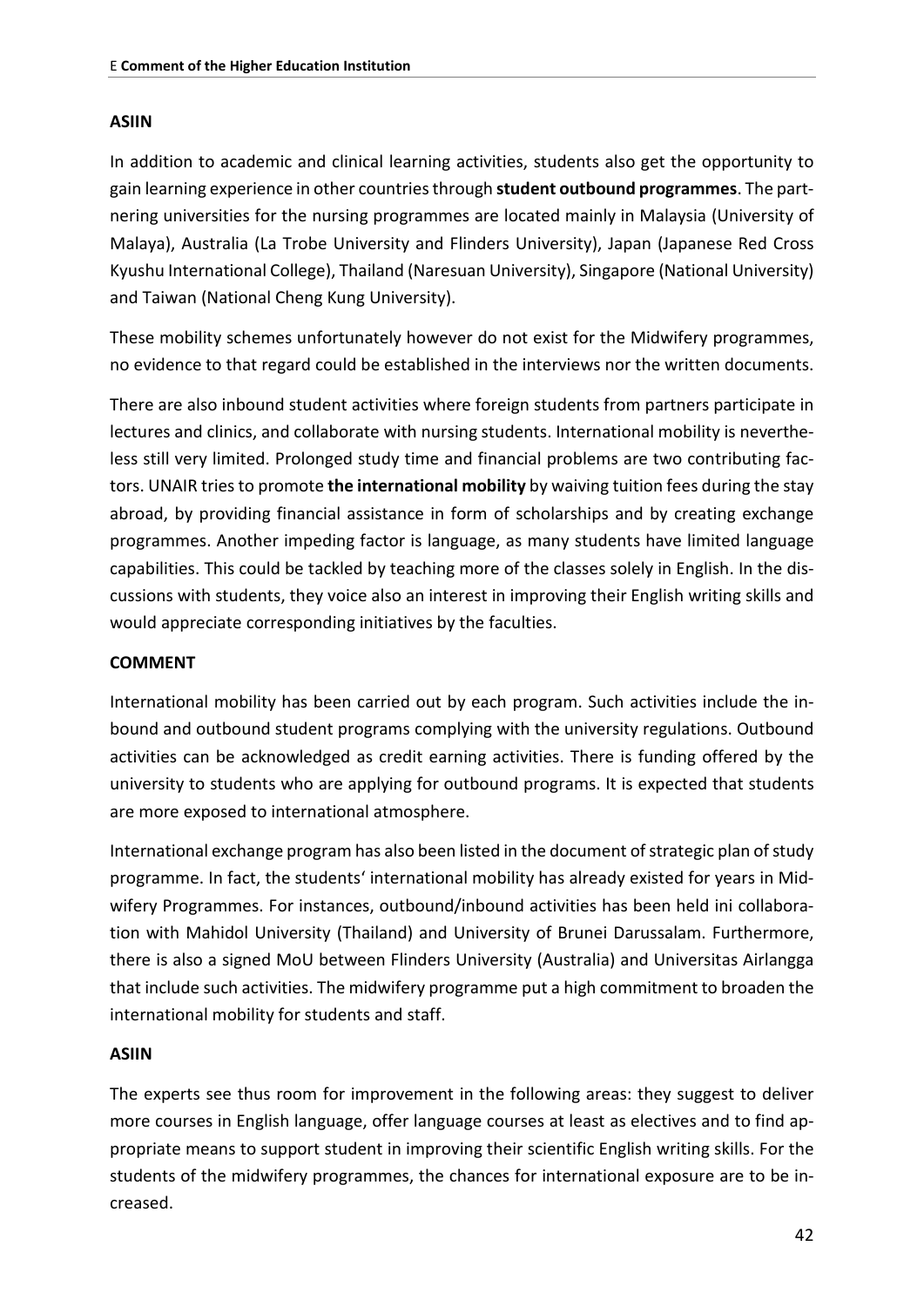#### **COMMENT**

Delivery of lectures in English is highly encouraged to be carried out in the three study programs. This is to improve the English skills of students as well as lecturers. It is also useful to attract international students to join the program. At present, some courses in the Bachelor Programme of Nursing are already conducted fully in English under the AMERTA program. The AMERTA program is attended by international students for only one semester. The courses including Community Health Nursing II, Mental Health Nursing II, and Maternity Nursing II.

#### **ASIIN**

Throughout their studies, students in the faculties of nursing and medicine complete the Community Service. The peers discuss with the programme coordinators the content and goal of the Community Service and learn that it is compulsory for all students of UNAIR. It has a minimum length of eight weeks and takes place in villages or rural areas where students stay and live together with the local people. The course is designed "to allow students to apply their knowledge based on own field in order to empower society." Since the Community Service usually takes place in remote areas, the students cannot attend any classes during this time. The students work in interdisciplinary teams during the Community Service in order to advance the society and bring about further development. The assessment of the Community Service consists of a work plan, the programme implementation, and an activity report. The peers understand that the students should work for the benefit of the community and the Indonesian society during the Community Service and support this concept.

#### **COMMENT**

In regards to the Community Service Program implemented by nursing and midwifery students; the location of the activity is indeed in the remote area and students must spend their time in the area. Community Service activities are carried out under the Community Service Institute (LPM) at University level. The schedule is listed in the university's academic calendar, and is set aside from the regular class meeting for one semester. Therefore, during Community Services, students do not have to attend a class schedules.

#### **Criterion 2.2 Work load and credits**

#### **ASIIN**

The workload of students in the **Master of Nursing Study Programme** is especially difficult for the experts to understand due to a number of reasons. As documented in the Self-Assessment Report, each of the four specializations in Medical-Surgical Nursing, in the Management of Nursing, in Mental Health Nursing as well as Community Health Nursing are credited with 45 credits, which is equivalent to 59.50 ECTS . 103.82 ECTS Each student according to the faculties own account in other words spends around 446,25 hours per semester and obtains 14,88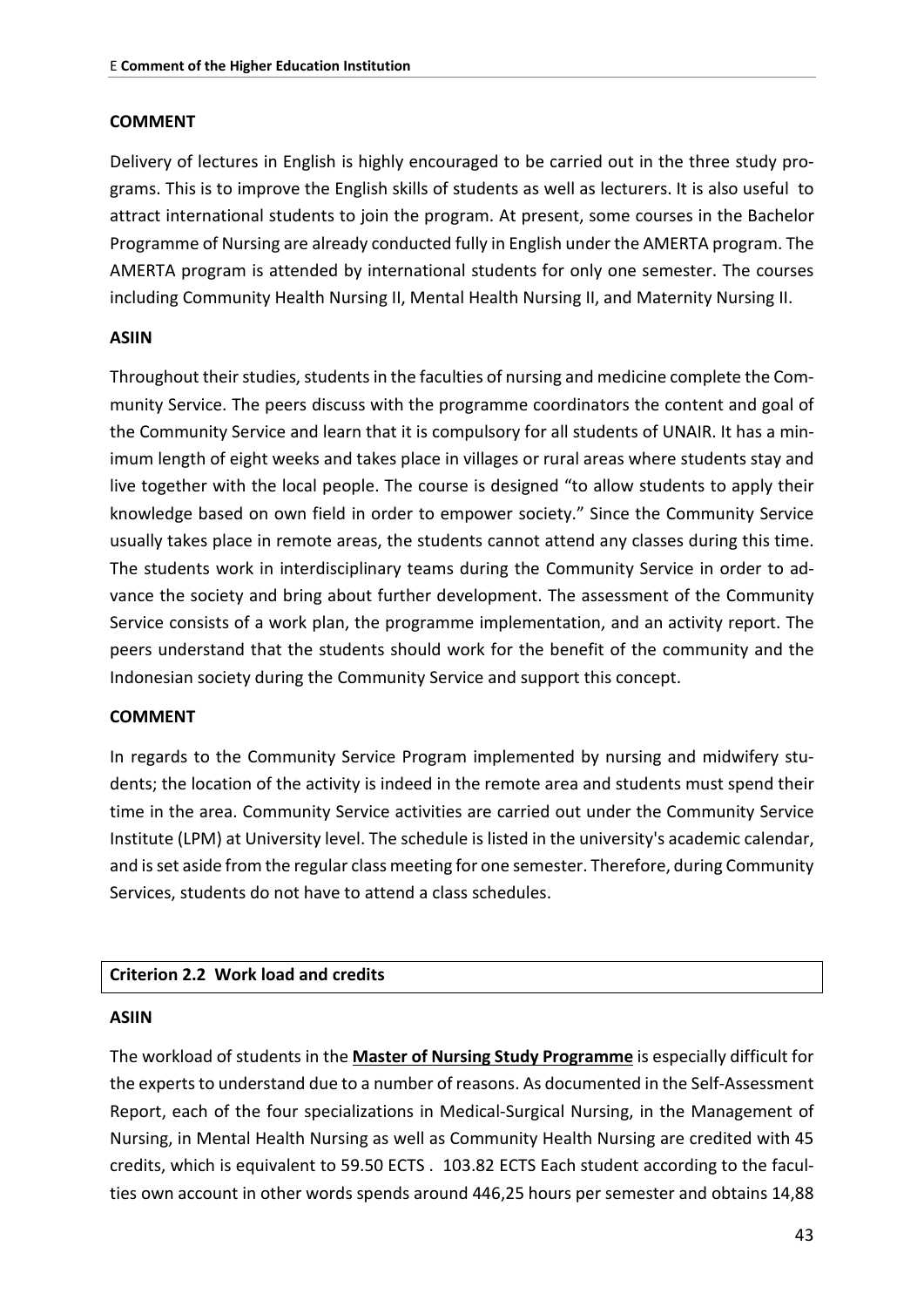ECTS. This is more or less **half of the workload**, a European student invests in comparable study programs in Europe. According to the ECTS system, z120 ECTS have to be granted for a four-year Master programme in Nursing, (4 semesters times 30 credits). It also does not match with the calculations for the other two programmes so there must be a systemic arithmetical mistake in the calculations.

The experts in addition learn only during the audit in their discussions with students that around 50% of the enrolled Master students are working full time studying on the side, whereas the other 50% of students are full time students which can devote their time exclusively to their studies. The experts question how this is possible, one would expect that special arrangements such as a lengthened period of study must be arranged for the first group, as it is not possible to combine a full workload each on the job and for the studies. An explanation could be that the Master program is indeed a one-year programme, but this does also not make sense because half of the students are indeed full time students and in the SAR there is no mention of a part time variant of the study programme.

**In summary**, the experts firstly insist that it will be necessary to introduce (in addition to the described Indonesian system) a credit point system that based on the students' total workload. It would be most useful to adopt the European Credit Transfer System (ECTS). They stress that the students' total workload in hours also needs to be adjusted in the module descriptions and the distinction between classroom work and self-studies should made transparent.

The peers secondly seek clarification with regard to the status and the workload calculation of the Master of Nursing Study Programme and also whether there are different regulations for the two cohorts of students (full time employed vs. full time students).

#### **COMMENT**

Many of the master students are employed for a job while they conduct their study at the same time. They undergo their study by having study permits from their own management office. However, they are obliged to complete the curriculum with the same workloads as a full time students. In this case, the program offers a relatively more flexible study hours for these type of students with consequences are on their own. The faculty offers assistance for they can complete their studies at the same time as full time students.

The Master Program of Nursing have reviewed and amended the ECTS calculation that result in a total of 122,30 ECTS (attached in section of Additional Documents). In the amended version, the program has included some practical subjects in the calculation. The details of the calculation for inquired courses i.e. clinical applications, thesis proposals, and thesis are as follows:

#### **Table E1. The semester credit calculation**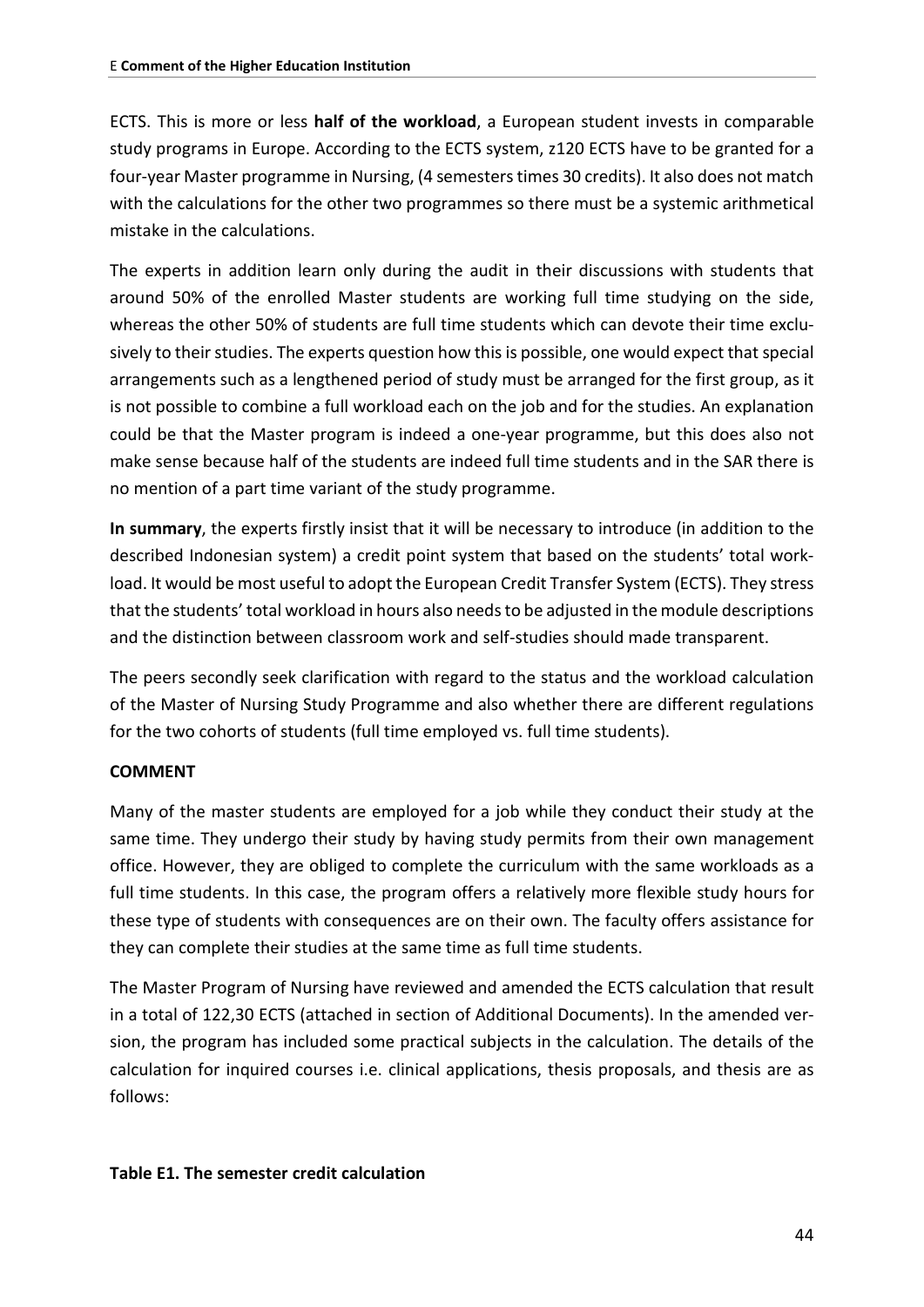| <b>Type of activity</b>     | <b>Definition of I</b><br>CSU/week/semes-<br>ter | <b>Duration (min)</b>    | Total (min) |
|-----------------------------|--------------------------------------------------|--------------------------|-------------|
| Practice course             | Practice work                                    | 170                      | 170         |
| <b>Clinical Application</b> | Supervision                                      | 90                       | 390         |
|                             | Literature study                                 | 120                      |             |
|                             | <b>Task</b>                                      | 90                       |             |
|                             | Practical                                        | 90                       |             |
| Thesis proposal             | Supervision                                      | 240                      | 600         |
|                             | Literature sudy                                  | 240                      |             |
|                             | <b>Task</b>                                      | 120                      |             |
|                             | Practical                                        | $\overline{\phantom{0}}$ |             |
| <b>Thesis</b>               | Supervision                                      | 120                      | 900         |
|                             | Literature study                                 | 360                      |             |
|                             | Task                                             | 120                      |             |
|                             | Practical                                        | 180                      |             |

## **Table E2. ECTS calculation**

| <b>No</b>    | <b>Courses (Compulsory)</b>                                       | <b>Credit</b>  | Credit (%) | <b>ECTS</b> |
|--------------|-------------------------------------------------------------------|----------------|------------|-------------|
|              | <b>Medical Surgical</b>                                           |                |            |             |
| $\mathbf{1}$ | <b>Basic Biomedical Sciences</b>                                  | 0              | 0          |             |
| 2            | Behavioural Sciences, Social Sciences &<br><b>Medical Ethical</b> | $\overline{2}$ | 4.44       | 3,70        |
| 3            | Clinical sciences and skill                                       | 21             | 46.67      | 52,47       |
| 4            | Scientific method                                                 | 22             | 48.89      | 66,13       |
|              | Total                                                             | 45             | 100        | 122,30      |
|              | <b>Management in Nursing</b>                                      |                |            |             |
| 1            | <b>Basic Biomedical Sciences</b>                                  | 0              | 0          |             |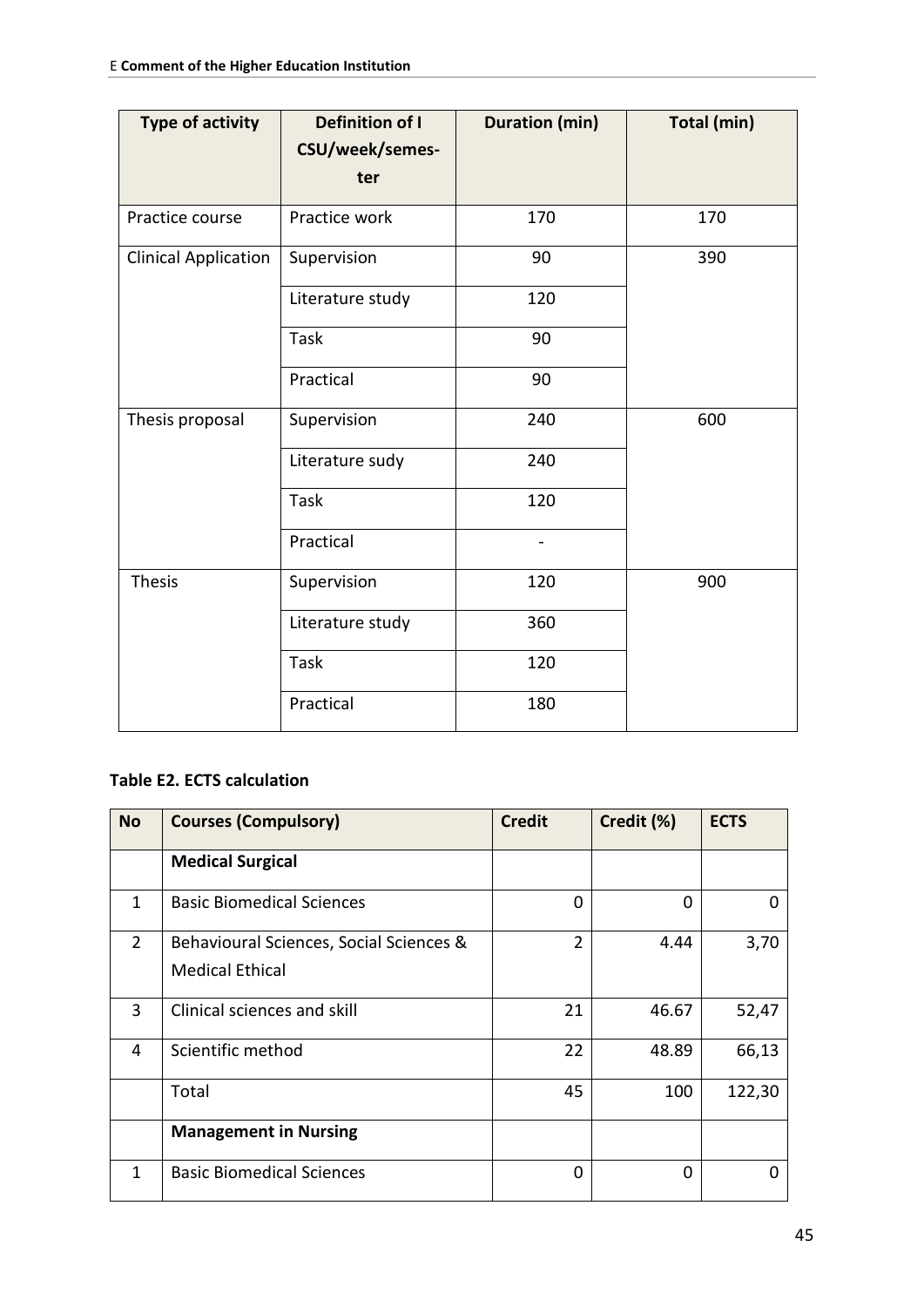| <b>No</b>      | <b>Courses (Compulsory)</b>             | <b>Credit</b>  | Credit (%) | <b>ECTS</b> |
|----------------|-----------------------------------------|----------------|------------|-------------|
| $\overline{2}$ | Behavioural Sciences, Social Sciences & | $\overline{2}$ | 4.44       | 3.70        |
|                | <b>Medical Ethical</b>                  |                |            |             |
| 3              | Clinical sciences and skill             | 21             | 46.67      | 52.53       |
| 4              | Scientific method                       | 22             | 48.89      | 66,13       |
|                |                                         | 45             | 100        | 122,36      |
|                | <b>Mental Health Nursing</b>            |                |            |             |
| $\mathbf{1}$   | <b>Basic Biomedical Sciences</b>        | $\Omega$       | 0          | $\Omega$    |
| $\overline{2}$ | Behavioural Sciences, Social Sciences & | $\overline{2}$ | 4.44       | 3,70        |
|                | <b>Medical Ethical</b>                  |                |            |             |
| 3              | Clinical sciences and skill             | 21             | 46.67      | 52,49       |
| 4              | Scientific method                       | 22             | 48.89      | 66,13       |
|                |                                         | 45             | 100        | 122,32      |
|                | <b>Community Health Nursing</b>         |                |            |             |
| $\mathbf{1}$   | <b>Basic Biomedical Sciences</b>        | $\mathbf{0}$   | 0          | 0           |
| $\overline{2}$ | Behavioural Sciences, Social Sciences & | $\overline{2}$ | 8.89       | 3,70        |
|                | <b>Medical Ethical</b>                  |                |            |             |
| 3              | Clinical sciences and skill             | 21             | 42.22      | 52,47       |
| 4              | Scientific method                       | 22             | 48.89      | 66,13       |
|                | <b>Total ECTS</b>                       | 45             | 100        | 122,30      |

#### **ASIIN**

During the discussions with the programme coordinators and the students, the peers furthermore learn that so far there has been no survey asking the students to evaluate the amount of time they spent outside the classroom for preparing the classes and learning for the exams. Since this is necessary in the ECTS framework, the peers thirdly suggest consulting directly with the students about their experiences. This could e.g. be done by including a respective question in the course evaluations.

The peers finally point out that the Faculties of Nursing and Medicine should follow the ECTS users' guide, while determining the students' total workload. This is the time students typically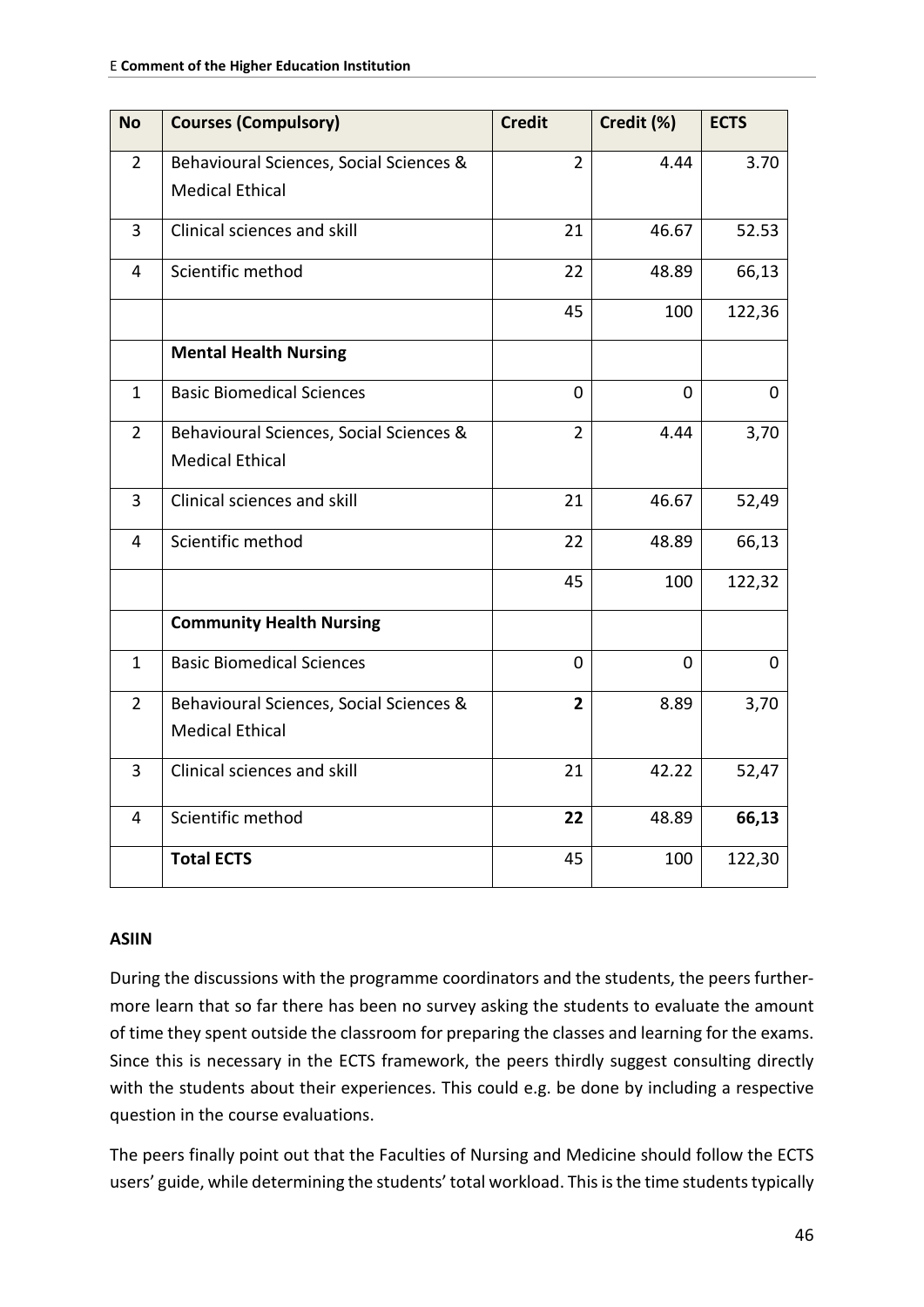need to complete all learning activities (such as lectures, seminars, projects, practical work, self-study and examinations).

#### **COMMENT**

The three study programs agreed that the workloads of students need to be reviewed again for the actual time that students spent in carrying out learning process. Each program has further amended the calculation by including the actual students' workloads. Calculation of student workloads for each program is presented in the section of 'additional documents'. Specifically to the Bachelor program of Nursing, the workload questionnaire has been implemented to obtained feedbacks from students. An example of a questionnaire is presented in section D: Additional Document.

#### **ASIIN**

The students in general confirm towards the peers that the workload is adequate and that the curriculum is manageable within the intended time. This is also supported by statistics provided by the Faculties of Nursing and Medicine showing that most of the students finish in the standard period of study. This is obviously questionable with regard to the two different student cohorts in the Master programme as mentioned above.

The experts finally stress the fact that the question of introducing a parallel ECTS calculation is important for organizing academic and professional mobility across borders, which needs a "comparable currency" to function.

#### **COMMENT**

The three study programs have amended the calculation of student workload based on ECTS Guideline to meet the equivalency of academic and professional mobility between countries, especially those in Europe. They are presented in additional documents.

#### **Criterion 3 Exams: System, concept and organisation**

#### **ASIIN**

As regards the assessment of professional education of nurses and midwifes, other exams forms are in use, such as case report studies, the assessment of health promotion in hospitals and the evaluation of clinical performance. At the end of every professional course, there is a clinical exam.

During the interviews on site, students are generally very satisfied with the examination system. The students confirm that they are well informed about the examination schedule, the examination forms and the rules for grading. The rules for re-sits, disability compensation, illness and other circumstances are written down in the Academic Study Guide, which can be assessed online, and are therefore transparent to all stakeholders.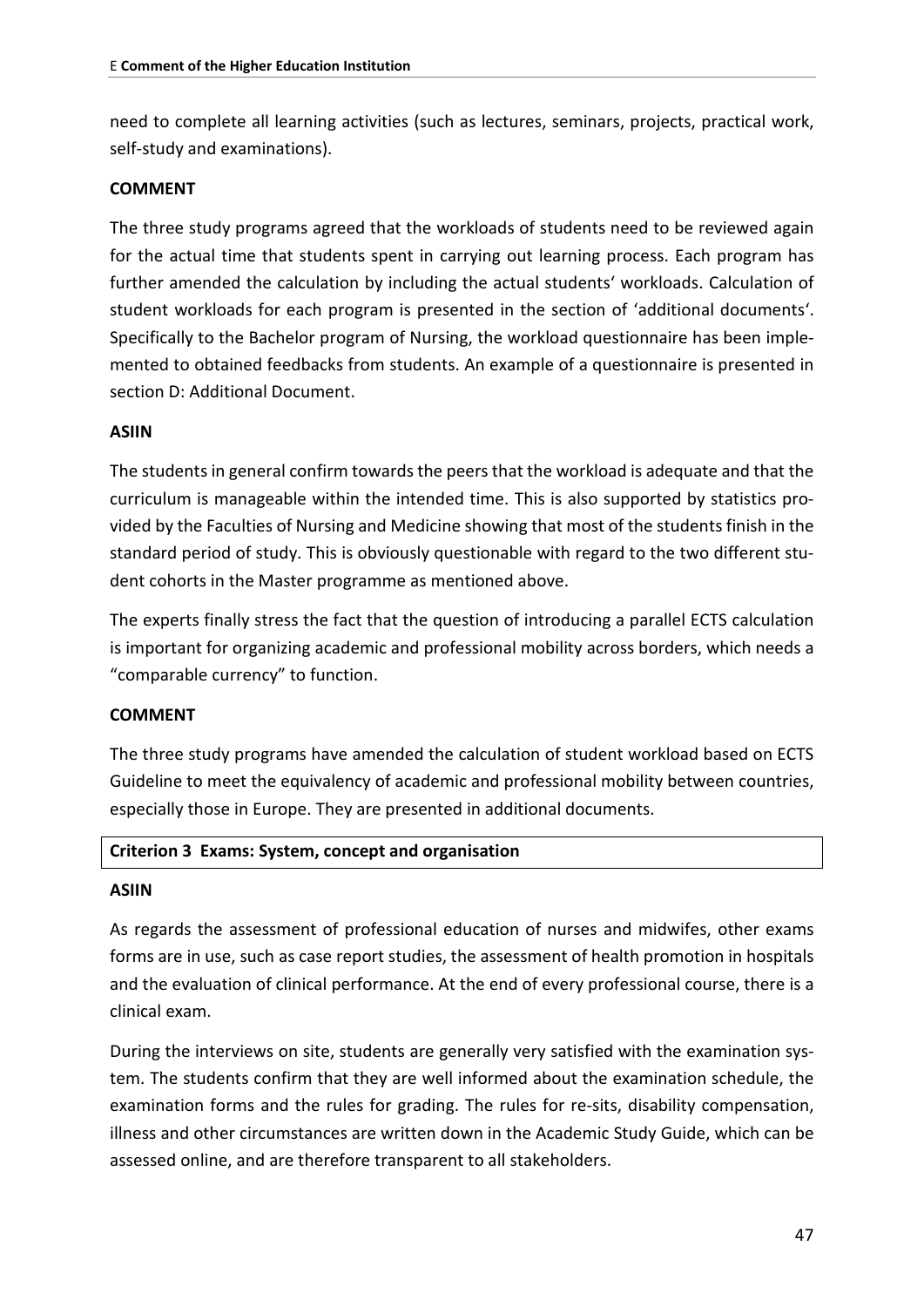In the discussion with teaching staff, the overall positive impression is confirmed in spite of the fact that they see value in reducing the number and administrative and time-consuming burden (feeding in the results of multiple choice manually e.g.) of exams.

#### **COMMENT**

Currently the Bachelor Program of Nursing is conducting a curriculum review for every 5 year at maximum, meanings that the curriculum can be redesigned for less than 5 year. For this goal, several types of evaluations are applied to students to ensure that the evaluations are comprehensive measure and reflect the achieved learning outcomes, without increasing student workloads.

#### **Criterion 4.1 Staff**

#### **ASIIN**

For the Midwifery Study Programme the numbers are as follows: the staff is composed of 3 professors, 11 staff members with a doctoral degree as well as 19 staff members with a Master´s degree. The ratio of lecturers to students is 1: 16 for Bachelor, and 1: 4 for the Professional programmes respectively. There is currently no midwife among the professors, all of them are professors of medicine. The experts are being informed that this is part of the planned development and midwives are going to become professors as well. The lack of midwife professors also impacts on the research output which currently has a focus on medical topics, less on original midwife topics. This could be changed by a higher proportion of midwife professors and an increased international exchange.

#### **COMMENT**

Curre Not only in Universitas Airlangga, but also in the entire country due to the relatively late development of midwifery education program. In 2008, Universitas Airlangga has become the first institution who established Bachelor and Professional Programme of Midwifery. Knowing this fact, therefore, the university and the academic staffs have strong commitment to produce the very first Professor in area of Midwifery in the country.

#### **ASIIN**

In summary, the peers confirm that the composition, scientific orientation and qualification of the teaching staff are suitable for successfully implementing and sustaining the degree programmes on condition that the announced professorships for the Master in Nursing Programme and a midwifery professorship for the midwifery programs are being filled in the near future. The experts at the same time are critical about the fact that almost all teaching staff members are also graduates from UNAIR which limits the exposure to new ideas and outside input. For this reason, they recommend also hiring new staff members that graduated from other universities to the extent possible and to increase the number of foreign guest lecturers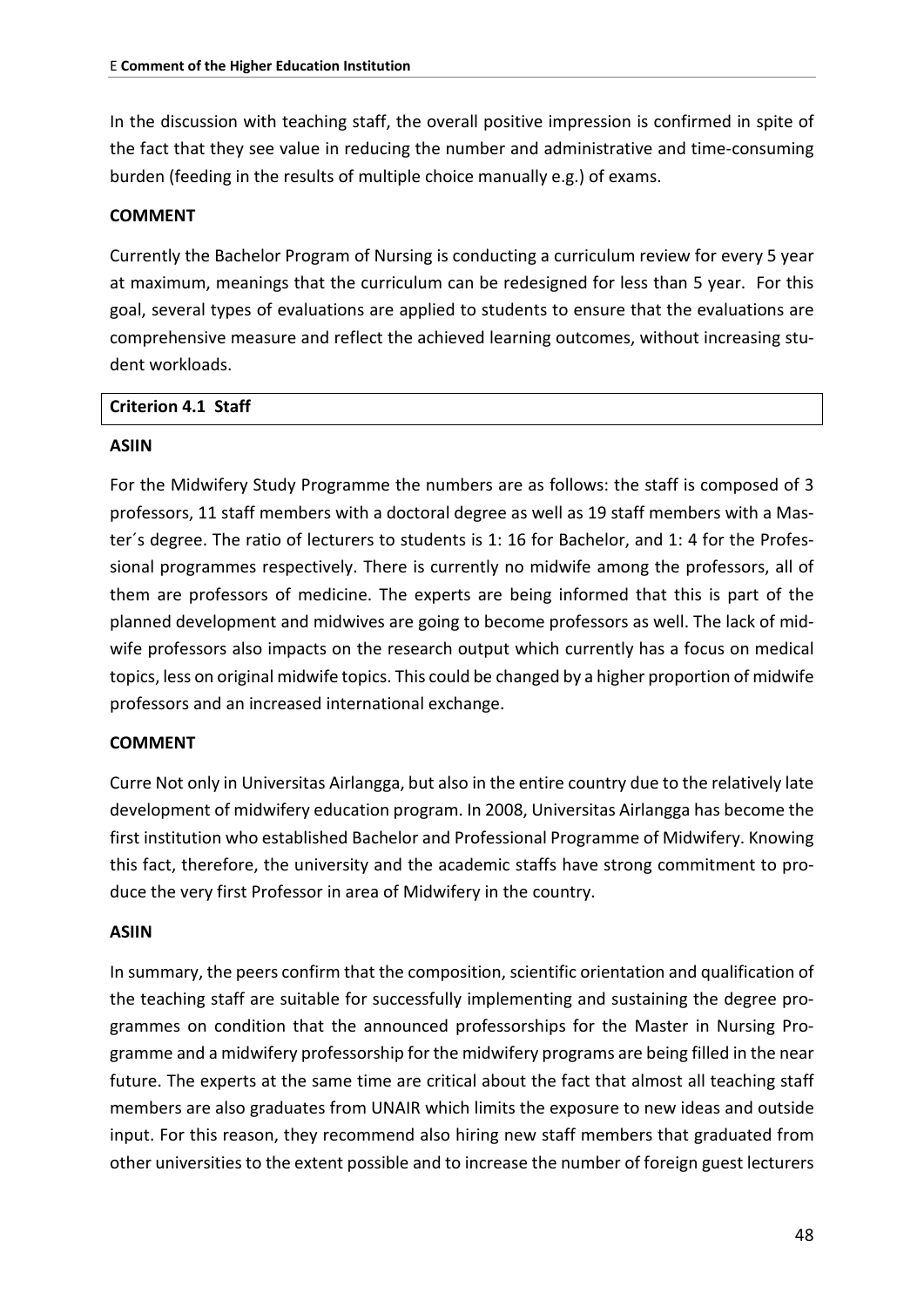to stimulate intellectual exchange. The auditors are generally impressed by the excellent and open-minded atmosphere among staff and their students.

#### **COMMENT**

At Faculty of Nursing, there are 25 academic staffs (out of total 48 academic staffs) who are graduated from other universities in Indonesia and also from foreign universities. They are full time lecturers in the Bachelor and Master Programmes of Nursing.

**Table E3. List of lecturers graduates from different institutions**

| <b>No</b> | <b>Name</b>                                  | Bachelor/Master Program<br>Institu- |  |
|-----------|----------------------------------------------|-------------------------------------|--|
|           |                                              | tion                                |  |
| 1.        | Prof. Dr. Nursalam, M.Nurs (Hons)            | <b>Wolongong University</b>         |  |
| 2.        | Dr. Kusnanto, S.Kp., M.Kes                   | Universitas Padjadjaran             |  |
| 3.        | Harmayetty, S.Kp., M.Kes                     | Universitas Indonesia               |  |
| 4.        | Purwaningsih, S.Kp., M.Kes                   | Universitas Padjadjaran             |  |
| 5.        | Dr. Tintin Sukartini, S.Kp., M.Kes           | Universitas Indonesia               |  |
| 6.        | Dr. Yulis Setya D, S.Kep., Ns., M.Ng         | Flinders University, Australia      |  |
| 7.        | Sriyono, S.Kep., Ns., M.Kep., Sp. KMB        | Universitas Indonesia               |  |
| 8.        | Dr. Abu Bakar, S.Kep., Ns., M.Kep., Sp. KMB  | Universitas Indonesia               |  |
| 9.        | Dr. Ika Yuni W, S.Kep., Ns., M.Kep., Sp. KMB | Universitas Indonesia               |  |
| 10.       | Ira Suarilah, S.Kp., M.Sc                    | Nottingham University, UK           |  |
| 11.       | Dr. Andri Setiya W, S.Kep., Ns., M.Kep       | Stikes Insan Unggul Surabaya        |  |
| 12.       | Dr. Esti Yunitasari, S.Kp., M.Kes            | Universitas Indonesia               |  |
| 13.       | Dr. Yuni Sufyanti A, S.Kp., M.Kes            | Universitas Indonesia               |  |
| 14.       | Dr. Mira Triharini, S.Kp., M.Kep             | Universitas Indonesia               |  |
| 15.       | Ni Ketut Alit A, S.Kp., M.Kes                | Universitas Indonesia               |  |
| 16.       | Nuzul Quraniati, S.Kep., Ns., M.Ng           | Flinders University, Australia      |  |
| 17.       | Kristiawati, S.Kp., M.Kep., Sp. Kep. Anak    | Universitas Indonesia               |  |
| 18.       | Dr. Joni Haryanto, S.Kp., M.Si               | Universitas Indonesia               |  |
| 19.       | Prof. Dr. Ah. Yusuf, S.Kp., M.Kes            | Universitas Padjadjaran             |  |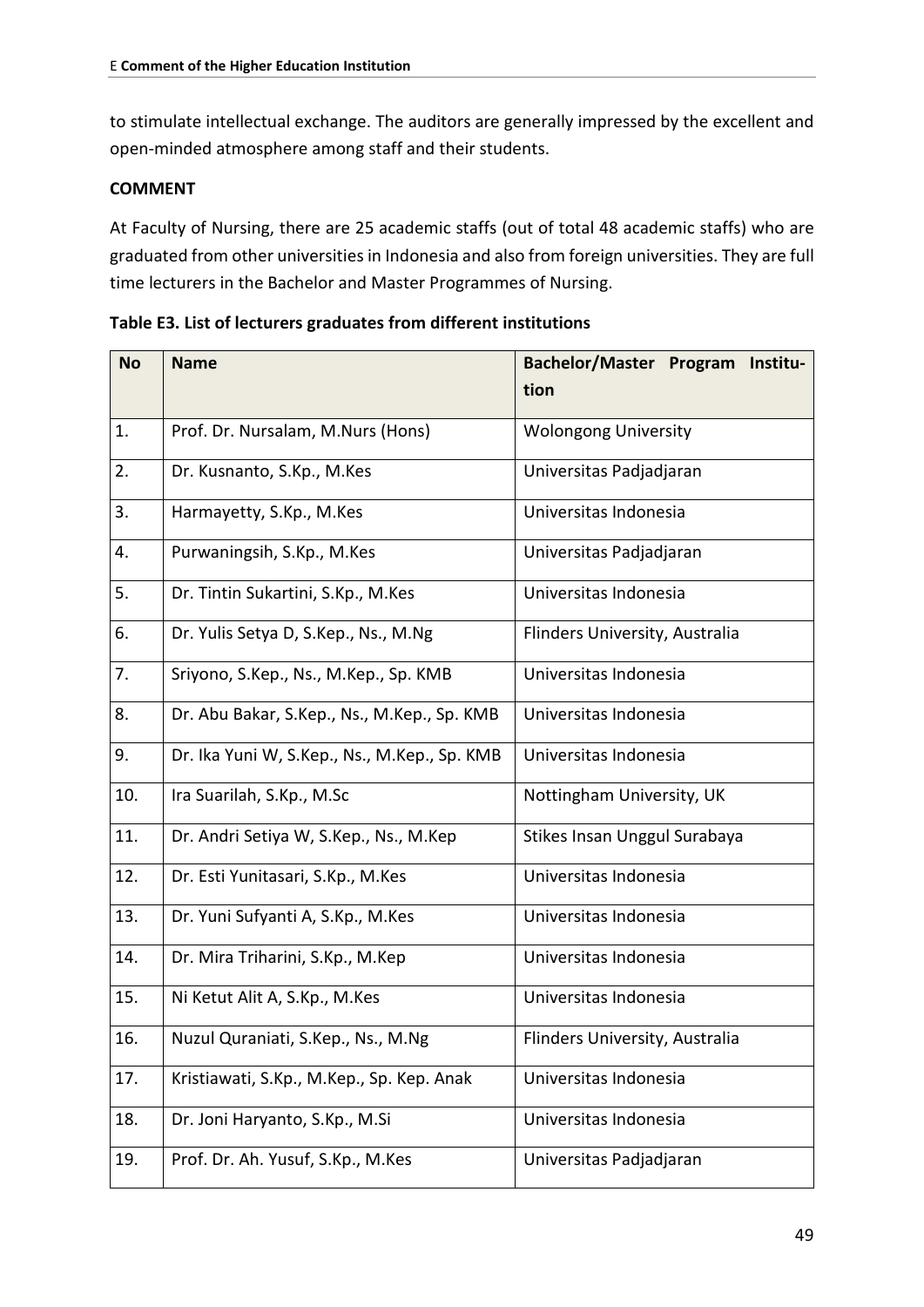| <b>No</b> | <b>Name</b>                                               | Bachelor/Master Program<br>Institu- |  |
|-----------|-----------------------------------------------------------|-------------------------------------|--|
|           |                                                           | tion                                |  |
| 20.       | Ferry Efendi, S.Kep., Ns., M.Sc., PhD.                    | National Cheng Khung, Taiwan        |  |
| 21.       | Khoridatul Bahiyah, S.Kep., Ns., M.Kep., Sp.<br>Kep. Jiwa | Universitas Indonesia               |  |
| 22.       | Setho Hadisuyatmana, S.Kep., Ns., MN                      | Adelaide University, Australia      |  |
| 23.       | Dr. Riski Fitriyasari, S.Kep., Ns., M.Kep                 | Universitas Indonesia               |  |
| 24.       | Arina Qonaah, S.Kep., Ns., M.Kep                          | Universitas Brawijaya               |  |
| 25.       | Dianis Wulansari, S.Kep., Ns., M.Ns.                      | Universitas Diponegoro              |  |

#### **Criterion 4.3 Funds and equipment**

#### **ASIIN**

In summary, the peers agree that the financial resources and the facilities of all three study programmes are fulfilling the ASIIN requirements to allow students to reach the intended learning outcomes and to gain the necessary skills and qualifications for a successful career after graduation. The nevertheless recommend to further invest in the skill laboratories rooms and minihospital settings to accommodate the needs of (a growing number of) students in conducting the practical tasks of each course as well as their own individual research as good as possible.

#### **COMMENT**

The Faculty of Nursing has built a minihospital as implementation of the Faculty's Strategic Plan. Currently, it is at a phase of pilot project that include small number of students and is expected that the minihospital laboratories can be launched by the coming of new academic year. Furthermore, in relation to the development of a minihospital laboratory as well as a debriefing room to improve students' nursing skills and conduct researches, the Faculty has already signed an MoU with several foreign partners such as JICA (Japan) and Flinders University (Australia) which is so far have provided assistances in the form of mannequins and laboratory simulation tools.

Criterion 5.1 Module descriptions

**ASIIN**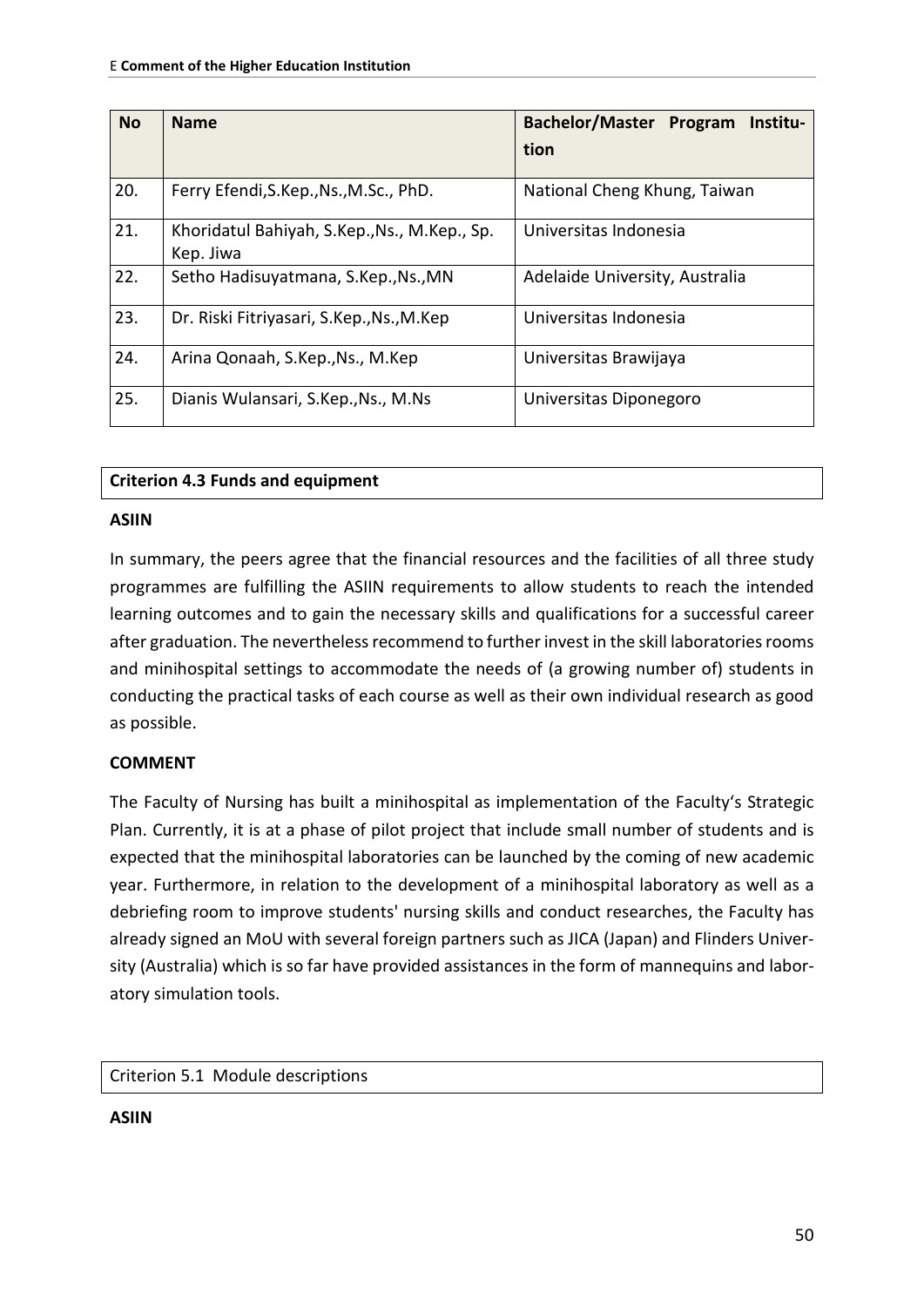After studying the module descriptions, the peers confirm that the course description include all necessary information about the persons responsible for each module, the teaching methods, the intended learning outcomes, perquisites and examination requirements, forms of assessment and details explaining how the final grade is calculated. There is however a generally a problem with the calculation of the average student workload and the corresponding credits (ECTS), which are described in more details in prior sections of this report.

#### **COMMENT**

Regarding student workload calculations and credit conversion to ECTS, each study program has made necessary corrections for the missinterpretated counting hours given for every different type of learning methods. The amended calculation of ECTS Equivalence are supplied in the Additional Documents.

# **Criterion 5.3 Relevant rules**

#### **ASIIN**

In addition, the students receive all relevant course material in the language of the degree programme at the beginning of each semester. For foreign students however, no information about the study programs in available on the English webpage of the faculties/university.

#### **COMMENT**

The three programs have prepared information about study programs in two languages, Indonesian and English on the pages of each study program. All information about the study programmes and courses are downloadable on the following websites:

- Bachelor of Nursing <http://ners.unair.ac.id/site/index.php/program-studi/s1-pendidikan-ners-reguler>
- Master of Nursing <http://ners.unair.ac.id/site/index.php/program-studi/magister-keperawatan>
- **The Midwifery Study Program** <http://bidan.fk.unair.ac.id/>

#### **Criterion 6 Quality management: quality assessment and development**

#### **ASIIN**

In spite of the generally positive impression, the peers nevertheless identify room for improvement in two areas: on the one hand, they suggest a more structured feedback to students with regard to the outcomes of their collective feedback and the corrective action taken. At the same time, following their discussion with alumni and industry representatives, they see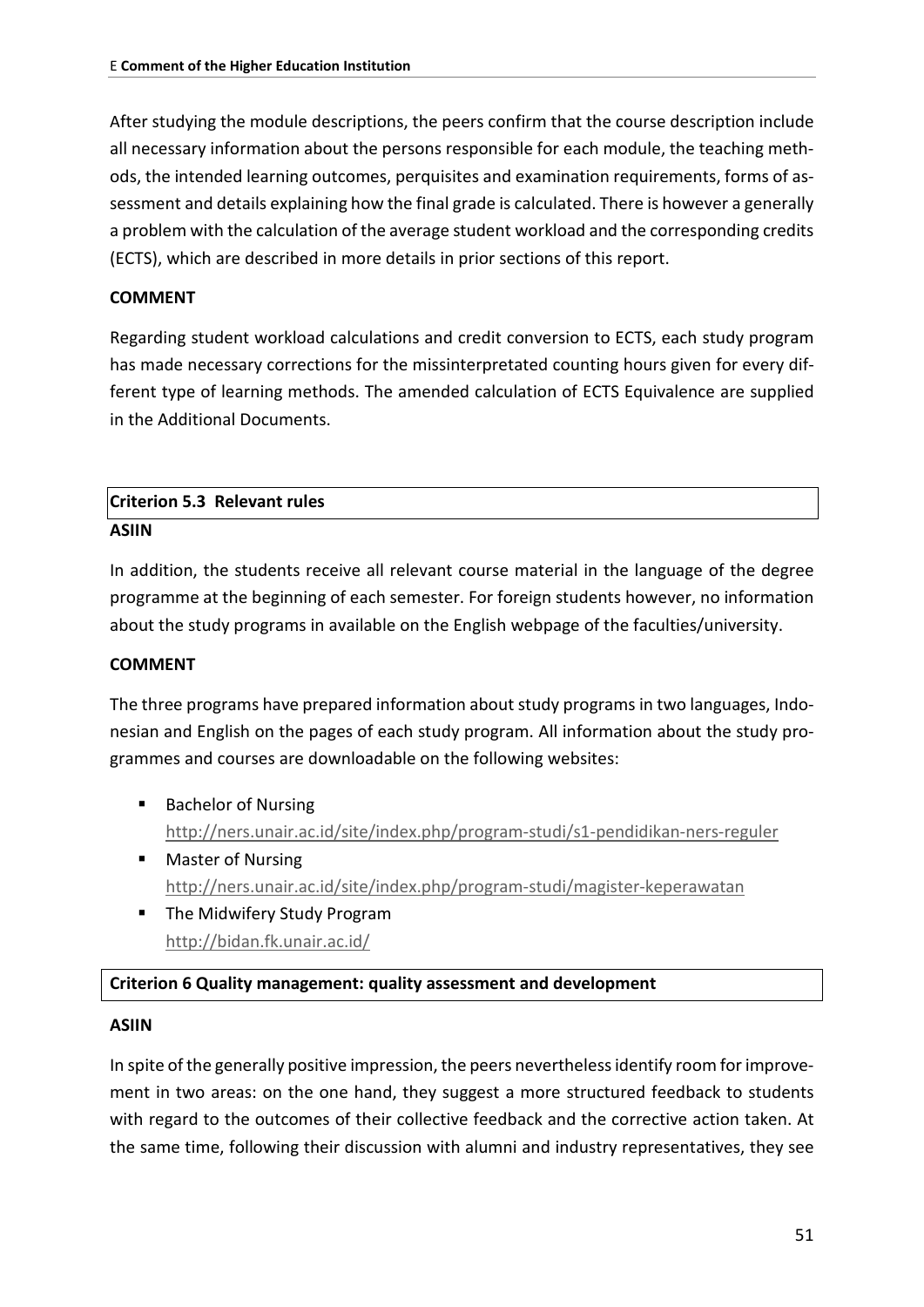value in the proposition to establish a permanent industry advisory council in order to establish stable communication channels for the further improvement of the study programmes under review

#### **COMMENT**

Students' satisfaction is reflected through students feedback surveys, carried out by the Quality Assurance Board (BPM) at university level. The survey is related to the learning process, research, community service, and administrative aspects. The Faculty arranges an annual Self Evaluation Report which is part of the annual Internal Audit process. The report is accessible to all staffs and stakeholders including students and discussed in the University Management Review. The internal audit mechanism for all study programs follows the University Procedure Guidelines, *PP-UNAIR-MSM-06*. Improvements are countinuously carried out to work on the given feedbacks for a better stakeholders' satisfaction which is indeed necessary to engage stakeholders for the future development of the study program.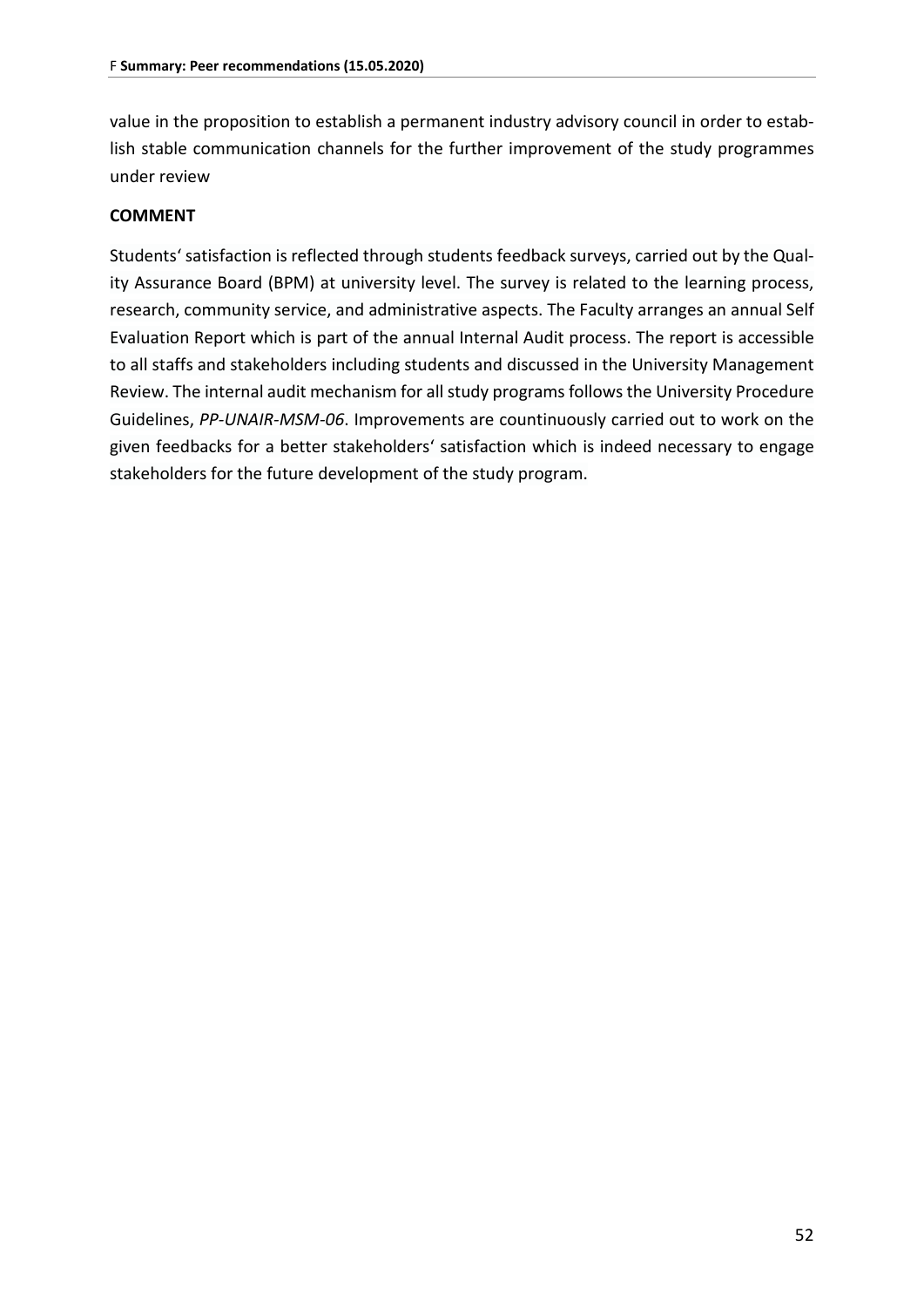## **F Summary: Peer recommendations (15.05.2020)**

Taking into account the additional information and the comments given by UNAIR the peers summarize their analysis and **final assessment** for the award of the seals as follows:

| <b>Degree Programme</b>         | <b>ASIIN-seal</b>                 | label | Subject-specific   Maximum duration of<br>accreditation |
|---------------------------------|-----------------------------------|-------|---------------------------------------------------------|
| <b>Ba Nursing</b>               | With requirements<br>for one year |       | 30.09.2025                                              |
| <b>Ma Nursing</b>               | With requirements<br>for one year |       | 30.09.2025                                              |
| Ba Midwifery Study<br>Programme | With requirements<br>for one year |       | 30.09.2025                                              |

## **Requirements**

#### **For all degree programmes**

- A 1. (ASIIN 2.2) A system to systematically evaluate students' workload needs to be established and work load calculations adjusted where needed.
- A 2. (ASIIN 5.1) The students' total workload, including contact hours and self-study time, and the awarded credits need to be mentioned in the module descriptions.
- A 3. (ASIIN 5.2) The English version of the Diploma Supplement needs to contain detailed information about the qualification profile and programme learning outcomes.
- A 4. (ASIIN 6) Close the feedback loops and inform the students about the results of the online teaching evaluations.

#### **For the Master's programme Nursing**

A 5. (ASIIN 2.1) Make sure that adequate arrangements are made to deal with the different needs of full time students and full working students.

## **Recommendations**

#### **For all degree programmes**

- E 1. (ASIIN 2.1) It is strongly recommended to establish additional offers to improve the written and oral foreign language capabilities of students.
- E 2. (ASIIN 1.4) The admission restrictions for students in terms of height (and colour blindness) should be adapted to avoid exclusion of capable students.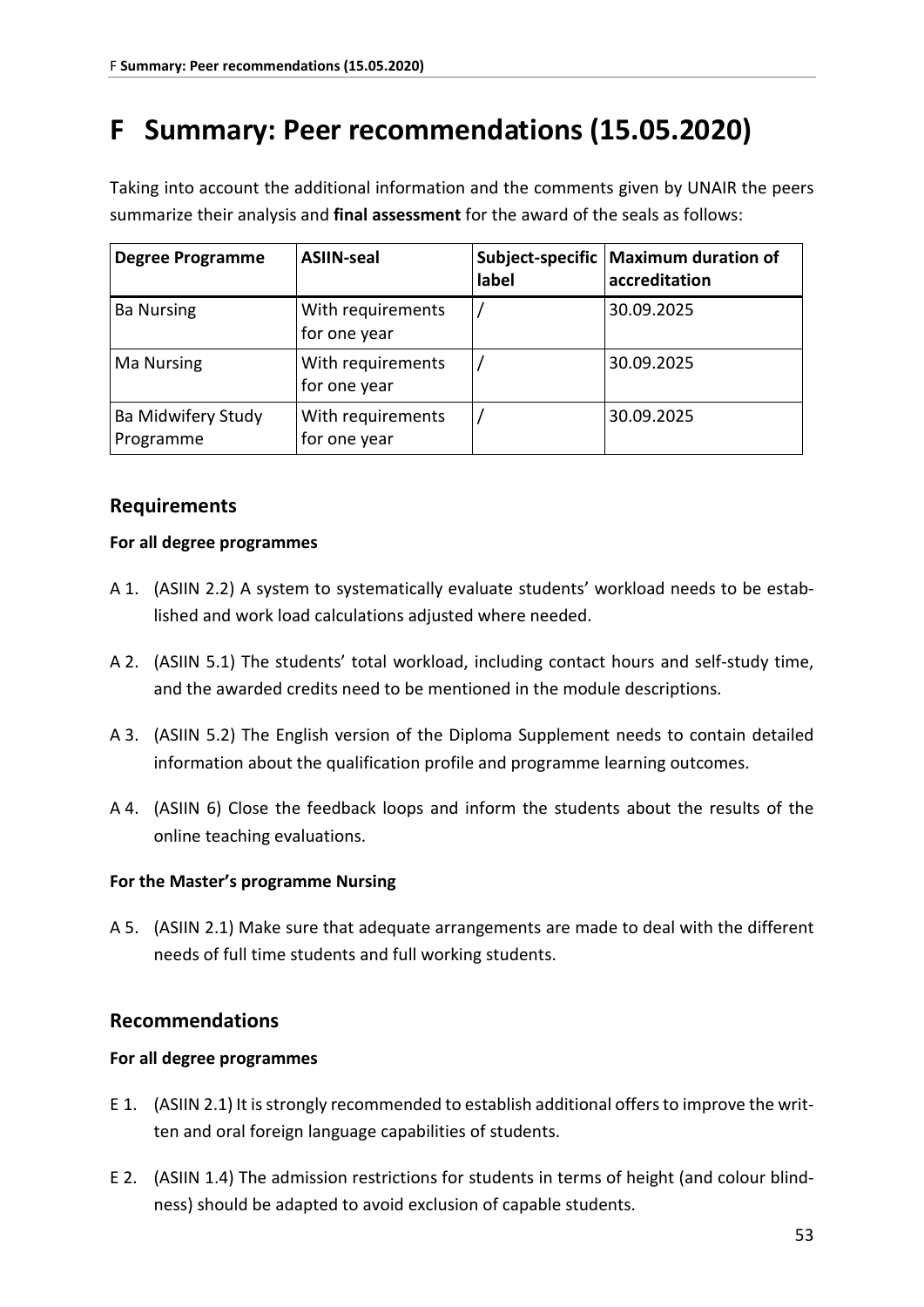- E 3. (ASIIN 4.1) The ongoing attempts to hire teaching staff from outside UNAIR should be reinforced.
- E 4. (ASIIN 4.3) Investments for skill laboratories and rooms for briefing and debriefing of students should be increased.

#### **For the Midwifery Study Programme**

E 5. (ASIIN 4.1) It is strongly recommended to have at least one midwife as a full professor.

#### **For the Master's programme Nursing**

E 6. (ASIIN 4.1) It is strongly recommended to have at least one full professor for each of the four areas of specialisation.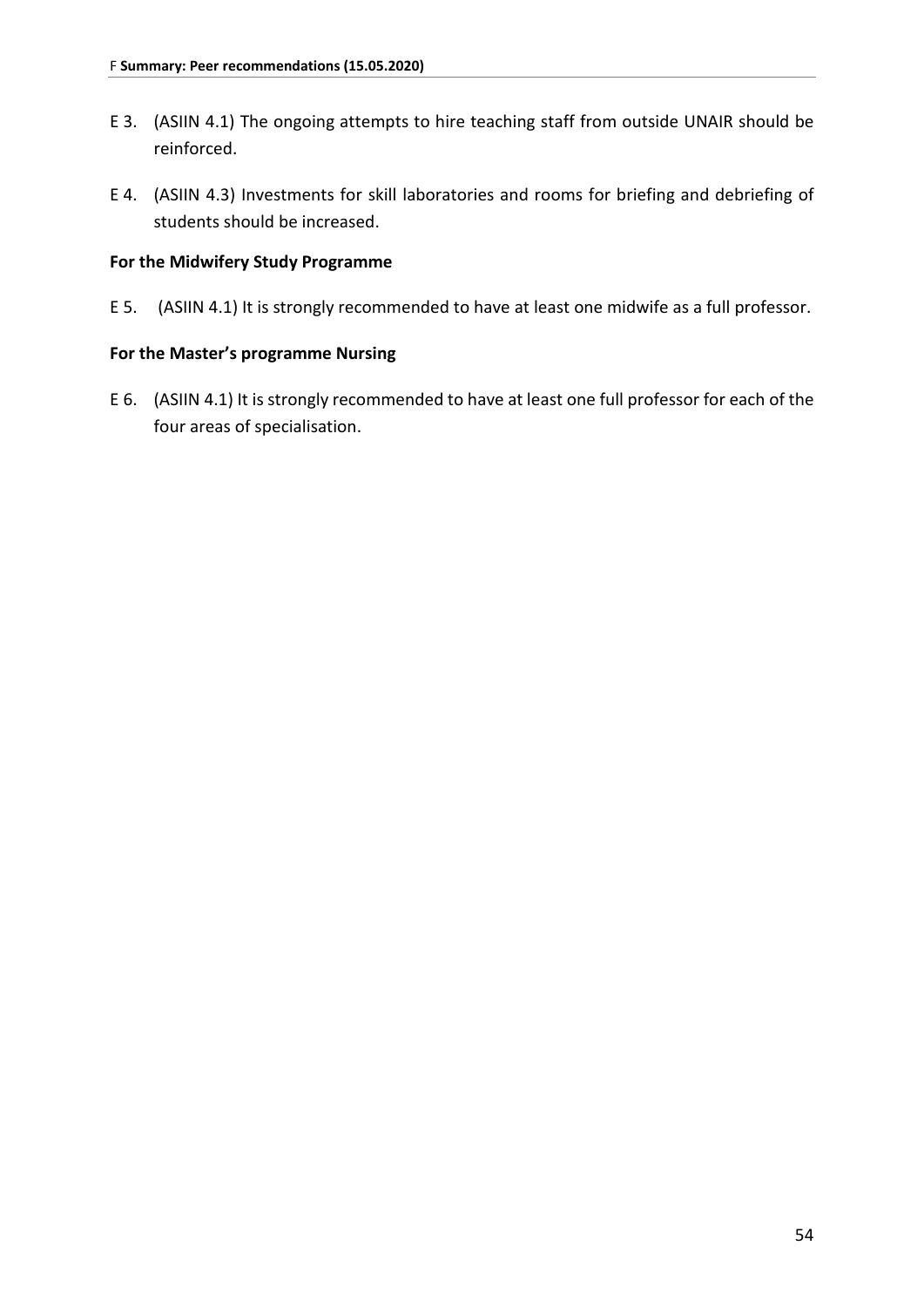# **G Comment of the Technical Committee 14 - Medicine (10.06.2020)**

#### *Assessment and analysis for the award of the ASIIN seal:*

Overall, the peer group was very impressed by the content and quality of the study programmes. It is also particularly positive that the training for nurses and midwives in Indonesia is academic and takes place at universities. Graduates thus acquire extensive skills that enable them to provide basic and primary medical care, especially in rural areas of Indonesia. Similar to other study programmes, the low academic mobility, the lack of monitoring of students' workload and the lack of feedback of the results of teaching evaluations to the students are problem points. In total, the peer group proposes five conditions and six recommendations. The Technical Committee supports these suggestions.

| <b>Degree Programme</b>         | <b>ASIIN-seal</b>                 | Subject-specific label | <b>Maximum duration</b><br>of accreditation |
|---------------------------------|-----------------------------------|------------------------|---------------------------------------------|
| <b>Ba Nursing</b>               | With requirements<br>for one year |                        | 30.09.2025                                  |
| <b>Ma Nursing</b>               | With requirements<br>for one year |                        | 30.09.2025                                  |
| Ba Midwifery Study<br>Programme | With requirements<br>for one year |                        | 30.09.2025                                  |

The Technical Committee 14 - Medicine recommends the award of the seals as follows:

## **Requirements**

#### **For all degree programmes**

- A 1. (ASIIN 2.2) A system to systematically evaluate students' workload needs to be established and work load calculations adjusted where needed.
- A 2. (ASIIN 5.1) The students' total workload, including contact hours and self-study time, and the awarded credits need to be mentioned in the module descriptions.
- A 3. (ASIIN 5.2) The English version of the Diploma Supplement needs to contain detailed information about the qualification profile and programme learning outcomes.
- A 4. (ASIIN 6) Close the feedback loops and inform the students about the results of the online teaching evaluations.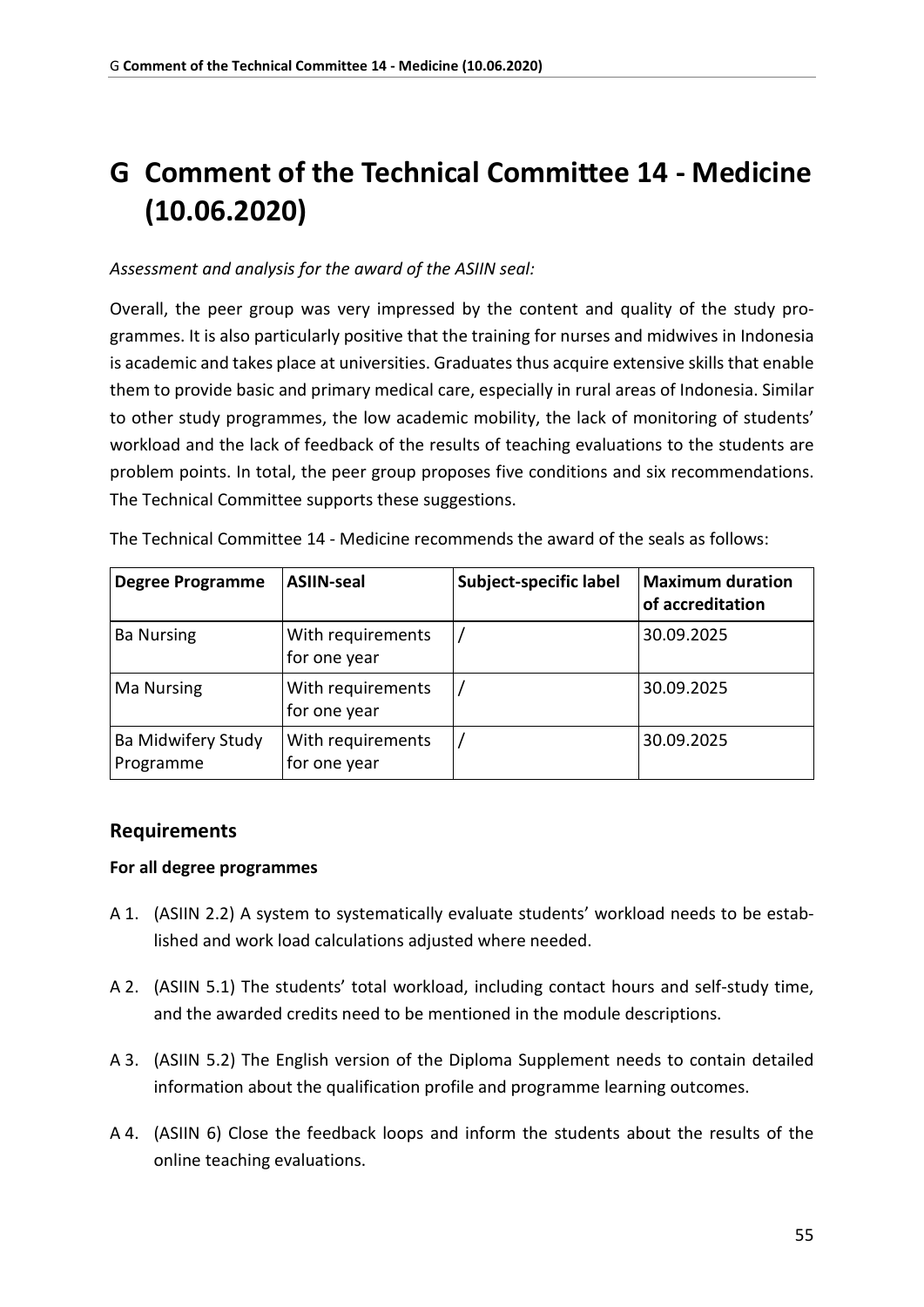#### **For the Master's programme Nursing**

A 5. (ASIIN 2.1) Make sure that adequate arrangements are made to deal with the different needs of full time students and full working students.

### **Recommendations**

#### **For all degree programmes**

- E 1. (ASIIN 2.1) It is strongly recommended to establish additional offers to improve the written and oral foreign language capabilities of students.
- E 2. (ASIIN 1.4) The admission restrictions for students in terms of height (and colour blindness) should be adapted to avoid exclusion of capable students.
- E 3. (ASIIN 4.1) The ongoing attempts to hire teaching staff from outside UNAIR should be reinforced.
- E 4. (ASIIN 4.3) Investments for skill laboratories and rooms for briefing and debriefing of students should be increased.

#### **For the Midwifery Study Programme**

E 5. (ASIIN 4.1) It is strongly recommended to have at least one midwife as a full professor.

#### **For the Master's programme Nursing**

E 6. (ASIIN 4.1) It is strongly recommended to have at least one full professor for each of the four areas of specialisation.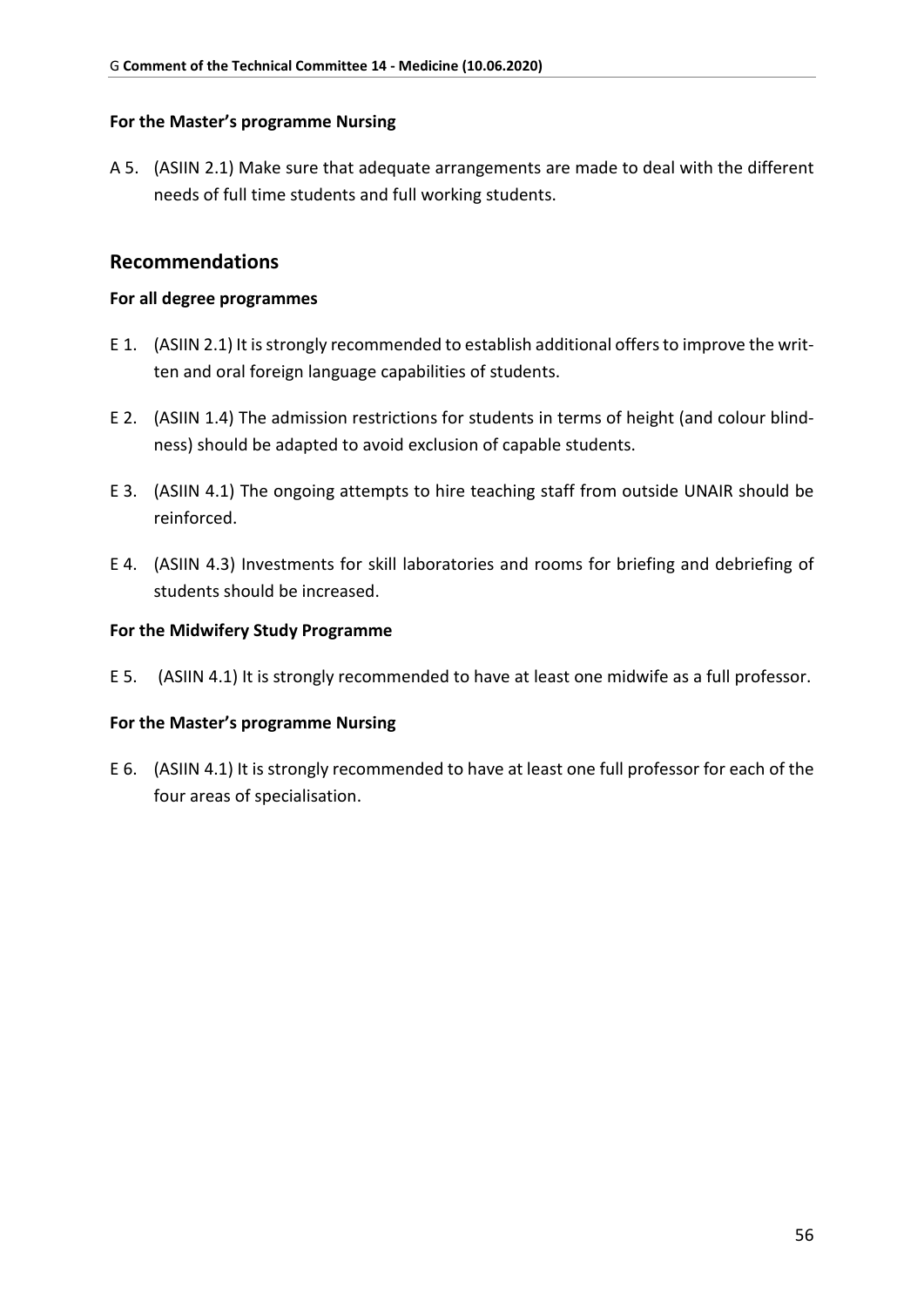# **H Decision of the Accreditation Commission (26.06.2020)**

*Assessment and analysis for the award of the subject-specific ASIIN seal:*

The Accreditation Commission discusses about the procedure and decides to follow the suggestions of the peer group and the TC without making any changes to the proposed requirements and recommendations.

The Accreditation Commission for Degree Programmes decides to award the following seals:

| <b>Degree Programme</b>         | <b>ASIIN-seal</b>                 | Subject-specific label | <b>Maximum duration</b><br>of accreditation |
|---------------------------------|-----------------------------------|------------------------|---------------------------------------------|
| <b>Ba Nursing</b>               | With requirements<br>for one year |                        | 30.09.2025                                  |
| <b>Ma Nursing</b>               | With requirements<br>for one year |                        | 30.09.2025                                  |
| Ba Midwifery Study<br>Programme | With requirements<br>for one year |                        | 30.09.2025                                  |

## **Requirements**

#### **For all degree programmes**

- A 1. (ASIIN 2.2) A system to systematically evaluate students' workload needs to be established and work load calculations adjusted where needed.
- A 2. (ASIIN 5.1) The students' total workload, including contact hours and self-study time, and the awarded credits need to be mentioned in the module descriptions.
- A 3. (ASIIN 5.2) The English version of the Diploma Supplement needs to contain detailed information about the qualification profile and programme learning outcomes.
- A 4. (ASIIN 6) Close the feedback loops and inform the students about the results of the online teaching evaluations.

#### **For the Master's programme Nursing**

A 5. (ASIIN 2.1) Make sure that adequate arrangements are made to deal with the different needs of full time students and full working students.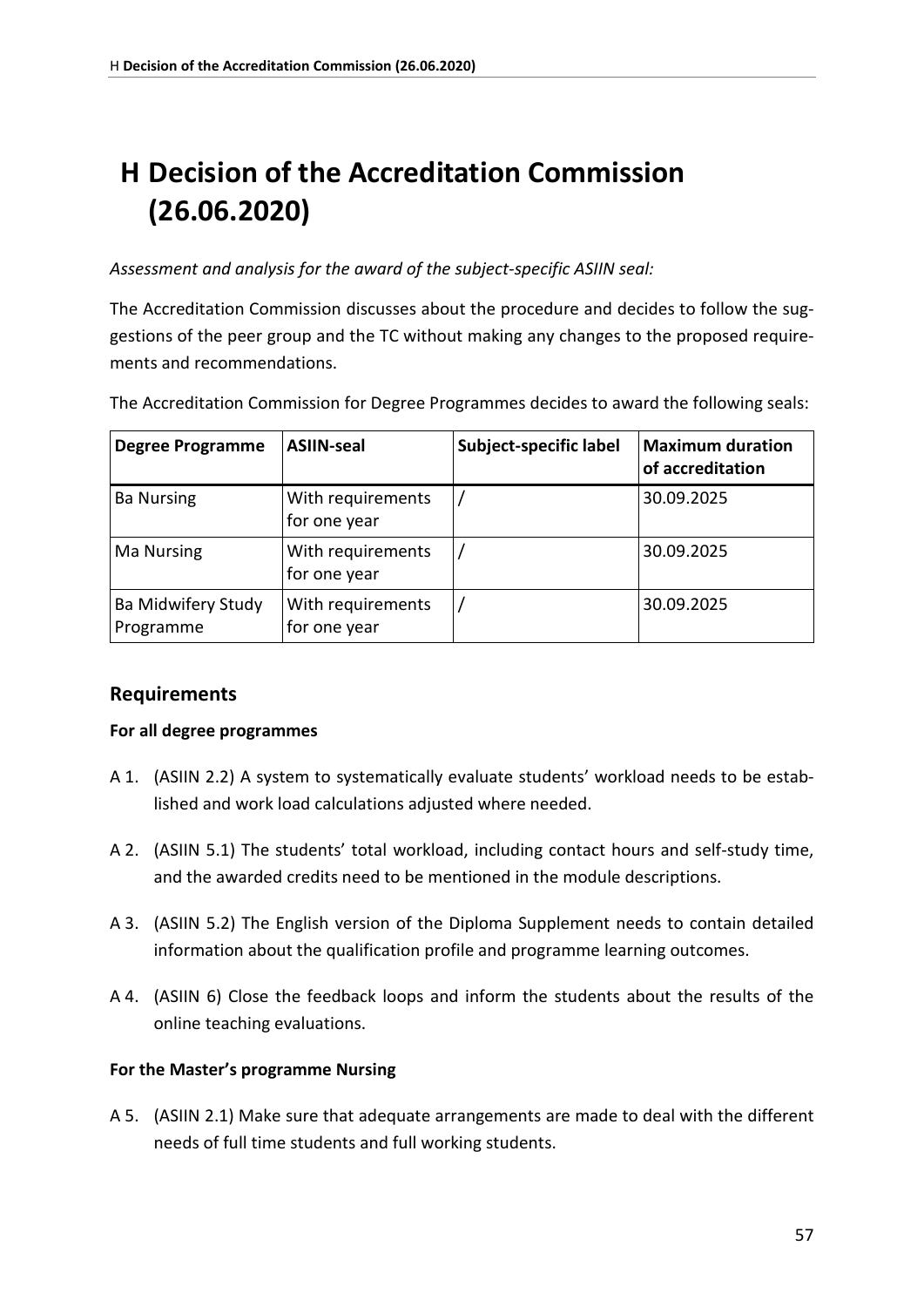## **Recommendations**

#### **For all degree programmes**

- E 1. (ASIIN 2.1) It is strongly recommended to establish additional offers to improve the written and oral foreign language capabilities of students.
- E 2. (ASIIN 1.4) The admission restrictions for students in terms of height (and colour blindness) should be adapted to avoid exclusion of capable students.
- E 3. (ASIIN 4.1) The ongoing attempts to hire teaching staff from outside UNAIR should be reinforced.
- E 4. (ASIIN 4.3) Investments for skill laboratories and rooms for briefing and debriefing of students should be increased.

#### **For the Midwifery Study Programme**

E 5. (ASIIN 4.1) It is strongly recommended to have at least one midwife as a full professor.

#### **For the Master's programme Nursing**

E 6. (ASIIN 4.1) It is strongly recommended to have at least one full professor for each of the four areas of specialisation.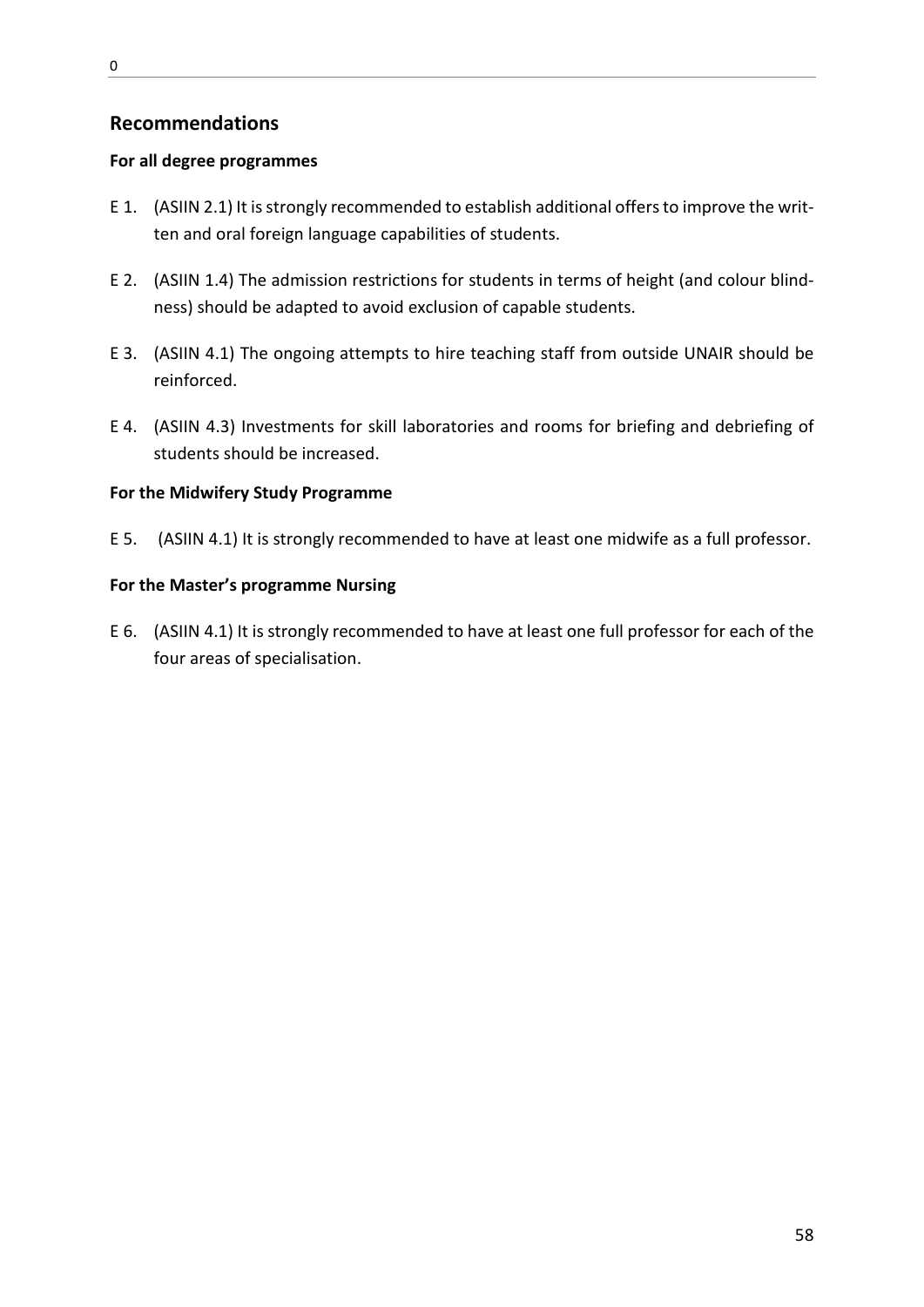# **I Fulfilment of Requirements (18.06.2021)**

## **Analysis of the peers and the Technical Committees (02.06.2021)**

## **Requirements**

### **For all degree programmes**

A 1. (ASIIN 2.2) A system to systematically evaluate students' workload needs to be established and work load calculations adjusted where needed.

| <b>Initial Treatment</b> |                                                                    |
|--------------------------|--------------------------------------------------------------------|
| Peers                    | fulfilled                                                          |
|                          | Vote: unanimous                                                    |
|                          | Justification: The credits are now listed for all courses and have |
|                          | been converted into ECTS; students' total workload is now in ac-   |
|                          | cordance with the course hours and awarded credits.                |
|                          | UNAIR has conducted a survey for students to determine the cred-   |
|                          | its and workload of each course.                                   |
| <b>TC 14</b>             | fulfilled                                                          |
|                          | Vote: unanimous                                                    |
|                          | Justification: The TC follows the peers' assessment                |

A 2. (ASIIN 5.1) The students' total workload, including contact hours and self-study time, and the awarded credits need to be mentioned in the module descriptions.

| <b>Initial Treatment</b> |                                                              |
|--------------------------|--------------------------------------------------------------|
| Peers                    | fulfilled                                                    |
|                          | Vote: unanimous                                              |
|                          | Justification: The module descriptions have been updated and |
|                          | now include information about awarded credits, course hours, |
|                          | and total workload.                                          |
| TC 14                    | fulfilled                                                    |
|                          | Vote: unanimous                                              |
|                          | Justification: The TC follows the peers' assessment          |

A 3. (ASIIN 5.2) The English version of the Diploma Supplement needs to contain detailed information about the qualification profile and programme learning outcomes.

| Initial Treatment |                                                                                     |
|-------------------|-------------------------------------------------------------------------------------|
| Peers             | fulfilled                                                                           |
|                   | Vote: unanimous<br>Justification: UNAIR has updated the Diploma Supplements for all |
|                   | three programmes. They now provide detailed information about                       |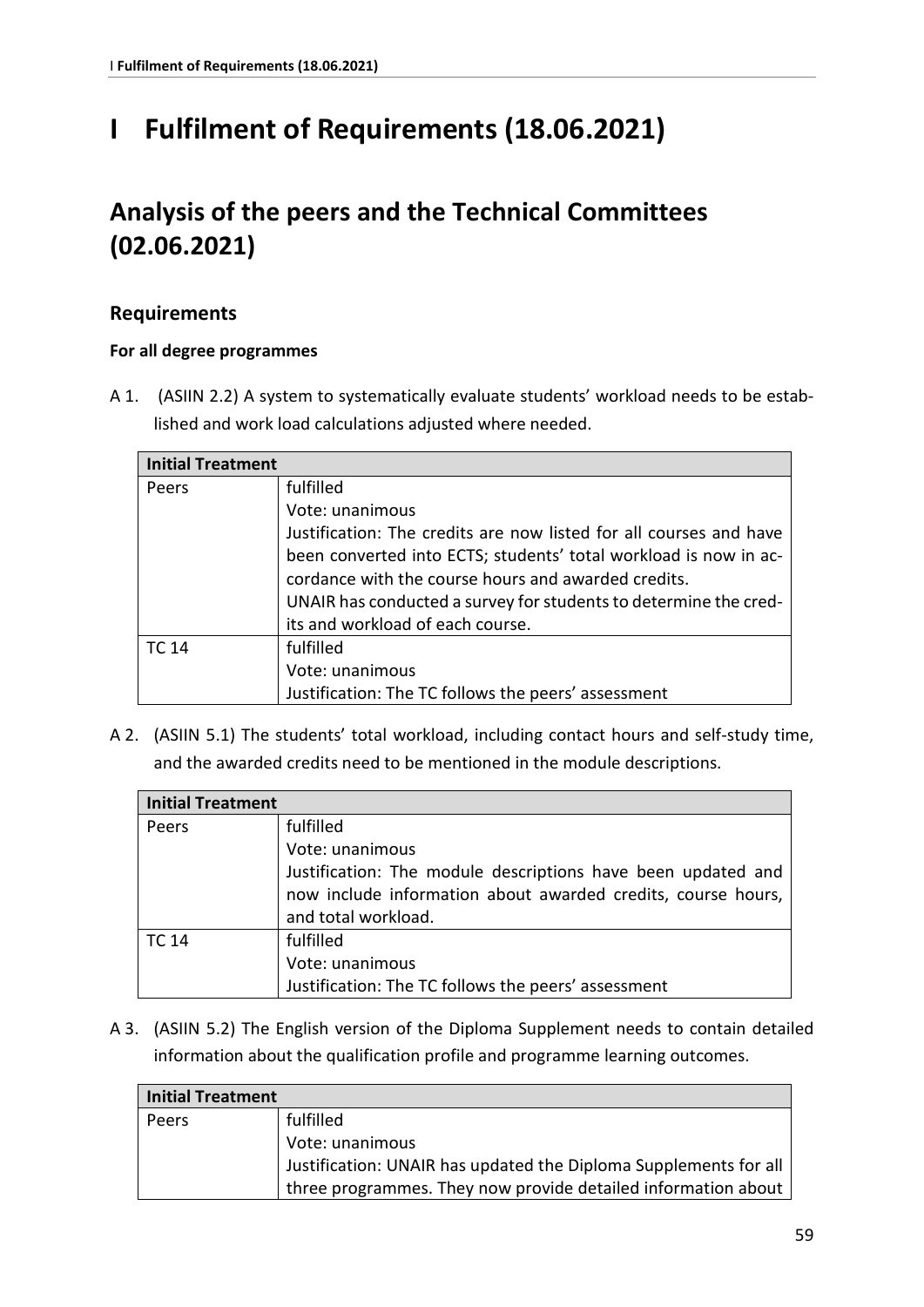|       | the intended qualification profile and programme learning out- |
|-------|----------------------------------------------------------------|
|       | comes.                                                         |
| TC 14 | fulfilled                                                      |
|       | Vote: unanimous                                                |
|       | Justification: The TC follows the peers' assessment            |

A 4. (ASIIN 6) Close the feedback loops and inform the students about the results of the online teaching evaluations.

| <b>Initial Treatment</b> |                                                                                                                                                                                                                                                                                                                                                                                                                                                                                                                                                                                                                                                                                                                                                                                                                                                            |
|--------------------------|------------------------------------------------------------------------------------------------------------------------------------------------------------------------------------------------------------------------------------------------------------------------------------------------------------------------------------------------------------------------------------------------------------------------------------------------------------------------------------------------------------------------------------------------------------------------------------------------------------------------------------------------------------------------------------------------------------------------------------------------------------------------------------------------------------------------------------------------------------|
| Peers                    | fulfilled                                                                                                                                                                                                                                                                                                                                                                                                                                                                                                                                                                                                                                                                                                                                                                                                                                                  |
|                          | Vote: per majority                                                                                                                                                                                                                                                                                                                                                                                                                                                                                                                                                                                                                                                                                                                                                                                                                                         |
|                          | Justification: The results of the students' satisfaction surveys is<br>published on UNAIR's webpage in the quality assurance menu.<br>Thus, students are able to view their evaluation results and appre-<br>hend the follow-up action that has been done by the programme<br>coordinators or the faculty. The Faculty of Nursing also holds reg-<br>ular hearings two times each semester with students' representa-<br>tives to collect suggestions and deliver follow-up results from stu-<br>dent feedback given in the previous semester.                                                                                                                                                                                                                                                                                                             |
|                          | On peer considers the requirement to be not fulfilled: During the<br>time of fulfilling the requirements, not only UNAIR but almost all<br>university in Indonesia conducted the online learning process. This<br>condition was not easy and new for the university that it has to<br>think how to keep the learning going in safer situation. Many dif-<br>ferences existed between the two learning process; online and of-<br>fline. In the online learning process, there are many aspects that<br>must be considered as it is new for the university and for students<br>as well. The evaluation is really needed to know whether the learn-<br>ing outcomes can still be achieved or not, and to know about the<br>obstacles faced by both university and students. In the documents<br>attached, there is still no evaluation regarding this issue. |
| <b>TC 14</b>             | fulfilled                                                                                                                                                                                                                                                                                                                                                                                                                                                                                                                                                                                                                                                                                                                                                                                                                                                  |
|                          | Vote: unanimous                                                                                                                                                                                                                                                                                                                                                                                                                                                                                                                                                                                                                                                                                                                                                                                                                                            |
|                          | Justification: The TC agrees with the majority of the peers and                                                                                                                                                                                                                                                                                                                                                                                                                                                                                                                                                                                                                                                                                                                                                                                            |
|                          | considers the requirement to be fulfilled.                                                                                                                                                                                                                                                                                                                                                                                                                                                                                                                                                                                                                                                                                                                                                                                                                 |

#### **For the Master's programme Nursing**

A 5. (ASIIN 2.1) Make sure that adequate arrangements are made to deal with the different needs of full time students and full working students.

| <b>Initial Treatment</b> |                                                                 |  |  |  |  |  |  |  |
|--------------------------|-----------------------------------------------------------------|--|--|--|--|--|--|--|
| Peers                    | Not fulfilled                                                   |  |  |  |  |  |  |  |
|                          | Vote: per majority                                              |  |  |  |  |  |  |  |
|                          | Justification: The problem we encountered when conducting as-   |  |  |  |  |  |  |  |
|                          | sessments and interviews, especially in the master program, was |  |  |  |  |  |  |  |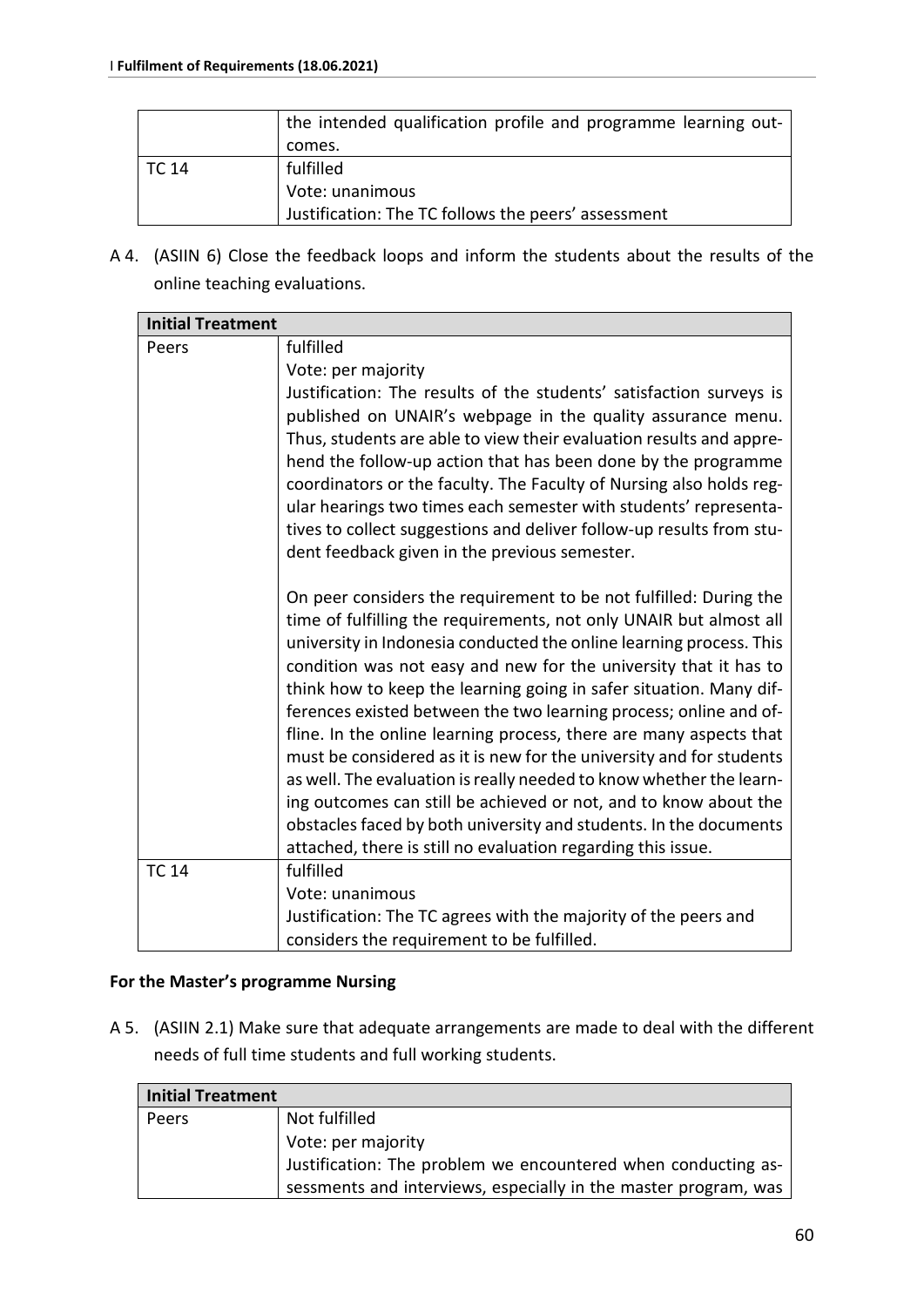|              | that there were obstacles for students who were not full-time stu-<br>dents in terms of working hours and workload per semester.<br>In the submitted documents, there is no difference in the work-                                                                                                |
|--------------|----------------------------------------------------------------------------------------------------------------------------------------------------------------------------------------------------------------------------------------------------------------------------------------------------|
|              | load and credits per semester for full-time and part-time students.<br>The peers expects that UNAIR provides special arrangements such<br>as a lengthened period of study for part-time students, because it<br>is not possible to combine a full workload each on the job and for<br>the studies. |
| <b>TC 14</b> | Not fulfilled<br>Vote: unanimous<br>Justification: The TC agrees with the majority of the peers and<br>considers the requirement to be not fulfilled. UNAIR should es-<br>tablish a contact person for all part time students.                                                                     |

## **Decision of the Accreditation Commission (18.06.2021)**

| <b>Degree Programme</b> | <b>ASIIN seal</b>               | Subject-specific la-<br>bels | <b>Maximum duration</b><br>of accreditation |
|-------------------------|---------------------------------|------------------------------|---------------------------------------------|
| <b>Ba Nursing</b>       | All requirements ful-<br>filled |                              | 30.09.2025                                  |
| <b>Ma Nursing</b>       | Requirement A5 not<br>fulfilled |                              | Prolongation for six<br>months              |
| <b>Ba Midwifery</b>     | All requirements ful-<br>filled |                              | 30.09.2025                                  |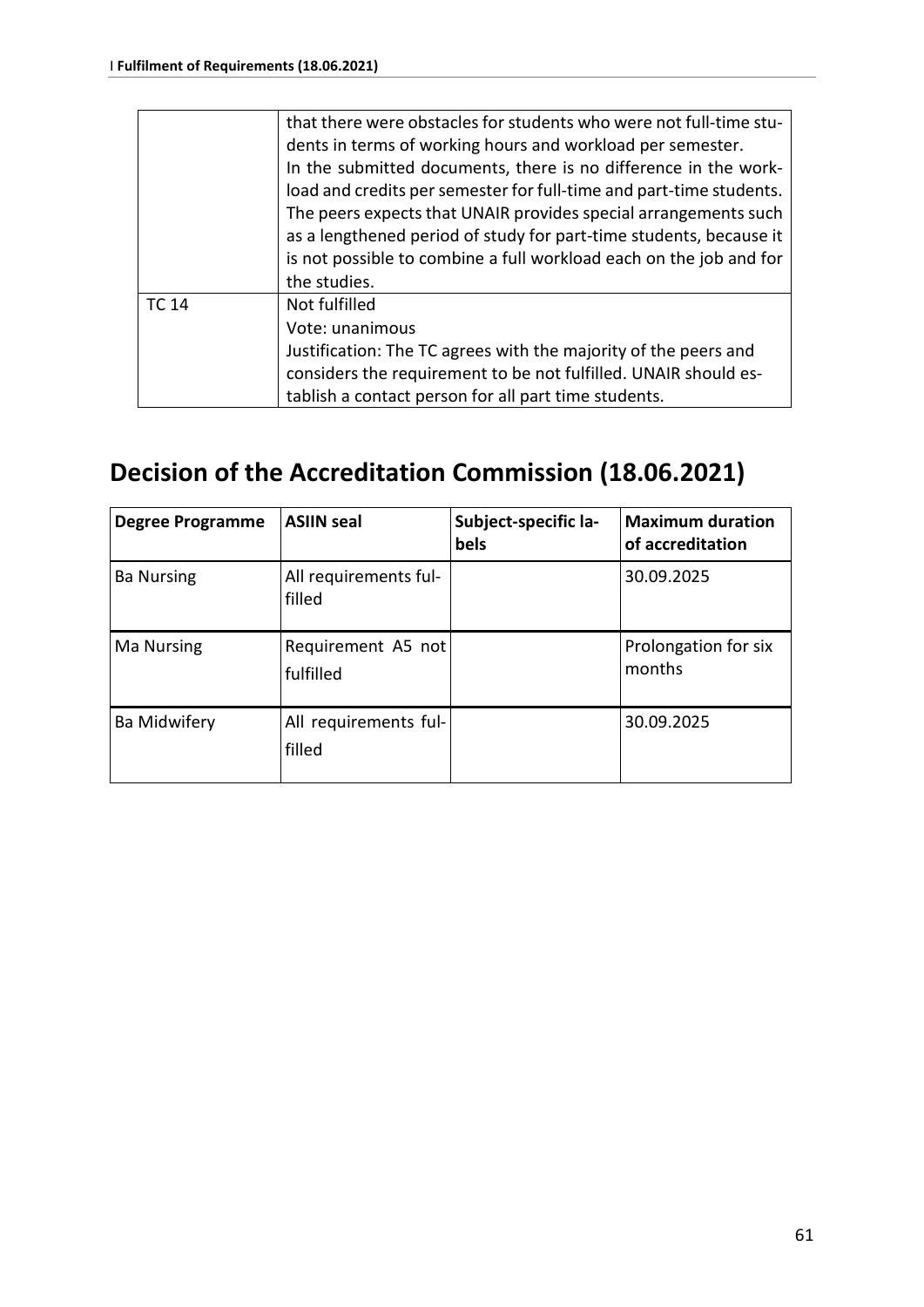# **J Fulfilment of Requirements (18.03.2022)**

## **Analysis of the peers and the Technical Committee (04.03.2022)**

## **Requirements**

#### **For the Master's programme Nursing**

A 5. (ASIIN 2.1) Make sure that adequate arrangements are made to deal with the different needs of full time students and full working students.

| <b>Initial Treatment</b> |                                                                                                                                                                                                                                                                                                                                                    |
|--------------------------|----------------------------------------------------------------------------------------------------------------------------------------------------------------------------------------------------------------------------------------------------------------------------------------------------------------------------------------------------|
| Peers                    | Not fulfilled                                                                                                                                                                                                                                                                                                                                      |
|                          | Vote: per majority                                                                                                                                                                                                                                                                                                                                 |
|                          | Justification: The problem we encountered when conducting as-                                                                                                                                                                                                                                                                                      |
|                          | sessments and interviews, especially in the master program, was                                                                                                                                                                                                                                                                                    |
|                          | that there were obstacles for students who were not full-time stu-                                                                                                                                                                                                                                                                                 |
|                          | dents in terms of working hours and workload per semester.                                                                                                                                                                                                                                                                                         |
|                          | In the submitted documents, there is no difference in the work-                                                                                                                                                                                                                                                                                    |
|                          | load and credits per semester for full-time and part-time students.                                                                                                                                                                                                                                                                                |
|                          | The peers expects that UNAIR provides special arrangements such                                                                                                                                                                                                                                                                                    |
|                          | as a lengthened period of study for part-time students, because it                                                                                                                                                                                                                                                                                 |
|                          | is not possible to combine a full workload each on the job and for                                                                                                                                                                                                                                                                                 |
|                          | the studies.                                                                                                                                                                                                                                                                                                                                       |
| <b>TC 14</b>             | Not fulfilled                                                                                                                                                                                                                                                                                                                                      |
|                          | Vote: unanimous                                                                                                                                                                                                                                                                                                                                    |
|                          | Justification: The TC agrees with the majority of the peers and                                                                                                                                                                                                                                                                                    |
|                          | considers the requirement to be not fulfilled. UNAIR should es-                                                                                                                                                                                                                                                                                    |
|                          | tablish a contact person for all part time students.                                                                                                                                                                                                                                                                                               |
| <b>AC</b>                | Not fulfilled                                                                                                                                                                                                                                                                                                                                      |
|                          | Vote: unanimous                                                                                                                                                                                                                                                                                                                                    |
|                          | Justification: The AC agrees with the TC and considers the re-                                                                                                                                                                                                                                                                                     |
|                          | quirement to be not fulfilled. UNAIR should establish a contact                                                                                                                                                                                                                                                                                    |
|                          | person for all part time students                                                                                                                                                                                                                                                                                                                  |
| <b>Second Treatment</b>  |                                                                                                                                                                                                                                                                                                                                                    |
| Peers                    | fulfilled                                                                                                                                                                                                                                                                                                                                          |
|                          | Vote: unanimous                                                                                                                                                                                                                                                                                                                                    |
|                          | Justification: The solution of establishing a new service for Mas-                                                                                                                                                                                                                                                                                 |
|                          |                                                                                                                                                                                                                                                                                                                                                    |
|                          |                                                                                                                                                                                                                                                                                                                                                    |
|                          |                                                                                                                                                                                                                                                                                                                                                    |
|                          |                                                                                                                                                                                                                                                                                                                                                    |
|                          |                                                                                                                                                                                                                                                                                                                                                    |
|                          |                                                                                                                                                                                                                                                                                                                                                    |
| <b>TC 14</b>             | ter's students named "Student Assistance Service Unit" at the be-<br>ginning of 2021 is considered to be sufficient. It has effectively<br>helped the Master's students who are working and studying at the<br>same time.<br><b>Fulfilled</b><br>Vote: unanimous / per majority<br>Justification: The TC follows the assessment of the peer group. |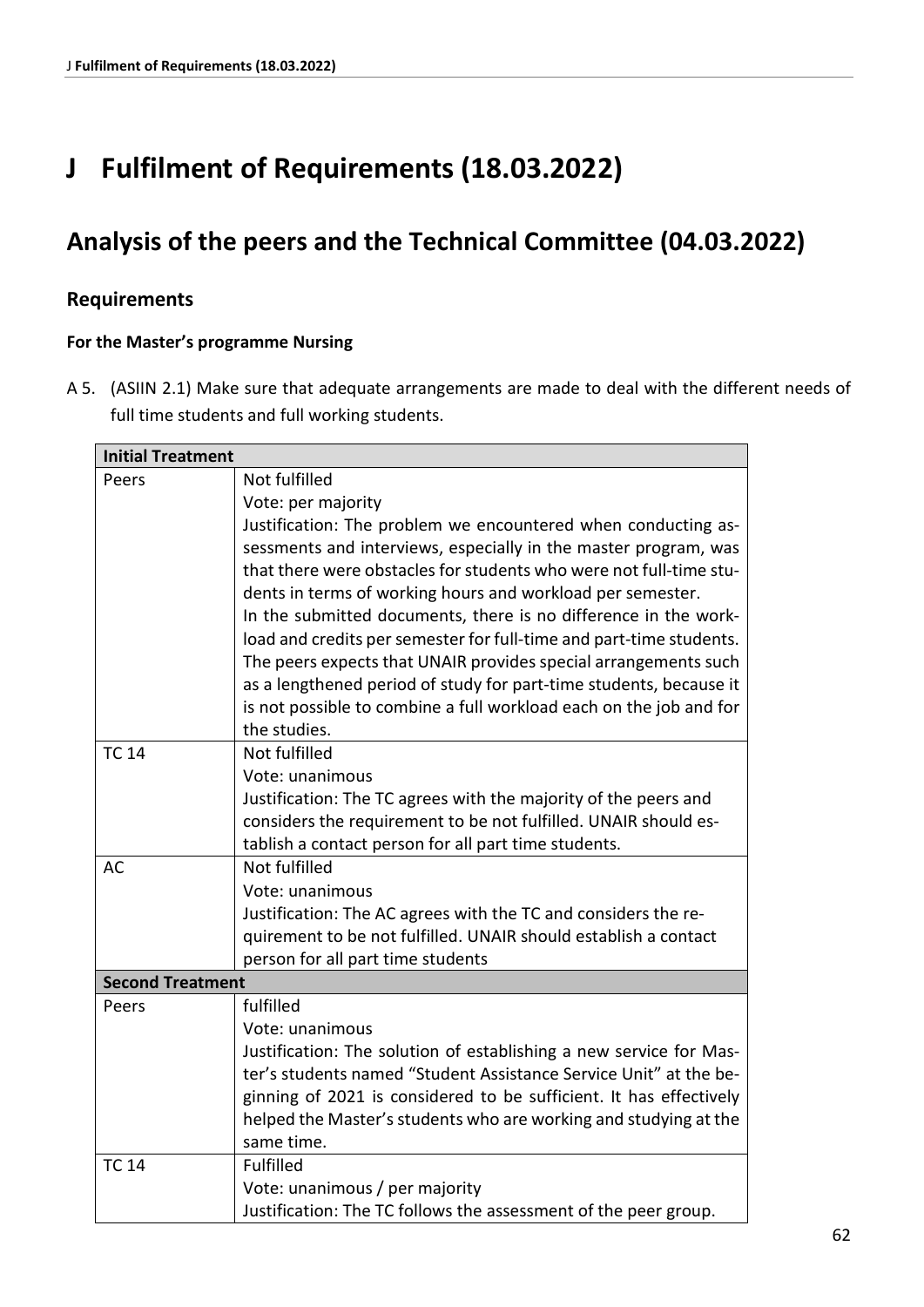# **Decision of the Accreditation Commission (18.03.2022)**

| Degree Programme  | <b>ASIIN-seal</b>             | Subject-specific label | Maximum duration of<br>accreditation |
|-------------------|-------------------------------|------------------------|--------------------------------------|
| <b>Ma Nursing</b> | Requirement A5 ful-<br>filled |                        | 30.09.2025                           |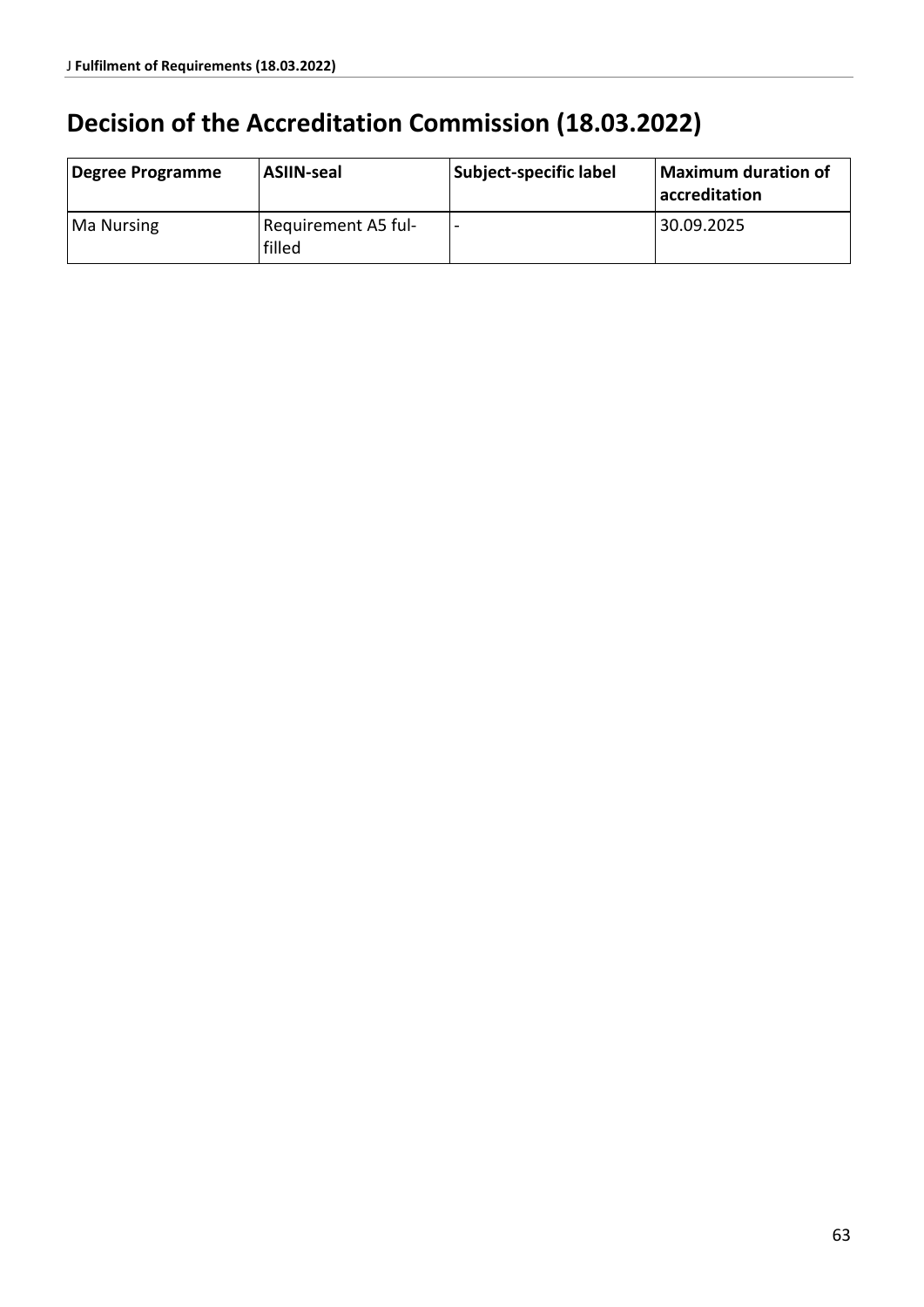# **Appendix: Programme Learning Outcomes and Curricula**

According the documentation handed in the following **objectives** and **learning outcomes (intended qualifications profile)** shall be achieved by the Bachelor's degree programme Nursing.

1. Able to understand fundamental nursing science to carry out nursing care based on nursing process. 2. Able to carry out scientific research in the field of nursing science to solve health problems 3. Able to provide Nursing care professionally through laboratory and practical setting to improve patient safety and quality of care. 4. Able to sound knowledge and innovation in Nursing Science. 5. Able to Apply the principles of ethic, legal and cultural perspective in Nursing. 6 Able to implement communication skills in nursing care and scientific information. 7. Able to build the capacity on leadership and teamwork. 8. Able to improve professional expertise in the field on Nursing Through lifelong learning strategy.

The following overarching curriculum structure is presented for the Bachelor in Nursing study programme in order to achieve the above mentioned LO for the academic and professional stages of the five year programme with a total workload of 260.24 ECTS:

| <b>Courses (Compulsory)</b>                            | Credit | <b>Credit</b> | <b>ECTS</b> |
|--------------------------------------------------------|--------|---------------|-------------|
|                                                        |        | (%)           |             |
| <b>Basic Biomedical Sciences</b>                       |        | 4.4%          | 10.58       |
| Behavioral Sciences, Social Sciences & Medical Ethical | 32     | 17.6%         | 42.3        |
| Clinical sciences and skill                            | 126    | 69.2%         | 186.20      |
| Scientific method                                      | 16     | 8.8%          | 21.16       |
| <b>Total</b>                                           | 182    | <b>100</b>    | 260.24      |

A more detailed curriculum structure is depicted in the following table:

| N <sub>O</sub> | Course<br>Code               | Course                   | Year | <b>Semester</b> | $Cre-$<br>dit<br><b>Points</b> | Lec-<br>ture or<br>Prat-<br>ical<br>Work<br><b>Credit</b> | Lec-<br>ture<br><b>ECTS</b> | Practi-<br>cal<br>Work<br><b>ECTS</b> | <b>Total</b><br><b>ECTS</b> |
|----------------|------------------------------|--------------------------|------|-----------------|--------------------------------|-----------------------------------------------------------|-----------------------------|---------------------------------------|-----------------------------|
|                | A. Basic Biomedical Sciences |                          |      |                 |                                |                                                           |                             |                                       |                             |
|                | KPD107                       | Basic Nursing Science I  |      |                 |                                |                                                           | 3.97                        | 1.32                                  | 5.29                        |
| C.             | PD108                        | Basic Nursing Science II |      |                 | ◠                              |                                                           | 3.97                        | .32                                   | 5.29                        |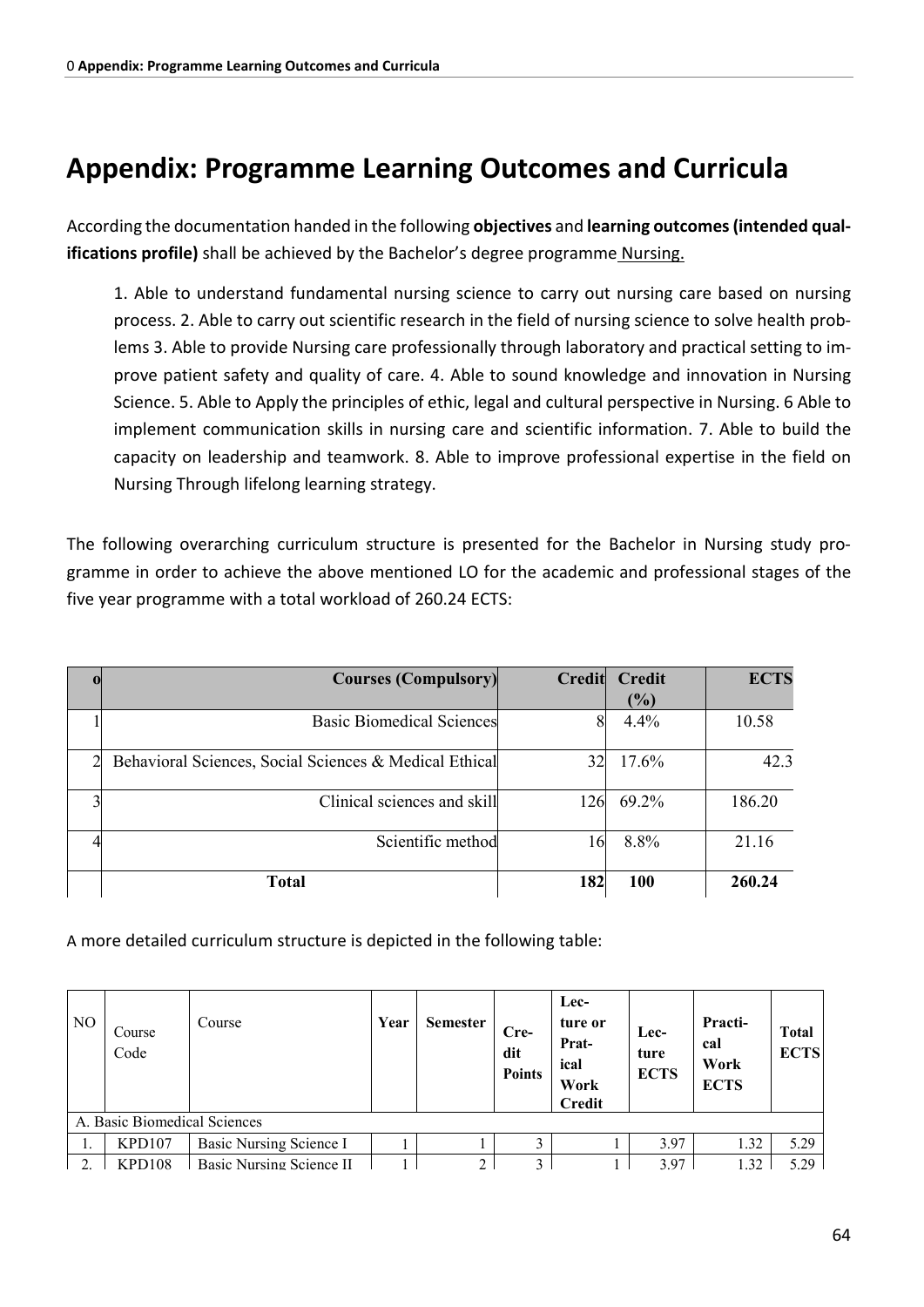| NO          |    | Course<br>Code | Course           | Year | <b>Semester</b> |                | Cre-<br>dit<br><b>Points</b> |                | Lec-<br>ture or<br>Prat-<br>ical<br>Work<br><b>Credit</b> | Lec-<br>ture<br><b>ECTS</b> |      | Practi-<br>cal<br>Work<br><b>ECTS</b> | S    | $To-$<br>tal<br><b>ECT</b> |
|-------------|----|----------------|------------------|------|-----------------|----------------|------------------------------|----------------|-----------------------------------------------------------|-----------------------------|------|---------------------------------------|------|----------------------------|
| Religion 1: |    | AGI101         | Islam 1          |      |                 |                |                              |                |                                                           |                             |      |                                       |      |                            |
|             |    |                |                  |      |                 |                |                              |                |                                                           |                             |      |                                       |      |                            |
|             |    | AGK101         | Katolik 1        |      | 1               | $\mathbf{1}$   |                              | 2              | 2                                                         |                             | 2.64 |                                       | 0.00 | 2.6                        |
|             |    | AGH101         | Hindu 1          |      |                 |                |                              |                |                                                           |                             |      |                                       |      |                            |
|             |    | AGP101         | Protestan 1      |      |                 |                |                              |                |                                                           |                             |      |                                       |      |                            |
|             |    | AGB101         | Budha 1          |      |                 |                |                              |                |                                                           |                             |      |                                       |      |                            |
|             | 4. | <b>NOP104</b>  | Civic Study      |      | 1               | $\mathbf{1}$   |                              | 2              |                                                           |                             | 2.64 |                                       | 0.00 | 2.6                        |
|             | 5. | <b>BAI101</b>  | Bahasa Indonesia |      | $\mathbf{1}$    | 1              |                              | $\overline{2}$ |                                                           |                             | 2.64 |                                       | 0.00 | 2.6                        |
|             | 6. | <b>NOP103</b>  | Pancasila        |      | 1               | $\overline{2}$ |                              | $\overline{2}$ |                                                           |                             | 2.64 |                                       | 0.00 | 2.6                        |

| NO.          | Course<br>Code | Course                                       | Year           | <b>Semester</b> | <b>Credit</b><br><b>Points</b> | Lecture<br>or Prat-<br>ical<br><b>Work</b><br><b>Credit</b> | Lecture<br><b>ECTS</b> | <b>Practical</b><br>Work<br><b>ECTS</b> | <b>Total</b><br><b>ECTS</b> |
|--------------|----------------|----------------------------------------------|----------------|-----------------|--------------------------------|-------------------------------------------------------------|------------------------|-----------------------------------------|-----------------------------|
|              |                | Religion 2                                   |                |                 |                                |                                                             |                        |                                         |                             |
| 7.           | AGI401         | Islam <sub>2</sub>                           | 4              | 7               | $\overline{2}$                 | $\overline{2}$                                              | 2.64                   | 0.00                                    | 2.6                         |
|              | AGK401         | Katolik 2                                    |                |                 |                                |                                                             |                        |                                         |                             |
|              | AGH401         | Hindu 2                                      |                |                 |                                |                                                             |                        |                                         |                             |
|              | AGP401         | Protestan 2                                  |                |                 |                                |                                                             |                        |                                         |                             |
|              | AGB401         | Budha 2                                      |                |                 |                                |                                                             |                        |                                         |                             |
| 8.           | <b>BAE110</b>  | English Language                             | $\overline{2}$ | 3               | 3                              | $\mathbf 1$                                                 | 3.97                   | 1.32                                    | 5.3                         |
| 9.           | MNW201         | Entrepreneurship                             | 2              | 3               | $\overline{2}$                 |                                                             | 2.64                   | 0.00                                    | 2.6                         |
| 10.          | <b>KPD111</b>  | <b>Nursing Concept I</b>                     | 1              | 1               | 3                              |                                                             | 3.97                   | 0.00                                    | 4.0                         |
| 11.          | <b>KPD113</b>  | Nursing Philosophy and<br>Theory             | $\mathbf{1}$   | $\mathbf{1}$    | 3                              |                                                             | 3.97                   | 0.00                                    | 4.0                         |
| 12.          | <b>KPD112</b>  | <b>Nursing Concept II</b>                    | $\mathbf{1}$   | $\overline{2}$  | 3                              |                                                             | 3.97                   | 0.00                                    | 4.0                         |
| 13.          | <b>KPD203</b>  | Health Education and<br>Promotion in Nursing | 2              | 3               | 1.5                            | 0.5                                                         | 1.98                   | 0.66                                    | 2.6                         |
| 14.          | <b>KKN401</b>  | <b>KKN BBM</b>                               |                | $\overline{7}$  |                                | 3                                                           | 0.00                   | 3.97                                    | 4.0                         |
| 15.          | <b>KPD202</b>  | Psychosocial and Culture<br>Nursing          | 2              | 3               | 2                              |                                                             | 2.64                   | 0.00                                    | 2.6                         |
| <b>TOTAL</b> |                |                                              |                |                 | 27.5                           | 4.5                                                         | 36.36                  | 5.95                                    | 42.3                        |

| NO. | Course<br>Code                 | Course                                         | Year         | <b>Semester</b> | <b>Credit</b><br><b>Points</b> | Lecture<br>or Prat-<br>ical<br>Work<br><b>Credit</b> | Lecture<br><b>ECTS</b> | <b>Practical</b><br>Work<br><b>ECTS</b> | Total<br><b>ECTS</b> |
|-----|--------------------------------|------------------------------------------------|--------------|-----------------|--------------------------------|------------------------------------------------------|------------------------|-----------------------------------------|----------------------|
|     | C. Clinical sciences and skill |                                                |              |                 |                                |                                                      |                        |                                         |                      |
| 16. | SOK206                         | Communication in<br><b>Nursing</b>             |              | 2               | $\overline{2}$                 |                                                      | 2.64                   | 1.32                                    | 3.97                 |
| 17  | KPD102                         | <b>Basic Nursing Care I</b>                    | $\mathbf{1}$ | 2               | 3                              | 1                                                    | 3.97                   | 1.32                                    | 5.29                 |
| 18. | <b>KPD104</b>                  | <b>Basic Nursing Care II</b>                   | $\mathbf{1}$ | 2               | $\overline{2}$                 | 1                                                    | 2.64                   | 1.32                                    | 3.97                 |
| 19  | <b>KPB201</b>                  | <b>Medical and Surgical</b><br>Nursing I       | 2            | 3               | 3                              | $\overline{2}$                                       | 3.97                   | 2.64                                    | 6.61                 |
| 20. | <b>KPD201</b>                  | Patient's Safety and<br>Work Safety in Nursing | 2            | 3               | $\overline{2}$                 | 1                                                    | 2.64                   | 1.32                                    | 3.97                 |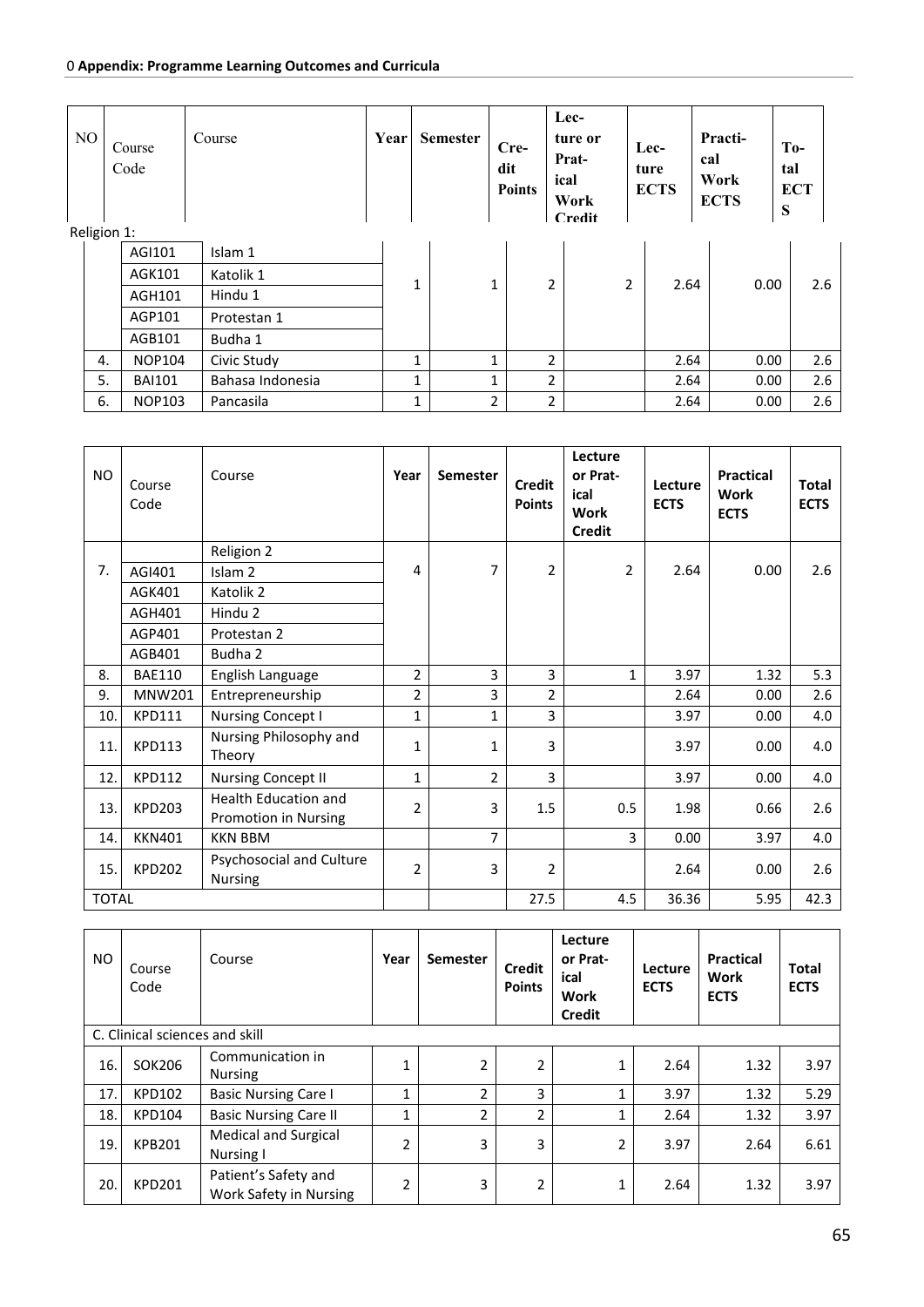#### 0 **Appendix: Programme Learning Outcomes and Curricula**

| 21. | <b>KPB202</b> | <b>Medical and Surgical</b><br><b>Nursing II</b>                                                |                | 4 | 3              | 2   | 3.97 | 2.64 | 6.61 |
|-----|---------------|-------------------------------------------------------------------------------------------------|----------------|---|----------------|-----|------|------|------|
| 22. | <b>KPO304</b> | <b>Maternity Nursing I</b>                                                                      | 2              | 4 | $\overline{2}$ |     | 2.64 | 0.00 | 2.64 |
| 23. | <b>KPA201</b> | <b>Pediatric Nursing I</b>                                                                      | 2              | 4 | 2              | 1   | 2.64 | 1.32 | 3.97 |
| 24. | <b>KPJ202</b> | <b>Mental Health Nursing I</b>                                                                  | $\overline{2}$ | 4 | 2              |     | 2.64 | 1.32 | 3.97 |
| 25. | <b>KPC201</b> | <b>Community Health</b><br><b>Nursing I</b>                                                     | $\mathcal{P}$  | 4 | $\overline{2}$ | 1   | 2.64 | 1.32 | 3.97 |
| 26. | <b>KPH201</b> | Clinical Placement I<br>(Basic Nursing Care,<br>Patient's Safety and<br>Work Safety in Nursing) | 2              | 4 |                | 4   | 0.00 | 5.29 | 5.29 |
| 27. | <b>KPT301</b> | Nursing in Tropical Infec-<br>tion                                                              | 3              | 5 | 1.5            | 0.5 | 1.98 | 0.66 | 2.64 |
| 28. | <b>KPI304</b> | <b>HIV-AIDS Nursing</b>                                                                         | 3              | 5 | 1.5            | 0.5 | 1.98 | 0.66 | 2.64 |

| <b>NO</b> | Course<br>Code | Course                                                                                                                                               | Year           | Semester       | <b>Credit</b><br><b>Points</b> | Lecture<br>or Prat-<br>ical<br><b>Work</b><br><b>Credit</b> | Lecture<br><b>ECTS</b> | <b>Practical</b><br><b>Work</b><br><b>ECTS</b> | <b>Total</b><br><b>ECTS</b> |
|-----------|----------------|------------------------------------------------------------------------------------------------------------------------------------------------------|----------------|----------------|--------------------------------|-------------------------------------------------------------|------------------------|------------------------------------------------|-----------------------------|
| 29.       | <b>KPA202</b>  | <b>Pediatric Nursing II</b>                                                                                                                          | 3              | 5              | $\overline{2}$                 |                                                             | 2.64                   | 0.00                                           | 2.64                        |
| 30.       | <b>KPO305</b>  | <b>Maternity Nursing II</b>                                                                                                                          | $\overline{3}$ | 5              | $\overline{2}$                 | $\mathbf{1}$                                                | 2.64                   | 1.32                                           | 3.97                        |
| 31.       | <b>KPJ304</b>  | Mental Health Nursing II                                                                                                                             | $\overline{3}$ | 5              | $\overline{3}$                 |                                                             | 3.97                   | 0.00                                           | 3.97                        |
| 32.       | <b>KPC301</b>  | <b>Community Health</b><br><b>Nursing II</b>                                                                                                         | $\overline{3}$ | 5              | $\overline{2}$                 |                                                             | 2.64                   | 0.00                                           | 2.64                        |
| 33.       | <b>KPB301</b>  | <b>Oncology Nursing</b>                                                                                                                              | 3              | 5              | 1.5                            | 0.5                                                         | 1.98                   | 0.66                                           | 2.64                        |
| 34.       | <b>KPH301</b>  | <b>Clinical Placement II</b><br>(Communication in<br>Nursing, Health Edu-<br>cation and Promotion<br>in Nursing, Medical<br>and Surgical<br>Nursing) | 3              | 5              |                                | $\overline{4}$                                              | 0.00                   | 5.29                                           | 5.29                        |
| 35.       | <b>KPC306</b>  | <b>Gerontology Nursing</b>                                                                                                                           | $\overline{3}$ | 6              | 3.5                            | 0.5                                                         | 4.63                   | 0.66                                           | 5.29                        |
| 36.       | <b>KPC305</b>  | <b>Family Health Nursing</b>                                                                                                                         | 3              | 6              | 2.5                            | 0.5                                                         | 3.31                   | 0.66                                           | 3.97                        |
| 37.       | <b>KPG303</b>  | <b>Critical Care Nursing</b>                                                                                                                         | 3              | 6              | $\overline{2}$                 | 1                                                           | 2.64                   | 1.32                                           | 3.97                        |
| 38.       | <b>KPH303</b>  | End of Life and Palliative<br>Care                                                                                                                   | 3              | 6              | $\overline{2}$                 |                                                             | 2.64                   | 0.00                                           | 2.64                        |
| 39.       | <b>KPH302</b>  | <b>Clinical Placement III</b><br>(Maternity Nursing,<br>Pediatric Nursing, End<br>of Life Palliative Care,<br>Mental Health Nursing)                 | 3              | 6              |                                | 4                                                           | 0.00                   | 5.29                                           | 5.29                        |
| 40.       | <b>KPG401</b>  | Disaster Management<br>Nursing                                                                                                                       | 4              | $\overline{7}$ | $\overline{2}$                 |                                                             | 2.64                   | 0.00                                           | 2.64                        |
| 41.       | <b>KPG402</b>  | <b>Emergency Nursing</b>                                                                                                                             | $\overline{4}$ | $\overline{7}$ | $\overline{2}$                 | $\overline{2}$                                              | 2.64                   | 2.64                                           | 5.29                        |
| 42.       | <b>PKM301</b>  | Complementary- Alter-<br>native Nursing Care                                                                                                         | 4              | 7              | 2                              |                                                             | 2.64                   | 0.00                                           | 2.64                        |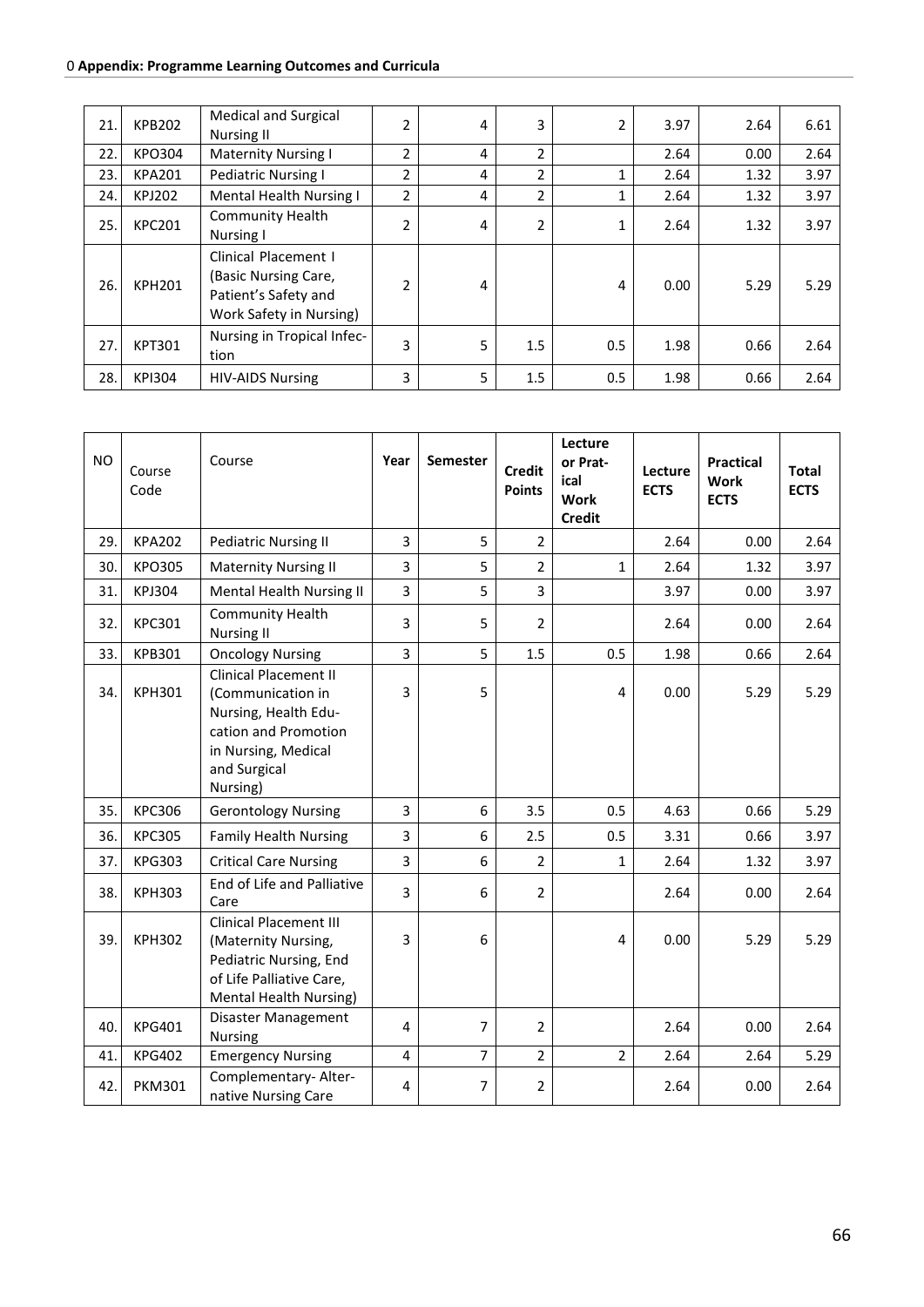| 43. | <b>KPH401</b> | <b>Clinical Placement IV</b><br>(Community Health Nurs-<br>ing, Family Health Nurs-<br>ing, Gerontology Nursing,<br>Critical Care Nursing, dan<br>Emergency<br>Nursing) | 4 | 7  |          | 4            | 0.00 | 5.29  | 5.29  |
|-----|---------------|-------------------------------------------------------------------------------------------------------------------------------------------------------------------------|---|----|----------|--------------|------|-------|-------|
| 44. | <b>MNS401</b> | <b>Nursing Management</b>                                                                                                                                               | 4 | 8  | 3        | $\mathbf{1}$ | 3.97 | 1.32  | 5.29  |
| 45. | <b>KPD502</b> | <b>Basic Nursing Care</b><br>(Profession)                                                                                                                               | 5 | 9  | $\Omega$ | 4            | 0.00 | 7.47  | 7.47  |
| 46. | <b>KPB501</b> | <b>Medical and Surgical</b><br>Nursing (Profession)                                                                                                                     | 5 | 9  | 0        | 7            | 0.00 | 13.07 | 13.07 |
| 47. | <b>KPA501</b> | <b>Pediatric Nursing</b><br>(Profession)                                                                                                                                | 5 | 9  | $\Omega$ | 3            | 0.00 | 5.60  | 5.60  |
| 48. | <b>KPO501</b> | <b>Maternity Nursing</b><br>(Profession)                                                                                                                                | 5 | 9  | 0        | 3            | 0.00 | 5.60  | 5.60  |
| 49. | <b>KPJ501</b> | <b>Mental Health Nursing</b><br>(Profession)                                                                                                                            | 5 | 9  | $\Omega$ | 3            | 0.00 | 5.60  | 5.60  |
| 50. | <b>KPC504</b> | <b>Community Health</b><br>Nursing (Profession)                                                                                                                         | 5 | 10 | 0        | 4            | 0.00 | 7.47  | 7.47  |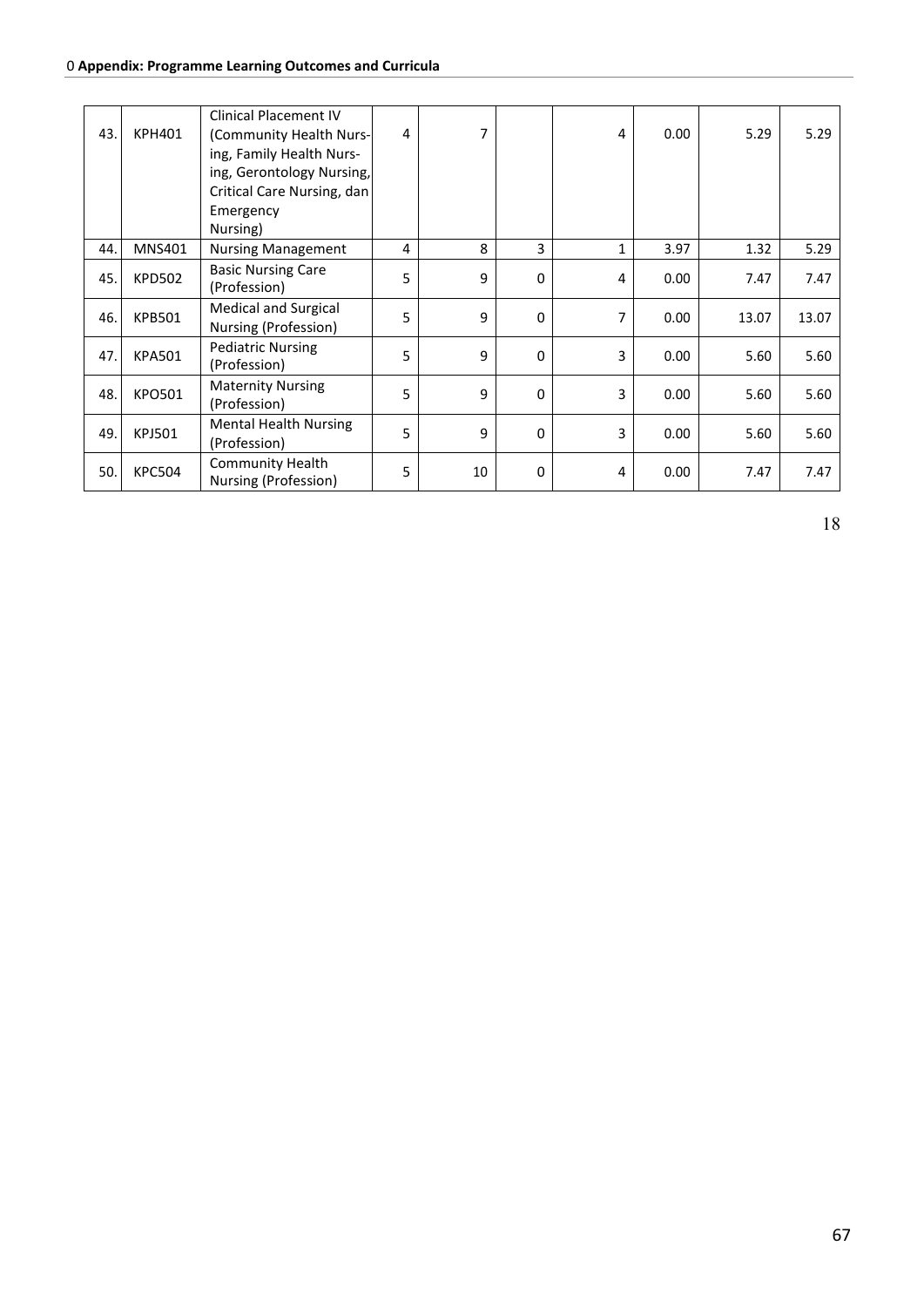|     |                      |                                                               |                         |                 |                              |                                                           |                             | 19                                    |                                 |
|-----|----------------------|---------------------------------------------------------------|-------------------------|-----------------|------------------------------|-----------------------------------------------------------|-----------------------------|---------------------------------------|---------------------------------|
| NO  | Course<br>Code       | Course                                                        | Year                    | <b>Semester</b> | Cre-<br>dit<br><b>Points</b> | Lec-<br>ture or<br>Prat-<br>ical<br>Work<br><b>Credit</b> | Lec-<br>ture<br><b>ECTS</b> | Practi-<br>cal<br>Work<br><b>ECTS</b> | $To-$<br>tal<br><b>ECT</b><br>S |
| 51. | <b>KPC503</b>        | Family Health Nursing<br>(Profession)                         | 5                       | 10              | $\mathbf{0}$                 | $\overline{2}$                                            | 0.00                        | 3.73                                  | 3.73                            |
| 52. | <b>KPC502</b>        | <b>Gerontology Nursing</b><br>(Profession)                    | 5                       | 10              | $\mathbf{0}$                 | $\overline{c}$                                            | 0.00                        | 3.73                                  | 3.73                            |
| 53. | <b>KPG502</b>        | <b>Emergency and Critical</b><br>Care Nursing<br>(Profession) | 5                       | 10              | $\boldsymbol{0}$             | 4                                                         | 0.00                        | 7.47                                  | 7.47                            |
| 54. | <b>MNS501</b>        | Nursing Management<br>(Profession)                            | 5                       | 10              | $\mathbf{0}$                 | $\overline{4}$                                            | 0.00                        | 7.47                                  | 7.47                            |
| NO  | Course<br>Code       | Course                                                        | Year                    | <b>Semester</b> | Cre-<br>dit<br><b>Points</b> | Lec-<br>ture or<br>Prat-<br>ical<br>Work<br><b>Credit</b> | Lec-<br>ture<br><b>ECTS</b> | Practi-<br>cal<br>Work<br><b>ECTS</b> | To-<br>tal<br><b>ECT</b><br>S   |
|     | D. Scientific method |                                                               |                         |                 |                              |                                                           |                             |                                       |                                 |
| 55. | <b>PHN102</b>        | Philosophy                                                    | $\mathbf{1}$            | $\mathbf{1}$    | $\overline{c}$               |                                                           | 2.64                        | 0.00                                  | 2.64                            |
| 56. | <b>SII206</b>        | Information System in<br>Nursing                              | $\overline{2}$          | 3               | 1.5                          | 0.5                                                       | 1.98                        | 0.66                                  | 2.64                            |
| 57. | <b>PNN497</b>        | Research Methodology                                          | $\overline{3}$          | 6               | $\overline{4}$               |                                                           | 5.29                        | 0.00                                  | 5.29                            |
| 58. | <b>MAS111</b>        | Biostatistic                                                  | $\overline{\mathbf{4}}$ | $\overline{7}$  | 1.5                          | 0.5                                                       | 1.98                        | 0.66                                  | 2.64                            |
| 59. | <b>PNN498</b>        | Thesis Proposal                                               | $\overline{\mathbf{4}}$ | $\overline{7}$  | $\overline{2}$               |                                                           | 2.64                        | 0.00                                  | 2.64                            |
| 60  | <b>PNN499</b>        | Thesis                                                        | $\overline{4}$          | $\mathbf{8}$    |                              | $\overline{4}$                                            | 0.00                        | 5 29                                  | 5 2 9                           |

Concerning the **Master programme in Nursing**, the LO are laid down as follows:

1. Able to develop logical, critical, and systematic thinking in the field of science

and technology in the nursing field

- 2. Having the ability to discuss complex health problems in research
- 3. Able to manage research in the nursing field, whose results have the potential to be applied and published on an international level.
- 4. Able to solve complex nursing problems through inter or multi-disciplinary

approaches in the nursing field

5 Able to develop nursing knowledge to be applied to clients in all settings for evidencebased health services and scientific research.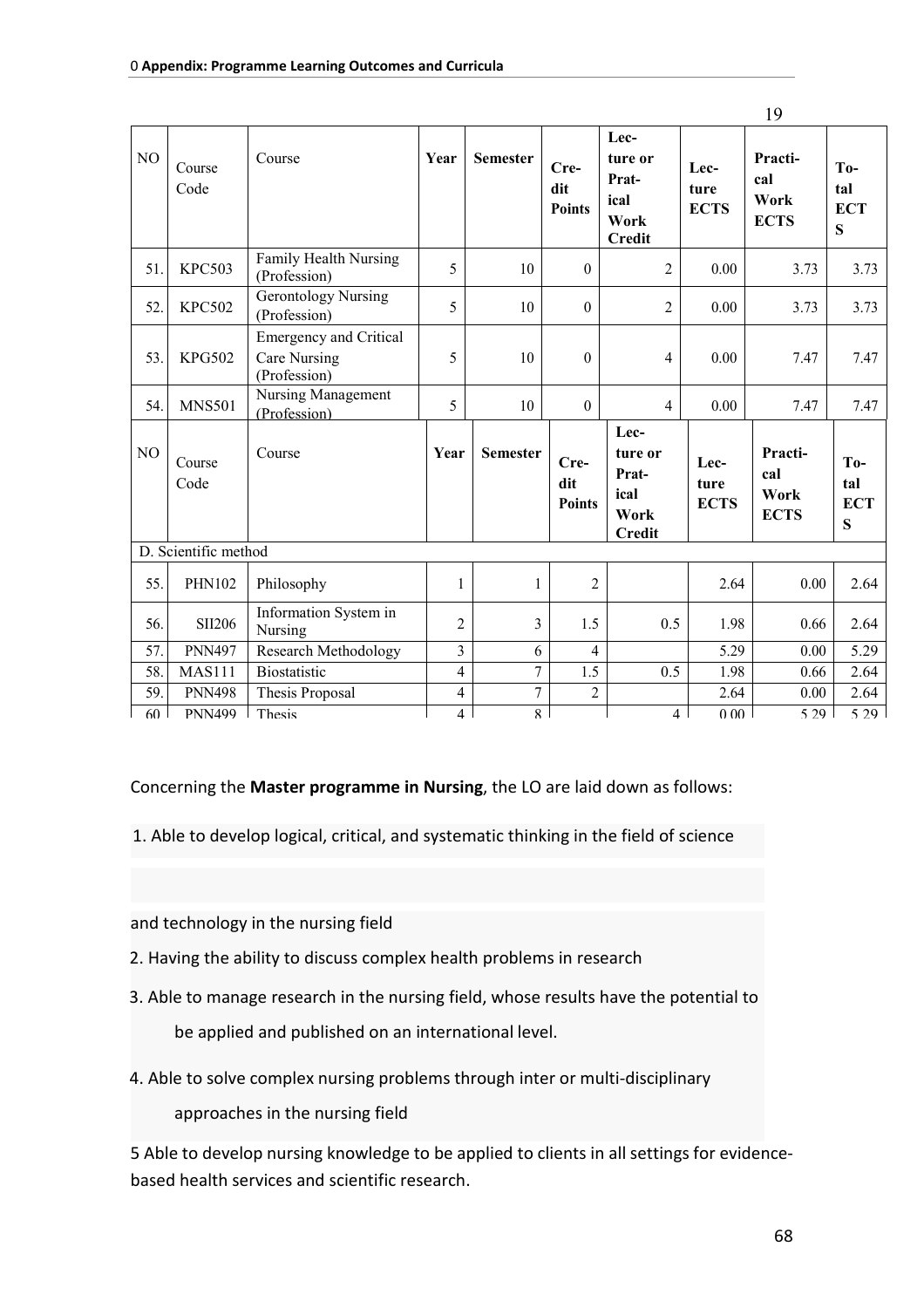6. Able to communicate ideas, results of thought, and scientific arguments to the academics and community.

7. Able to evaluate the impact of providing nursing services to clients and the community

The **underlying overarching curriculum structure** for altogether 4 areas of specialization is as follows:

| <b>No</b>    | <b>Courses (Compulsory)</b>      | <b>Credit</b>  | Credit (%) | <b>ECTS</b> |
|--------------|----------------------------------|----------------|------------|-------------|
|              | <b>Medical-Surgical Nursing</b>  |                |            |             |
| $\mathbf{1}$ | <b>Basic Biomedical Sciences</b> | 0              | 0          | 0           |
|              | Behavioural Sciences, Social     |                |            |             |
|              | Sciences & Medical Ethical       | $\overline{2}$ | 4.44       | 2.64        |
| 3            | Clinical sciences and skill      | 21             | 46.67      | 27.77       |
| 4            | Scientific method                | 22             | 48.89      | 29.09       |
|              | <b>Management in Nursing</b>     |                |            |             |
| $\mathbf{1}$ | <b>Basic Biomedical Sciences</b> | 0              | O          | 0           |
|              | Behavioural Sciences, Social     | $\overline{2}$ |            |             |
|              | Sciences & Medical Ethical       |                | 4.44       | 2.64        |
| 3            | Clinical sciences and skill      | 21             | 46.67      | 27.77       |
| 4            | Scientific method                | 22             | 48.89      | 29.09       |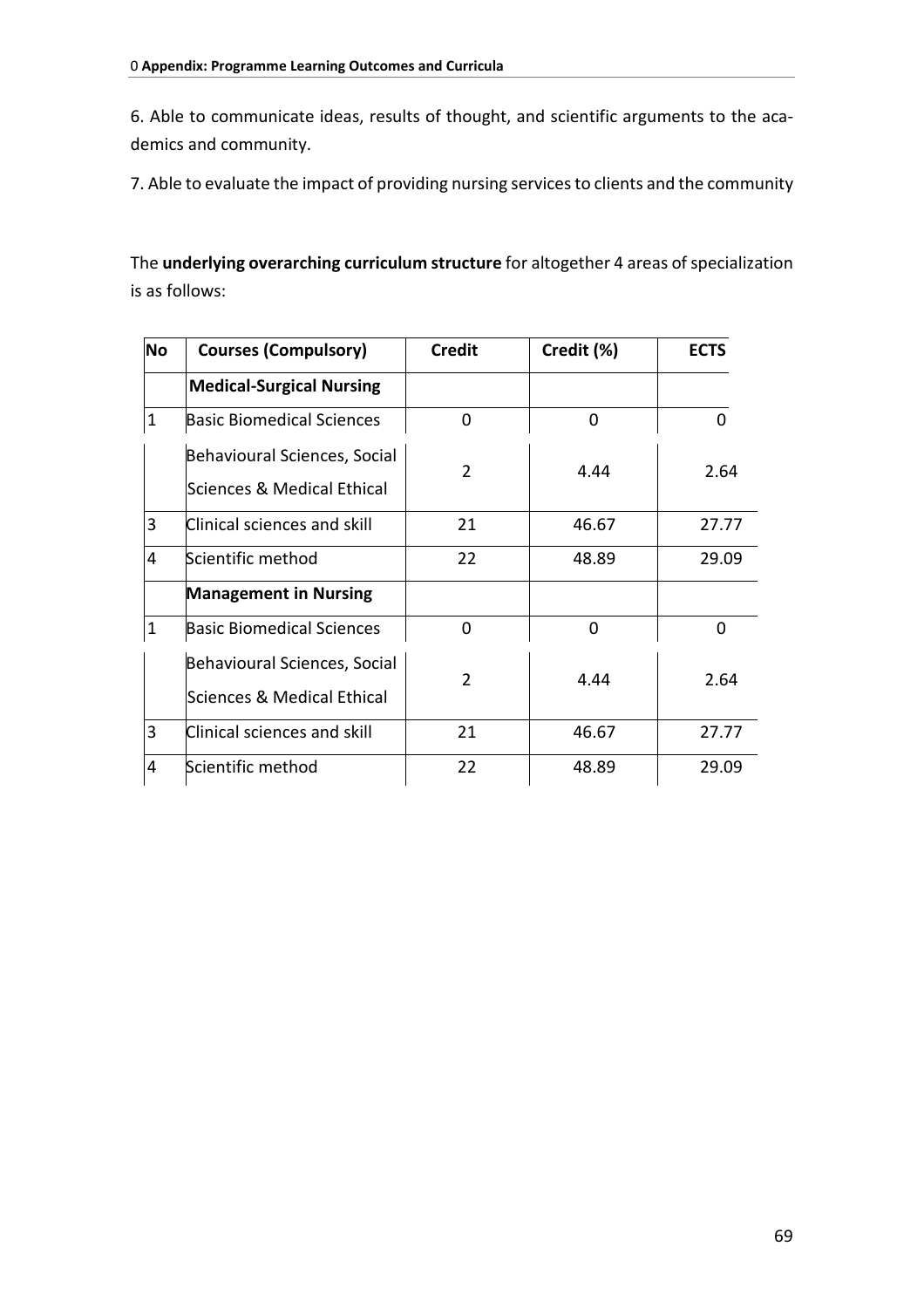| N <sub>0</sub> | <b>Courses (Compulsory)</b>                                | <b>Credit</b>  | $\text{Credit} (\% )$ | <b>ECTS</b>       |
|----------------|------------------------------------------------------------|----------------|-----------------------|-------------------|
|                | <b>Mental Health Nursing</b>                               |                |                       |                   |
|                | <b>Basic Biomedical Sciences</b>                           | $\theta$       | $\theta$              | 0                 |
|                | Behavioural Sciences, Social<br>Sciences & Medical Ethical | 2              | 4.44                  | 2.64              |
| 3              | Clinical sciences and skill                                | 21             | 46.67                 | 27.77             |
| 4              | Scientific method                                          | 14             | 31.11                 | 29.09             |
|                | <b>Community Health</b><br><b>Nursing</b>                  |                |                       |                   |
|                | <b>Basic Biomedical Sciences</b>                           | $\theta$       | $\theta$              | $\mathbf{\Omega}$ |
|                | Behavioural Sciences, Social<br>Sciences & Medical Ethical | $\overline{4}$ | 8.89                  | 5.29              |
| 3              | Clinical sciences and skill                                | 19             | 42.22                 | 25.12             |
| 4              | Scientific method                                          | 22             | 48.89                 | 29.09             |

To give one example for a more thorough curricular structure, the example in the specialization in Medical Surgical Nursing is given in more detail:

**<sup>1.</sup> Medical Surgical Nursing**

| <b>NO</b>    | Course<br>Code                | Course                                                                | Year | er | <b>Semest Credit</b><br><b>Points</b> | Lecture or<br>Pratical Work ECTS<br><b>Credit</b> | Lecture | <b>Practical</b><br><b>Work ECTS</b> | Total<br><b>ECTS</b> |
|--------------|-------------------------------|-----------------------------------------------------------------------|------|----|---------------------------------------|---------------------------------------------------|---------|--------------------------------------|----------------------|
| $\mathbf{1}$ |                               | A. Basic Biomedical Sciences                                          |      |    |                                       |                                                   |         |                                      |                      |
|              | <b>TOTAL</b>                  |                                                                       |      |    |                                       |                                                   |         |                                      | 0                    |
|              |                               | <b>B. Behavioural Sciences, Social Sciences &amp; Medical Ethical</b> |      |    |                                       |                                                   |         |                                      |                      |
|              | <b>KPD609</b><br><b>TOTAL</b> | <b>Ethical Decision Mak-</b><br>ing in Nursing                        |      |    |                                       | $2 \mid 3 \mid 2 \mid$                            |         | 2.64 0.00 2.64                       |                      |

**C. Clinical sciences and skill**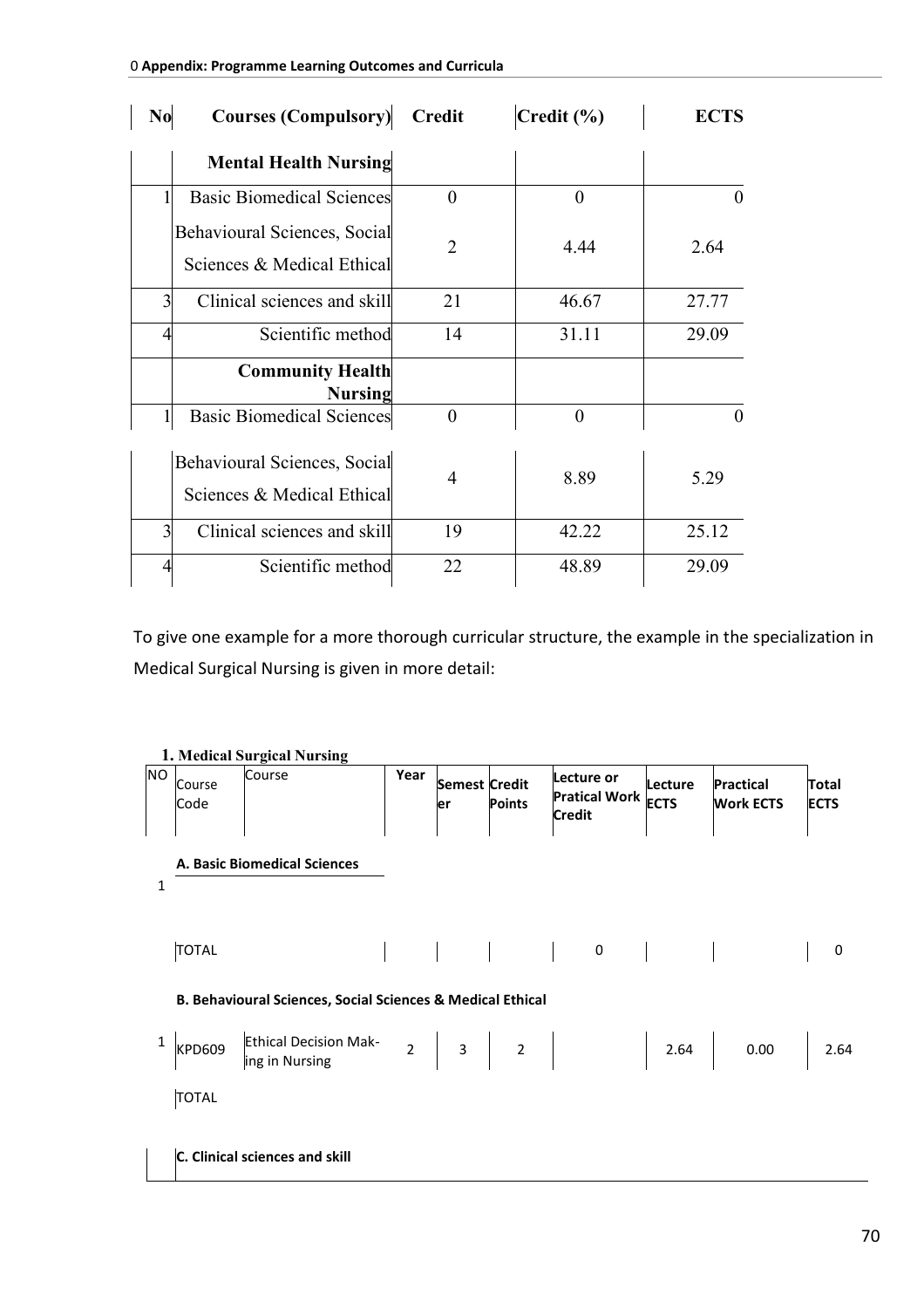| $\mathbf{1}$   | KPB604        | <b>Nursing Assessment</b>                 | $\mathbf 1$  | $\mathbf{1}$   | $\overline{2}$ |                              | 2.64 | 0.00 | 2.64 |
|----------------|---------------|-------------------------------------------|--------------|----------------|----------------|------------------------------|------|------|------|
| $\overline{2}$ | <b>KPB605</b> | <b>Medical Surgical</b><br>Nursing 1      | $\mathbf{1}$ | $\mathbf{1}$   | 3              | -                            | 3.97 | 0.00 | 3.97 |
| 3              | <b>KPH603</b> | Development of<br><b>Nursing Services</b> | $\mathbf{1}$ | $\overline{2}$ | $\overline{2}$ | $\qquad \qquad \blacksquare$ | 2.64 | 0.00 | 2.64 |
| 4              | <b>KPB606</b> | <b>Medical Surgical</b><br>Nursin         | $\mathbf{1}$ | $\overline{2}$ | 3              | -                            | 3.97 | 0.00 | 3.97 |
| 5              | <b>KPH605</b> | Clinical Applivation                      | $\mathbf{1}$ | $\overline{2}$ |                | 3                            | 0.00 | 3.97 | 3.97 |
| 6              | <b>KPD608</b> | Pharmacology                              | 1            | $\overline{2}$ | $\overline{2}$ | $\overline{\phantom{a}}$     | 2.64 | 0.00 | 2.64 |
| $\overline{7}$ |               | Elective I                                | $\mathbf{1}$ | 3              | $\overline{2}$ | $\overline{\phantom{a}}$     | 2.64 | 0.00 | 2.64 |
|                | <b>PKM601</b> | Complemen-<br>tary Nursing                |              |                |                |                              |      |      |      |
|                | KPG601        | Disaster in Nursing                       |              |                |                |                              |      |      |      |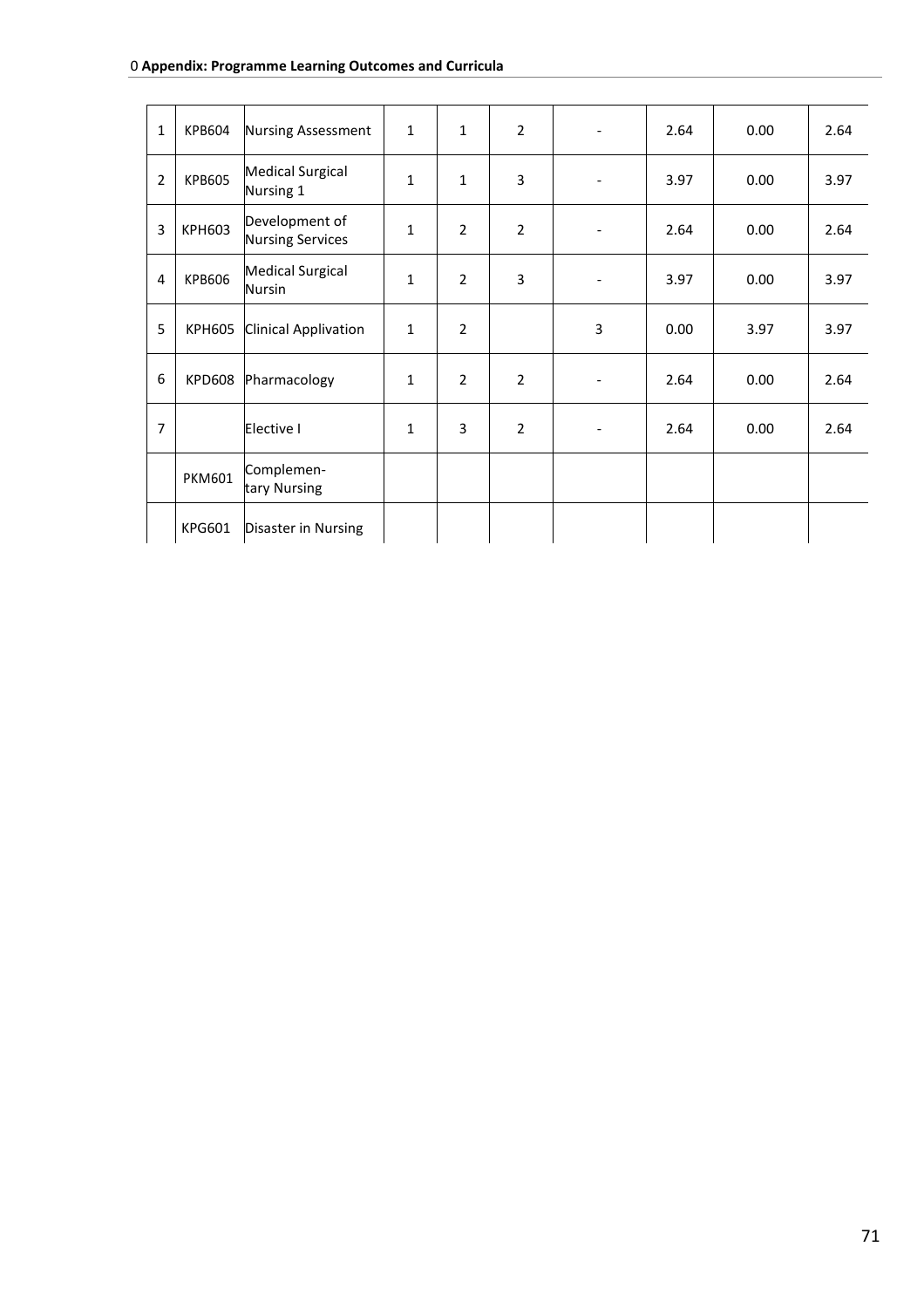| <b>NO</b> | Course<br>Code                                | Course                                  | Year           | <b>Semest Credit</b><br>er | <b>Points</b>  | Lecture or<br><b>Pratical Work</b><br><b>Credit</b> | Lecture<br><b>ECTS</b> | <b>Practical</b><br><b>Work ECTS</b> | Total<br><b>ECTS</b> |
|-----------|-----------------------------------------------|-----------------------------------------|----------------|----------------------------|----------------|-----------------------------------------------------|------------------------|--------------------------------------|----------------------|
| 7         |                                               | Elective II                             | $\mathbf{1}$   | 3                          | $\overline{2}$ | $\overline{\phantom{a}}$                            | 2.64                   | 0.00                                 | 2.64                 |
|           | <b>KPC606</b>                                 | <b>Palliative Nursing</b>               |                |                            |                |                                                     |                        |                                      |                      |
|           | <b>KPH601</b>                                 | <b>HIV/AIDS Nursing</b>                 |                |                            |                |                                                     |                        |                                      |                      |
| 8         |                                               | <b>Elective III</b>                     | $\mathbf{1}$   | 3                          | $\overline{2}$ | $\overline{\phantom{a}}$                            | 2.64                   | 0.00                                 | 2.64                 |
|           |                                               | MNW601 Entrepreneurship                 |                |                            |                |                                                     |                        |                                      |                      |
|           | KPJ606                                        | <b>Stress Management</b>                |                |                            |                |                                                     |                        |                                      |                      |
|           | <b>TOTAL</b>                                  |                                         |                |                            | 18             | 3                                                   | 23.80                  | 3.97                                 | 27.77                |
|           | D. Scientific method                          |                                         |                |                            |                |                                                     |                        |                                      |                      |
| 1         | <b>PHN601</b>                                 | Philosophy                              | $\mathbf{1}$   | $\mathbf{1}$               | 2              | $\overline{\phantom{a}}$                            | 2.64                   | 0.00                                 | 2.64                 |
| 2         | <b>KPD604</b>                                 | <b>Nursing Theory</b>                   | $\mathbf{1}$   | 1                          | $\overline{2}$ | $\qquad \qquad \blacksquare$                        | 2.64                   | 0.00                                 | 2.64                 |
| 3         | <b>KPD605</b>                                 | Evidence Based Prac-<br>tice in Nursing | $\mathbf{1}$   | $\mathbf{1}$               | 2              |                                                     | 2.64                   | 0.00                                 | 2.64                 |
| 4         | <b>KPD612</b>                                 | Nursing Research<br>Methodology         | $\mathbf{1}$   | $\mathbf{1}$               | 4              | $\overline{\phantom{a}}$                            | 5.29                   | 0.00                                 | 5.29                 |
| 5         | MAS603                                        | Biostatistic                            | $\mathbf 1$    | $\overline{2}$             | $\overline{2}$ | $\overline{\phantom{a}}$                            | 2.64                   | 0.00                                 | 2.64                 |
| 6         | <b>PNN698</b>                                 | Thesis Proposal                         | $\mathbf{1}$   | $\overline{2}$             |                | $\overline{2}$                                      | 0.00                   | 2.64                                 | 2.64                 |
| 7         | <b>PNN699</b>                                 | Thesis                                  | $\overline{2}$ | 4                          |                | 8                                                   | 0.00                   | 10.58                                | 10.58                |
|           | <b>TOTAL</b>                                  |                                         |                |                            | 12             | 10                                                  | 15.87                  | 13.22                                | 29.09                |
|           | TOTAL ECTS MEDICAL SURGICAL<br><b>NURSING</b> |                                         |                |                            |                |                                                     |                        |                                      | 59.50                |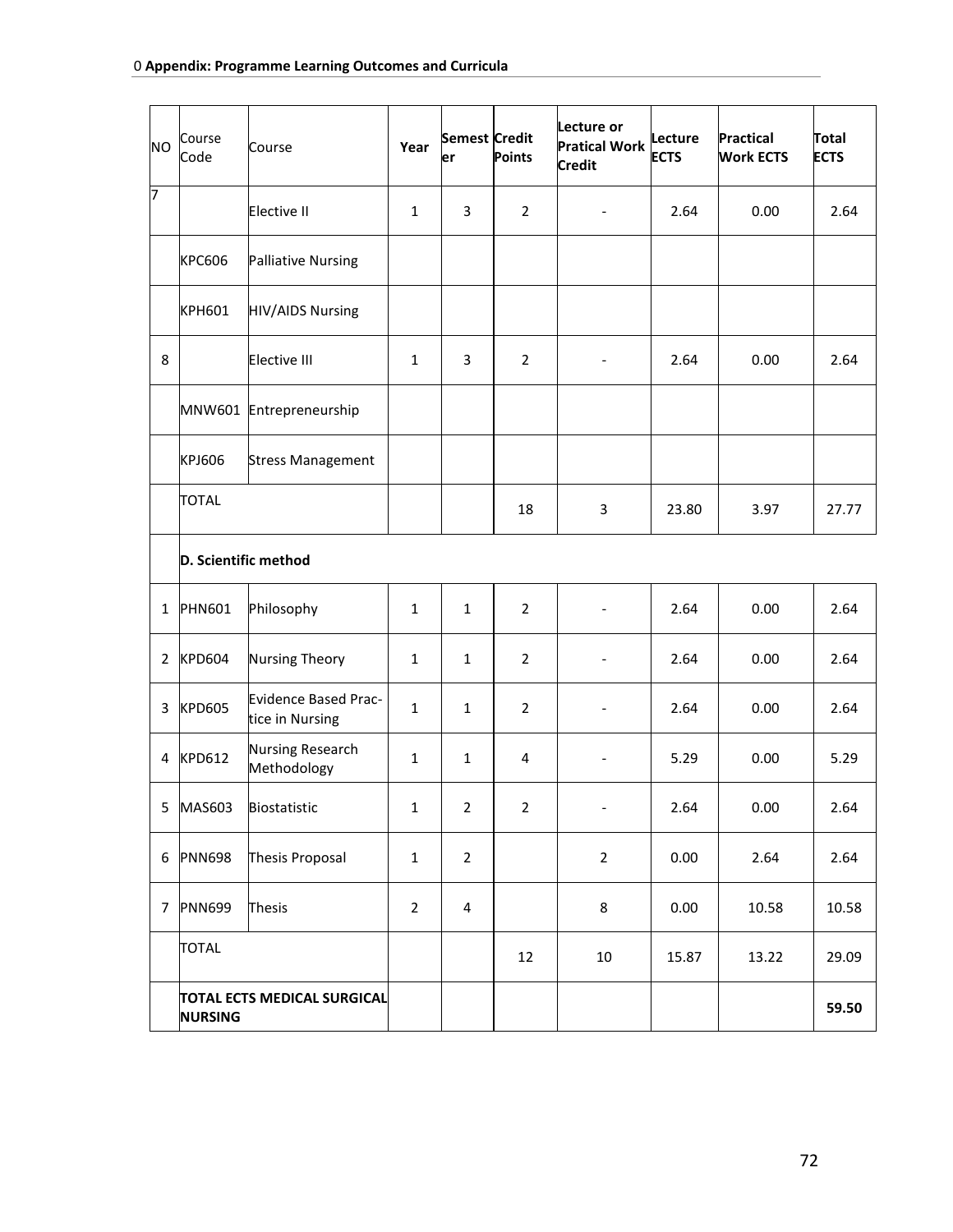As regards **the midwifery study programme**, the LO are formulated as follows:

- A. Specialist Competencies
	- LO1. Able to analyse midwifery care holistically, comprehensively, and sustainably at any stage in women reproductive health and anticipate problems, early detection, prevent complications, and emergencies.
	- LO2. Able to apply community midwifery management care including negotiation, avocations, and inter-professional collaboration as the effort to improve the health of women, mother, child, and family.
	- LO3. Able to analyse a decision precisely in midwifery care scope based on logical, critical, and innovative thinking according to ethics code.
	- LO4. Able to demonstrate communication effectively to women, family, colleague, and community in midwifery practice scope using the principle of respecting value, norm, culture, and ethic that the community hold.
	- LO5. Able to implement the midwifery care service in independent practice and other health service facilities according to their authorities.
- B. Social Competencies
- LO6. Able to implement professional midwifery practice according to religious values and principal, noble morality, ethics, discipline, laws, and socio-cultural.
- LO7. Able to demonstrate midwifery practice by being aware of one's limitation, overcoming personal problems, self-developing, continuously pursuing knowledge renewal and enhancement, as well as developing knowledge for patient safety.
- LO8. Able to construct information through verbal and non-verbal communication with women, family members, community, colleagues, and other professionals.

In the tables below the overarching curriculum structure as well as a list of the underlying modules are presented.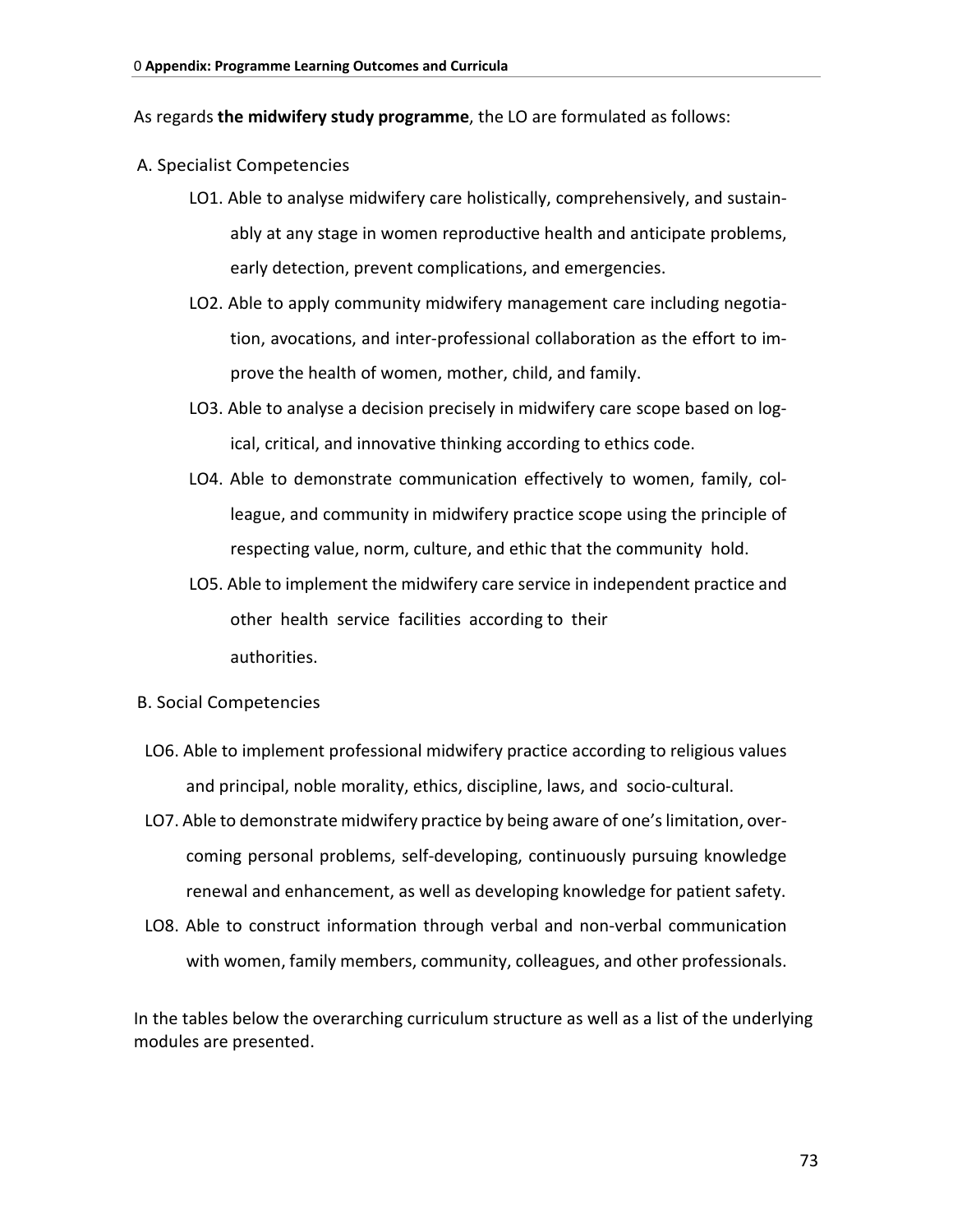|   | Competencies Cr                 |    | Cr(%) | <b>ECTS</b> |
|---|---------------------------------|----|-------|-------------|
|   |                                 |    |       | Cr-eq       |
| A | <b>Basic Biomedical Science</b> | 37 | 25    | 49.93       |
| B | Behavioural Sciences, Social    | 32 | 21.6  | 68.13       |
|   | Sciences & Medical Ethical      |    |       |             |
|   | Scientific Methode              | 13 | 8.8   | 18.56       |
| D | <b>Clinical Science</b>         | 66 | 44.6  | 140.84      |
|   | Total 148                       |    | 100   | 277.46      |

## Tabel 3. Module Structure

|                |               | Basic Biomedical Science Year Semester Credit ECTS |                         |                |                |      |
|----------------|---------------|----------------------------------------------------|-------------------------|----------------|----------------|------|
| $\mathbf{1}$   | <b>BIA110</b> | Anatomy                                            | 1                       | $\mathbf{1}$   | 3              | 3.76 |
| $\overline{2}$ | <b>BIF213</b> | Physiology                                         | $\mathbf{1}$            | $\mathbf{1}$   | 3              | 3.76 |
| 3              | <b>FIK205</b> | <b>Health Physics</b>                              | $\mathbf{1}$            | $\mathbf{1}$   | 3              | 3.76 |
|                |               | and                                                |                         |                |                |      |
|                |               | Biochemistry                                       |                         |                |                |      |
| $\overline{4}$ | <b>KBK111</b> | Midwifery                                          | $\mathbf{1}$            | $\mathbf{1}$   | 3              | 3.76 |
|                |               | Concepts                                           |                         |                |                |      |
| 5              | <b>BIG203</b> | Immunology                                         | $\mathbf{1}$            | $\overline{2}$ | $\overline{2}$ | 3.02 |
|                |               | and Genetics                                       |                         |                |                |      |
| 6              | <b>FAT101</b> | Pharmacology                                       | $\mathbf{1}$            | $\overline{2}$ | $\overline{3}$ | 3.30 |
| $\overline{7}$ | <b>KDM206</b> | Microbiology                                       | $\mathbf{1}$            | $\overline{2}$ | $\overline{2}$ | 3.03 |
|                |               | and Parasitology                                   |                         |                |                |      |
| 8              | <b>KBP201</b> | Physical Exami-                                    | $\overline{2}$          | 3              | $\overline{2}$ | 3.00 |
|                |               | nation and Di-                                     |                         |                |                |      |
|                |               | agnostic Addi-                                     |                         |                |                |      |
|                |               | tional                                             |                         |                |                |      |
|                |               | Examination                                        |                         |                |                |      |
| 9              | KDO205        | Obstetrics                                         | $\overline{2}$          | 3              | 3              | 3.97 |
| 10             | <b>BIF102</b> | Pathophysiology                                    | 3                       | 5              | 3              | 3.97 |
| 11             | <b>KBA333</b> | Gynecology                                         | 3                       | 6              | 3              | 3.97 |
| 12             | <b>KBA332</b> | <b>Complex Cases</b>                               | $\overline{\mathbf{4}}$ | $\overline{7}$ | 5              | 6.61 |
|                |               | Care                                               |                         |                |                |      |
| 13             | KBK401/       | Psychoneuroim                                      | 4                       | $\overline{7}$ | $\overline{2}$ | 3.02 |
|                | <b>KBL403</b> | munology/Mid-                                      |                         |                |                |      |
|                |               | wifery                                             |                         |                |                |      |
|                |               | Service                                            |                         |                |                |      |
|                |               | Technobiomedic                                     |                         |                |                |      |
|                |               |                                                    |                         |                |                |      |
| 14             | <b>NOP103</b> | Pancasila                                          | $\mathbf{1}$            | $\mathbf{1}$   | $\overline{2}$ | 3.02 |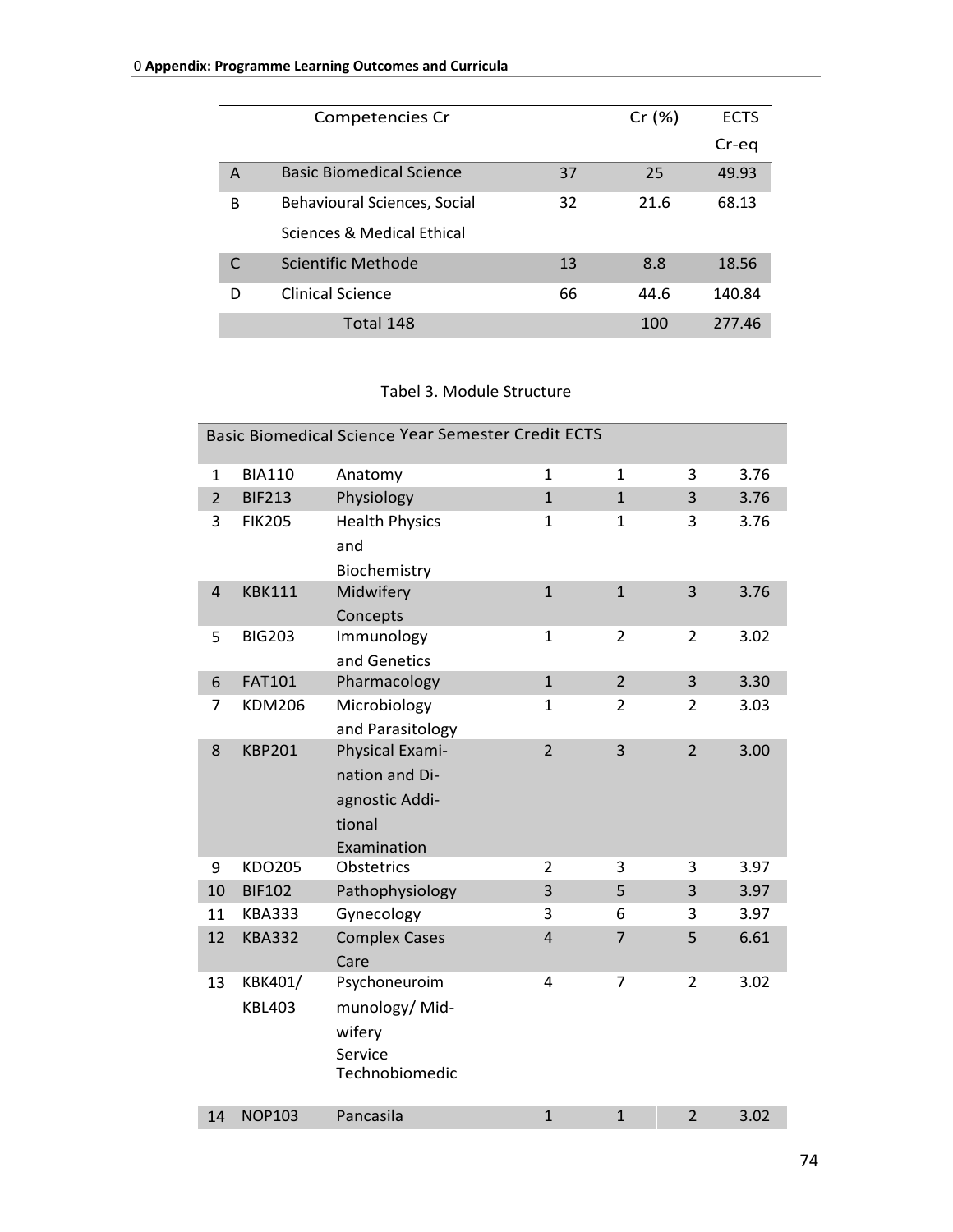| 15       | <b>NOP104</b> | Civics                              | $\mathbf{1}$   | $\mathbf{1}$   | $\overline{2}$ | 3.02 |
|----------|---------------|-------------------------------------|----------------|----------------|----------------|------|
| 16       | PHO101        | Science                             | $\mathbf{1}$   | $\mathbf{1}$   | $\overline{2}$ | 3.02 |
|          |               | Philosophy                          |                |                |                |      |
| 17       | <b>BUU101</b> | <b>Social Culture</b>               | $\mathbf{1}$   | $\mathbf{1}$   | $\overline{2}$ | 3.02 |
|          |               | Science and Human-<br>ities         |                |                |                |      |
| 18       | AGI101        | Religion I                          | $\mathbf{1}$   | $\mathbf{1}$   | $\overline{2}$ | 3.02 |
| 19       | <b>BAI101</b> | <b>Bahasa</b>                       | $\mathbf{1}$   | $\overline{2}$ | 2              | 3.02 |
|          |               | Indonesia                           |                |                |                |      |
|          |               |                                     |                |                |                |      |
|          |               |                                     |                |                |                | 13   |
|          | <b>BAE111</b> |                                     | $\mathbf{1}$   | $\overline{2}$ | $\overline{2}$ | 3.02 |
| 20<br>21 | <b>MNM305</b> | English I                           | 2              | 4              | $\overline{2}$ | 3.02 |
| 22       | <b>ETK302</b> | Leadership<br>Professional          | $\mathbf{1}$   | $\overline{2}$ | $\overline{2}$ | 2.64 |
|          |               | ethics and                          |                |                |                |      |
|          |               | <b>Health Law</b>                   |                |                |                |      |
| 23       | <b>EKH401</b> | <b>Health Economy</b>               | 3              | 6              | $\overline{2}$ | 3.02 |
|          |               | And                                 |                |                |                |      |
|          |               | Entrepreneurshi                     |                |                |                |      |
|          |               | P                                   |                |                |                |      |
| 24       | AGI401        | <b>Religion II</b>                  | 3              | 6              | $\overline{2}$ | 3.02 |
| 25       | <b>BAE112</b> | English II                          | 3              | 6              | $\overline{2}$ | 3.02 |
| 26       | <b>SOK108</b> | Communication                       | $\mathbf{1}$   | $\overline{2}$ | 3              | 4.53 |
|          |               | and Counseling                      |                |                |                |      |
| 27       | <b>KBK103</b> | Professionalism                     | $\mathbf 1$    | 2              | 2              | 3.02 |
| 28       | <b>ETK302</b> | Professional                        | $\mathbf{1}$   | $\overline{2}$ | $\overline{2}$ | 2.64 |
|          |               | ethics and                          |                |                |                |      |
| 29       | <b>EDM308</b> | <b>Health Law</b><br>Health         | $\overline{2}$ | 4              | 4              | 5.91 |
|          |               | Promotion and                       |                |                |                |      |
|          |               | Technology                          |                |                |                |      |
|          |               | Information                         |                |                |                |      |
| 30       | <b>KMP103</b> | <b>Public Health</b>                | $\overline{2}$ | $\overline{4}$ | $\overline{2}$ | 3.02 |
| 31       | <b>KBL302</b> | Profession                          | 3              | 5              | 2              | 3.02 |
|          |               | Policies and                        |                |                |                |      |
|          |               | Development                         |                |                |                |      |
| 32       | <b>KBK304</b> | <b>Science and Art</b>              | 3              | 6              | 3              | 4.09 |
|          |               | in Midwifery                        |                |                |                |      |
| 33       | MNS410        | The                                 | 4              | 7              | $\overline{2}$ | 3.02 |
|          |               | Management of                       |                |                |                |      |
| 34       | KBL402/       | <b>Midwifery Care</b><br>Innovative | $\overline{4}$ | $\overline{7}$ | $\overline{2}$ | 3.02 |
|          | <b>KBL404</b> | Midwifery                           |                |                |                |      |
|          |               | Service/Design                      |                |                |                |      |
|          |               | in midwifery                        |                |                |                |      |
|          |               | Service                             |                |                |                |      |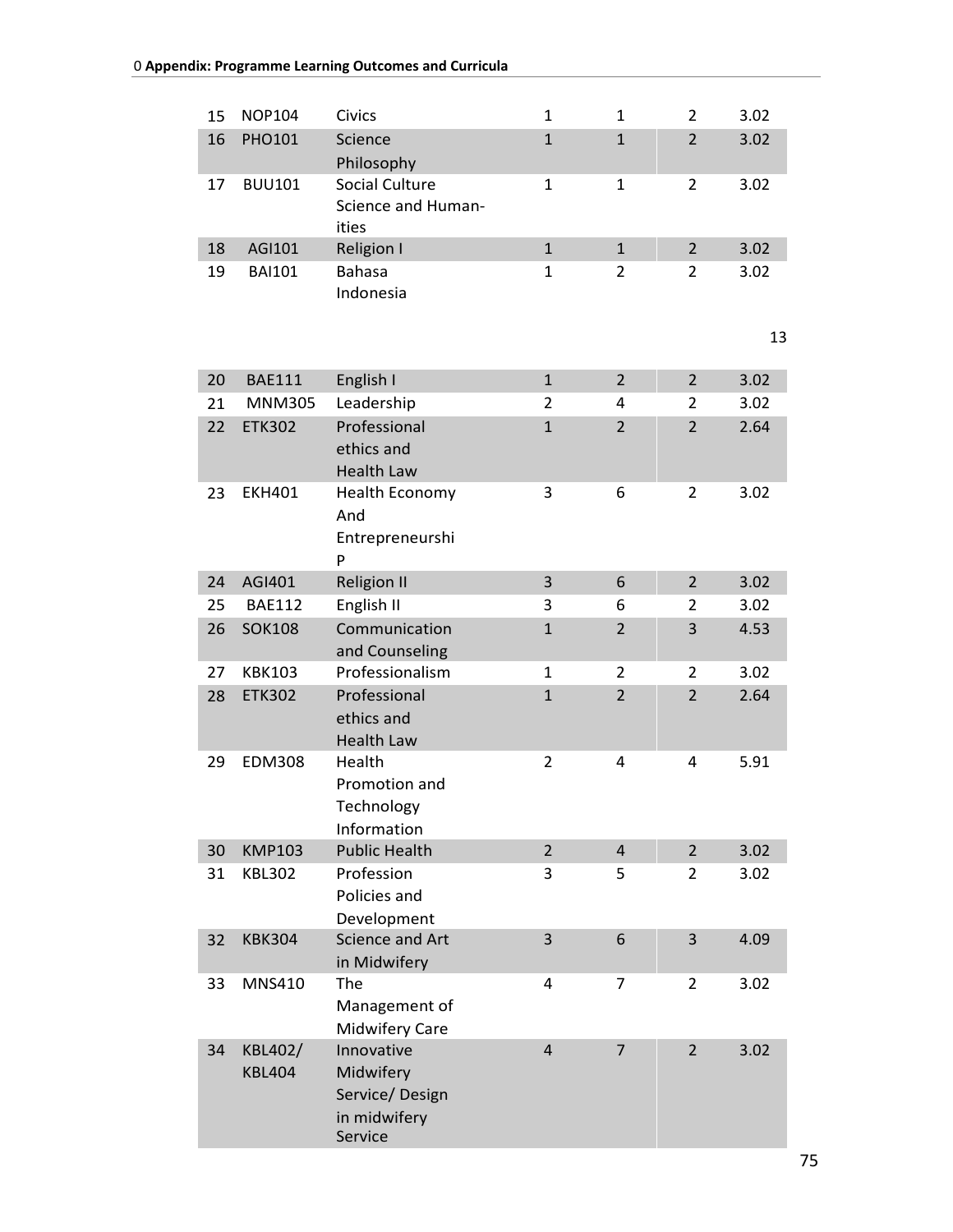| Scientific Method Year Semester Credit ECTS |               |                                                     |   |               |                |      |
|---------------------------------------------|---------------|-----------------------------------------------------|---|---------------|----------------|------|
| 35                                          | <b>KBK102</b> | Evidence Based<br>Practice (EBP)                    |   | $\mathcal{P}$ | 3              | 2.69 |
| 36                                          | <b>PNO497</b> | Research<br>Methodology and<br><b>Biostatistics</b> | 3 | 5             | $\overline{4}$ | 5.79 |
| 37                                          | <b>PNX401</b> | Research<br>Proposal                                | 3 | 6             | $\mathcal{P}$  | 2.52 |
| 38                                          | <b>PNX499</b> | <b>Research Paper</b>                               | 4 | 7             | 4              | 7.56 |

14

## Clinical Science Year Semester Credit ECTS

| 39 | <b>KBI203</b> | <b>Midwifery Basic</b><br>Practice                                                | $\overline{2}$ | $\overline{3}$ | 6              | 6.63 |
|----|---------------|-----------------------------------------------------------------------------------|----------------|----------------|----------------|------|
| 40 | <b>KBA309</b> | Adolescent and<br>Pre-marital Care                                                | $\overline{2}$ | 3              | 3              | 3.99 |
| 41 | <b>KBA324</b> | Pre-conception<br>Care and Family<br>Planning                                     | $\overline{2}$ | $\overline{3}$ | 3              | 3.99 |
| 42 | <b>KBA325</b> | <b>Pregnancy Care</b>                                                             | 2              | 3              | 7              | 8.73 |
| 43 | <b>KBA326</b> | Labor Care                                                                        | $\overline{2}$ | $\overline{4}$ | 8              | 9.11 |
| 44 | <b>KBA327</b> | <b>Parturition Care</b>                                                           | $\overline{2}$ | 4              | 5              | 6.71 |
| 45 | <b>KBL311</b> | Contraception<br>Service                                                          | 3              | 5              | $\overline{4}$ | 5.35 |
| 46 | <b>KBA331</b> | Reproductive<br>Care Health                                                       | 3              | 6              | 3              | 3.84 |
| 47 | <b>KBA308</b> | Community<br>Midwifery                                                            | 3              | 6              | 5              | 6.48 |
| 48 | <b>KDG403</b> | Maternal and<br>Neonatal<br>Emergency                                             | 4              | 7              | $\overline{2}$ | 2.77 |
| 49 | <b>KNT401</b> | <b>Actual Work</b><br>Learning $-$<br>Learning With<br>Community<br>$(KKN - BBM)$ | $\overline{3}$ | 5              | 3              | 3.50 |
| 50 | <b>KBI502</b> | Introduction to<br><b>Midwifery Care</b>                                          | 4              | 8              | 2              | 3.02 |
| 51 | <b>KBI501</b> | <b>Basic Skills of</b><br>Midwifery<br>Practice                                   | $\overline{4}$ | 8              | $\overline{4}$ | 5.51 |

76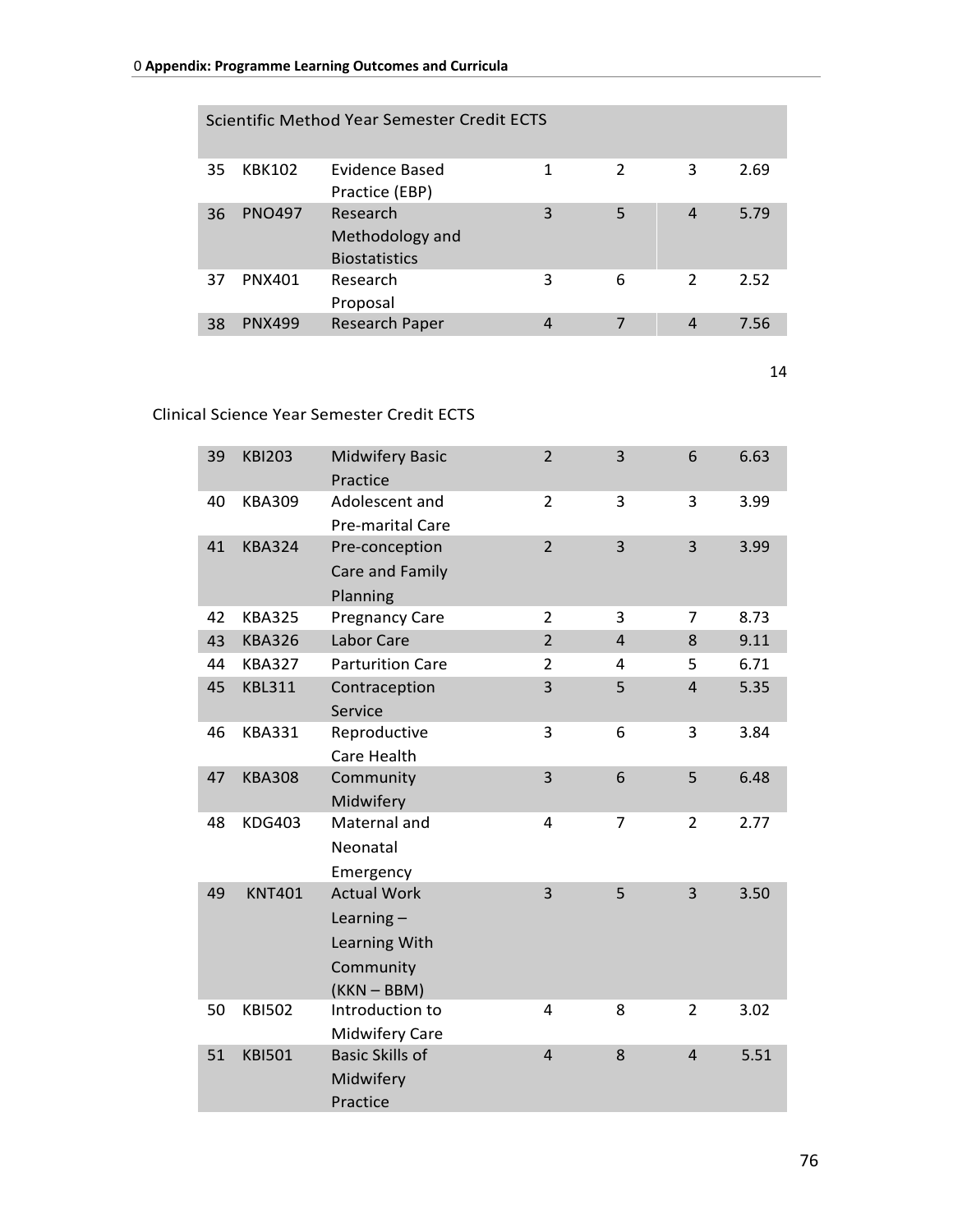| 52 | <b>KBA507</b> | Pregnancy<br><b>Midwifery Care</b>                            | 4,5 | 8,9,1<br>0 | 5              | 8.12 |
|----|---------------|---------------------------------------------------------------|-----|------------|----------------|------|
| 53 | <b>KBA508</b> | Labor and<br><b>Neonatal Mid-</b><br>wifery Care              | 4,5 | 8,9,1<br>0 | 6              | 9.63 |
| 54 | <b>KBA509</b> | Parturition and<br>Infant Midwifery<br>Care                   | 4,5 | 8,9,1<br>0 | 4              | 6.61 |
| 55 | <b>KBA510</b> | Infant, Toddler,<br>and Pre-school<br>Child Midwifery<br>Care | 4,5 | 8,9,1<br>0 | $\overline{2}$ | 3.59 |
| 56 | <b>KBA511</b> | Adolescent and<br>Pre-marital                                 | 4,5 | 8,9,1<br>0 | 2              | 3.59 |